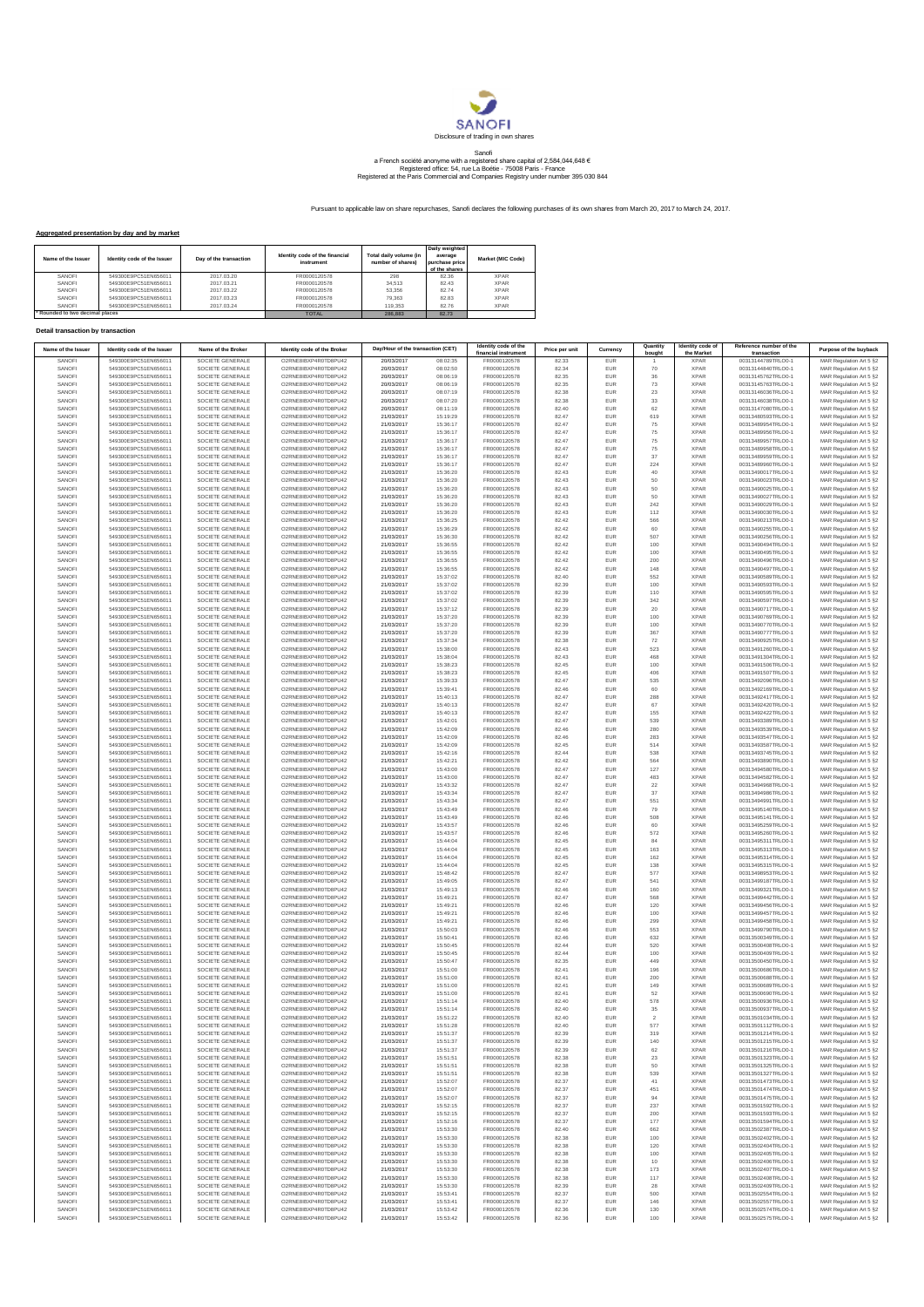| SANOF            | 549300E9PC51EN656011                         | SOCIETE GENERALE                     | O2RNE8IBXP4R0TD8PU42                          | 21/03/2017               | 15:53:42             | FR0000120578                 | 82.36          | EUR               | 66                    | <b>XPAF</b>                | 00313502576TRLO0-1                       | MAR Regulation Art 5 §2                            |
|------------------|----------------------------------------------|--------------------------------------|-----------------------------------------------|--------------------------|----------------------|------------------------------|----------------|-------------------|-----------------------|----------------------------|------------------------------------------|----------------------------------------------------|
| SANOFI           | 549300E9PC51EN656011<br>549300E9PC51EN656011 | SOCIETE GENERALE<br>SOCIETE GENERALE | O2RNE8IBXP4R0TD8PU42                          | 21/03/2017<br>21/03/2017 | 15:53:42<br>15:53:42 | FR0000120578<br>FR0000120578 | 82.36          | EUR<br>EUR        | 130<br>136            | <b>XPAR</b><br><b>XPAR</b> | 00313502577TRLO0-1<br>00313502578TRLO0-1 | MAR Regulation Art 5 §2                            |
| SANOFI<br>SANOFI | 549300E9PC51EN656011                         | SOCIETE GENERALE                     | O2RNE8IBXP4R0TD8PU42<br>O2RNE8IBXP4R0TD8PU42  | 21/03/2017               | 15:53:42             | FR0000120578                 | 82.36<br>82.36 | EUR               | 73                    | <b>XPAR</b>                | 00313502579TRLO0-1                       | MAR Regulation Art 5 §2<br>MAR Regulation Art 5 §2 |
| SANOFI           | 549300E9PC51EN656011                         | SOCIETE GENERALE                     | O2RNE8IBXP4R0TD8PU42                          | 21/03/2017               | 15:54:43             | FR0000120578                 | 82.40          | EUR               | 260                   | <b>XPAR</b>                | 00313503307TRLO0-1                       | MAR Regulation Art 5 §2                            |
| SANOFI           | 549300E9PC51EN656011                         | SOCIETE GENERALE                     | O2RNE8IBXP4R0TD8PU42                          | 21/03/2017               | 15:54:53             | FR0000120578                 | 82.41          | EUR               | 691                   | <b>XPAF</b>                | 00313503493TRLO0-1                       | MAR Regulation Art 5 §2                            |
| SANOFI<br>SANOFI | 549300E9PC51EN656011<br>549300E9PC51EN656011 | SOCIETE GENERALE<br>SOCIETE GENERALE | O2RNE8IBXP4R0TD8PLI42<br>O2RNE8IBXP4R0TD8PU42 | 21/03/2017<br>21/03/2017 | 15:55:01<br>15:55:02 | FR0000120578<br>FR0000120578 | 82.40<br>82.39 | EUR<br>EUR        | 581<br>71             | <b>XPAR</b><br><b>XPAR</b> | 00313503576TRLO0-1<br>00313503589TRLO0-1 | MAR Regulation Art 5 §2<br>MAR Regulation Art 5 §2 |
| SANOFI           | 549300E9PC51EN656011                         | SOCIETE GENERALE                     | O2RNE8IBXP4R0TD8PU42                          | 21/03/2017               | 15:55:02             | FR0000120578                 | 82.39          | EUR               | 162                   | <b>XPAR</b>                | 00313503593TRLO0-1                       | MAR Regulation Art 5 §2                            |
| SANOFI           | 549300E9PC51EN656011                         | SOCIETE GENERALE                     | O2RNE8IBXP4R0TD8PU42                          | 21/03/2017               | 15:55:02             | FR0000120578                 | 82.39          | EUR               | 379                   | <b>XPAR</b>                | 00313503595TRLO0-1                       | MAR Regulation Art 5 §2                            |
| SANOFI<br>SANOFI | 549300E9PC51EN656011<br>549300E9PC51EN656011 | SOCIETE GENERALE<br>SOCIETE GENERALE | O2RNE8IBXP4R0TD8PU42<br>O2RNE8IBXP4R0TD8PU42  | 21/03/2017<br>21/03/2017 | 15:55:09<br>15:55:09 | FR0000120578<br>FR0000120578 | 82.40<br>82.40 | EUR<br>EUR        | 480<br>184            | <b>XPAR</b><br><b>XPAR</b> | 00313503682TRLO0-1<br>00313503691TRLO0-1 | MAR Regulation Art 5 §2<br>MAR Regulation Art 5 §2 |
| SANOFI           | 549300E9PC51EN656011                         | SOCIETE GENERALE                     | O2RNE8IBXP4R0TD8PU42                          | 21/03/2017               | 15:55:21             | FR0000120578                 | 82.41          | EUR               | 637                   | <b>XPAR</b>                | 00313503824TRLO0-1                       | MAR Regulation Art 5 §2                            |
| SANOFI           | 549300E9PC51EN656011                         | SOCIETE GENERALE                     | O2RNE8IBXP4R0TD8PU42                          | 21/03/2017               | 15:55:22             | FR0000120578                 | 82.40          | EUR               | 130                   | <b>XPAR</b>                | 00313503833TRLO0-1                       | MAR Regulation Art 5 §2                            |
| SANOFI           | 549300E9PC51EN656011                         | SOCIETE GENERALE                     | O2RNE8IBXP4R0TD8PU42                          | 21/03/2017               | 15:55:28             | FR0000120578                 | 82.40          | EUR               | 554                   | <b>XPAR</b>                | 00313503864TRLO0-1                       | MAR Regulation Art 5 §2                            |
| SANOFI<br>SANOFI | 549300E9PC51EN656011<br>549300E9PC51EN656011 | SOCIETE GENERALE<br>SOCIETE GENERALE | O2RNE8IBXP4R0TD8PU42<br>O2RNE8IBXP4R0TD8PU42  | 21/03/2017<br>21/03/2017 | 15:55:42<br>15:55:42 | FR0000120578<br>FR0000120578 | 82.41<br>82.41 | EUR<br>EUR        | 420<br>100            | <b>XPAR</b><br><b>XPAR</b> | 00313503949TRLO0-1<br>00313503950TRLO0-1 | MAR Regulation Art 5 §2<br>MAR Regulation Art 5 §2 |
| SANOFI           | 549300E9PC51EN656011                         | SOCIETE GENERALE                     | O2RNE8IBXP4R0TD8PU42                          | 21/03/2017               | 15:55:42             | FR0000120578                 | 82.41          | EUR               | 65                    | <b>XPAR</b>                | 00313503951TRLO0-1                       | MAR Regulation Art 5 §2                            |
| SANOFI           | 549300E9PC51EN656011                         | SOCIETE GENERALE                     | O2RNE8IBXP4R0TD8PU42                          | 21/03/2017               | 15:56:01             | FR0000120578                 | 82.41          | EUR               | 61                    | <b>XPAR</b>                | 00313504100TRLO0-1                       | MAR Regulation Art 5 §2                            |
| SANOFI           | 549300E9PC51EN656011                         | SOCIETE GENERALE                     | O2RNE8IBXP4R0TD8PU42                          | 21/03/2017               | 15:56:01             | FR0000120578<br>FR0000120578 | 82.41          | EUR               | 242                   | <b>XPAR</b>                | 00313504102TRLO0-1                       | MAR Regulation Art 5 §2                            |
| SANOFI<br>SANOFI | 549300E9PC51EN656011<br>549300E9PC51EN656011 | SOCIETE GENERALE<br>SOCIETE GENERALE | O2RNE8IBXP4R0TD8PU42<br>O2RNE8IBXP4R0TD8PU42  | 21/03/2017<br>21/03/2017 | 15:56:01<br>15:56:01 | FR0000120578                 | 82.41<br>82.41 | EUR<br>EUR        | ${\bf 242}$<br>115    | <b>XPAR</b><br><b>XPAR</b> | 00313504103TRLO0-1<br>00313504104TRLO0-1 | MAR Regulation Art 5 §2<br>MAR Regulation Art 5 §2 |
| SANOFI           | 549300E9PC51EN656011                         | SOCIETE GENERALE                     | O2RNE8IBXP4R0TD8PU42                          | 21/03/2017               | 15:56:12             | FR0000120578                 | 82.41          | EUR               | 697                   | <b>XPAR</b>                | 00313504214TRLO0-1                       | MAR Regulation Art 5 §2                            |
| SANOFI           | 549300E9PC51EN656011                         | SOCIETE GENERALE                     | O2RNE8IBXP4R0TD8PU42                          | 21/03/2017               | 15:56:48             | FR0000120578                 | 82.43          | EUR               | 360                   | <b>XPAR</b>                | 00313504511TRLO0-1                       | MAR Regulation Art 5 §2                            |
| SANOFI<br>SANOFI | 549300E9PC51EN656011<br>549300E9PC51EN656011 | SOCIETE GENERALE<br>SOCIETE GENERALE | O2RNE8IBXP4R0TD8PU42<br>O2RNE8IBXP4R0TD8PU42  | 21/03/2017<br>21/03/2017 | 15:56:48<br>15:56:49 | FR0000120578<br>FR0000120578 | 82.43<br>82.43 | EUR<br>EUR        | 200<br>37             | <b>XPAR</b><br><b>XPAF</b> | 00313504513TRLO0-1<br>00313504521TRLO0-1 | MAR Regulation Art 5 §2<br>MAR Regulation Art 5 §2 |
| SANOFI           | 549300E9PC51EN656011                         | SOCIETE GENERALE                     | O2RNE8IBXP4R0TD8PU42                          | 21/03/2017               | 15:57:03             | FR0000120578                 | 82.43          | EUR               | 693                   | <b>XPAR</b>                | 00313504640TRLO0-1                       | MAR Regulation Art 5 \$2                           |
| SANOFI           | 549300E9PC51EN656011                         | SOCIETE GENERALE                     | O2RNE8IBXP4R0TD8PU42                          | 21/03/2017               | 15:57:21             | FR0000120578                 | 82.46          | EUR               | 296                   | <b>XPAR</b>                | 00313504827TRLO0-1                       | MAR Regulation Art 5 §2                            |
| SANOFI           | 549300E9PC51EN656011                         | SOCIETE GENERALE                     | O2RNE8IBXP4R0TD8PU42                          | 21/03/2017               | 15:57:21             | FR0000120578                 | 82.46          | EUR               | 125                   | <b>XPAR</b>                | 00313504829TRLO0-1                       | MAR Regulation Art 5 §2                            |
| SANOFI<br>SANOFI | 549300E9PC51EN656011<br>549300E9PC51EN656011 | SOCIETE GENERALE<br>SOCIETE GENERALE | O2RNE8IBXP4R0TD8PU42<br>O2RNE8IBXP4R0TD8PU42  | 21/03/2017<br>21/03/2017 | 15:57:2<br>15:58:14  | FR0000120578<br>FR0000120578 | 82.46<br>82.45 | EUR<br>EUR        | 255<br>412            | <b>XPAR</b><br><b>XPAR</b> | 00313504830TRLO0-1<br>00313505211TRLO0-1 | MAR Regulation Art 5 §2<br>MAR Regulation Art 5 §2 |
| SANOFI           | 549300E9PC51EN656011                         | SOCIETE GENERALE                     | O2RNE8IBXP4R0TD8PU42                          | 21/03/2017               | 15:58:32             | FR0000120578                 | 82.43          | EUR               | 132                   | <b>XPAR</b>                | 00313505340TRLO0-1                       | MAR Regulation Art 5 §2                            |
| SANOFI           | 549300E9PC51EN656011                         | SOCIETE GENERALE                     | O2RNE8IBXP4R0TD8PU42                          | 21/03/2017               | 16:12:24             | FR0000120578                 | 82.47          | EUR               | 61                    | <b>XPAR</b>                | 00313513536TRLO0-1                       | MAR Regulation Art 5 §2                            |
| SANOFI<br>SANOFI | 549300E9PC51EN656011<br>549300E9PC51EN656011 | SOCIETE GENERALE<br>SOCIETE GENERALE | O2RNE8IBXP4R0TD8PU42<br>O2RNE8IBXP4R0TD8PU42  | 21/03/2017<br>21/03/2017 | 16:12:30<br>16:13:24 | FR0000120578<br>FR0000120578 | 82.45<br>82.47 | EUR<br>EUR        | 532<br>109            | <b>XPAR</b><br><b>XPAF</b> | 00313513598TRLO0-1<br>00313514156TRLO0-1 | MAR Regulation Art 5 §2                            |
| SANOFI           | 549300E9PC51EN656011                         | SOCIETE GENERALE                     | O2RNE8IBXP4R0TD8PU42                          | 21/03/2017               | 16:13:24             | FR0000120578                 | 82.47          | EUR               | 149                   | <b>XPAR</b>                | 00313514158TRLO0-1                       | MAR Regulation Art 5 §2<br>MAR Regulation Art 5 §2 |
| SANOFI           | 549300E9PC51EN656011                         | SOCIETE GENERALE                     | O2RNE8IBXP4R0TD8PU42                          | 21/03/2017               | 16:13:44             | FR0000120578                 | 82.47          | EUR               | 275                   | <b>XPAR</b>                | 00313514329TRLO0-1                       | MAR Regulation Art 5 §2                            |
| SANOFI           | 549300E9PC51EN656011                         | SOCIETE GENERALE                     | O2RNE8IBXP4R0TD8PU42                          | 21/03/2017               | 08:00:30             | FR0000120578                 | 82.18          | EUR               | 58                    | <b>XPAR</b>                | 00313552761TRLO0-1                       | MAR Regulation Art 5 §2                            |
| SANOFI<br>SANOFI | 549300E9PC51EN656011<br>549300E9PC51EN656011 | SOCIETE GENERALE<br>SOCIETE GENERALE | O2RNE8IBXP4R0TD8PU42<br>O2RNE8IBXP4R0TD8PU42  | 21/03/2017<br>21/03/2017 | 08:00:31<br>08:00:31 | FR0000120578<br>FR0000120578 | 82.18<br>82.18 | EUR<br>EUR        | $71\,$<br>38          | <b>XPAR</b><br><b>XPAF</b> | 00313552779TRLO0-1<br>00313552780TRLO0-1 | MAR Regulation Art 5 §2<br>MAR Regulation Art 5 §2 |
| SANOFI           | 549300E9PC51EN656011                         | SOCIETE GENERALE                     | O2RNE8IBXP4R0TD8PLI42                         | 21/03/2017               | 08:01:22             | FR0000120578                 | 82.38          | EUR               | 138                   | <b>XPAR</b>                | 00313553409TRLO0-1                       | MAR Regulation Art 5 \$2                           |
| SANOFI           | 549300E9PC51EN656011                         | SOCIETE GENERALE                     | O2RNE8IBXP4R0TD8PU42                          | 22/03/2017               | 08:02:23             | FR0000120578                 | 82.44          | EUR               | 212                   | <b>XPAR</b>                | 00313554048TRLO0-1                       | MAR Regulation Art 5 §2                            |
| SANOFI           | 549300E9PC51EN656011                         | SOCIETE GENERALE<br>SOCIETE GENERALE | O2RNE8IBXP4R0TD8PU42                          | 22/03/2017               | 08:02:31             | FR0000120578                 | 82.39          | EUR               | 62                    | <b>XPAR</b>                | 00313554121TRLO0-1                       | MAR Regulation Art 5 §2                            |
| SANOFI<br>SANOFI | 549300E9PC51EN656011<br>549300E9PC51EN656011 | SOCIETE GENERALE                     | O2RNE8IBXP4R0TD8PU42<br>O2RNE8IBXP4R0TD8PU42  | 22/03/2017<br>22/03/2017 | 08:03:00<br>08:03:00 | FR0000120578<br>FR0000120578 | 82.40<br>82.40 | EUR<br>EUR        | 15<br>153             | <b>XPAR</b><br><b>XPAR</b> | 00313554398TRLO0-1<br>00313554400TRLO0-1 | MAR Regulation Art 5 §2<br>MAR Regulation Art 5 §2 |
| SANOFI           | 549300E9PC51EN656011                         | SOCIETE GENERALE                     | O2RNE8IBXP4R0TD8PU42                          | 22/03/2017               | 08:03:14             | FR0000120578                 | 82.39          | EUR               | 20                    | <b>XPAR</b>                | 00313554558TRLO0-1                       | MAR Regulation Art 5 §2                            |
| SANOFI           | 549300E9PC51EN656011                         | SOCIETE GENERALE                     | O2RNE8IBXP4R0TD8PU42                          | 22/03/2017               | 08:04:14             | FR0000120578                 | 82.51          | EUR               | 272                   | <b>XPAR</b>                | 00313555221TRLO0-1                       | MAR Regulation Art 5 §2                            |
| SANOFI<br>SANOFI | 549300E9PC51EN656011<br>549300E9PC51EN656011 | SOCIETE GENERALE<br>SOCIETE GENERALE | O2RNE8IBXP4R0TD8PU42<br>O2RNE8IBXP4R0TD8PU42  | 22/03/2017<br>22/03/2017 | 08:04:14<br>08:04:14 | FR0000120578<br>FR0000120578 | 82.51<br>82.51 | EUR<br>EUR        | 250<br>51             | <b>XPAR</b><br><b>XPAF</b> | 00313555222TRLO0-1<br>00313555223TRLO0-1 | MAR Regulation Art 5 §2                            |
| SANOFI           | 549300E9PC51EN656011                         | SOCIETE GENERALE                     | O2RNE8IBXP4R0TD8PU42                          | 22/03/2017               | 08:04:16             | FR0000120578                 | 82.48          | EUR               | 163                   | <b>XPAR</b>                | 00313555265TRLO0-1                       | MAR Regulation Art 5 §2<br>MAR Regulation Art 5 §2 |
| SANOFI           | 549300E9PC51EN656011                         | SOCIETE GENERALE                     | O2RNE8IBXP4R0TD8PU42                          | 22/03/2017               | 08:04:42             | FR0000120578                 | 82.54          | EUR               | 80                    | <b>XPAR</b>                | 00313555455TRLO0-1                       | MAR Regulation Art 5 §2                            |
| SANOFI           | 549300E9PC51EN656011                         | SOCIETE GENERALE                     | O2RNE8IBXP4R0TD8PU42                          | 22/03/2017               | 08:04:42             | FR0000120578                 | 82.54          | EUR               | 136                   | <b>XPAR</b>                | 00313555457TRLO0-1                       | MAR Regulation Art 5 §2                            |
| SANOFI           | 549300E9PC51EN656011<br>549300E9PC51EN656011 | SOCIETE GENERALE                     | O2RNE8IBXP4R0TD8PU42                          | 22/03/2017               | 08:04:58             | FR0000120578                 | 82.59<br>82.65 | EUR<br>EUR        | 118<br>62             | <b>XPAR</b><br><b>XPAR</b> | 00313555566TRLO0-1                       | MAR Regulation Art 5 §2                            |
| SANOFI<br>SANOFI | 549300E9PC51EN656011                         | SOCIETE GENERALE<br>SOCIETE GENERALE | O2RNE8IBXP4R0TD8PU42<br>O2RNE8IBXP4R0TD8PU42  | 22/03/2017<br>22/03/2017 | 08:05:34<br>08:06:30 | FR0000120578<br>FR0000120578 | 82.58          | EUR               | 63                    | <b>XPAR</b>                | 00313555800TRLO0-1<br>00313556268TRLO0-1 | MAR Regulation Art 5 §2<br>MAR Regulation Art 5 §2 |
| SANOFI           | 549300E9PC51EN656011                         | SOCIETE GENERALE                     | O2RNE8IBXP4R0TD8PU42                          | 22/03/2017               | 08:06:45             | FR0000120578                 | 82.55          | EUR               | 62                    | <b>XPAR</b>                | 00313556360TRLO0-1                       | MAR Regulation Art 5 §2                            |
| SANOFI           | 549300E9PC51EN656011                         | SOCIETE GENERALE                     | O2RNE8IBXP4R0TD8PU42                          | 22/03/2017               | 08:07:00             | FR0000120578                 | 82.51          | EUR               | 62                    | <b>XPAR</b>                | 00313556470TRLO0-1                       | MAR Regulation Art 5 §2                            |
| SANOFI<br>SANOFI | 549300E9PC51EN656011<br>549300E9PC51EN656011 | SOCIETE GENERALE<br>SOCIETE GENERALE | O2RNE8IBXP4R0TD8PU42<br>O2RNE8IBXP4R0TD8PU42  | 22/03/2017<br>22/03/2017 | 08:08:26<br>08:08:49 | FR0000120578<br>FR0000120578 | 82.66<br>82.64 | EUR<br>EUR        | 59<br>88              | <b>XPAR</b><br><b>XPAR</b> | 00313556867TRLO0-1<br>00313557044TRLO0-1 | MAR Regulation Art 5 §2<br>MAR Regulation Art 5 §2 |
| SANOFI           | 549300E9PC51EN656011                         | SOCIETE GENERALE                     | O2RNE8IBXP4R0TD8PU42                          | 22/03/2017               | 08:09:20             | FR0000120578                 | 82.68          | EUR               | 181                   | <b>XPAR</b>                | 00313557227TRLO0-1                       | MAR Regulation Art 5 §2                            |
| SANOFI           | 549300E9PC51EN656011                         | SOCIETE GENERALE                     | O2RNE8IBXP4R0TD8PU42                          | 22/03/2017               | 08:09:40             | FR0000120578                 | 82.60          | EUR               | 62                    | <b>XPAR</b>                | 00313557285TRLO0-1                       | MAR Regulation Art 5 §2                            |
| SANOFI           | 549300E9PC51EN656011                         | SOCIETE GENERALE                     | O2RNE8IBXP4R0TD8PU42                          | 22/03/2017               | 08:09:55             | FR0000120578                 | 82.57          | EUR               | 62                    | <b>XPAR</b>                | 00313557379TRLO0-1                       | MAR Regulation Art 5 §2                            |
| SANOFI<br>SANOFI | 549300E9PC51EN656011<br>549300E9PC51EN656011 | SOCIETE GENERALE<br>SOCIETE GENERALE | O2RNE8IBXP4R0TD8PU42<br>O2RNE8IBXP4R0TD8PU42  | 22/03/2017<br>22/03/2017 | 08:10:00<br>08:10:15 | FR0000120578<br>FR0000120578 | 82.53<br>82.53 | EUR<br>EUR        | 68<br>$16\,$          | <b>XPAR</b><br><b>XPAR</b> | 00313557538TRLO0-1<br>00313557602TRLO0-1 | MAR Regulation Art 5 §2<br>MAR Regulation Art 5 §2 |
| SANOFI           | 549300E9PC51EN656011                         | SOCIETE GENERALE                     | O2RNE8IBXP4R0TD8PU42                          | 22/03/2017               | 08:10:18             | FR0000120578                 | 82.53          | EUR               | 46                    | <b>XPAR</b>                | 00313557614TRLO0-1                       | MAR Regulation Art 5 §2                            |
| SANOFI           | 549300E9PC51EN656011                         | SOCIETE GENERALE                     | O2RNE8IBXP4R0TD8PU42                          | 22/03/2017               | 08:10:36             | FR0000120578                 | 82.51          | EUR               | 62                    | <b>XPAR</b>                | 00313557691TRLO0-1                       | MAR Regulation Art 5 §2                            |
| SANOFI           | 549300E9PC51EN656011                         | SOCIETE GENERALE                     | O2RNE8IBXP4R0TD8PU42                          | 22/03/2017               | 08:10:47             | FR0000120578                 | 82.48          | EUR               | 62                    | <b>XPAR</b>                | 00313557728TRLO0-1                       | MAR Regulation Art 5 §2                            |
| SANOFI<br>SANOFI | 549300E9PC51EN656011<br>549300E9PC51EN656011 | SOCIETE GENERALE<br>SOCIETE GENERALE | O2RNE8IBXP4R0TD8PU42<br>O2RNE8IBXP4R0TD8PU42  | 22/03/2017<br>22/03/2017 | 08:11:02<br>08:11:07 | FR0000120578<br>FR0000120578 | 82.46<br>82.40 | EUR<br>EUR        | 64<br>63              | <b>XPAR</b><br><b>XPAF</b> | 00313557823TRLO0-1<br>00313557888TRLO0-1 | MAR Regulation Art 5 §2<br>MAR Regulation Art 5 §2 |
| SANOFI           | 549300E9PC51EN656011                         | SOCIETE GENERALE                     | O2RNE8IBXP4R0TD8PU42                          | 22/03/2017               | 08:11:34             | FR0000120578                 | 82.41          | EUR               | 86                    | <b>XPAR</b>                | 00313558041TRLO0-1                       | MAR Regulation Art 5 §2                            |
| SANOFI           | 549300E9PC51EN656011                         | SOCIETE GENERALE                     | O2RNE8IBXP4R0TD8PU42                          | 22/03/2017               | 08:11:52             | FR0000120578                 | 82.38          | EUR               | 63                    | <b>XPAR</b>                | 00313558135TRLO0-1                       | MAR Regulation Art 5 §2                            |
| SANOFI<br>SANOFI | 549300E9PC51EN656011<br>549300E9PC51EN656011 | SOCIETE GENERALE<br>SOCIETE GENERALE | O2RNE8IBXP4R0TD8PU42<br>O2RNE8IBXP4R0TD8PU42  | 22/03/2017<br>22/03/2017 | 08:12:14<br>08:12:34 | FR0000120578<br>FR0000120578 | 82.36<br>82.37 | EUR<br>EUR        | $\overline{1}$<br>375 | <b>XPAR</b><br><b>XPAR</b> | 00313558210TRLO0-1<br>00313558332TRLO0-1 | MAR Regulation Art 5 §2<br>MAR Regulation Art 5 §2 |
| SANOFI           | 549300E9PC51EN656011                         | SOCIETE GENERALE                     | O2RNE8IBXP4R0TD8PU42                          | 22/03/2017               | 08:12:36             | FR0000120578                 | 82.34          | EUR               | 59                    | <b>XPAR</b>                | 00313558346TRLO0-1                       | MAR Regulation Art 5 §2                            |
| SANOFI           | 549300E9PC51EN656011                         | SOCIETE GENERALE                     | O2RNE8IBXP4R0TD8PU42                          | 22/03/2017               | 08:12:51             | FR0000120578                 | 82.37          | EUR               | 63                    | <b>XPAR</b>                | 00313558383TRLO0-1                       | MAR Regulation Art 5 §2                            |
| SANOFI<br>SANOFI | 549300E9PC51EN656011<br>549300E9PC51EN656011 | SOCIETE GENERALE<br>SOCIETE GENERALE | O2RNE8IBXP4R0TD8PU42<br>O2RNE8IBXP4R0TD8PU42  | 22/03/2017<br>22/03/2017 | 08:12:56<br>08:13:04 | FR0000120578<br>FR0000120578 | 82.36<br>82.36 | EUR<br>EUR        | 62                    | <b>XPAR</b><br><b>XPAR</b> | 00313558395TRLO0-1<br>00313558423TRLO0-1 | MAR Regulation Art 5 §2                            |
| SANOFI           | 549300E9PC51EN656011                         | SOCIETE GENERALE                     | O2RNE8IBXP4R0TD8PU42                          | 22/03/2017               | 08:13:04             | FR0000120578                 | 82.36          | EUR               | 50<br>40              | <b>XPAF</b>                | 00313558424TRLO0-1                       | MAR Regulation Art 5 §2<br>MAR Regulation Art 5 §2 |
| SANOFI           | 549300E9PC51EN656011                         | SOCIETE GENERALE                     | O2RNE8IBXP4R0TD8PU42                          | 22/03/2017               | 08:13:15             | FR0000120578                 | 82.38          | EUR               | 62                    | <b>XPAR</b>                | 00313558483TRLO0-1                       | MAR Regulation Art 5 §2                            |
| SANOFI           | 549300E9PC51EN656011                         | SOCIETE GENERALE                     | O2RNE8IBXP4R0TD8PU42                          | 22/03/2017               | 08:13:24             | FR0000120578                 | 82.34          | EUR               | 55                    | <b>XPAR</b>                | 00313558510TRLO0-1                       | MAR Regulation Art 5 §2                            |
| SANOFI<br>SANOFI | 549300E9PC51EN656011<br>549300E9PC51EN656011 | SOCIETE GENERALE<br>SOCIETE GENERALE | O2RNE8IBXP4R0TD8PU42<br>O2RNE8IBXP4R0TD8PU42  | 22/03/2017               | 08:13:24             | FR0000120578<br>FR0000120578 | 82.34<br>82.44 | EUR<br>EUR        | 24<br>42              | <b>XPAR</b><br><b>XPAR</b> | 00313558512TRLO0-1<br>00313558577TRLO0-1 | MAR Regulation Art 5 §2                            |
| SANOFI           | 549300E9PC51EN656011                         | SOCIETE GENERALE                     | O2RNE8IBXP4R0TD8PU42                          | 22/03/2017<br>22/03/2017 | 08:13:28<br>08:13:28 | FR0000120578                 | 82.44          | EUR               | 43                    | <b>XPAF</b>                | 00313558578TRLO0-1                       | MAR Regulation Art 5 §2<br>MAR Regulation Art 5 §2 |
| SANOFI           | 549300E9PC51EN656011                         | SOCIETE GENERALE                     | O2RNE8IBXP4R0TD8PU42                          | 22/03/2017               | 08:14:04             | FR0000120578                 | 82.45          | EUR               | 171                   | <b>XPAR</b>                | 00313558756TRLO0-1                       | MAR Regulation Art 5 §2                            |
| SANOFI           | 549300E9PC51EN656011<br>549300E9PC51EN656011 | SOCIETE GENERALE                     | O2RNE8IBXP4R0TD8PU42                          | 22/03/2017               | 08:14:24             | FR0000120578                 | 82.50          | EUR               | 324                   | <b>XPAF</b>                | 00313558864TRLO0-1                       | MAR Regulation Art 5 §2                            |
| SANOFI<br>SANOFI | 549300E9PC51EN656011                         | SOCIETE GENERALE<br>SOCIETE GENERALE | O2RNE8IBXP4R0TD8PU42<br>O2RNE8IBXP4R0TD8PU42  | 22/03/2017<br>22/03/2017 | 08:14:30<br>08:14:55 | FR0000120578<br>FR0000120578 | 82.54<br>82.63 | EUR<br>EUR        | 63<br>119             | <b>XPAR</b><br><b>XPAR</b> | 00313558920TRLO0-1<br>00313559071TRLO0-1 | MAR Regulation Art 5 §2<br>MAR Regulation Art 5 §2 |
| SANOFI           | 549300E9PC51EN656011                         | SOCIETE GENERALE                     | O2RNE8IBXP4R0TD8PLI42                         | 22/03/2017               | 08:15:09             | FR0000120578                 | 82.63          | EUR               | 81                    | <b>XPAR</b>                | 00313559174TRLO0-1                       | MAR Regulation Art 5 §2                            |
| SANOFI           | 549300E9PC51EN656011                         | SOCIETE GENERALE                     | O2RNE8IBXP4R0TD8PU42                          | 22/03/2017               | 08:15:29             | FR0000120578                 | 82.65          | EUR               | 62                    | <b>XPAR</b>                | 00313559329TRLO0-1                       | MAR Regulation Art 5 §2                            |
| SANOFI           | 549300E9PC51EN656011                         | SOCIETE GENERALE<br>SOCIETE GENERALE | O2RNE8IBXP4R0TD8PU42<br>O2RNE8IBXP4R0TD8PU42  | 22/03/2017               | 08:15:51             | FR0000120578                 | 82.66          | EUR<br>EUR        | 91                    | <b>XPAR</b><br><b>XPAR</b> | 00313559525TRLO0-1                       | MAR Regulation Art 5 §2                            |
| SANOFI<br>SANOFI | 549300E9PC51EN656011<br>549300E9PC51EN656011 | SOCIETE GENERALE                     | O2RNE8IBXP4R0TD8PU42                          | 22/03/2017<br>22/03/2017 | 08:16:01<br>08:16:19 | FR0000120578<br>FR0000120578 | 82.64<br>82.66 | EUR               | 73<br>75              | <b>XPAR</b>                | 00313559595TRLO0-1<br>00313559706TRLO0-1 | MAR Regulation Art 5 §2<br>MAR Regulation Art 5 §2 |
| SANOFI           | 549300E9PC51EN656011                         | SOCIETE GENERALE                     | O2RNE8IBXP4R0TD8PU42                          | 22/03/2017               | 08:16:38             | FR0000120578                 | 82.72          | EUR               | 25                    | <b>XPAR</b>                | 00313559854TRLO0-1                       | MAR Regulation Art 5 §2                            |
| SANOFI           | 549300E9PC51EN656011                         | SOCIETE GENERALE                     | O2RNE8IBXP4R0TD8PU42                          | 22/03/2017               | 08:16:38             | FR0000120578                 | 82.72          | EUR               | 81                    | <b>XPAR</b>                | 00313559857TRLO0-1                       | MAR Regulation Art 5 §2                            |
| SANOFI<br>SANOFI | 549300E9PC51EN656011<br>549300E9PC51EN656011 | SOCIETE GENERALE<br>SOCIETE GENERALE | O2RNE8IBXP4R0TD8PU42<br>O2RNE8IBXP4R0TD8PU42  | 22/03/2017<br>22/03/2017 | 08:18:13<br>08:20:32 | FR0000120578<br>FR0000120578 | 82.72<br>82.72 | EUR<br>EUR        | 62<br>62              | <b>XPAR</b><br><b>XPAR</b> | 00313560478TRLO0-1<br>00313561268TRLO0-1 | MAR Regulation Art 5 §2<br>MAR Regulation Art 5 §2 |
| SANOFI           | 549300E9PC51EN656011                         | SOCIETE GENERALE                     | O2RNE8IBXP4R0TD8PU42                          | 22/03/2017               | 08:20:51             | FR0000120578                 | 82.72          | EUR               | 116                   | <b>XPAR</b>                | 00313561341TRLO0-1                       | MAR Regulation Art 5 §2                            |
| SANOFI           | 549300E9PC51EN656011                         | SOCIETE GENERALE                     | O2RNE8IBXP4R0TD8PU42                          | 22/03/2017               | 08:21:13             | FR0000120578                 | 82.70          | EUR               | 55                    | <b>XPAR</b>                | 00313561525TRLO0-1                       | MAR Regulation Art 5 §2                            |
| SANOFI<br>SANOFI | 549300E9PC51EN656011<br>549300E9PC51EN656011 | SOCIETE GENERALE<br>SOCIETE GENERALE | O2RNE8IBXP4R0TD8PU42<br>O2RNE8IBXP4R0TD8PU42  | 22/03/2017<br>22/03/2017 | 08:21:29<br>08:21:47 | FR0000120578<br>FR0000120578 | 82.71<br>82.66 | EUR<br><b>EUR</b> | 70<br>62              | <b>XPAR</b><br><b>XPAR</b> | 00313561584TRLO0-1<br>00313561712TRLO0-1 | MAR Regulation Art 5 §2<br>MAR Regulation Art 5 §2 |
| SANOFI           | 549300E9PC51EN656011                         | SOCIETE GENERALE                     | O2RNE8IBXP4R0TD8PU42                          | 22/03/2017               | 08:22:35             | FR0000120578                 | 82.70          | EUR               | 158                   | <b>XPAR</b>                | 00313561958TRLO0-1                       | MAR Regulation Art 5 §2                            |
| SANOFI           | 549300E9PC51EN656011                         | SOCIETE GENERALE                     | O2RNE8IBXP4R0TD8PU42                          | 22/03/2017               | 08:23:07             | FR0000120578                 | 82.68          | <b>EUR</b>        | 62                    | <b>XPAR</b>                | 00313562086TRLO0-1                       | MAR Regulation Art 5 §2                            |
| SANOFI<br>SANOFI | 549300E9PC51EN656011<br>549300E9PC51EN656011 | SOCIETE GENERALE<br>SOCIETE GENERALE | O2RNE8IBXP4R0TD8PU42<br>O2RNE8IBXP4R0TD8PU42  | 22/03/2017<br>22/03/2017 | 08:23:17<br>08:23:17 | FR0000120578<br>FR0000120578 | 82.64<br>82.64 | EUR<br>EUR        | 80<br>8               | <b>XPAR</b><br><b>XPAR</b> | 00313562150TRLO0-1<br>00313562151TRLO0-1 | MAR Regulation Art 5 §2<br>MAR Regulation Art 5 §2 |
| SANOFI           | 549300E9PC51EN656011                         | SOCIETE GENERALE                     | O2RNE8IBXP4R0TD8PU42                          | 22/03/2017               | 08:23:55             | FR0000120578                 | 82.67          | EUR               | 111                   | <b>XPAR</b>                | 00313562325TRLO0-1                       | MAR Regulation Art 5 §2                            |
| SANOFI           | 549300E9PC51EN656011                         | SOCIETE GENERALE                     | O2RNE8IBXP4R0TD8PU42                          | 22/03/2017               | 08:24:13             | FR0000120578                 | 82.70          | EUR               | 113                   | <b>XPAR</b>                | 00313562421TRLO0-1                       | MAR Regulation Art 5 §2                            |
| SANOFI<br>SANOFI | 549300E9PC51EN656011<br>549300E9PC51EN656011 | SOCIETE GENERALE<br>SOCIETE GENERALE | O2RNE8IBXP4R0TD8PU42<br>O2RNE8IBXP4R0TD8PU42  | 22/03/2017<br>22/03/2017 | 08:25:27<br>08:25:41 | FR0000120578<br>FR0000120578 | 82.68<br>82.64 | EUR<br>EUR        | 62<br>215             | <b>XPAR</b><br><b>XPAR</b> | 00313562643TRLO0-1<br>00313562726TRLO0-1 | MAR Regulation Art 5 §2                            |
| SANOFI           | 549300E9PC51EN656011                         | SOCIETE GENERALE                     | O2RNE8IBXP4R0TD8PU42                          | 22/03/2017               | 08:25:50             | FR0000120578                 | 82.61          | <b>EUR</b>        | 62                    | <b>XPAR</b>                | 00313562775TRLO0-1                       | MAR Regulation Art 5 §2<br>MAR Regulation Art 5 §2 |
| SANOFI           | 549300E9PC51EN656011                         | SOCIETE GENERALE                     | O2RNE8IBXP4R0TD8PU42                          | 22/03/2017               | 08:26:13             | FR0000120578                 | 82.62          | EUR               | 70                    | <b>XPAR</b>                | 00313562854TRLO0-1                       | MAR Regulation Art 5 §2                            |
| SANOFI           | 549300E9PC51EN656011                         | SOCIETE GENERALE                     | O2RNE8IBXP4R0TD8PU42                          | 22/03/2017               | 08:26:34             | FR0000120578                 | 82.64          | <b>EUR</b>        | 62                    | <b>XPAR</b>                | 00313562895TRLO0-1                       | MAR Regulation Art 5 §2                            |
| SANOFI<br>SANOFI | 549300E9PC51EN656011<br>549300E9PC51EN656011 | SOCIETE GENERALE<br>SOCIETE GENERALE | O2RNE8IBXP4R0TD8PU42<br>O2RNE8IBXP4R0TD8PU42  | 22/03/2017<br>22/03/2017 | 08:26:59<br>08:26:59 | FR0000120578<br>FR0000120578 | 82.63<br>82.63 | EUR<br>EUR        | 9<br>81               | <b>XPAR</b><br><b>XPAR</b> | 00313562983TRLO0-1<br>00313562984TRLO0-1 | MAR Regulation Art 5 §2<br>MAR Regulation Art 5 §2 |
| SANOFI           | 549300E9PC51EN656011                         | SOCIETE GENERALE                     | O2RNE8IBXP4R0TD8PU42                          | 22/03/2017               | 08:27:00             | FR0000120578                 | 82.63          | EUR               | $\overline{7}$        | <b>XPAR</b>                | 00313562991TRLO0-1                       | MAR Regulation Art 5 §2                            |
| SANOFI           | 549300E9PC51EN656011                         | SOCIETE GENERALE                     | O2RNE8IBXP4R0TD8PU42                          | 22/03/2017               | 08:27:34             | FR0000120578                 | 82.57          | EUR               | 70                    | <b>XPAR</b>                | 00313563134TRLO0-1                       | MAR Regulation Art 5 §2                            |
| SANOFI           | 549300E9PC51EN656011                         | SOCIETE GENERALE                     | O2RNE8IBXP4R0TD8PU42                          | 22/03/2017               | 08:28:19             | FR0000120578                 | 82.56          | EUR               | 127                   | <b>XPAR</b>                | 00313563356TRLO0-1                       | MAR Regulation Art 5 §2                            |
| SANOFI<br>SANOFI | 549300E9PC51EN656011<br>549300E9PC51EN656011 | SOCIETE GENERALE<br>SOCIETE GENERALE | O2RNE8IBXP4R0TD8PU42<br>O2RNE8IBXP4R0TD8PU42  | 22/03/2017<br>22/03/2017 | 08:29:06<br>08:29:50 | FR0000120578<br>FR0000120578 | 82.59<br>82.57 | EUR<br>EUR        | 255<br>87             | <b>XPAR</b><br><b>XPAR</b> | 00313563545TRLO0-1<br>00313563772TRLO0-1 | MAR Regulation Art 5 §2<br>MAR Regulation Art 5 §2 |
| SANOFI           | 549300E9PC51EN656011                         | SOCIETE GENERALE                     | O2RNE8IBXP4R0TD8PU42                          | 22/03/2017               | 08:30:07             | FR0000120578                 | 82.59          | EUR               | 112                   | <b>XPAR</b>                | 00313563872TRLO0-1                       | MAR Regulation Art 5 §2                            |
| SANOFI           | 549300E9PC51EN656011                         | SOCIETE GENERALE                     | O2RNE8IBXP4R0TD8PU42                          | 22/03/2017               | 08:30:13             | FR0000120578                 | 82.59          | <b>EUR</b>        | $\overline{4}$        | <b>XPAR</b>                | 00313563907TRLO0-1                       | MAR Regulation Art 5 §2                            |
| SANOFI<br>SANOFI | 549300E9PC51EN656011<br>549300E9PC51EN656011 | SOCIETE GENERALE<br>SOCIETE GENERALE | O2RNE8IBXP4R0TD8PU42<br>O2RNE8IBXP4R0TD8PU42  | 22/03/2017<br>22/03/2017 | 08:30:15             | FR0000120578<br>FR0000120578 | 82.59<br>82.58 | EUR<br>EUR        | 14<br>62              | <b>XPAR</b><br><b>XPAR</b> | 00313563917TRLO0-1<br>00313563984TRLO0-1 | MAR Regulation Art 5 §2                            |
| SANOFI           | 549300E9PC51EN656011                         | SOCIETE GENERALE                     | O2RNE8IBXP4R0TD8PU42                          | 22/03/2017               | 08:30:31<br>08:31:26 | FR0000120578                 | 82.56          | EUR               | 104                   | <b>XPAR</b>                | 00313564276TRLO0-1                       | MAR Regulation Art 5 §2<br>MAR Regulation Art 5 §2 |
| SANOFI           | 549300E9PC51EN656011                         | SOCIETE GENERALE                     | O2RNE8IBXP4R0TD8PU42                          | 22/03/2017               | 08:31:35             | FR0000120578                 | 82.53          | EUR               | 75                    | <b>XPAR</b>                | 00313564328TRLO0-1                       | MAR Regulation Art 5 §2                            |
| SANOFI           | 549300E9PC51EN656011                         | SOCIETE GENERALE                     | O2RNE8IBXP4R0TD8PU42                          | 22/03/2017               | 08:32:20             | FR0000120578                 | 82.54          | <b>EUR</b>        | 102                   | <b>XPAR</b>                | 00313564481TRLO0-1                       | MAR Regulation Art 5 §2                            |
| SANOFI<br>SANOFI | 549300E9PC51EN656011<br>549300E9PC51EN656011 | SOCIETE GENERALE<br>SOCIETE GENERALE | O2RNE8IBXP4R0TD8PU42<br>O2RNE8IBXP4R0TD8PU42  | 22/03/2017<br>22/03/2017 | 08:32:31<br>08:32:55 | FR0000120578<br>FR0000120578 | 82.52<br>82.48 | EUR<br><b>EUR</b> | 62                    | <b>XPAR</b><br><b>XPAR</b> | 00313564528TRLO0-1<br>00313564689TRLO0-1 | MAR Regulation Art 5 §2                            |
| SANOFI           | 549300E9PC51EN656011                         | SOCIETE GENERALE                     | O2RNE8IBXP4R0TD8PU42                          | 22/03/2017               | 08:32:55             | FR0000120578                 | 82.48          | EUR               | 53<br>25              | <b>XPAR</b>                | 00313564690TRLO0-1                       | MAR Regulation Art 5 §2<br>MAR Regulation Art 5 §2 |
| SANOFI           | 549300E9PC51EN656011                         | SOCIETE GENERALE                     | O2RNE8IBXP4R0TD8PU42                          | 22/03/2017               | 08:33:46             | FR0000120578                 | 82.51          | <b>EUR</b>        | 138                   | <b>XPAR</b>                | 00313564971TRLO0-1                       | MAR Regulation Art 5 §2                            |
| SANOFI           | 549300E9PC51EN656011                         | SOCIETE GENERALE                     | O2RNE8IBXP4R0TD8PU42                          | 22/03/2017               | 08:34:16             | FR0000120578                 | 82.51          | EUR               | 80                    | <b>XPAR</b>                | 00313565162TRLO0-1                       | MAR Regulation Art 5 §2                            |
| SANOFI<br>SANOFI | 549300E9PC51EN656011<br>549300E9PC51EN656011 | SOCIETE GENERALE<br>SOCIETE GENERALE | O2RNE8IBXP4R0TD8PU42<br>O2RNE8IBXP4R0TD8PU42  | 22/03/2017<br>22/03/2017 | 08:34:38<br>08:34:50 | FR0000120578<br>FR0000120578 | 82.49<br>82.49 | EUR<br>EUR        | 62<br>78              | <b>XPAR</b><br><b>XPAR</b> | 00313565336TRLO0-1<br>00313565362TRLO0-1 | MAR Regulation Art 5 §2<br>MAR Regulation Art 5 §2 |
| SANOFI           | 549300E9PC51EN656011                         | SOCIETE GENERALE                     | O2RNE8IBXP4R0TD8PU42                          | 22/03/2017               | 08:35:07             | FR0000120578                 | 82.51          | EUR               | 80                    | <b>XPAR</b>                | 00313565519TRLO0-1                       | MAR Regulation Art 5 §2                            |
| SANOFI           | 549300E9PC51EN656011                         | SOCIETE GENERALE                     | O2RNE8IBXP4R0TD8PU42                          | 22/03/2017               | 08:35:35             | FR0000120578                 | 82.55          | <b>EUR</b>        | 217                   | <b>XPAR</b>                | 00313565772TRLO0-1                       | MAR Regulation Art 5 §2                            |
| SANOFI<br>SANOFI | 549300E9PC51EN656011<br>549300E9PC51EN656011 | SOCIETE GENERALE<br>SOCIETE GENERALE | O2RNE8IBXP4R0TD8PU42<br>O2RNE8IBXP4R0TD8PU42  | 22/03/2017<br>22/03/2017 | 08:37:16<br>08:37:38 | FR0000120578<br>FR0000120578 | 82.60<br>82.56 | EUR<br><b>EUR</b> | 88<br>62              | <b>XPAR</b><br><b>XPAR</b> | 00313566340TRLO0-1<br>00313566442TRLO0-1 | MAR Regulation Art 5 §2                            |
| SANOFI           | 549300E9PC51EN656011                         | SOCIETE GENERALE                     | O2RNE8IBXP4R0TD8PU42                          | 22/03/2017               | 08:37:45             | FR0000120578                 | 82.54          | EUR               | 108                   | <b>XPAR</b>                | 00313566492TRLO0-1                       | MAR Regulation Art 5 §2<br>MAR Regulation Art 5 §2 |
| SANOFI           | 549300E9PC51EN656011                         | SOCIETE GENERALE                     | O2RNE8IBXP4R0TD8PU42                          | 22/03/2017               | 08:38:17             | FR0000120578                 | 82.57          | EUR               | 168                   | <b>XPAR</b>                | 00313566697TRLO0-1                       | MAR Regulation Art 5 §2                            |
| SANOFI           | 549300E9PC51EN656011                         | SOCIETE GENERALE                     | O2RNE8IBXP4R0TD8PU42                          | 22/03/2017               | 08:38:33             | FR0000120578                 | 82.53          | EUR               | 62                    | <b>XPAR</b>                | 00313566801TRLO0-1                       | MAR Regulation Art 5 §2                            |
| SANOFI<br>SANOFI | 549300E9PC51EN656011<br>549300E9PC51EN656011 | SOCIETE GENERALE<br>SOCIETE GENERALE | O2RNE8IBXP4R0TD8PU42<br>O2RNE8IBXP4R0TD8PU42  | 22/03/2017<br>22/03/2017 | 08:40:44<br>08:41:39 | FR0000120578<br>FR0000120578 | 82.62<br>82.57 | EUR<br>EUR        | 432<br>206            | <b>XPAR</b><br><b>XPAR</b> | 00313567559TRLO0-1<br>00313567946TRLO0-1 | MAR Regulation Art 5 §2<br>MAR Regulation Art 5 §2 |
| SANOFI           | 549300E9PC51EN656011                         | SOCIETE GENERALE                     | O2RNE8IBXP4R0TD8PU42                          | 22/03/2017               | 08:42:14             | FR0000120578                 | 82.60          | EUR               | 341                   | <b>XPAR</b>                | 00313568137TRLO0-1                       | MAR Regulation Art 5 §2                            |
|                  |                                              |                                      |                                               |                          |                      |                              |                |                   |                       |                            |                                          |                                                    |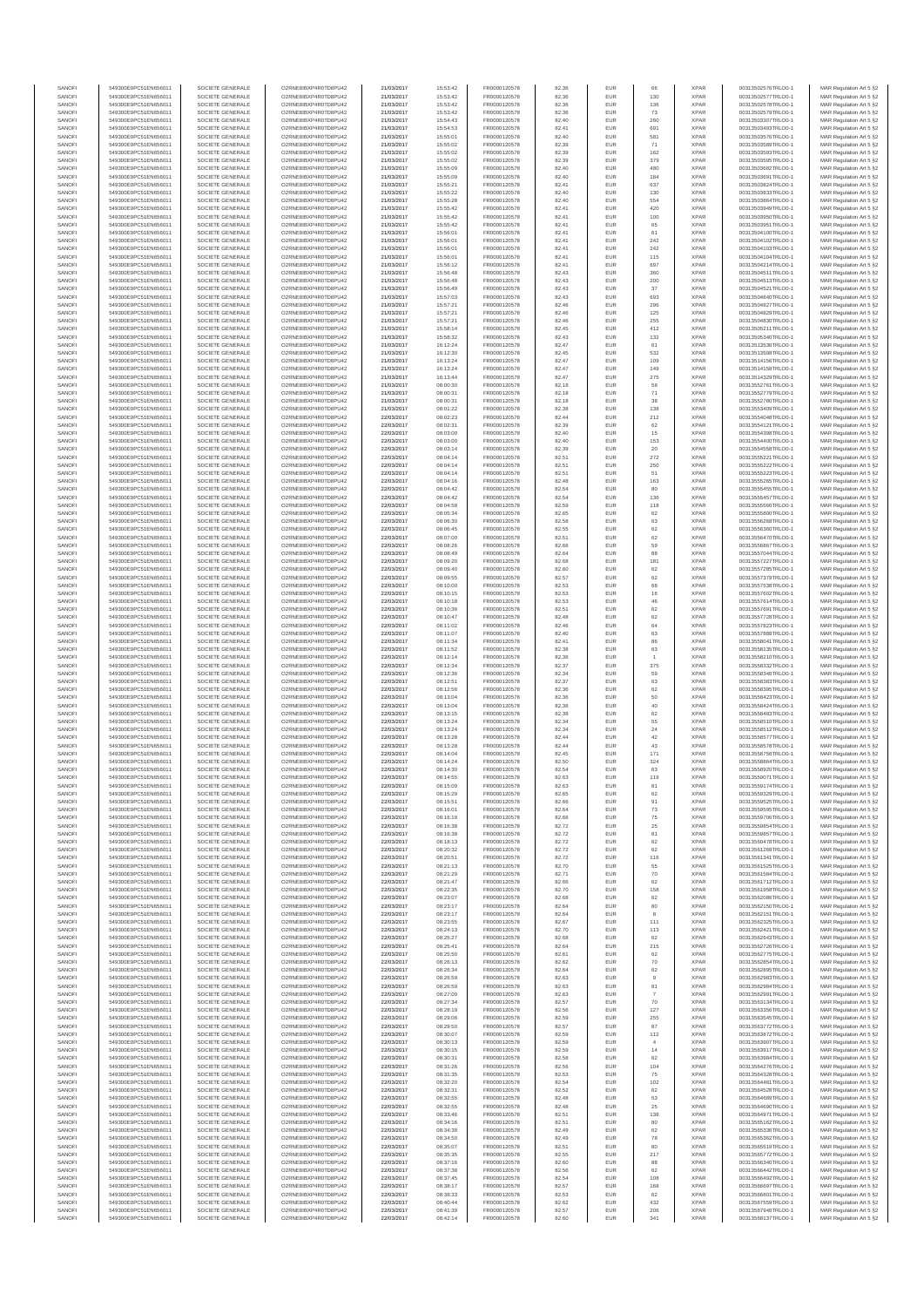| SANOFI           | 549300E9PC51EN656011                         | SOCIETE GENERALE                     | O2RNE8IBXP4R0TD8PU42                          | 22/03/2017               | 08:42:40             | FR0000120578                 | 82.60          | EUR        | 62                    | <b>XPAR</b>                | 00313568271TRLO0-1                       | MAR Regulation Art 5 §2                             |
|------------------|----------------------------------------------|--------------------------------------|-----------------------------------------------|--------------------------|----------------------|------------------------------|----------------|------------|-----------------------|----------------------------|------------------------------------------|-----------------------------------------------------|
| SANOFI<br>SANOFI | 549300E9PC51EN656011<br>549300E9PC51EN656011 | SOCIETE GENERALE<br>SOCIETE GENERALE | O2RNE8IBXP4R0TD8PU42<br>O2RNE8IBXP4R0TD8PU42  | 22/03/2017<br>22/03/2017 | 08:42:49<br>08:42:59 | FR0000120578<br>FR0000120578 | 82.57<br>82.57 | EUR<br>EUR | 30<br>58              | <b>XPAR</b><br><b>XPAR</b> | 00313568351TRLO0-1<br>00313568399TRLO0-1 | MAR Regulation Art 5 §2<br>MAR Regulation Art 5 §2  |
| SANOFI           | 549300E9PC51EN656011                         | SOCIETE GENERALE                     | O2RNE8IBXP4R0TD8PLI42                         | 22/03/2017               | 08:43:00             | FR0000120578                 | 82.57          | EUR        | 34                    | <b>XPAR</b>                | 00313568407TRLO0-1                       | MAR Regulation Art 5 \$2                            |
| SANOFI           | 549300E9PC51EN656011                         | SOCIETE GENERALE                     | O2RNE8IBXP4R0TD8PU42                          | 22/03/2017               | 08:43:28             | FR0000120578                 | 82.54          | EUR        | 73                    | <b>XPAR</b>                | 00313568582TRLO0-1                       | MAR Regulation Art 5 §2                             |
| SANOFI<br>SANOFI | 549300E9PC51EN656011<br>549300E9PC51EN656011 | SOCIETE GENERALE<br>SOCIETE GENERALE | O2RNE8IBXP4R0TD8PU42<br>O2RNE8IBXP4R0TD8PU42  | 22/03/2017<br>22/03/2017 | 08:43:34<br>08:44:02 | FR0000120578<br>FR0000120578 | 82.51<br>82.53 | EUR<br>EUR | 62<br>40              | <b>XPAR</b><br><b>XPAR</b> | 00313568608TRLO0-1<br>00313568795TRLO0-1 | MAR Regulation Art 5 §2<br>MAR Regulation Art 5 §2  |
| SANOFI           | 549300E9PC51EN656011                         | SOCIETE GENERALE                     | O2RNE8IBXP4R0TD8PU42                          | 22/03/2017               | 08:44:02             | FR0000120578                 | 82.53          | EUR        | 31                    | <b>XPAR</b>                | 00313568796TRLO0-1                       | MAR Regulation Art 5 §2                             |
| SANOFI           | 549300E9PC51EN656011                         | SOCIETE GENERALE                     | O2RNE8IBXP4R0TD8PU42                          | 22/03/2017               | 08:45:08             | FR0000120578                 | 82.56          | EUR        | 251                   | <b>XPAR</b>                | 00313569198TRLO0-1                       | MAR Regulation Art 5 §2                             |
| SANOFI<br>SANOFI | 549300E9PC51EN656011<br>549300E9PC51EN656011 | SOCIETE GENERALE<br>SOCIETE GENERALE | O2RNE8IBXP4R0TD8PU42<br>O2RNE8IBXP4R0TD8PU42  | 22/03/2017<br>22/03/2017 | 08:46:15<br>08:46:22 | FR0000120578<br>FR0000120578 | 82.61<br>82.59 | EUR<br>EUR | 287<br>25             | <b>XPAR</b><br><b>XPAR</b> | 00313569579TRLO0-1<br>00313569616TRLO0-1 | MAR Regulation Art 5 §2<br>MAR Regulation Art 5 §2  |
| SANOFI           | 549300E9PC51EN656011                         | SOCIETE GENERALE                     | O2RNE8IBXP4R0TD8PU42                          | 22/03/2017               | 08:46:22             | FR0000120578                 | 82.59          | EUR        | 39                    | <b>XPAR</b>                | 00313569617TRLO0-1                       | MAR Regulation Art 5 §2                             |
| SANOFI           | 549300E9PC51EN656011                         | SOCIETE GENERALE                     | O2RNE8IBXP4R0TD8PU42                          | 22/03/2017               | 08:46:37             | FR0000120578                 | 82.58          | EUR        | 62                    | <b>XPAR</b>                | 00313569697TRLO0-1                       | MAR Regulation Art 5 §2                             |
| SANOFI<br>SANOFI | 549300E9PC51EN656011                         | SOCIETE GENERALE                     | O2RNE8IBXP4R0TD8PU42<br>O2RNE8IBXP4R0TD8PU42  | 22/03/2017               | 08:46:54             | FR0000120578                 | 82.59<br>82.55 | EUR<br>EUR | 87<br>60              | <b>XPAR</b><br><b>XPAR</b> | 00313569819TRLO0-1                       | MAR Regulation Art 5 §2<br>MAR Regulation Art 5 §2  |
| SANOFI           | 549300E9PC51EN656011<br>549300E9PC51EN656011 | SOCIETE GENERALE<br>SOCIETE GENERALE | O2RNE8IBXP4R0TD8PU42                          | 22/03/2017<br>22/03/2017 | 08:47:15<br>08:47:15 | FR0000120578<br>FR0000120578 | 82.55          | EUR        | $\overline{2}$        | <b>XPAR</b>                | 00313569955TRLO0-1<br>00313569956TRLO0-1 | MAR Regulation Art 5 §2                             |
| SANOFI           | 549300E9PC51EN656011                         | SOCIETE GENERALE                     | O2RNE8IBXP4R0TD8PU42                          | 22/03/2017               | 08:47:52             | FR0000120578                 | 82.60          | EUR        | 182                   | <b>XPAR</b>                | 00313570269TRLO0-1                       | MAR Regulation Art 5 §2                             |
| SANOFI           | 549300E9PC51EN656011                         | SOCIETE GENERALE                     | O2RNE8IBXP4R0TD8PU42                          | 22/03/2017               | 08:48:47             | FR0000120578                 | 82.59          | EUR        | 192                   | <b>XPAR</b>                | 00313570500TRLO0-1                       | MAR Regulation Art 5 §2                             |
| SANOFI<br>SANOFI | 549300E9PC51EN656011<br>549300E9PC51EN656011 | SOCIETE GENERALE<br>SOCIETE GENERALE | O2RNE8IBXP4R0TD8PU42<br>O2RNE8IBXP4R0TD8PU42  | 22/03/2017<br>22/03/2017 | 08:49:06<br>08:49:19 | FR0000120578<br>FR0000120578 | 82.57<br>82.56 | EUR<br>EUR | 74<br>62              | <b>XPAR</b><br><b>XPAR</b> | 00313570647TRLO0-1<br>00313570694TRLO0-1 | MAR Regulation Art 5 §2<br>MAR Regulation Art 5 §2  |
| SANOFI           | 549300E9PC51EN656011                         | SOCIETE GENERALE                     | O2RNE8IBXP4R0TD8PU42                          | 22/03/2017               | 08:49:59             | FR0000120578                 | 82.56          | EUR        | 158                   | <b>XPAR</b>                | 00313570911TRLO0-1                       | MAR Regulation Art 5 §2                             |
| SANOFI           | 549300E9PC51EN656011                         | SOCIETE GENERALE                     | O2RNE8IBXP4R0TD8PU42                          | 22/03/2017               | 08:50:03             | FR0000120578                 | 82.58          | EUR        | 62                    | <b>XPAR</b>                | 00313570943TRLO0-1                       | MAR Regulation Art 5 §2                             |
| SANOFI<br>SANOFI | 549300E9PC51EN656011<br>549300E9PC51EN656011 | SOCIETE GENERALE<br>SOCIETE GENERALE | O2RNE8IBXP4R0TD8PU42<br>O2RNE8IBXP4R0TD8PU42  | 22/03/2017<br>22/03/2017 | 08:50:31<br>08:50:58 | FR0000120578<br>FR0000120578 | 82.60<br>82.61 | EUR<br>EUR | 85<br>62              | <b>XPAR</b><br><b>XPAR</b> | 00313571179TRLO0-1<br>00313571299TRLO0-1 | MAR Regulation Art 5 §2<br>MAR Regulation Art 5 §2  |
| SANOFI           | 549300E9PC51EN656011                         | SOCIETE GENERALE                     | O2RNE8IBXP4R0TD8PU42                          | 22/03/2017               | 08:51:06             | FR0000120578                 | 82.61          | EUR        | 96                    | <b>XPAR</b>                | 00313571374TRLO0-1                       | MAR Regulation Art 5 §2                             |
| SANOFI           | 549300E9PC51EN656011                         | SOCIETE GENERALE                     | O2RNE8IBXP4R0TD8PU42                          | 22/03/2017               | 08:52:30             | FR0000120578                 | 82.63          | EUR        | 197                   | <b>XPAR</b>                | 00313571862TRLO0-1                       | MAR Regulation Art 5 §2                             |
| SANOFI<br>SANOFI | 549300E9PC51EN656011<br>549300E9PC51EN656011 | SOCIETE GENERALE<br>SOCIETE GENERALE | O2RNE8IBXP4R0TD8PU42<br>O2RNE8IBXP4R0TD8PU42  | 22/03/2017<br>22/03/2017 | 08:52:50<br>08:53:37 | FR0000120578<br>FR0000120578 | 82.63<br>82.70 | EUR<br>EUR | 154<br>60             | <b>XPAR</b><br><b>XPAR</b> | 00313572021TRLO0-1<br>00313572357TRLO0-1 | MAR Regulation Art 5 §2                             |
| SANOFI           | 549300E9PC51EN656011                         | SOCIETE GENERALE                     | O2RNE8IBXP4R0TD8PU42                          | 22/03/2017               | 08:53:38             | FR0000120578                 | 82.70          | EUR        | 163                   | <b>XPAR</b>                | 00313572359TRLO0-1                       | MAR Regulation Art 5 §2<br>MAR Regulation Art 5 §2  |
| SANOFI           | 549300E9PC51EN656011                         | SOCIETE GENERALE                     | O2RNE8IBXP4R0TD8PU42                          | 22/03/2017               | 08:54:53             | FR0000120578                 | 82.72          | EUR        | 59                    | <b>XPAR</b>                | 00313572721TRLO0-1                       | MAR Regulation Art 5 §2                             |
| SANOFI<br>SANOFI | 549300E9PC51EN656011<br>549300E9PC51EN656011 | SOCIETE GENERALE<br>SOCIETE GENERALE | O2RNE8IBXP4R0TD8PU42<br>O2RNE8IBXP4R0TD8PU42  | 22/03/2017<br>22/03/2017 | 09:11:01<br>09:11:11 | FR0000120578<br>FR0000120578 | 82.72<br>82.72 | EUR<br>EUR | 392<br>284            | <b>XPAR</b><br><b>XPAR</b> | 00313578542TRLO0-1<br>00313578650TRLO0-1 | MAR Regulation Art 5 \$2<br>MAR Regulation Art 5 §2 |
| SANOFI           | 549300E9PC51EN656011                         | SOCIETE GENERALE                     | O2RNE8IBXP4R0TD8PU42                          | 22/03/2017               | 09:11:11             | FR0000120578                 | 82.72          | EUR        | 67                    | <b>XPAR</b>                | 00313578653TRLO0-1                       | MAR Regulation Art 5 §2                             |
| SANOFI           | 549300E9PC51EN656011                         | SOCIETE GENERALE                     | O2RNE8IBXP4R0TD8PU42                          | 22/03/2017               | 09:12:59             | FR0000120578                 | 82.72          | EUR        | 100                   | <b>XPAR</b>                | 00313579345TRLO0-1                       | MAR Regulation Art 5 §2                             |
| SANOFI<br>SANOFI | 549300E9PC51EN656011<br>549300E9PC51EN656011 | SOCIETE GENERALE<br>SOCIETE GENERALE | O2RNE8IBXP4R0TD8PU42<br>O2RNE8IBXP4R0TD8PU42  | 22/03/2017<br>22/03/2017 | 09:14:00<br>09:14:00 | FR0000120578                 | 82.72          | EUR<br>EUR | 60                    | <b>XPAR</b><br><b>XPAR</b> | 00313579848TRLO0-1<br>00313579850TRLO0-1 | MAR Regulation Art 5 §2                             |
| SANOFI           | 549300E9PC51EN656011                         | SOCIETE GENERALE                     | O2RNE8IBXP4R0TD8PU42                          | 22/03/2017               | 09:20:44             | FR0000120578<br>FR0000120578 | 82.72<br>82.72 | EUR        | 276<br>342            | <b>XPAR</b>                | 00313581845TRLO0-1                       | MAR Regulation Art 5 §2<br>MAR Regulation Art 5 §2  |
| SANOFI           | 549300E9PC51EN656011                         | SOCIETE GENERALE                     | O2RNE8IBXP4R0TD8PU42                          | 22/03/2017               | 09:20:55             | FR0000120578                 | 82.71          | EUR        | 29                    | <b>XPAR</b>                | 00313581890TRLO0-1                       | MAR Regulation Art 5 \$2                            |
| SANOFI           | 549300E9PC51EN656011                         | SOCIETE GENERALE                     | O2RNE8IBXP4R0TD8PU42                          | 22/03/2017               | 09:20:55             | FR0000120578                 | 82.71          | EUR        | 423                   | <b>XPAR</b>                | 00313581891TRLO0-1                       | MAR Regulation Art 5 §2                             |
| SANOFI<br>SANOFI | 549300E9PC51EN656011<br>549300E9PC51EN656011 | SOCIETE GENERALE<br>SOCIETE GENERALE | O2RNE8IBXP4R0TD8PU42<br>O2RNE8IBXP4R0TD8PU42  | 22/03/2017<br>22/03/2017 | 09:21:15<br>09:21:15 | FR0000120578<br>FR0000120578 | 82.70<br>82.70 | EUR<br>EUR | 248<br>164            | <b>XPAR</b><br><b>XPAR</b> | 00313582010TRLO0-1<br>00313582011TRLO0-1 | MAR Regulation Art 5 §2<br>MAR Regulation Art 5 §2  |
| SANOFI           | 549300E9PC51EN656011                         | SOCIETE GENERALE                     | O2RNE8IBXP4R0TD8PU42                          | 22/03/2017               | 09:21:41             | FR0000120578                 | 82.71          | EUR        | 453                   | <b>XPAR</b>                | 00313582185TRLO0-1                       | MAR Regulation Art 5 §2                             |
| SANOFI           | 549300E9PC51EN656011                         | SOCIETE GENERALE                     | O2RNE8IBXP4R0TD8PU42                          | 22/03/2017               | 09:21:49             | FR0000120578                 | 82.71          | EUR        | 391                   | <b>XPAR</b>                | 00313582219TRLO0-1                       | MAR Regulation Art 5 §2                             |
| SANOFI<br>SANOFI | 549300E9PC51EN656011<br>549300E9PC51EN656011 | SOCIETE GENERALE<br>SOCIETE GENERALE | O2RNE8IBXP4R0TD8PU42<br>O2RNE8IBXP4R0TD8PU42  | 22/03/2017<br>22/03/2017 | 09:22:26<br>09:23:25 | FR0000120578<br>FR0000120578 | 82.68<br>82.72 | EUR<br>EUR | 62<br>126             | <b>XPAR</b><br><b>XPAR</b> | 00313582481TRLO0-1<br>00313582846TRLO0-1 | MAR Regulation Art 5 §2<br>MAR Regulation Art 5 §2  |
| SANOFI           | 549300E9PC51EN656011                         | SOCIETE GENERALE                     | O2RNE8IBXP4R0TD8PU42                          | 22/03/2017               | 09:23:59             | FR0000120578                 | 82.67          | EUR        | 62                    | <b>XPAR</b>                | 00313582975TRLO0-1                       | MAR Regulation Art 5 §2                             |
| SANOFI           | 549300E9PC51EN656011                         | SOCIETE GENERALE                     | O2RNE8IBXP4R0TD8PU42                          | 22/03/2017               | 09:24:32             | FR0000120578                 | 82.67          | EUR        | 62                    | <b>XPAR</b>                | 00313583127TRLO0-1                       | MAR Regulation Art 5 \$2                            |
| SANOFI<br>SANOFI | 549300E9PC51EN656011                         | SOCIETE GENERALE                     | O2RNE8IBXP4R0TD8PU42<br>O2RNE8IBXP4R0TD8PU42  | 22/03/2017               | 09:25:12             | FR0000120578<br>FR0000120578 | 82.69          | EUR<br>EUR | 60<br>15              | <b>XPAR</b><br><b>XPAR</b> | 00313583282TRLO0-1                       | MAR Regulation Art 5 §2<br>MAR Regulation Art 5 §2  |
| SANOFI           | 549300E9PC51EN656011<br>549300E9PC51EN656011 | SOCIETE GENERALE<br>SOCIETE GENERALE | O2RNE8IBXP4R0TD8PU42                          | 22/03/2017<br>22/03/2017 | 09:25:14<br>09:25:36 | FR0000120578                 | 82.69<br>82.67 | EUR        | 41                    | <b>XPAR</b>                | 00313583288TRLO0-1<br>00313583402TRLO0-1 | MAR Regulation Art 5 §2                             |
| SANOFI           | 549300E9PC51EN656011                         | SOCIETE GENERALE                     | O2RNE8IBXP4R0TD8PU42                          | 22/03/2017               | 09:25:51             | FR0000120578                 | 82.68          | EUR        | 62                    | <b>XPAR</b>                | 00313583499TRLO0-1                       | MAR Regulation Art 5 §2                             |
| SANOFI           | 549300E9PC51EN656011                         | SOCIETE GENERALE                     | O2RNE8IBXP4R0TD8PU42                          | 22/03/2017               | 09:26:17             | FR0000120578                 | 82.68          | EUR        | 62                    | <b>XPAR</b>                | 00313583611TRLO0-1                       | MAR Regulation Art 5 §2                             |
| SANOFI<br>SANOFI | 549300E9PC51EN656011<br>549300E9PC51EN656011 | SOCIETE GENERALE<br>SOCIETE GENERALE | O2RNE8IBXP4R0TD8PU42<br>O2RNE8IBXP4R0TD8PU42  | 22/03/2017<br>22/03/2017 | 09:26:39<br>09:27:19 | FR0000120578<br>FR0000120578 | 82.69<br>82.67 | EUR<br>EUR | 62<br>62              | <b>XPAR</b><br><b>XPAR</b> | 00313583968TRLO0-1<br>00313584220TRLO0-1 | MAR Regulation Art 5 §2<br>MAR Regulation Art 5 §2  |
| SANOFI           | 549300E9PC51EN656011                         | SOCIETE GENERALE                     | O2RNE8IBXP4R0TD8PU42                          | 22/03/2017               | 09:27:39             | FR0000120578                 | 82.60          | EUR        | 77                    | <b>XPAR</b>                | 00313584306TRLO0-1                       | MAR Regulation Art 5 §2                             |
| SANOFI           | 549300E9PC51EN656011                         | SOCIETE GENERALE                     | O2RNE8IBXP4R0TD8PU42                          | 22/03/2017               | 09:28:32             | FR0000120578                 | 82.68          | EUR        | 125                   | <b>XPAR</b>                | 00313584678TRLO0-1                       | MAR Regulation Art 5 62                             |
| SANOFI<br>SANOFI | 549300E9PC51EN656011<br>549300E9PC51EN656011 | SOCIETE GENERALE<br>SOCIETE GENERALE | O2RNE8IBXP4R0TD8PU42<br>O2RNE8IBXP4R0TD8PU42  | 22/03/2017<br>22/03/2017 | 09:35:47<br>09:37:05 | FR0000120578<br>FR0000120578 | 82.72<br>82.72 | EUR<br>EUR | 84<br>357             | <b>XPAR</b><br><b>XPAR</b> | 00313587110TRLO0-1<br>00313587457TRLO0-1 | MAR Regulation Art 5 §2<br>MAR Regulation Art 5 §2  |
| SANOFI           | 549300E9PC51EN656011                         | SOCIETE GENERALE                     | O2RNE8IBXP4R0TD8PU42                          | 22/03/2017               | 09:37:32             | FR0000120578                 | 82.71          | EUR        | 223                   | <b>XPAR</b>                | 00313587579TRLO0-1                       | MAR Regulation Art 5 §2                             |
| SANOFI           | 549300E9PC51EN656011                         | SOCIETE GENERALE                     | O2RNE8IBXP4R0TD8PU42                          | 22/03/2017               | 09:37:35             | FR0000120578                 | 82.71          | EUR        | 179                   | <b>XPAR</b>                | 00313587590TRLO0-1                       | MAR Regulation Art 5 §2                             |
| SANOFI           | 549300E9PC51EN656011                         | SOCIETE GENERALE                     | O2RNE8IBXP4R0TD8PU42                          | 22/03/2017               | 09:37:52             | FR0000120578                 | 82.70          | EUR        | 34                    | <b>XPAR</b>                | 00313587625TRLO0-1                       | MAR Regulation Art 5 §2                             |
| SANOFI<br>SANOFI | 549300E9PC51EN656011<br>549300E9PC51EN656011 | SOCIETE GENERALE<br>SOCIETE GENERALE | O2RNE8IBXP4R0TD8PU42<br>O2RNE8IBXP4R0TD8PU42  | 22/03/2017<br>22/03/2017 | 09:37:52<br>09:38:09 | FR0000120578<br>FR0000120578 | 82.70<br>82.68 | EUR<br>EUR | 330<br>62             | <b>XPAR</b><br><b>XPAR</b> | 00313587626TRLO0-1<br>00313587708TRLO0-1 | MAR Regulation Art 5 §2<br>MAR Regulation Art 5 §2  |
| SANOFI           | 549300E9PC51EN656011                         | SOCIETE GENERALE                     | O2RNE8IBXP4R0TD8PU42                          | 22/03/2017               | 09:38:55             | FR0000120578                 | 82.72          | EUR        | 62                    | <b>XPAR</b>                | 00313588066TRLO0-1                       | MAR Regulation Art 5 §2                             |
| SANOFI           | 549300E9PC51EN656011                         | SOCIETE GENERALE                     | O2RNE8IBXP4R0TD8PU42                          | 22/03/2017               | 09:39:03             | FR0000120578                 | 82.72          | EUR        | 60                    | <b>XPAR</b>                | 00313588107TRLO0-1                       | MAR Regulation Art 5 §2                             |
| SANOFI<br>SANOFI | 549300E9PC51EN656011<br>549300E9PC51EN656011 | SOCIETE GENERALE<br>SOCIETE GENERALE | O2RNE8IBXP4R0TD8PU42<br>O2RNE8IBXP4R0TD8PU42  | 22/03/2017<br>22/03/2017 | 09:39:03<br>09:39:29 | FR0000120578<br>FR0000120578 | 82.72<br>82.72 | EUR<br>EUR | 11<br>62              | <b>XPAR</b><br><b>XPAR</b> | 00313588108TRLO0-1<br>00313588185TRLO0-1 | MAR Regulation Art 5 §2<br>MAR Regulation Art 5 §2  |
| SANOFI           | 549300E9PC51EN656011                         | SOCIETE GENERALE                     | O2RNE8IBXP4R0TD8PU42                          | 22/03/2017               | 09:40:11             | FR0000120578                 | 82.72          | EUR        | 69                    | <b>XPAR</b>                | 00313588344TRLO0-1                       | MAR Regulation Art 5 §2                             |
| SANOFI           | 549300E9PC51EN656011                         | SOCIETE GENERALE                     | O2RNE8IBXP4R0TD8PU42                          | 22/03/2017               | 09:40:11             | FR0000120578                 | 82.72          | EUR        | $\,$ 2 $\,$           | <b>XPAR</b>                | 00313588345TRLO0-1                       | MAR Regulation Art 5 §2                             |
| SANOFI<br>SANOFI | 549300E9PC51EN656011<br>549300E9PC51EN656011 | SOCIETE GENERALE<br>SOCIETE GENERALE | O2RNE8IBXP4R0TD8PU42<br>O2RNE8IBXP4R0TD8PU42  | 22/03/2017<br>22/03/2017 | 09:40:22<br>09:41:05 | FR0000120578<br>FR0000120578 | 82.71<br>82.65 | EUR<br>EUR | 62<br>62              | <b>XPAR</b><br><b>XPAR</b> | 00313588415TRLO0-1<br>00313588647TRLO0-1 | MAR Regulation Art 5 §2<br>MAR Regulation Art 5 §2  |
| SANOFI           | 549300E9PC51EN656011                         | SOCIETE GENERALE                     | O2RNE8IBXP4R0TD8PU42                          | 22/03/2017               | 09:41:26             | FR0000120578                 | 82.65          | EUR        | 68                    | <b>XPAR</b>                | 00313588770TRLO0-1                       | MAR Regulation Art 5 §2                             |
| SANOFI           | 549300E9PC51EN656011                         | SOCIETE GENERALE                     | O2RNE8IBXP4R0TD8PU42                          | 22/03/2017               | 09:41:49             | FR0000120578                 | 82.65          | EUR        | 62                    | <b>XPAR</b>                | 00313588855TRLO0-1                       | MAR Regulation Art 5 §2                             |
| SANOFI           | 549300E9PC51EN656011                         | SOCIETE GENERALE                     | O2RNE8IBXP4R0TD8PU42                          | 22/03/2017               | 09:42:05             | FR0000120578                 | 82.63          | EUR        | 62                    | <b>XPAR</b>                | 00313589015TRLO0-1                       | MAR Regulation Art 5 §2                             |
| SANOFI<br>SANOFI | 549300E9PC51EN656011<br>549300E9PC51EN656011 | SOCIETE GENERALE<br>SOCIETE GENERALE | O2RNE8IBXP4R0TD8PU42<br>O2RNE8IBXP4R0TD8PU42  | 22/03/2017<br>22/03/2017 | 09:42:39<br>09:43:23 | FR0000120578<br>FR0000120578 | 82.65<br>82.69 | EUR<br>EUR | 86<br>102             | <b>XPAR</b><br><b>XPAR</b> | 00313589256TRLO0-1<br>00313589429TRLO0-1 | MAR Regulation Art 5 §2<br>MAR Regulation Art 5 §2  |
| SANOFI           | 549300E9PC51EN656011                         | SOCIETE GENERALE                     | O2RNE8IBXP4R0TD8PU42                          | 22/03/2017               | 09:44:13             | FR0000120578                 | 82.71          | EUR        | 135                   | <b>XPAR</b>                | 00313589699TRLO0-1                       | MAR Regulation Art 5 §2                             |
| SANOFI           | 549300E9PC51EN656011                         | SOCIETE GENERALE                     | O2RNE8IBXP4R0TD8PU42                          | 22/03/2017               | 09:44:57             | FR0000120578                 | 82.70          | EUR        | 68                    | <b>XPAR</b>                | 00313589851TRLO0-1                       | MAR Regulation Art 5 §2                             |
| SANOFI<br>SANOFI | 549300E9PC51EN656011<br>549300E9PC51EN656011 | SOCIETE GENERALE<br>SOCIETE GENERALE | O2RNE8IBXP4R0TD8PLI42<br>O2RNE8IBXP4R0TD8PU42 | 22/03/2017<br>22/03/2017 | 09:45:23<br>09:45:23 | FR0000120578<br>FR0000120578 | 82.68<br>82.68 | EUR<br>EUR | 21<br>62              | <b>XPAR</b><br><b>XPAR</b> | 00313589990TRLO0-1<br>00313589991TRLO0-1 | MAR Regulation Art 5 §2<br>MAR Regulation Art 5 §2  |
| SANOFI           | 549300E9PC51EN656011                         | SOCIETE GENERALE                     | O2RNE8IBXP4R0TD8PU42                          | 22/03/2017               | 09:45:42             | FR0000120578                 | 82.65          | EUR        | 62                    | <b>XPAR</b>                | 00313590074TRLO0-1                       | MAR Regulation Art 5 \$2                            |
| SANOFI           | 549300E9PC51EN656011                         | SOCIETE GENERALE                     | O2RNE8IBXP4R0TD8PU42                          | 22/03/2017               | 09:46:32             | FR0000120578                 | 82.68          | EUR        | 159                   | <b>XPAR</b>                | 00313590265TRLO0-1                       | MAR Regulation Art 5 §2                             |
| SANOFI<br>SANOFI | 549300E9PC51EN656011<br>549300E9PC51EN656011 | SOCIETE GENERALE<br>SOCIETE GENERALE | O2RNE8IBXP4R0TD8PU42<br>O2RNE8IBXP4R0TD8PU42  | 22/03/2017<br>22/03/2017 | 13:50:28<br>13:50:35 | FR0000120578<br>FR0000120578 | 82.67<br>82.68 | EUR<br>EUR | 76                    | <b>XPAR</b><br><b>XPAR</b> | 00313662488TRLO0-1<br>00313662537TRLO0-1 | MAR Regulation Art 5 §2<br>MAR Regulation Art 5 §2  |
| SANOFI           | 549300E9PC51EN656011                         | SOCIETE GENERALE                     | O2RNE8IBXP4R0TD8PU42                          | 22/03/2017               | 13:51:03             | FR0000120578                 | 82.66          | EUR        | 62<br>62              | <b>XPAR</b>                | 00313662738TRLO0-1                       | MAR Regulation Art 5 §2                             |
| SANOFI           | 549300E9PC51EN656011                         | SOCIETE GENERALE                     | O2RNE8IBXP4R0TD8PU42                          | 22/03/2017               | 13:52:49             | FR0000120578                 | 82.72          | EUR        | 387                   | <b>XPAR</b>                | 00313663727TRLO0-1                       | MAR Regulation Art 5 §2                             |
| SANOFI           | 549300E9PC51EN656011                         | SOCIETE GENERALE                     | O2RNE8IBXP4R0TD8PU42                          | 22/03/2017               | 13:52:49             | FR0000120578<br>FR0000120578 | 82.72          | EUR        | 236                   | <b>XPAR</b>                | 00313663730TRLO0-1                       | MAR Regulation Art 5 §2                             |
| SANOFI<br>SANOFI | 549300E9PC51EN656011<br>549300E9PC51EN656011 | SOCIETE GENERALE<br>SOCIETE GENERALE | O2RNE8IBXP4R0TD8PU42<br>O2RNE8IBXP4R0TD8PU42  | 22/03/2017<br>22/03/2017 | 13:53:05<br>13:56:06 | FR0000120578                 | 82.71<br>82.72 | EUR<br>EUR | 62<br>177             | <b>XPAR</b><br><b>XPAR</b> | 00313663882TRLO0-1<br>00313664980TRLO0-1 | MAR Regulation Art 5 §2<br>MAR Regulation Art 5 §2  |
| SANOFI           | 549300E9PC51EN656011                         | SOCIETE GENERALE                     | O2RNE8IBXP4R0TD8PU42                          | 22/03/2017               | 13:56:16             | FR0000120578                 | 82.71          | EUR        | 432                   | <b>XPAR</b>                | 00313665043TRLO0-1                       | MAR Regulation Art 5 §2                             |
| SANOFI           | 549300E9PC51EN656011                         | SOCIETE GENERALE                     | O2RNE8IBXP4R0TD8PU42                          | 22/03/2017               | 13:56:16             | FR0000120578                 | 82.71          | EUR        |                       | <b>XPAR</b>                | 00313665045TRLO0-1                       | MAR Regulation Art 5 §2                             |
| SANOFI<br>SANOFI | 549300E9PC51EN656011<br>549300E9PC51EN656011 | SOCIETE GENERALE<br>SOCIETE GENERALE | O2RNE8IBXP4R0TD8PU42<br>O2RNE8IBXP4R0TD8PU42  | 22/03/2017<br>22/03/2017 | 13:56:33<br>13:57:04 | FR0000120578<br>FR0000120578 | 82.72<br>82.71 | EUR<br>EUR | 62<br>13              | <b>XPAR</b><br><b>XPAR</b> | 00313665205TRLO0-1<br>00313665349TRLO0-1 | MAR Regulation Art 5 §2<br>MAR Regulation Art 5 §2  |
| SANOFI           | 549300E9PC51EN656011                         | SOCIETE GENERALE                     | O2RNE8IBXP4R0TD8PU42                          | 22/03/2017               | 13:58:02             | FR0000120578                 | 82.72          | EUR        | 100                   | <b>XPAR</b>                | 00313665730TRLO0-1                       | MAR Regulation Art 5 §2                             |
| SANOFI           | 549300E9PC51EN656011                         | SOCIETE GENERALE                     | O2RNE8IBXP4R0TD8PU42                          | 22/03/2017               | 13:58:05             | FR0000120578                 | 82.72          | EUR        | $\overline{7}$        | <b>XPAR</b>                | 00313665739TRLO0-1                       | MAR Regulation Art 5 §2                             |
| SANOFI<br>SANOFI | 549300E9PC51EN656011<br>549300E9PC51EN656011 | SOCIETE GENERALE<br>SOCIETE GENERALE | O2RNE8IBXP4R0TD8PU42<br>O2RNE8IBXP4R0TD8PU42  | 22/03/2017<br>22/03/2017 | 13:58:19<br>13:58:25 | FR0000120578<br>FR0000120578 | 82.71<br>82.71 | EUR<br>EUR | 100<br>95             | <b>XPAR</b><br><b>XPAR</b> | 00313665824TRLO0-1<br>00313665852TRLO0-1 | MAR Regulation Art 5 §2<br>MAR Regulation Art 5 §2  |
| SANOFI           | 549300E9PC51EN656011                         | SOCIETE GENERALE                     | O2RNE8IBXP4R0TD8PU42                          | 22/03/2017               | 14:01:10             | FR0000120578                 | 82.72          | EUR        | 138                   | <b>XPAR</b>                | 00313667034TRLO0-1                       | MAR Regulation Art 5 §2                             |
| SANOFI<br>SANOFI | 549300E9PC51EN656011                         | SOCIETE GENERALE<br>SOCIETE GENERALE | O2RNE8IBXP4R0TD8PU42<br>O2RNE8IBXP4R0TD8PU42  | 22/03/2017               | 14:01:33             | FR0000120578                 | 82.70          | EUR        | 83                    | <b>XPAR</b>                | 00313667181TRLO0-1                       | MAR Regulation Art 5 §2                             |
| SANOFI           | 549300E9PC51EN656011<br>549300E9PC51EN656011 | SOCIETE GENERALE                     | O2RNE8IBXP4R0TD8PU42                          | 22/03/2017<br>22/03/2017 | 14:01:37<br>14:01:37 | FR0000120578<br>FR0000120578 | 82.70<br>82.70 | EUR<br>EUR | 161<br>$\overline{1}$ | <b>XPAR</b><br><b>XPAR</b> | 00313667190TRLO0-1<br>00313667191TRLO0-1 | MAR Regulation Art 5 §2<br>MAR Regulation Art 5 §2  |
| SANOFI           | 549300E9PC51EN656011                         | SOCIETE GENERALE                     | O2RNE8IBXP4R0TD8PU42                          | 22/03/2017               | 14:01:37             | FR0000120578                 | 82.70          | EUR        | 50                    | <b>XPAR</b>                | 00313667192TRLO0-1                       | MAR Regulation Art 5 §2                             |
| SANOFI<br>SANOFI | 549300E9PC51EN656011<br>549300E9PC51EN656011 | SOCIETE GENERALE<br>SOCIETE GENERALE | O2RNE8IBXP4R0TD8PU42<br>O2RNE8IBXP4R0TD8PU42  | 22/03/2017<br>22/03/2017 | 14:01:37<br>14:01:37 | FR0000120578<br>FR0000120578 | 82.70<br>82.70 | EUR<br>EUR | 50<br>76              | <b>XPAR</b><br><b>XPAR</b> | 00313667193TRLO0-1<br>00313667195TRLO0-1 | MAR Regulation Art 5 §2<br>MAR Regulation Art 5 §2  |
| SANOFI           | 549300E9PC51EN656011                         | SOCIETE GENERALE                     | O2RNE8IBXP4R0TD8PU42                          | 22/03/2017               | 14:01:56             | FR0000120578                 | 82.71          | EUR        | 131                   | <b>XPAR</b>                | 00313667323TRLO0-1                       | MAR Regulation Art 5 §2                             |
| SANOFI           | 549300E9PC51EN656011                         | SOCIETE GENERALE                     | O2RNE8IBXP4R0TD8PU42                          | 22/03/2017               | 14:03:03             | FR0000120578                 | 82.72          | EUR        | 56                    | <b>XPAR</b>                | 00313667830TRLO0-1                       | MAR Regulation Art 5 §2                             |
| SANOFI           | 549300E9PC51EN656011                         | SOCIETE GENERALE                     | O2RNE8IBXP4R0TD8PU42<br>O2RNE8IBXP4R0TD8PU42  | 22/03/2017               | 14:03:04             | FR0000120578                 | 82.72          | EUR        | 47                    | <b>XPAR</b>                | 00313667832TRLO0-1                       | MAR Regulation Art 5 §2                             |
| SANOFI<br>SANOFI | 549300E9PC51EN656011<br>549300E9PC51EN656011 | SOCIETE GENERALE<br>SOCIETE GENERALE | O2RNE8IBXP4R0TD8PU42                          | 22/03/2017<br>22/03/2017 | 14:03:11<br>14:03:15 | FR0000120578<br>FR0000120578 | 82.72<br>82.72 | EUR<br>EUR | 32<br>138             | <b>XPAR</b><br><b>XPAR</b> | 00313667889TRLO0-1<br>00313667902TRLO0-1 | MAR Regulation Art 5 §2<br>MAR Regulation Art 5 §2  |
| SANOFI           | 549300E9PC51EN656011                         | SOCIETE GENERALE                     | O2RNE8IBXP4R0TD8PU42                          | 22/03/2017               | 14:03:34             | FR0000120578                 | 82.71          | EUR        | 28                    | <b>XPAR</b>                | 00313668030TRLO0-1                       | MAR Regulation Art 5 §2                             |
| SANOFI           | 549300E9PC51EN656011                         | SOCIETE GENERALE                     | O2RNE8IBXP4R0TD8PU42                          | 22/03/2017               | 14:03:34             | FR0000120578                 | 82.71          | EUR<br>EUR | 44                    | <b>XPAR</b><br><b>XPAR</b> | 00313668032TRLO0-1                       | MAR Regulation Art 5 §2                             |
| SANOFI<br>SANOFI | 549300E9PC51EN656011<br>549300E9PC51EN656011 | SOCIETE GENERALE<br>SOCIETE GENERALE | O2RNE8IBXP4R0TD8PU42<br>O2RNE8IBXP4R0TD8PU42  | 22/03/2017<br>22/03/2017 | 14:04:16<br>14:04:16 | FR0000120578<br>FR0000120578 | 82.70<br>82.70 | EUR        | 19<br>43              | <b>XPAR</b>                | 00313668331TRLO0-1<br>00313668332TRLO0-1 | MAR Regulation Art 5 §2<br>MAR Regulation Art 5 §2  |
| SANOFI           | 549300E9PC51EN656011                         | SOCIETE GENERALE                     | O2RNE8IBXP4R0TD8PU42                          | 22/03/2017               | 14:04:25             | FR0000120578                 | 82.70          | EUR        | 105                   | <b>XPAR</b>                | 00313668402TRLO0-1                       | MAR Regulation Art 5 §2                             |
| SANOFI           | 549300E9PC51EN656011                         | SOCIETE GENERALE                     | O2RNE8IBXP4R0TD8PU42                          | 22/03/2017               | 14:05:01             | FR0000120578                 | 82.69          | EUR        | 144                   | <b>XPAR</b>                | 00313668684TRLO0-1                       | MAR Regulation Art 5 §2                             |
| SANOFI<br>SANOFI | 549300E9PC51EN656011<br>549300E9PC51EN656011 | SOCIETE GENERALE<br>SOCIETE GENERALE | O2RNE8IBXP4R0TD8PU42<br>O2RNE8IBXP4R0TD8PU42  | 22/03/2017<br>22/03/2017 | 14:05:40<br>14:06:00 | FR0000120578<br>FR0000120578 | 82.67<br>82.67 | EUR<br>EUR | 113<br>62             | <b>XPAR</b><br><b>XPAR</b> | 00313668885TRLO0-1<br>00313669002TRLO0-1 | MAR Regulation Art 5 §2<br>MAR Regulation Art 5 §2  |
| SANOFI           | 549300E9PC51EN656011                         | SOCIETE GENERALE                     | O2RNE8IBXP4R0TD8PU42                          | 22/03/2017               | 14:06:35             | FR0000120578                 | 82.68          | EUR        | 78                    | <b>XPAR</b>                | 00313669257TRLO0-1                       | MAR Regulation Art 5 §2                             |
| SANOFI           | 549300E9PC51EN656011                         | SOCIETE GENERALE                     | O2RNE8IBXP4R0TD8PU42                          | 22/03/2017               | 14:06:47             | FR0000120578                 | 82.69          | EUR        | 62                    | <b>XPAR</b>                | 00313669320TRLO0-1                       | MAR Regulation Art 5 §2                             |
| SANOFI<br>SANOFI | 549300E9PC51EN656011<br>549300E9PC51EN656011 | SOCIETE GENERALE<br>SOCIETE GENERALE | O2RNE8IBXP4R0TD8PU42<br>O2RNE8IBXP4R0TD8PU42  | 22/03/2017<br>22/03/2017 | 14:07:11<br>14:08:03 | FR0000120578<br>FR0000120578 | 82.68<br>82.67 | EUR<br>EUR | 70<br>49              | <b>XPAR</b><br><b>XPAR</b> | 00313669422TRLO0-1<br>00313669670TRLO0-1 | MAR Regulation Art 5 §2<br>MAR Regulation Art 5 §2  |
| SANOFI           | 549300E9PC51EN656011                         | SOCIETE GENERALE                     | O2RNE8IBXP4R0TD8PU42                          | 22/03/2017               | 14:08:03             | FR0000120578                 | 82.67          | EUR        | 50                    | <b>XPAR</b>                | 00313669671TRLO0-1                       | MAR Regulation Art 5 §2                             |
| SANOFI           | 549300E9PC51EN656011                         | SOCIETE GENERALE                     | O2RNE8IBXP4R0TD8PU42                          | 22/03/2017               | 14:08:05             | FR0000120578                 | 82.67          | EUR        | 38                    | <b>XPAR</b>                | 00313669706TRLO0-1                       | MAR Regulation Art 5 §2                             |
| SANOFI           | 549300E9PC51EN656011                         | SOCIETE GENERALE                     | O2RNE8IBXP4R0TD8PU42                          | 22/03/2017               | 14:09:20             | FR0000120578                 | 82.70          | EUR        | 250                   | <b>XPAR</b>                | 00313670344TRLO0-1                       | MAR Regulation Art 5 §2                             |
| SANOFI<br>SANOFI | 549300E9PC51EN656011<br>549300E9PC51EN656011 | SOCIETE GENERALE<br>SOCIETE GENERALE | O2RNE8IBXP4R0TD8PU42<br>O2RNE8IBXP4R0TD8PU42  | 22/03/2017<br>22/03/2017 | 14:09:43<br>14:10:23 | FR0000120578<br>FR0000120578 | 82.70<br>82.72 | EUR<br>EUR | 62<br>126             | <b>XPAR</b><br><b>XPAR</b> | 00313670518TRLO0-1<br>00313670807TRLO0-1 | MAR Regulation Art 5 §2<br>MAR Regulation Art 5 §2  |
| SANOFI           | 549300E9PC51EN656011                         | SOCIETE GENERALE                     | O2RNE8IBXP4R0TD8PU42                          | 22/03/2017               | 14:10:56             | FR0000120578                 | 82.68          | EUR        | 62                    | <b>XPAR</b>                | 00313670995TRLO0-1                       | MAR Regulation Art 5 §2                             |
| SANOFI           | 549300E9PC51EN656011                         | SOCIETE GENERALE                     | O2RNE8IBXP4R0TD8PU42                          | 22/03/2017               | 14:11:12             | FR0000120578                 | 82.69          | EUR        | 71                    | <b>XPAR</b>                | 00313671111TRLO0-1                       | MAR Regulation Art 5 §2                             |
| SANOFI<br>SANOFI | 549300E9PC51EN656011<br>549300E9PC51EN656011 | SOCIETE GENERALE<br>SOCIETE GENERALE | O2RNE8IBXP4R0TD8PU42<br>O2RNE8IBXP4R0TD8PU42  | 22/03/2017<br>22/03/2017 | 14:11:34<br>14:11:49 | FR0000120578<br>FR0000120578 | 82.65<br>82.64 | EUR<br>EUR | 62<br>42              | <b>XPAR</b><br><b>XPAR</b> | 00313671289TRLO0-1<br>00313671467TRLO0-1 | MAR Regulation Art 5 §2<br>MAR Regulation Art 5 §2  |
| SANOFI           | 549300E9PC51EN656011                         | SOCIETE GENERALE                     | O2RNE8IBXP4R0TD8PU42                          | 22/03/2017               | 14:11:58             | FR0000120578                 | 82.64          | EUR        | 20                    | <b>XPAR</b>                | 00313671515TRLO0-1                       | MAR Regulation Art 5 §2                             |
| SANOFI           | 549300E9PC51EN656011                         | SOCIETE GENERALE                     | O2RNE8IBXP4R0TD8PU42                          | 22/03/2017               | 14:12:27             | FR0000120578                 | 82.63          | EUR        | 62                    | <b>XPAR</b>                | 00313671682TRLO0-1                       | MAR Regulation Art 5 §2                             |
| SANOFI<br>SANOFI | 549300E9PC51EN656011<br>549300E9PC51EN656011 | SOCIETE GENERALE<br>SOCIETE GENERALE | O2RNE8IBXP4R0TD8PU42<br>O2RNE8IBXP4R0TD8PU42  | 22/03/2017<br>22/03/2017 | 14:12:36<br>14:12:57 | FR0000120578<br>FR0000120578 | 82.61<br>82.59 | EUR<br>EUR | 62<br>$\sqrt{24}$     | <b>XPAR</b><br><b>XPAR</b> | 00313671810TRLO0-1<br>00313671964TRLO0-1 | MAR Regulation Art 5 §2<br>MAR Regulation Art 5 §2  |
| SANOFI           | 549300E9PC51EN656011                         | SOCIETE GENERALE                     | O2RNE8IBXP4R0TD8PU42                          | 22/03/2017               | 14:12:57             | FR0000120578                 | 82.59          | EUR        | $_{38}$               | <b>XPAR</b>                | 00313671966TRLO0-1                       | MAR Regulation Art 5 §2                             |
| SANOFI           | 549300E9PC51EN656011                         | SOCIETE GENERALE                     | O2RNE8IBXP4R0TD8PU42                          | 22/03/2017               | 14:13:32             | FR0000120578                 | 82.58          | EUR        | 62                    | <b>XPAR</b>                | 00313672106TRLO0-1                       | MAR Regulation Art 5 §2                             |
| SANOFI<br>SANOFI | 549300E9PC51EN656011<br>549300E9PC51EN656011 | SOCIETE GENERALE<br>SOCIETE GENERALE | O2RNE8IBXP4R0TD8PU42<br>O2RNE8IBXP4R0TD8PU42  | 22/03/2017<br>22/03/2017 | 14:14:45<br>14:14:45 | FR0000120578<br>FR0000120578 | 82.62<br>82.62 | EUR<br>EUR | 58<br>19              | <b>XPAR</b><br><b>XPAR</b> | 00313672554TRLO0-1<br>00313672561TRLO0-1 | MAR Regulation Art 5 §2<br>MAR Regulation Art 5 §2  |
| SANOFI           | 549300E9PC51EN656011                         | SOCIETE GENERALE                     | O2RNE8IBXP4R0TD8PU42                          | 22/03/2017               | 14:14:45             | FR0000120578                 | 82.62          | EUR        | 6                     | <b>XPAR</b>                | 00313672562TRLO0-1                       | MAR Regulation Art 5 §2                             |
| SANOFI           | 549300E9PC51EN656011                         | SOCIETE GENERALE                     | O2RNE8IBXP4R0TD8PU42                          | 22/03/2017               | 14:14:58             | FR0000120578                 | 82.63          | EUR        | 102                   | <b>XPAR</b>                | 00313672638TRLO0-1                       | MAR Regulation Art 5 §2                             |
| SANOFI<br>SANOFI | 549300E9PC51EN656011<br>549300E9PC51EN656011 | SOCIETE GENERALE<br>SOCIETE GENERALE | O2RNE8IBXP4R0TD8PU42<br>O2RNE8IBXP4R0TD8PU42  | 22/03/2017<br>22/03/2017 | 14:15:15<br>14:15:47 | FR0000120578<br>FR0000120578 | 82.63<br>82.64 | EUR<br>EUR | 62                    | <b>XPAR</b><br><b>XPAR</b> | 00313672804TRLO0-1<br>00313673033TRLO0-1 | MAR Regulation Art 5 §2<br>MAR Regulation Art 5 §2  |
|                  |                                              |                                      |                                               |                          |                      |                              |                |            |                       |                            |                                          |                                                     |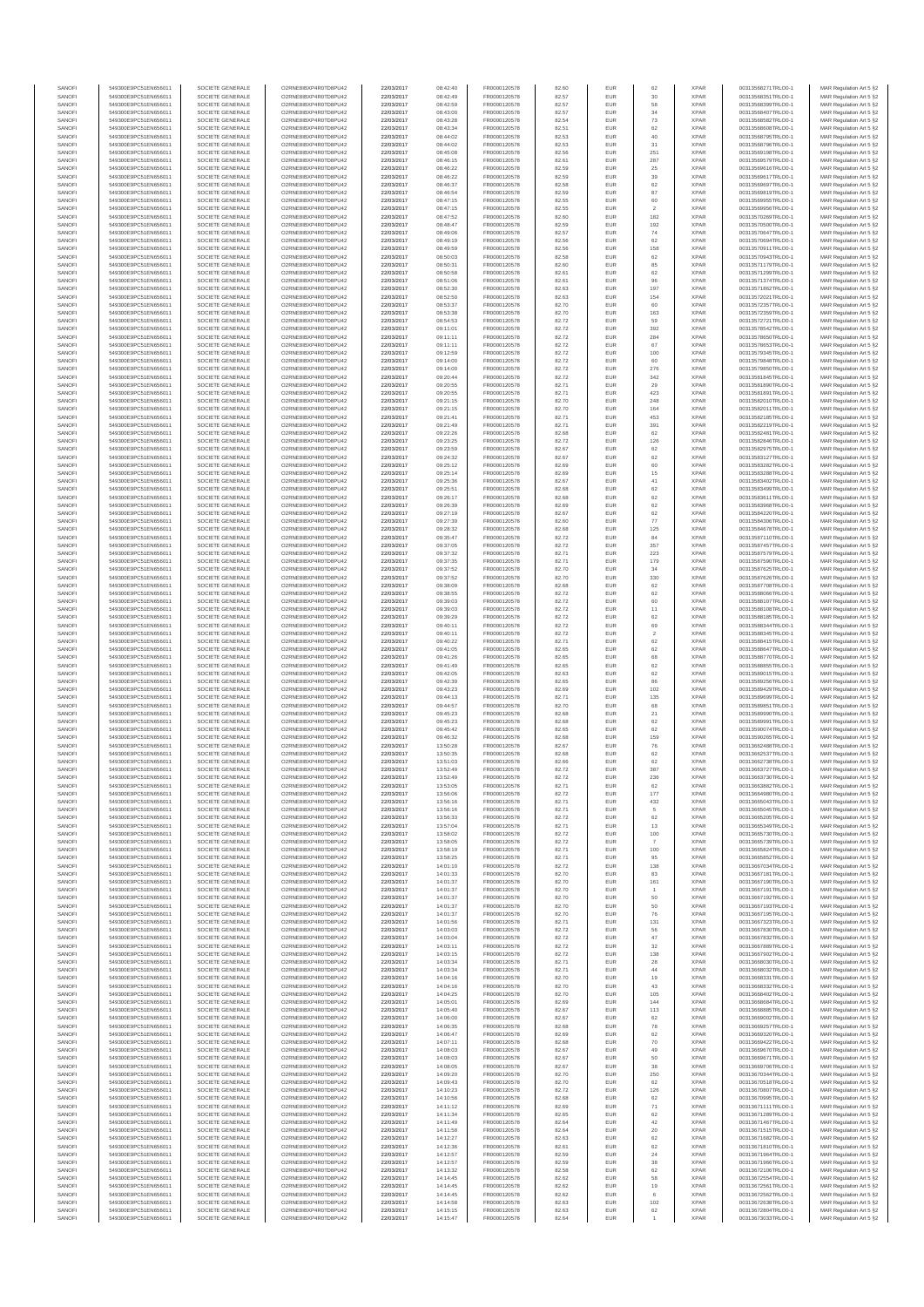| SANOF            | 549300E9PC51EN656011                         | SOCIETE GENERALE                     | O2RNE8IBXP4R0TD8PU42                          | 22/03/2017               | 14:15:47             | FR0000120578                 | 82.64          | EUR               | 68                    | <b>XPAR</b>                | 00313673036TRLO0-1                       | MAR Regulation Art 5 §2                            |
|------------------|----------------------------------------------|--------------------------------------|-----------------------------------------------|--------------------------|----------------------|------------------------------|----------------|-------------------|-----------------------|----------------------------|------------------------------------------|----------------------------------------------------|
| SANOFI<br>SANOFI | 549300E9PC51EN656011<br>549300E9PC51EN656011 | SOCIETE GENERALE<br>SOCIETE GENERALE | O2RNE8IBXP4R0TD8PU42                          | 22/03/2017<br>22/03/2017 | 14:15:47             | FR0000120578<br>FR0000120578 | 82.64<br>82.62 | EUR<br>EUR        | 39<br>62              | <b>XPAR</b><br><b>XPAR</b> | 00313673037TRLO0-1                       | MAR Regulation Art 5 §2                            |
| SANOFI           | 549300E9PC51EN656011                         | SOCIETE GENERALE                     | O2RNE8IBXP4R0TD8PU42<br>O2RNE8IBXP4R0TD8PU42  | 22/03/2017               | 14:16:04<br>14:16:19 | FR0000120578                 | 82.60          | EUR               | 71                    | <b>XPAR</b>                | 00313673189TRLO0-1<br>00313673281TRLO0-1 | MAR Regulation Art 5 §2<br>MAR Regulation Art 5 §2 |
| SANOFI           | 549300E9PC51EN656011                         | SOCIETE GENERALE                     | O2RNE8IBXP4R0TD8PU42                          | 22/03/2017               | 14:16:39             | FR0000120578                 | 82.59          | EUR               | 62                    | <b>XPAR</b>                | 00313673430TRLO0-1                       | MAR Regulation Art 5 §2                            |
| SANOFI           | 549300E9PC51EN656011                         | SOCIETE GENERALE                     | O2RNE8IBXP4R0TD8PU42                          | 22/03/2017               | 14:17:11             | FR0000120578                 | 82.59          | EUR               | 130                   | <b>XPAR</b>                | 00313673640TRLO0-1                       | MAR Regulation Art 5 §2                            |
| SANOFI<br>SANOFI | 549300E9PC51EN656011<br>549300E9PC51EN656011 | SOCIETE GENERALE<br>SOCIETE GENERALE | O2RNE8IBXP4R0TD8PLI42<br>O2RNE8IBXP4R0TD8PU42 | 22/03/2017<br>22/03/2017 | 14:17:11<br>14:17:23 | FR0000120578<br>FR0000120578 | 82.59<br>82.59 | EUR<br>EUR        | 20<br>19              | <b>XPAR</b><br><b>XPAR</b> | 00313673641TRLO0-1<br>00313673724TRLO0-1 | MAR Regulation Art 5 §2<br>MAR Regulation Art 5 §2 |
| SANOFI           | 549300E9PC51EN656011                         | SOCIETE GENERALE                     | O2RNE8IBXP4R0TD8PU42                          | 22/03/2017               | 14:17:23             | FR0000120578                 | 82.59          | EUR               | 43                    | <b>XPAR</b>                | 00313673725TRLO0-1                       | MAR Regulation Art 5 §2                            |
| SANOFI           | 549300E9PC51EN656011                         | SOCIETE GENERALE                     | O2RNE8IBXP4R0TD8PU42                          | 22/03/2017               | 14:17:53             | FR0000120578                 | 82.61          | EUR               | 113                   | <b>XPAR</b>                | 00313673916TRLO0-1                       | MAR Regulation Art 5 §2                            |
| SANOFI<br>SANOFI | 549300E9PC51EN656011<br>549300E9PC51EN656011 | SOCIETE GENERALE<br>SOCIETE GENERALE | O2RNE8IBXP4R0TD8PU42<br>O2RNE8IBXP4R0TD8PU42  | 22/03/2017<br>22/03/2017 | 14:18:24<br>14:18:24 | FR0000120578<br>FR0000120578 | 82.62<br>82.62 | EUR<br>EUR        | 60<br>$50\,$          | <b>XPAR</b><br><b>XPAR</b> | 00313674111TRLO0-1<br>00313674114TRLO0-1 | MAR Regulation Art 5 §2<br>MAR Regulation Art 5 §2 |
| SANOFI           | 549300E9PC51EN656011                         | SOCIETE GENERALE                     | O2RNE8IBXP4R0TD8PU42                          | 22/03/2017               | 14:18:30             | FR0000120578                 | 82.62          | EUR               | 9                     | <b>XPAR</b>                | 00313674151TRLO0-1                       | MAR Regulation Art 5 §2                            |
| SANOFI           | 549300E9PC51EN656011                         | SOCIETE GENERALE                     | O2RNE8IBXP4R0TD8PU42                          | 22/03/2017               | 14:18:41             | FR0000120578                 | 82.62          | EUR               | 25                    | <b>XPAR</b>                | 00313674220TRLO0-1                       | MAR Regulation Art 5 §2                            |
| SANOFI           | 549300E9PC51EN656011                         | SOCIETE GENERALE                     | O2RNE8IBXP4R0TD8PU42                          | 22/03/2017               | 14:19:01             | FR0000120578                 | 82.63          | EUR               | 110                   | <b>XPAR</b>                | 00313674336TRLO0-1                       | MAR Regulation Art 5 §2                            |
| SANOFI<br>SANOFI | 549300E9PC51EN656011<br>549300E9PC51EN656011 | SOCIETE GENERALE<br>SOCIETE GENERALE | O2RNE8IBXP4R0TD8PU42<br>O2RNE8IBXP4R0TD8PU42  | 22/03/2017<br>22/03/2017 | 14:19:01<br>14:19:34 | FR0000120578<br>FR0000120578 | 82.63<br>82.63 | EUR<br>EUR        | $\overline{1}$<br>19  | <b>XPAR</b><br><b>XPAR</b> | 00313674338TRLO0-1<br>00313674558TRLO0-1 | MAR Regulation Art 5 §2<br>MAR Regulation Art 5 §2 |
| SANOFI           | 549300E9PC51EN656011                         | SOCIETE GENERALE                     | O2RNE8IBXP4R0TD8PU42                          | 22/03/2017               | 14:20:02             | FR0000120578                 | 82.65          | EUR               | 218                   | <b>XPAR</b>                | 00313674789TRLO0-1                       | MAR Regulation Art 5 §2                            |
| SANOFI           | 549300E9PC51EN656011                         | SOCIETE GENERALE                     | O2RNE8IBXP4R0TD8PU42                          | 22/03/2017               | 14:20:20             | FR0000120578                 | 82.66          | EUR               | 90                    | <b>XPAR</b>                | 00313674903TRLO0-1                       | MAR Regulation Art 5 §2                            |
| SANOFI           | 549300E9PC51EN656011                         | SOCIETE GENERALE                     | O2RNE8IBXP4R0TD8PU42                          | 22/03/2017               | 14:20:34             | FR0000120578                 | 82.64          | EUR               | 40                    | <b>XPAR</b>                | 00313674997TRLO0-1                       | MAR Regulation Art 5 §2                            |
| SANOFI<br>SANOFI | 549300E9PC51EN656011<br>549300E9PC51EN656011 | SOCIETE GENERALE<br>SOCIETE GENERALE | O2RNE8IBXP4R0TD8PU42<br>O2RNE8IBXP4R0TD8PU42  | 22/03/2017<br>22/03/2017 | 14:20:34<br>14:20:57 | FR0000120578<br>FR0000120578 | 82.64<br>82.65 | EUR<br>EUR        | 22<br>${\bf 72}$      | <b>XPAR</b><br><b>XPAR</b> | 00313674998TRLO0-1<br>00313675289TRLO0-1 | MAR Regulation Art 5 §2<br>MAR Regulation Art 5 §2 |
| SANOFI           | 549300E9PC51EN656011                         | SOCIETE GENERALE                     | O2RNE8IBXP4R0TD8PU42                          | 22/03/2017               | 14:21:00             | FR0000120578                 | 82.64          | EUR               | 74                    | <b>XPAR</b>                | 00313675326TRLO0-1                       | MAR Regulation Art 5 §2                            |
| SANOFI           | 549300E9PC51EN656011                         | SOCIETE GENERALE                     | O2RNE8IBXP4R0TD8PU42                          | 22/03/2017               | 14:21:36             | FR0000120578                 | 82.67          | EUR               | 154                   | <b>XPAR</b>                | 00313675627TRLO0-1                       | MAR Regulation Art 5 §2                            |
| SANOFI<br>SANOFI | 549300E9PC51EN656011<br>549300E9PC51EN656011 | SOCIETE GENERALE<br>SOCIETE GENERALE | O2RNE8IBXP4R0TD8PU42<br>O2RNE8IBXP4R0TD8PU42  | 22/03/2017<br>22/03/2017 | 14:21:55<br>14:22:28 | FR0000120578<br>FR0000120578 | 82.67<br>82.67 | EUR<br>EUR        | 62<br>62              | <b>XPAR</b><br><b>XPAR</b> | 00313675845TRLO0-1<br>00313676104TRLO0-1 | MAR Regulation Art 5 §2<br>MAR Regulation Art 5 §2 |
| SANOFI           | 549300E9PC51EN656011                         | SOCIETE GENERALE                     | O2RNE8IBXP4R0TD8PU42                          | 22/03/2017               | 14:22:28             | FR0000120578                 | 82.66          | EUR               | 37                    | <b>XPAR</b>                | 00313676112TRLO0-1                       | MAR Regulation Art 5 §2                            |
| SANOFI           | 549300E9PC51EN656011                         | SOCIETE GENERALE                     | O2RNE8IBXP4R0TD8PU42                          | 22/03/2017               | 14:22:28             | FR0000120578                 | 82.66          | EUR               | 65                    | <b>XPAR</b>                | 00313676113TRLO0-1                       | MAR Regulation Art 5 §2                            |
| SANOFI           | 549300E9PC51EN656011                         | SOCIETE GENERALE                     | O2RNE8IBXP4R0TD8PU42                          | 22/03/2017               | 14:22:50             | FR0000120578                 | 82.67          | EUR               | 60                    | <b>XPAR</b>                | 00313676296TRLO0-1                       | MAR Regulation Art 5 §2                            |
| SANOFI<br>SANOFI | 549300E9PC51EN656011<br>549300E9PC51EN656011 | SOCIETE GENERALE<br>SOCIETE GENERALE | O2RNE8IBXP4R0TD8PU42<br>O2RNE8IBXP4R0TD8PU42  | 22/03/2017<br>22/03/2017 | 14:22:50<br>14:23:15 | FR0000120578<br>FR0000120578 | 82.67<br>82.69 | EUR<br>EUR        | $\overline{2}$<br>133 | <b>XPAR</b><br><b>XPAR</b> | 00313676297TRLO0-1<br>00313676529TRLO0-1 | MAR Regulation Art 5 §2<br>MAR Regulation Art 5 §2 |
| SANOFI           | 549300E9PC51EN656011                         | SOCIETE GENERALE                     | O2RNE8IBXP4R0TD8PU42                          | 22/03/2017               | 14:23:30             | FR0000120578                 | 82.68          | <b>EUR</b>        | 46                    | <b>XPAR</b>                | 00313676633TRLO0-1                       | MAR Regulation Art 5 §2                            |
| SANOFI           | 549300E9PC51EN656011                         | SOCIETE GENERALE                     | O2RNE8IBXP4R0TD8PU42                          | 22/03/2017               | 14:23:30             | FR0000120578                 | 82.68          | EUR               | 10                    | <b>XPAR</b>                | 00313676635TRLO0-1                       | MAR Regulation Art 5 §2                            |
| SANOFI<br>SANOFI | 549300E9PC51EN656011<br>549300E9PC51EN656011 | SOCIETE GENERALE<br>SOCIETE GENERALE | O2RNE8IBXP4R0TD8PU42<br>O2RNE8IBXP4R0TD8PU42  | 22/03/2017<br>22/03/2017 | 14:23:30<br>14:24:01 | FR0000120578<br>FR0000120578 | 82.68<br>82.67 | EUR<br>EUR        | 6<br>123              | <b>XPAR</b><br><b>XPAR</b> | 00313676636TRLO0-1<br>00313677458TRLO0-1 | MAR Regulation Art 5 §2<br>MAR Regulation Art 5 §2 |
| SANOFI           | 549300E9PC51EN656011                         | SOCIETE GENERALE                     | O2RNE8IBXP4R0TD8PU42                          | 22/03/2017               | 14:24:27             | FR0000120578                 | 82.68          | EUR               | 128                   | <b>XPAR</b>                | 00313677603TRLO0-1                       | MAR Regulation Art 5 §2                            |
| SANOFI           | 549300E9PC51EN656011                         | SOCIETE GENERALE                     | O2RNE8IBXP4R0TD8PU42                          | 22/03/2017               | 14:24:46             | FR0000120578                 | 82.68          | EUR               | 79                    | <b>XPAR</b>                | 00313677738TRLO0-1                       | MAR Regulation Art 5 §2                            |
| SANOFI           | 549300E9PC51EN656011                         | SOCIETE GENERALE                     | O2RNE8IBXP4R0TD8PU42                          | 22/03/2017               | 14:25:01             | FR0000120578                 | 82.67          | EUR               | 62                    | <b>XPAR</b>                | 00313677868TRLO0-1                       | MAR Regulation Art 5 §2                            |
| SANOFI<br>SANOFI | 549300E9PC51EN656011<br>549300E9PC51EN656011 | SOCIETE GENERALE<br>SOCIETE GENERALE | O2RNE8IBXP4R0TD8PU42<br>O2RNE8IBXP4R0TD8PU42  | 22/03/2017<br>22/03/2017 | 14:25:20<br>14:25:20 | FR0000120578<br>FR0000120578 | 82.68<br>82.68 | EUR<br>EUR        | 91                    | <b>XPAR</b><br><b>XPAR</b> | 00313678002TRLO0-1<br>00313678005TRLO0-1 | MAR Regulation Art 5 §2<br>MAR Regulation Art 5 §2 |
| SANOFI           | 549300E9PC51EN656011                         | SOCIETE GENERALE                     | O2RNE8IBXP4R0TD8PU42                          | 22/03/2017               | 14:25:30             | FR0000120578                 | 82.68          | EUR               | 62                    | <b>XPAR</b>                | 00313678055TRLO0-1                       | MAR Regulation Art 5 §2                            |
| SANOFI           | 549300E9PC51EN656011                         | SOCIETE GENERALE                     | O2RNE8IBXP4R0TD8PU42                          | 22/03/2017               | 14:26:03             | FR0000120578                 | 82.68          | EUR               | 128                   | <b>XPAR</b>                | 00313678236TRLO0-1                       | MAR Regulation Art 5 §2                            |
| SANOFI<br>SANOFI | 549300E9PC51EN656011<br>549300E9PC51EN656011 | SOCIETE GENERALE<br>SOCIETE GENERALE | O2RNE8IBXP4R0TD8PU42<br>O2RNE8IBXP4R0TD8PU42  | 22/03/2017<br>22/03/2017 | 14:26:15<br>14:26:47 | FR0000120578<br>FR0000120578 | 82.69<br>82.69 | EUR<br>EUR        | 110<br>78             | <b>XPAR</b><br><b>XPAR</b> | 00313678327TRLO0-1<br>00313678588TRLO0-1 | MAR Regulation Art 5 §2<br>MAR Regulation Art 5 §2 |
| SANOFI           | 549300E9PC51EN656011                         | SOCIETE GENERALE                     | O2RNE8IBXP4R0TD8PU42                          | 22/03/2017               | 14:27:15             | FR0000120578                 | 82.68          | EUR               | 52                    | <b>XPAR</b>                | 00313678816TRLO0-1                       | MAR Regulation Art 5 §2                            |
| SANOFI           | 549300E9PC51EN656011                         | SOCIETE GENERALE                     | O2RNE8IBXP4R0TD8PU42                          | 22/03/2017               | 14:27:15             | FR0000120578                 | 82.68          | EUR               | 139                   | <b>XPAR</b>                | 00313678817TRLO0-1                       | MAR Regulation Art 5 §2                            |
| SANOFI           | 549300E9PC51EN656011                         | SOCIETE GENERALE                     | O2RNE8IBXP4R0TD8PU42                          | 22/03/2017               | 14:28:05             | FR0000120578                 | 82.67          | EUR               | 6                     | <b>XPAR</b>                | 00313679216TRLO0-1                       | MAR Regulation Art 5 §2                            |
| SANOFI<br>SANOFI | 549300E9PC51EN656011<br>549300E9PC51EN656011 | SOCIETE GENERALE<br>SOCIETE GENERALE | O2RNE8IBXP4R0TD8PU42<br>O2RNE8IBXP4R0TD8PU42  | 22/03/2017<br>22/03/2017 | 14:28:05<br>14:28:09 | FR0000120578<br>FR0000120578 | 82.67<br>82.67 | EUR<br>EUR        | 105<br>13             | <b>XPAR</b><br><b>XPAR</b> | 00313679217TRLO0-1<br>00313679241TRLO0-1 | MAR Regulation Art 5 §2<br>MAR Regulation Art 5 §2 |
| SANOFI           | 549300E9PC51EN656011                         | SOCIETE GENERALE                     | O2RNE8IBXP4R0TD8PU42                          | 22/03/2017               | 14:28:33             | FR0000120578                 | 82.68          | EUR               | 325                   | <b>XPAR</b>                | 00313679614TRLO0-1                       | MAR Regulation Art 5 §2                            |
| SANOFI           | 549300E9PC51EN656011                         | SOCIETE GENERALE                     | O2RNE8IBXP4R0TD8PU42                          | 22/03/2017               | 14:28:50             | FR0000120578                 | 82.69          | EUR               | 89                    | <b>XPAR</b>                | 00313679717TRLO0-1                       | MAR Regulation Art 5 §2                            |
| SANOFI           | 549300E9PC51EN656011                         | SOCIETE GENERALE                     | O2RNE8IBXP4R0TD8PU42                          | 22/03/2017               | 14:29:05             | FR0000120578                 | 82.70          | <b>EUR</b>        | 63                    | <b>XPAR</b>                | 00313679828TRLO0-1                       | MAR Regulation Art 5 §2                            |
| SANOFI<br>SANOFI | 549300E9PC51EN656011<br>549300E9PC51EN656011 | SOCIETE GENERALE<br>SOCIETE GENERALE | O2RNE8IBXP4R0TD8PU42<br>O2RNE8IBXP4R0TD8PU42  | 22/03/2017<br>22/03/2017 | 14:29:47<br>14:29:47 | FR0000120578<br>FR0000120578 | 82.72<br>82.72 | EUR<br>EUR        | 41<br>183             | <b>XPAR</b><br><b>XPAR</b> | 00313680198TRLO0-1<br>00313680201TRLO0-1 | MAR Regulation Art 5 §2<br>MAR Regulation Art 5 §2 |
| SANOFI           | 549300E9PC51EN656011                         | SOCIETE GENERALE                     | O2RNE8IBXP4R0TD8PU42                          | 22/03/2017               | 14:31:10             | FR0000120578                 | 82.72          | EUR               | 62                    | <b>XPAR</b>                | 00313680909TRLO0-1                       | MAR Regulation Art 5 §2                            |
| SANOFI           | 549300E9PC51EN656011                         | SOCIETE GENERALE                     | O2RNE8IBXP4R0TD8PU42                          | 22/03/2017               | 14:31:19             | FR0000120578                 | 82.71          | EUR               | 468                   | <b>XPAR</b>                | 00313681034TRLO0-1                       | MAR Regulation Art 5 §2                            |
| SANOFI           | 549300E9PC51EN656011                         | SOCIETE GENERALE                     | O2RNE8IBXP4R0TD8PU42                          | 22/03/2017               | 14:34:05             | FR0000120578                 | 82.72          | EUR               | $\overline{7}$        | <b>XPAR</b>                | 00313682558TRLO0-1                       | MAR Regulation Art 5 §2                            |
| SANOFI<br>SANOFI | 549300E9PC51EN656011<br>549300E9PC51EN656011 | SOCIETE GENERALE<br>SOCIETE GENERALE | O2RNE8IBXP4R0TD8PU42<br>O2RNE8IBXP4R0TD8PU42  | 22/03/2017<br>22/03/2017 | 14:34:06<br>14:34:08 | FR0000120578<br>FR0000120578 | 82.72<br>82.72 | EUR<br><b>EUR</b> | 23<br>22              | <b>XPAR</b><br><b>XPAR</b> | 00313682565TRLO0-1<br>00313682633TRLO0-1 | MAR Regulation Art 5 §2<br>MAR Regulation Art 5 §2 |
| SANOFI           | 549300E9PC51EN656011                         | SOCIETE GENERALE                     | O2RNE8IBXP4R0TD8PU42                          | 22/03/2017               | 14:34:08             | FR0000120578                 | 82.72          | EUR               | 79                    | <b>XPAR</b>                | 00313682643TRLO0-1                       | MAR Regulation Art 5 §2                            |
| SANOFI           | 549300E9PC51EN656011                         | SOCIETE GENERALE                     | O2RNE8IBXP4R0TD8PU42                          | 22/03/2017               | 14:34:10             | FR0000120578                 | 82.72          | <b>EUR</b>        | 130                   | <b>XPAR</b>                | 00313682679TRLO0-1                       | MAR Regulation Art 5 §2                            |
| SANOFI           | 549300E9PC51EN656011                         | SOCIETE GENERALE                     | O2RNE8IBXP4R0TD8PU42<br>O2RNE8IBXP4R0TD8PU42  | 22/03/2017               | 14:34:10             | FR0000120578                 | 82.72          | EUR               | 123                   | <b>XPAR</b>                | 00313682681TRLO0-1                       | MAR Regulation Art 5 §2                            |
| SANOFI<br>SANOFI | 549300E9PC51EN656011<br>549300E9PC51EN656011 | SOCIETE GENERALE<br>SOCIETE GENERALE | O2RNE8IBXP4R0TD8PU42                          | 22/03/2017<br>22/03/2017 | 14:34:10<br>14:34:16 | FR0000120578<br>FR0000120578 | 82.72<br>82.69 | EUR<br>EUR        | 8<br>458              | <b>XPAR</b><br><b>XPAR</b> | 00313682686TRLO0-1<br>00313682810TRLO0-1 | MAR Regulation Art 5 §2<br>MAR Regulation Art 5 §2 |
| SANOFI           | 549300E9PC51EN656011                         | SOCIETE GENERALE                     | O2RNE8IBXP4R0TD8PU42                          | 22/03/2017               | 14:34:38             | FR0000120578                 | 82.72          | EUR               | 485                   | <b>XPAR</b>                | 00313682998TRLO0-1                       | MAR Regulation Art 5 §2                            |
| SANOFI           | 549300E9PC51EN656011                         | SOCIETE GENERALE                     | O2RNE8IBXP4R0TD8PU42                          | 22/03/2017               | 15:36:07             | FR0000120578                 | 82.88          | <b>EUR</b>        | 21                    | <b>XPAR</b>                | 00313712799TRLO0-1                       | MAR Regulation Art 5 §2                            |
| SANOFI<br>SANOFI | 549300E9PC51EN656011<br>549300E9PC51EN656011 | SOCIETE GENERALE<br>SOCIETE GENERALE | O2RNE8IBXP4R0TD8PU42<br>O2RNE8IBXP4R0TD8PU42  | 22/03/2017<br>22/03/2017 | 15:36:13<br>15:37:01 | FR0000120578<br>FR0000120578 | 82.88<br>82.93 | EUR<br>EUR        | 62<br>191             | <b>XPAR</b><br><b>XPAR</b> | 00313712826TRLO0-1<br>00313713231TRLO0-1 | MAR Regulation Art 5 §2                            |
| SANOFI           | 549300E9PC51EN656011                         | SOCIETE GENERALE                     | O2RNE8IBXP4R0TD8PU42                          | 22/03/2017               | 15:37:01             | FR0000120578                 | 82.92          | EUR               | 72                    | <b>XPAR</b>                | 00313713250TRLO0-1                       | MAR Regulation Art 5 §2<br>MAR Regulation Art 5 §2 |
| SANOFI           | 549300E9PC51EN656011                         | SOCIETE GENERALE                     | O2RNE8IBXP4R0TD8PU42                          | 22/03/2017               | 15:37:31             | FR0000120578                 | 82.91          | EUR               | 12                    | <b>XPAR</b>                | 00313713524TRLO0-1                       | MAR Regulation Art 5 §2                            |
| SANOFI           | 549300E9PC51EN656011                         | SOCIETE GENERALE                     | O2RNE8IBXP4R0TD8PU42                          | 22/03/2017               | 15:38:06             | FR0000120578                 | 82.93          | EUR               | 205                   | <b>XPAR</b>                | 00313713814TRLO0-1                       | MAR Regulation Art 5 §2                            |
| SANOFI<br>SANOFI | 549300E9PC51EN656011<br>549300E9PC51EN656011 | SOCIETE GENERALE<br>SOCIETE GENERALE | O2RNE8IBXP4R0TD8PU42<br>O2RNE8IBXP4R0TD8PU42  | 22/03/2017<br>22/03/2017 | 15:38:06<br>15:39:11 | FR0000120578<br>FR0000120578 | 82.93<br>82.90 | EUR<br>EUR        | 112<br>62             | <b>XPAR</b><br><b>XPAR</b> | 00313713822TRLO0-1<br>00313714346TRLO0-1 | MAR Regulation Art 5 §2<br>MAR Regulation Art 5 §2 |
| SANOFI           | 549300E9PC51EN656011                         | SOCIETE GENERALE                     | O2RNE8IBXP4R0TD8PU42                          | 22/03/2017               | 15:47:43             | FR0000120578                 | 82.90          | EUR               | 16                    | <b>XPAR</b>                | 00313718795TRLO0-1                       | MAR Regulation Art 5 §2                            |
| SANOFI           | 549300E9PC51EN656011                         | SOCIETE GENERALE                     | O2RNE8IBXP4R0TD8PU42                          | 22/03/2017               | 15:48:25             | FR0000120578                 | 82.90          | EUR               | 46                    | <b>XPAR</b>                | 00313719176TRLO0-1                       | MAR Regulation Art 5 §2                            |
| SANOFI<br>SANOFI | 549300E9PC51EN656011<br>549300E9PC51EN656011 | SOCIETE GENERALE<br>SOCIETE GENERALE | O2RNE8IBXP4R0TD8PU42<br>O2RNE8IBXP4R0TD8PU42  | 22/03/2017<br>22/03/2017 | 15:48:39<br>15:55:01 | FR0000120578<br>FR0000120578 | 82.90<br>82.90 | EUR<br><b>EUR</b> | 216<br>114            | <b>XPAR</b><br><b>XPAR</b> | 00313719302TRLO0-1<br>00313722603TRLO0-1 | MAR Regulation Art 5 §2                            |
| SANOFI           | 549300E9PC51EN656011                         | SOCIETE GENERALE                     | O2RNE8IBXP4R0TD8PU42                          | 22/03/2017               | 15:55:15             | FR0000120578                 | 82.90          | EUR               | 126                   | <b>XPAR</b>                | 00313722707TRLO0-1                       | MAR Regulation Art 5 §2<br>MAR Regulation Art 5 §2 |
| SANOFI           | 549300E9PC51EN656011                         | SOCIETE GENERALE                     | O2RNE8IBXP4R0TD8PU42                          | 22/03/2017               | 15:55:15             | FR0000120578                 | 82.90          | EUR               | 169                   | <b>XPAR</b>                | 00313722710TRLO0-1                       | MAR Regulation Art 5 §2                            |
| SANOFI           | 549300E9PC51EN656011                         | SOCIETE GENERALE                     | O2RNE8IBXP4R0TD8PU42                          | 22/03/2017               | 15:55:26             | FR0000120578                 | 82.90          | EUR               | $10$                  | <b>XPAR</b>                | 00313722797TRLO0-1                       | MAR Regulation Art 5 §2                            |
| SANOFI<br>SANOFI | 549300E9PC51EN656011<br>549300E9PC51EN656011 | SOCIETE GENERALE<br>SOCIETE GENERALE | O2RNE8IBXP4R0TD8PU42<br>O2RNE8IBXP4R0TD8PU42  | 22/03/2017<br>22/03/2017 | 15:55:26<br>15:55:26 | FR0000120578<br>FR0000120578 | 82.90<br>82.90 | EUR<br>EUR        | 24                    | <b>XPAR</b><br><b>XPAR</b> | 00313722798TRLO0-1<br>00313722799TRLO0-1 | MAR Regulation Art 5 §2                            |
| SANOFI           | 549300E9PC51EN656011                         | SOCIETE GENERALE                     | O2RNE8IBXP4R0TD8PU42                          | 22/03/2017               | 15:55:26             | FR0000120578                 | 82.90          | EUR               | 57<br>50              | <b>XPAR</b>                | 00313722800TRLO0-1                       | MAR Regulation Art 5 §2<br>MAR Regulation Art 5 §2 |
| SANOFI           | 549300E9PC51EN656011                         | SOCIETE GENERALE                     | O2RNE8IBXP4R0TD8PU42                          | 22/03/2017               | 15:55:26             | FR0000120578                 | 82.90          | <b>EUR</b>        | 50                    | <b>XPAR</b>                | 00313722801TRLO0-1                       | MAR Regulation Art 5 §2                            |
| SANOFI           | 549300E9PC51EN656011                         | SOCIETE GENERALE                     | O2RNE8IBXP4R0TD8PU42                          | 22/03/2017               | 15:55:26             | FR0000120578                 | 82.90          | EUR               | 57                    | <b>XPAR</b>                | 00313722802TRLO0-1                       | MAR Regulation Art 5 §2                            |
| SANOFI<br>SANOFI | 549300E9PC51EN656011<br>549300E9PC51EN656011 | SOCIETE GENERALE<br>SOCIETE GENERALE | O2RNE8IBXP4R0TD8PU42<br>O2RNE8IBXP4R0TD8PU42  | 22/03/2017<br>22/03/2017 | 15:55:26<br>15:55:26 | FR0000120578<br>FR0000120578 | 82.90<br>82.90 | EUR<br>EUR        | 50<br>50              | <b>XPAR</b><br><b>XPAR</b> | 00313722803TRLO0-1<br>00313722804TRLO0-1 | MAR Regulation Art 5 §2<br>MAR Regulation Art 5 §2 |
| SANOFI           | 549300E9PC51EN656011                         | SOCIETE GENERALE                     | O2RNE8IBXP4R0TD8PU42                          | 22/03/2017               | 15:55:26             | FR0000120578                 | 82.90          | EUR               | 36                    | <b>XPAR</b>                | 00313722805TRLO0-1                       | MAR Regulation Art 5 §2                            |
| SANOFI           | 549300E9PC51EN656011                         | SOCIETE GENERALE                     | O2RNE8IBXP4R0TD8PU42                          | 22/03/2017               | 15:55:50             | FR0000120578                 | 82.90          | EUR               | 113                   | <b>XPAR</b>                | 00313722970TRLO0-1                       | MAR Regulation Art 5 §2                            |
| SANOFI<br>SANOFI | 549300E9PC51EN656011<br>549300E9PC51EN656011 | SOCIETE GENERALE<br>SOCIETE GENERALE | O2RNE8IBXP4R0TD8PU42<br>O2RNE8IBXP4R0TD8PU42  | 22/03/2017               | 15:55:59             | FR0000120578                 | 82.90          | EUR<br>EUR        | 100                   | <b>XPAR</b><br><b>XPAR</b> | 00313723047TRLO0-1                       | MAR Regulation Art 5 §2                            |
| SANOFI           | 549300E9PC51EN656011                         | SOCIETE GENERALE                     | O2RNE8IBXP4R0TD8PU42                          | 22/03/2017<br>22/03/2017 | 15:56:17<br>15:56:18 | FR0000120578<br>FR0000120578 | 82.90<br>82.90 | EUR               | 119                   | <b>XPAR</b>                | 00313723221TRLO0-1<br>00313723230TRLO0-1 | MAR Regulation Art 5 §2<br>MAR Regulation Art 5 §2 |
| SANOFI           | 549300E9PC51EN656011                         | SOCIETE GENERALE                     | O2RNE8IBXP4R0TD8PU42                          | 22/03/2017               | 16:05:27             | FR0000120578                 | 82.90          | <b>EUR</b>        | 558                   | <b>XPAR</b>                | 00313727965TRLO0-1                       | MAR Regulation Art 5 §2                            |
| SANOFI           | 549300E9PC51EN656011                         | SOCIETE GENERALE                     | O2RNE8IBXP4R0TD8PU42                          | 22/03/2017               | 16:05:27             | FR0000120578                 | 82.90          | EUR               | 97                    | <b>XPAR</b>                | 00313727966TRLO0-1                       | MAR Regulation Art 5 §2                            |
| SANOFI<br>SANOFI | 549300E9PC51EN656011<br>549300E9PC51EN656011 | SOCIETE GENERALE<br>SOCIETE GENERALE | O2RNE8IBXP4R0TD8PU42<br>O2RNE8IBXP4R0TD8PU42  | 22/03/2017<br>22/03/2017 | 16:06:00<br>16:06:12 | FR0000120578<br>FR0000120578 | 82.90<br>82.90 | <b>EUR</b><br>EUR | 27<br>300             | <b>XPAR</b><br><b>XPAR</b> | 00313728319TRLO0-1<br>00313728435TRLO0-1 | MAR Regulation Art 5 §2<br>MAR Regulation Art 5 §2 |
| SANOFI           | 549300E9PC51EN656011                         | SOCIETE GENERALE                     | O2RNE8IBXP4R0TD8PU42                          | 22/03/2017               | 16:06:12             | FR0000120578                 | 82.90          | EUR               | 370                   | <b>XPAR</b>                | 00313728439TRLO0-1                       | MAR Regulation Art 5 §2                            |
| SANOFI           | 549300E9PC51EN656011                         | SOCIETE GENERALE                     | O2RNE8IBXP4R0TD8PU42                          | 22/03/2017               | 16:07:00             | FR0000120578                 | 82.90          | EUR               | 127                   | <b>XPAR</b>                | 00313728854TRLO0-1                       | MAR Regulation Art 5 §2                            |
| SANOFI<br>SANOFI | 549300E9PC51EN656011<br>549300E9PC51EN656011 | SOCIETE GENERALE<br>SOCIETE GENERALE | O2RNE8IBXP4R0TD8PU42<br>O2RNE8IBXP4R0TD8PU42  | 22/03/2017<br>22/03/2017 | 16:07:43<br>16:08:15 | FR0000120578<br>FR0000120578 | 82.90<br>82.90 | EUR<br><b>EUR</b> | 506<br>588            | <b>XPAR</b><br><b>XPAR</b> | 00313729220TRLO0-1<br>00313729486TRLO0-1 | MAR Regulation Art 5 §2<br>MAR Regulation Art 5 §2 |
| SANOFI           | 549300E9PC51EN656011                         | SOCIETE GENERALE                     | O2RNE8IBXP4R0TD8PU42                          | 22/03/2017               | 16:08:15             | FR0000120578                 | 82.90          | EUR               | 33                    | <b>XPAR</b>                | 00313729490TRLO0-1                       | MAR Regulation Art 5 §2                            |
| SANOFI           | 549300E9PC51EN656011                         | SOCIETE GENERALE                     | O2RNE8IBXP4R0TD8PU42                          | 22/03/2017               | 16:11:03             | FR0000120578                 | 82.90          | <b>EUR</b>        | 68                    | <b>XPAR</b>                | 00313731329TRLO0-1                       | MAR Regulation Art 5 §2                            |
| SANOFI<br>SANOFI | 549300E9PC51EN656011<br>549300E9PC51EN656011 | SOCIETE GENERALE<br>SOCIETE GENERALE | O2RNE8IBXP4R0TD8PU42<br>O2RNE8IBXP4R0TD8PU42  | 22/03/2017<br>22/03/2017 | 16:11:06<br>16:11:06 | FR0000120578<br>FR0000120578 | 82.90<br>82.90 | EUR<br>EUR        | 500<br>215            | <b>XPAR</b><br><b>XPAR</b> | 00313731375TRLO0-1<br>00313731376TRLO0-1 | MAR Regulation Art 5 §2<br>MAR Regulation Art 5 §2 |
| SANOFI           | 549300E9PC51EN656011                         | SOCIETE GENERALE                     | O2RNE8IBXP4R0TD8PU42                          | 22/03/2017               | 16:12:00             | FR0000120578                 | 82.90          | EUR               | 667                   | <b>XPAR</b>                | 00313732275TRLO0-1                       | MAR Regulation Art 5 §2                            |
| SANOFI           | 549300E9PC51EN656011                         | SOCIETE GENERALE                     | O2RNE8IBXP4R0TD8PU42                          | 22/03/2017               | 16:12:06             | FR0000120578                 | 82.90          | EUR               | 658                   | <b>XPAR</b>                | 00313732431TRLO0-1                       | MAR Regulation Art 5 §2                            |
| SANOFI<br>SANOFI | 549300E9PC51EN656011<br>549300E9PC51EN656011 | SOCIETE GENERALE<br>SOCIETE GENERALE | O2RNE8IBXP4R0TD8PU42<br>O2RNE8IBXP4R0TD8PU42  | 22/03/2017<br>22/03/2017 | 16:12:09<br>16:12:09 | FR0000120578<br>FR0000120578 | 82.89<br>82.89 | EUR<br>EUR        | 654<br>121            | <b>XPAR</b><br><b>XPAR</b> | 00313732478TRLO0-1<br>00313732480TRLO0-1 | MAR Regulation Art 5 §2                            |
| SANOFI           | 549300E9PC51EN656011                         | SOCIETE GENERALE                     | O2RNE8IBXP4R0TD8PU42                          | 22/03/2017               | 16:12:12             | FR0000120578                 | 82.88          | <b>EUR</b>        | 551                   | <b>XPAR</b>                | 00313732552TRLO0-1                       | MAR Regulation Art 5 §2<br>MAR Regulation Art 5 §2 |
| SANOFI           | 549300E9PC51EN656011                         | SOCIETE GENERALE                     | O2RNE8IBXP4R0TD8PU42                          | 22/03/2017               | 16:12:12             | FR0000120578                 | 82.88          | EUR               | 217                   | <b>XPAR</b>                | 00313732555TRLO0-1                       | MAR Regulation Art 5 §2                            |
| SANOFI           | 549300E9PC51EN656011                         | SOCIETE GENERALE                     | O2RNE8IBXP4R0TD8PU42                          | 22/03/2017               | 16:12:18             | FR0000120578                 | 82.88          | <b>EUR</b>        | 200                   | <b>XPAR</b>                | 00313732670TRLO0-1                       | MAR Regulation Art 5 §2                            |
| SANOFI<br>SANOFI | 549300E9PC51EN656011<br>549300E9PC51EN656011 | SOCIETE GENERALE<br>SOCIETE GENERALE | O2RNE8IBXP4R0TD8PU42<br>O2RNE8IBXP4R0TD8PU42  | 22/03/2017<br>22/03/2017 | 16:12:26<br>16:12:27 | FR0000120578<br>FR0000120578 | 82.88<br>82.88 | EUR<br>EUR        | 300<br>53             | <b>XPAR</b><br><b>XPAR</b> | 00313732791TRLO0-1<br>00313732825TRLO0-1 | MAR Regulation Art 5 §2<br>MAR Regulation Art 5 §2 |
| SANOFI           | 549300E9PC51EN656011                         | SOCIETE GENERALE                     | O2RNE8IBXP4R0TD8PU42                          | 22/03/2017               | 16:13:00             | FR0000120578                 | 82.90          | EUR               | $127\,$               | <b>XPAR</b>                | 00313733222TRLO0-1                       | MAR Regulation Art 5 §2                            |
| SANOFI           | 549300E9PC51EN656011                         | SOCIETE GENERALE                     | O2RNE8IBXP4R0TD8PU42                          | 22/03/2017               | 16:13:01             | FR0000120578                 | 82.90          | EUR               | $29\,$                | <b>XPAR</b>                | 00313733241TRLO0-1                       | MAR Regulation Art 5 §2                            |
| SANOFI<br>SANOFI | 549300E9PC51EN656011<br>549300E9PC51EN656011 | SOCIETE GENERALE<br>SOCIETE GENERALE | O2RNE8IBXP4R0TD8PU42<br>O2RNE8IBXP4R0TD8PU42  | 22/03/2017<br>22/03/2017 | 16:13:01<br>16:13:20 | FR0000120578<br>FR0000120578 | 82.90<br>82.89 | EUR<br>EUR        | 575<br>700            | <b>XPAR</b><br><b>XPAR</b> | 00313733252TRLO0-1<br>00313733492TRLO0-1 | MAR Regulation Art 5 §2                            |
| SANOFI           | 549300E9PC51EN656011                         | SOCIETE GENERALE                     | O2RNE8IBXP4R0TD8PU42                          | 22/03/2017               | 16:13:48             | FR0000120578                 | 82.88          | <b>EUR</b>        | 730                   | <b>XPAR</b>                | 00313733862TRLO0-1                       | MAR Regulation Art 5 §2<br>MAR Regulation Art 5 §2 |
| SANOFI           | 549300E9PC51EN656011                         | SOCIETE GENERALE                     | O2RNE8IBXP4R0TD8PU42                          | 22/03/2017               | 16:13:49             | FR0000120578                 | 82.86          | EUR               | 744                   | <b>XPAR</b>                | 00313733890TRLO0-1                       | MAR Regulation Art 5 §2                            |
| SANOFI           | 549300E9PC51EN656011                         | SOCIETE GENERALE                     | O2RNE8IBXP4R0TD8PU42                          | 22/03/2017               | 16:14:00             | FR0000120578                 | 82.85          | <b>EUR</b>        | 40                    | <b>XPAR</b>                | 00313734080TRLO0-1                       | MAR Regulation Art 5 §2                            |
| SANOFI<br>SANOFI | 549300E9PC51EN656011<br>549300E9PC51EN656011 | SOCIETE GENERALE<br>SOCIETE GENERALE | O2RNE8IBXP4R0TD8PU42<br>O2RNE8IBXP4R0TD8PU42  | 22/03/2017<br>22/03/2017 | 16:14:14<br>16:14:33 | FR0000120578<br>FR0000120578 | 82.85<br>82.86 | EUR<br>EUR        | 64<br>${\bf 72}$      | <b>XPAR</b><br><b>XPAR</b> | 00313734319TRLO0-1<br>00313734533TRLO0-1 | MAR Regulation Art 5 §2<br>MAR Regulation Art 5 §2 |
| SANOFI           | 549300E9PC51EN656011                         | SOCIETE GENERALE                     | O2RNE8IBXP4R0TD8PU42                          | 22/03/2017               | 16:14:44             | FR0000120578                 | 82.86          | EUR               | 164                   | <b>XPAR</b>                | 00313734638TRLO0-1                       | MAR Regulation Art 5 §2                            |
| SANOFI           | 549300E9PC51EN656011                         | SOCIETE GENERALE                     | O2RNE8IBXP4R0TD8PU42                          | 22/03/2017               | 16:14:52             | FR0000120578                 | 82.86          | EUR               | 108                   | <b>XPAR</b>                | 00313734785TRLO0-1                       | MAR Regulation Art 5 §2                            |
| SANOFI           | 549300E9PC51EN656011                         | SOCIETE GENERALE                     | O2RNE8IBXP4R0TD8PU42                          | 22/03/2017               | 16:14:52             | FR0000120578                 | 82.86          | EUR               | 83                    | <b>XPAR</b>                | 00313734787TRLO0-1                       | MAR Regulation Art 5 §2                            |
| SANOFI<br>SANOFI | 549300E9PC51EN656011<br>549300E9PC51EN656011 | SOCIETE GENERALE<br>SOCIETE GENERALE | O2RNE8IBXP4R0TD8PU42<br>O2RNE8IBXP4R0TD8PU42  | 22/03/2017<br>22/03/2017 | 16:15:10<br>16:15:14 | FR0000120578<br>FR0000120578 | 82.86<br>82.86 | EUR<br><b>EUR</b> | 100<br>99             | <b>XPAR</b><br><b>XPAR</b> | 00313735093TRLO0-1<br>00313735134TRLO0-1 | MAR Regulation Art 5 §2<br>MAR Regulation Art 5 §2 |
| SANOFI           | 549300E9PC51EN656011                         | SOCIETE GENERALE                     | O2RNE8IBXP4R0TD8PU42                          | 22/03/2017               | 16:15:17             | FR0000120578                 | 82.86          | EUR               | 188                   | <b>XPAR</b>                | 00313735174TRLO0-1                       | MAR Regulation Art 5 §2                            |
| SANOFI           | 549300E9PC51EN656011                         | SOCIETE GENERALE                     | O2RNE8IBXP4R0TD8PU42                          | 22/03/2017               | 16:15:32             | FR0000120578                 | 82.85          | <b>EUR</b>        | 62                    | <b>XPAR</b>                | 00313735329TRLO0-1                       | MAR Regulation Art 5 §2                            |
| SANOFI<br>SANOFI | 549300E9PC51EN656011<br>549300E9PC51EN656011 | SOCIETE GENERALE<br>SOCIETE GENERALE | O2RNE8IBXP4R0TD8PU42<br>O2RNE8IBXP4R0TD8PU42  | 22/03/2017<br>22/03/2017 | 16:15:43<br>16:16:28 | FR0000120578<br>FR0000120578 | 82.85<br>82.86 | EUR<br>EUR        | 197<br>216            | <b>XPAR</b><br><b>XPAR</b> | 00313735462TRLO0-1<br>00313735982TRLO0-1 | MAR Regulation Art 5 §2<br>MAR Regulation Art 5 §2 |
| SANOFI           | 549300E9PC51EN656011                         | SOCIETE GENERALE                     | O2RNE8IBXP4R0TD8PU42                          | 22/03/2017               | 16:17:00             | FR0000120578                 | 82.86          | EUR               | 12                    | <b>XPAR</b>                | 00313736416TRLO0-1                       | MAR Regulation Art 5 §2                            |
| SANOFI           | 549300E9PC51EN656011                         | SOCIETE GENERALE                     | O2RNE8IBXP4R0TD8PU42                          | 22/03/2017               | 16:17:34             | FR0000120578                 | 82.86          | EUR               | 775                   | <b>XPAR</b>                | 00313736803TRLO0-1                       | MAR Regulation Art 5 §2                            |
| SANOFI           | 549300E9PC51EN656011                         | SOCIETE GENERALE                     | O2RNE8IBXP4R0TD8PU42                          | 22/03/2017               | 16:18:00             | FR0000120578                 | 82.85          | <b>EUR</b>        | 56                    | <b>XPAR</b>                | 00313737051TRLO0-1                       | MAR Regulation Art 5 §2                            |
| SANOFI           | 549300E9PC51EN656011<br>549300E9PC51EN656011 | SOCIETE GENERALE<br>SOCIETE GENERALE | O2RNE8IBXP4R0TD8PU42<br>O2RNE8IBXP4R0TD8PU42  | 22/03/2017<br>22/03/2017 | 16:18:00<br>16:18:40 | FR0000120578<br>FR0000120578 | 82.85<br>82.85 | EUR<br><b>EUR</b> | 652<br>241            | <b>XPAR</b><br><b>XPAR</b> | 00313737052TRLO0-1<br>00313737617TRLO0-1 | MAR Regulation Art 5 §2<br>MAR Regulation Art 5 §2 |
| SANOFI           |                                              | SOCIETE GENERALE                     | O2RNE8IBXP4R0TD8PU42                          | 22/03/2017               | 16:18:40             | FR0000120578                 | 82.85          | EUR               | 93                    | <b>XPAR</b>                | 00313737621TRLO0-1                       | MAR Regulation Art 5 §2                            |
| SANOFI           | 549300E9PC51EN656011                         |                                      |                                               |                          |                      |                              |                |                   |                       |                            |                                          |                                                    |
| SANOFI           | 549300E9PC51EN656011                         | SOCIETE GENERALE                     | O2RNE8IBXP4R0TD8PU42                          | 22/03/2017               | 16:19:00             | FR0000120578                 | 82.85          | EUR               | 60                    | <b>XPAR</b>                | 00313737844TRLO0-1                       | MAR Regulation Art 5 §2                            |
| SANOFI<br>SANOFI | 549300E9PC51EN656011<br>549300E9PC51EN656011 | SOCIETE GENERALE<br>SOCIETE GENERALE | O2RNE8IBXP4R0TD8PU42<br>O2RNE8IBXP4R0TD8PU42  | 22/03/2017<br>22/03/2017 | 16:19:01<br>16:19:02 | FR0000120578<br>FR0000120578 | 82.85<br>82.85 | EUR<br>EUR        | 364<br>100            | <b>XPAR</b><br><b>XPAR</b> | 00313737856TRLO0-1<br>00313737868TRLO0-1 | MAR Regulation Art 5 §2<br>MAR Regulation Art 5 §2 |
| SANOFI<br>SANOFI | 549300E9PC51EN656011<br>549300E9PC51EN656011 | SOCIETE GENERALE<br>SOCIETE GENERALE | O2RNE8IBXP4R0TD8PU42<br>O2RNE8IBXP4R0TD8PU42  | 22/03/2017<br>22/03/2017 | 16:19:28<br>16:19:28 | FR0000120578<br>FR0000120578 | 82.87<br>82.87 | EUR<br>EUR        | 218<br>258            | <b>XPAR</b><br><b>XPAR</b> | 00313738392TRLO0-1<br>00313738394TRLO0-1 | MAR Regulation Art 5 §2<br>MAR Regulation Art 5 §2 |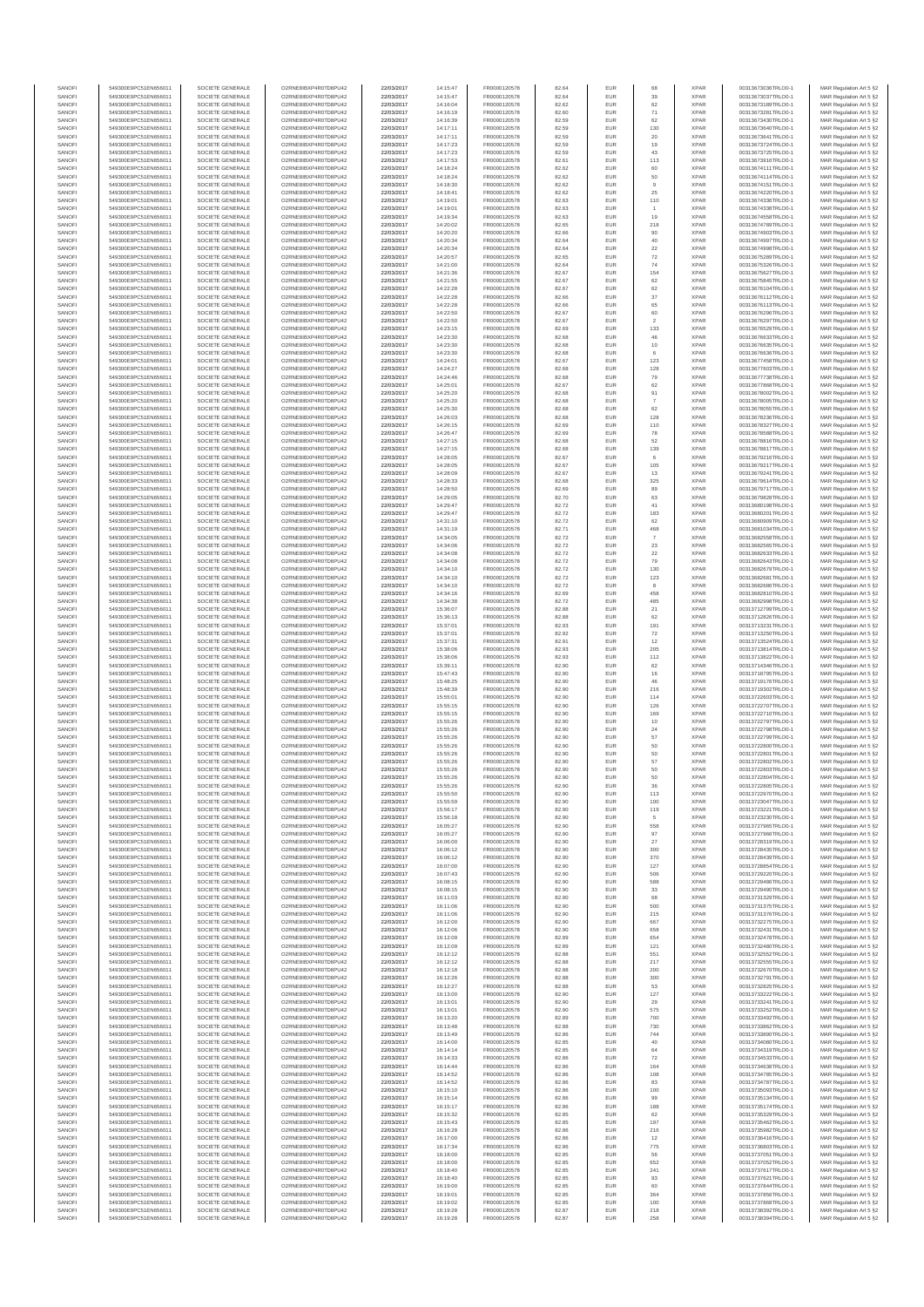| SANOFI           | 549300E9PC51EN656011                         | SOCIETE GENERALE                     | O2RNE8IBXP4R0TD8PU42                          | 22/03/2017               | 16:19:32             | FR0000120578                 | 82.86          | EUR               | 248              | <b>XPAR</b>                | 00313738497TRLO0-1                       | MAR Regulation Art 5 §2                            |
|------------------|----------------------------------------------|--------------------------------------|-----------------------------------------------|--------------------------|----------------------|------------------------------|----------------|-------------------|------------------|----------------------------|------------------------------------------|----------------------------------------------------|
| SANOFI<br>SANOFI | 549300E9PC51EN656011<br>549300E9PC51EN656011 | SOCIETE GENERALE<br>SOCIETE GENERALE | O2RNE8IBXP4R0TD8PU42                          | 22/03/2017<br>22/03/2017 | 16:19:47             | FR0000120578<br>FR0000120578 | 82.86          | EUR<br>EUR        | 39<br>50         | <b>XPAR</b><br><b>XPAR</b> | 00313738702TRLO0-1                       | MAR Regulation Art 5 §2                            |
| SANOFI           | 549300E9PC51EN656011                         | SOCIETE GENERALE                     | O2RNE8IBXP4R0TD8PU42<br>O2RNE8IBXP4R0TD8PU42  | 22/03/2017               | 16:19:47<br>16:19:47 | FR0000120578                 | 82.86<br>82.86 | EUR               | 116              | <b>XPAR</b>                | 00313738703TRLO0-1<br>00313738704TRLO0-1 | MAR Regulation Art 5 §2<br>MAR Regulation Art 5 §2 |
| SANOFI           | 549300E9PC51EN656011                         | SOCIETE GENERALE                     | O2RNE8IBXP4R0TD8PU42                          | 22/03/2017               | 16:19:55             | FR0000120578                 | 82.86          | EUR               | 62               | <b>XPAR</b>                | 00313738784TRLO0-1                       | MAR Regulation Art 5 §2                            |
| SANOFI           | 549300E9PC51EN656011                         | SOCIETE GENERALE                     | O2RNE8IBXP4R0TD8PU42                          | 22/03/2017               | 16:20:18             | FR0000120578                 | 82.86          | EUR               | 186              | <b>XPAR</b>                | 00313739036TRLO0-1                       | MAR Regulation Art 5 §2                            |
| SANOFI<br>SANOFI | 549300E9PC51EN656011<br>549300E9PC51EN656011 | SOCIETE GENERALE<br>SOCIETE GENERALE | O2RNE8IBXP4R0TD8PLI42<br>O2RNE8IBXP4R0TD8PU42 | 22/03/2017<br>22/03/2017 | 16:20:23<br>16:20:34 | FR0000120578<br>FR0000120578 | 82.85<br>82.85 | EUR<br>EUR        | 23<br>194        | <b>XPAR</b><br><b>XPAR</b> | 00313739172TRLO0-1<br>00313739313TRLO0-1 | MAR Regulation Art 5 §2<br>MAR Regulation Art 5 §2 |
| SANOFI           | 549300E9PC51EN656011                         | SOCIETE GENERALE                     | O2RNE8IBXP4R0TD8PU42                          | 22/03/2017               | 16:21:08             | FR0000120578                 | 82.87          | EUR               | 39               | <b>XPAR</b>                | 00313739741TRLO0-1                       | MAR Regulation Art 5 §2                            |
| SANOFI           | 549300E9PC51EN656011                         | SOCIETE GENERALE                     | O2RNE8IBXP4R0TD8PU42                          | 22/03/2017               | 16:21:08             | FR0000120578                 | 82.87          | EUR               | 50               | <b>XPAR</b>                | 00313739743TRLO0-1                       | MAR Regulation Art 5 §2                            |
| SANOFI<br>SANOFI | 549300E9PC51EN656011<br>549300E9PC51EN656011 | SOCIETE GENERALE<br>SOCIETE GENERALE | O2RNE8IBXP4R0TD8PU42<br>O2RNE8IBXP4R0TD8PU42  | 22/03/2017<br>22/03/2017 | 16:21:12<br>16:21:31 | FR0000120578<br>FR0000120578 | 82.87<br>82.87 | EUR<br>EUR        | 284<br>138       | <b>XPAR</b><br><b>XPAR</b> | 00313739812TRLO0-1<br>00313740029TRLO0-1 | MAR Regulation Art 5 §2<br>MAR Regulation Art 5 §2 |
| SANOFI           | 549300E9PC51EN656011                         | SOCIETE GENERALE                     | O2RNE8IBXP4R0TD8PU42                          | 22/03/2017               | 16:21:38             | FR0000120578                 | 82.87          | EUR               | 131              | <b>XPAR</b>                | 00313740098TRLO0-1                       | MAR Regulation Art 5 §2                            |
| SANOFI           | 549300E9PC51EN656011                         | SOCIETE GENERALE                     | O2RNE8IBXP4R0TD8PU42                          | 22/03/2017               | 16:21:38             | FR0000120578                 | 82.87          | EUR               | 81               | <b>XPAR</b>                | 00313740099TRLO0-1                       | MAR Regulation Art 5 §2                            |
| SANOFI           | 549300E9PC51EN656011                         | SOCIETE GENERALE                     | O2RNE8IBXP4R0TD8PU42                          | 22/03/2017               | 16:21:41             | FR0000120578                 | 82.86          | EUR               | 126              | <b>XPAR</b>                | 00313740134TRLO0-1                       | MAR Regulation Art 5 §2                            |
| SANOFI<br>SANOFI | 549300E9PC51EN656011<br>549300E9PC51EN656011 | SOCIETE GENERALE<br>SOCIETE GENERALE | O2RNE8IBXP4R0TD8PU42<br>O2RNE8IBXP4R0TD8PU42  | 22/03/2017<br>22/03/2017 | 16:21:52<br>16:22:07 | FR0000120578<br>FR0000120578 | 82.85<br>82.82 | EUR<br>EUR        | 64<br>141        | <b>XPAR</b><br><b>XPAR</b> | 00313740302TRLO0-1<br>00313740624TRLO0-1 | MAR Regulation Art 5 §2<br>MAR Regulation Art 5 §2 |
| SANOFI           | 549300E9PC51EN656011                         | SOCIETE GENERALE                     | O2RNE8IBXP4R0TD8PU42                          | 22/03/2017               | 16:22:11             | FR0000120578                 | 82.81          | EUR               | 188              | <b>XPAR</b>                | 00313740654TRLO0-1                       | MAR Regulation Art 5 §2                            |
| SANOFI           | 549300E9PC51EN656011                         | SOCIETE GENERALE                     | O2RNE8IBXP4R0TD8PU42                          | 22/03/2017               | 16:22:33             | FR0000120578                 | 82.82          | EUR               | 167              | <b>XPAR</b>                | 00313740898TRLO0-1                       | MAR Regulation Art 5 §2                            |
| SANOFI           | 549300E9PC51EN656011                         | SOCIETE GENERALE                     | O2RNE8IBXP4R0TD8PU42                          | 22/03/2017               | 16:22:36             | FR0000120578                 | 82.81          | EUR               | 38               | <b>XPAR</b>                | 00313740919TRLO0-1                       | MAR Regulation Art 5 §2                            |
| SANOFI<br>SANOFI | 549300E9PC51EN656011<br>549300E9PC51EN656011 | SOCIETE GENERALE<br>SOCIETE GENERALE | O2RNE8IBXP4R0TD8PU42<br>O2RNE8IBXP4R0TD8PU42  | 22/03/2017<br>22/03/2017 | 16:22:41<br>16:22:49 | FR0000120578<br>FR0000120578 | 82.82<br>82.82 | EUR<br>EUR        | 92<br>166        | <b>XPAR</b><br><b>XPAR</b> | 00313740961TRLO0-1<br>00313741025TRLO0-1 | MAR Regulation Art 5 §2<br>MAR Regulation Art 5 §2 |
| SANOFI           | 549300E9PC51EN656011                         | SOCIETE GENERALE                     | O2RNE8IBXP4R0TD8PU42                          | 22/03/2017               | 16:22:49             | FR0000120578                 | 82.82          | <b>EUR</b>        | 6                | <b>XPAR</b>                | 00313741026TRLO0-1                       | MAR Regulation Art 5 §2                            |
| SANOFI           | 549300E9PC51EN656011                         | SOCIETE GENERALE                     | O2RNE8IBXP4R0TD8PU42                          | 22/03/2017               | 16:23:16             | FR0000120578                 | 82.81          | EUR               | 165              | <b>XPAR</b>                | 00313741359TRLO0-1                       | MAR Regulation Art 5 §2                            |
| SANOFI<br>SANOFI | 549300E9PC51EN656011<br>549300E9PC51EN656011 | SOCIETE GENERALE<br>SOCIETE GENERALE | O2RNE8IBXP4R0TD8PU42<br>O2RNE8IBXP4R0TD8PU42  | 22/03/2017<br>22/03/2017 | 16:23:17<br>16:23:20 | FR0000120578<br>FR0000120578 | 82.81<br>82.81 | EUR<br>EUR        | 348<br>10        | <b>XPAR</b><br><b>XPAR</b> | 00313741376TRLO0-1<br>00313741418TRLO0-1 | MAR Regulation Art 5 §2<br>MAR Regulation Art 5 §2 |
| SANOFI           | 549300E9PC51EN656011                         | SOCIETE GENERALE                     | O2RNE8IBXP4R0TD8PU42                          | 22/03/2017               | 16:23:41             | FR0000120578                 | 82.80          | <b>EUR</b>        | 88               | <b>XPAR</b>                | 00313741626TRLO0-1                       | MAR Regulation Art 5 §2                            |
| SANOFI           | 549300E9PC51EN656011                         | SOCIETE GENERALE                     | O2RNE8IBXP4R0TD8PU42                          | 22/03/2017               | 16:23:45             | FR0000120578                 | 82.80          | EUR               | 282              | <b>XPAR</b>                | 00313741692TRLO0-1                       | MAR Regulation Art 5 §2                            |
| SANOFI           | 549300E9PC51EN656011                         | SOCIETE GENERALE                     | O2RNE8IBXP4R0TD8PU42                          | 22/03/2017               | 16:23:47             | FR0000120578                 | 82.80          | EUR               | $40\,$           | <b>XPAR</b>                | 00313741719TRLO0-1                       | MAR Regulation Art 5 §2                            |
| SANOFI<br>SANOFI | 549300E9PC51EN656011<br>549300E9PC51EN656011 | SOCIETE GENERALE<br>SOCIETE GENERALE | O2RNE8IBXP4R0TD8PU42<br>O2RNE8IBXP4R0TD8PU42  | 22/03/2017<br>22/03/2017 | 16:23:52<br>16:25:01 | FR0000120578<br>FR0000120578 | 82.80<br>82.85 | EUR<br>EUR        | 24<br>697        | <b>XPAR</b><br><b>XPAR</b> | 00313741789TRLO0-1<br>00313742587TRLO0-1 | MAR Regulation Art 5 §2<br>MAR Regulation Art 5 §2 |
| SANOFI           | 549300E9PC51EN656011                         | SOCIETE GENERALE                     | O2RNE8IBXP4R0TD8PU42                          | 22/03/2017               | 16:25:03             | FR0000120578                 | 82.85          | EUR               | 140              | <b>XPAR</b>                | 00313742610TRLO0-1                       | MAR Regulation Art 5 §2                            |
| SANOFI           | 549300E9PC51EN656011                         | SOCIETE GENERALE                     | O2RNE8IBXP4R0TD8PU42                          | 22/03/2017               | 16:25:12             | FR0000120578                 | 82.85          | EUR               | 283              | <b>XPAR</b>                | 00313742694TRLO0-1                       | MAR Regulation Art 5 §2                            |
| SANOFI<br>SANOFI | 549300E9PC51EN656011<br>549300E9PC51EN656011 | SOCIETE GENERALE<br>SOCIETE GENERALE | O2RNE8IBXP4R0TD8PU42<br>O2RNE8IBXP4R0TD8PU42  | 22/03/2017<br>22/03/2017 | 16:25:16<br>16:25:24 | FR0000120578<br>FR0000120578 | 82.84<br>82.83 | EUR<br>EUR        | 195<br>62        | <b>XPAR</b><br><b>XPAR</b> | 00313742732TRLO0-1<br>00313742836TRLO0-1 | MAR Regulation Art 5 §2<br>MAR Regulation Art 5 §2 |
| SANOFI           | 549300E9PC51EN656011                         | SOCIETE GENERALE                     | O2RNE8IBXP4R0TD8PU42                          | 22/03/2017               | 16:25:42             | FR0000120578                 | 82.82          | EUR               | 181              | <b>XPAR</b>                | 00313743064TRLO0-1                       | MAR Regulation Art 5 §2                            |
| SANOFI           | 549300E9PC51EN656011                         | SOCIETE GENERALE                     | O2RNE8IBXP4R0TD8PU42                          | 22/03/2017               | 16:25:50             | FR0000120578                 | 82.82          | EUR               | 41               | <b>XPAR</b>                | 00313743140TRLO0-1                       | MAR Regulation Art 5 §2                            |
| SANOFI           | 549300E9PC51EN656011                         | SOCIETE GENERALE                     | O2RNE8IBXP4R0TD8PU42                          | 22/03/2017               | 16:26:03             | FR0000120578                 | 82.82          | EUR               | 314              | <b>XPAR</b>                | 00313743286TRLO0-1                       | MAR Regulation Art 5 §2                            |
| SANOFI<br>SANOFI | 549300E9PC51EN656011<br>549300E9PC51EN656011 | SOCIETE GENERALE<br>SOCIETE GENERALE | O2RNE8IBXP4R0TD8PU42<br>O2RNE8IBXP4R0TD8PU42  | 22/03/2017<br>22/03/2017 | 16:26:07<br>16:26:08 | FR0000120578<br>FR0000120578 | 82.81<br>82.81 | EUR<br>EUR        | 109<br>158       | <b>XPAR</b><br><b>XPAR</b> | 00313743345TRLO0-1<br>00313743368TRLO0-1 | MAR Regulation Art 5 §2<br>MAR Regulation Art 5 §2 |
| SANOFI           | 549300E9PC51EN656011                         | SOCIETE GENERALE                     | O2RNE8IBXP4R0TD8PU42                          | 22/03/2017               | 16:26:16             | FR0000120578                 | 82.81          | <b>EUR</b>        | 77               | <b>XPAR</b>                | 00313743494TRLO0-1                       | MAR Regulation Art 5 §2                            |
| SANOFI           | 549300E9PC51EN656011                         | SOCIETE GENERALE                     | O2RNE8IBXP4R0TD8PU42                          | 22/03/2017               | 16:26:42             | FR0000120578                 | 82.81          | EUR               | 916              | <b>XPAR</b>                | 00313743914TRLO0-1                       | MAR Regulation Art 5 §2                            |
| SANOFI           | 549300E9PC51EN656011                         | SOCIETE GENERALE                     | O2RNE8IBXP4R0TD8PU42                          | 22/03/2017               | 16:26:55             | FR0000120578                 | 82.80          | EUR               | 182              | <b>XPAR</b>                | 00313744072TRLO0-1                       | MAR Regulation Art 5 §2                            |
| SANOFI<br>SANOFI | 549300E9PC51EN656011<br>549300E9PC51EN656011 | SOCIETE GENERALE<br>SOCIETE GENERALE | O2RNE8IBXP4R0TD8PU42<br>O2RNE8IBXP4R0TD8PU42  | 22/03/2017<br>22/03/2017 | 16:26:56<br>16:26:56 | FR0000120578<br>FR0000120578 | 82.80<br>82.80 | EUR<br>EUR        | 200<br>23        | <b>XPAR</b><br><b>XPAR</b> | 00313744078TRLO0-1<br>00313744079TRLO0-1 | MAR Regulation Art 5 §2<br>MAR Regulation Art 5 §2 |
| SANOFI           | 549300E9PC51EN656011                         | SOCIETE GENERALE                     | O2RNE8IBXP4R0TD8PU42                          | 22/03/2017               | 08:00:45             | FR0000120578                 | 82.64          | EUR               | 130              | <b>XPAR</b>                | 00313774277TRLO0-1                       | MAR Regulation Art 5 §2                            |
| SANOFI           | 549300E9PC51EN656011                         | SOCIETE GENERALE                     | O2RNE8IBXP4R0TD8PU42                          | 22/03/2017               | 08:00:53             | FR0000120578                 | 82.64          | EUR               | 121              | <b>XPAR</b>                | 00313774341TRLO0-1                       | MAR Regulation Art 5 §2                            |
| SANOFI           | 549300E9PC51EN656011                         | SOCIETE GENERALE                     | O2RNE8IBXP4R0TD8PU42<br>O2RNE8IBXP4R0TD8PU42  | 22/03/2017               | 08:01:03             | FR0000120578<br>FR0000120578 | 82.58          | EUR               | 20               | <b>XPAR</b>                | 00313774430TRLO0-1                       | MAR Regulation Art 5 §2                            |
| SANOFI<br>SANOFI | 549300E9PC51EN656011<br>549300E9PC51EN656011 | SOCIETE GENERALE<br>SOCIETE GENERALE | O2RNE8IBXP4R0TD8PU42                          | 22/03/2017<br>22/03/2017 | 08:01:07<br>08:02:17 | FR0000120578                 | 82.58<br>82.68 | EUR<br>EUR        | 221<br>177       | <b>XPAR</b><br><b>XPAR</b> | 00313774495TRLO0-1<br>00313774978TRLO0-1 | MAR Regulation Art 5 §2<br>MAR Regulation Art 5 §2 |
| SANOFI           | 549300E9PC51EN656011                         | SOCIETE GENERALE                     | O2RNE8IBXP4R0TD8PU42                          | 22/03/2017               | 08:02:17             | FR0000120578                 | 82.68          | EUR               | 85               | <b>XPAR</b>                | 00313774979TRLO0-1                       | MAR Regulation Art 5 §2                            |
| SANOFI           | 549300E9PC51EN656011                         | SOCIETE GENERALE                     | O2RNE8IBXP4R0TD8PU42                          | 22/03/2017               | 08:02:22             | FR0000120578                 | 82.62          | EUR               | 257              | <b>XPAR</b>                | 00313775005TRLO0-1                       | MAR Regulation Art 5 §2                            |
| SANOFI<br>SANOFI | 549300E9PC51EN656011                         | SOCIETE GENERALE                     | O2RNE8IBXP4R0TD8PU42                          | 22/03/2017               | 08:02:39             | FR0000120578<br>FR0000120578 | 82.67<br>82.67 | EUR<br>EUR        | 61<br>${\bf 78}$ | <b>XPAR</b><br><b>XPAR</b> | 00313775087TRLO0-1<br>00313775097TRLO0-1 | MAR Regulation Art 5 §2<br>MAR Regulation Art 5 §2 |
| SANOFI           | 549300E9PC51EN656011<br>549300E9PC51EN656011 | SOCIETE GENERALE<br>SOCIETE GENERALE | O2RNE8IBXP4R0TD8PU42<br>O2RNE8IBXP4R0TD8PU42  | 23/03/2017<br>23/03/2017 | 08:02:40<br>08:02:55 | FR0000120578                 | 82.63          | EUR               | 66               | <b>XPAR</b>                | 00313775168TRLO0-1                       | MAR Regulation Art 5 §2                            |
| SANOFI           | 549300E9PC51EN656011                         | SOCIETE GENERALE                     | O2RNE8IBXP4R0TD8PU42                          | 23/03/2017               | 08:03:21             | FR0000120578                 | 82.68          | EUR               | 86               | <b>XPAR</b>                | 00313775305TRLO0-1                       | MAR Regulation Art 5 §2                            |
| SANOFI           | 549300E9PC51EN656011                         | SOCIETE GENERALE                     | O2RNE8IBXP4R0TD8PU42                          | 23/03/2017               | 08:03:21             | FR0000120578                 | 82.68          | EUR               | 74               | <b>XPAR</b>                | 00313775306TRLO0-1                       | MAR Regulation Art 5 §2                            |
| SANOFI<br>SANOFI | 549300E9PC51EN656011<br>549300E9PC51EN656011 | SOCIETE GENERALE<br>SOCIETE GENERALE | O2RNE8IBXP4R0TD8PU42<br>O2RNE8IBXP4R0TD8PU42  | 23/03/2017<br>23/03/2017 | 08:03:32<br>08:03:45 | FR0000120578<br>FR0000120578 | 82.67<br>82.67 | EUR<br>EUR        | 191<br>62        | <b>XPAR</b><br><b>XPAR</b> | 00313775354TRLO0-1<br>00313775409TRLO0-1 | MAR Regulation Art 5 §2<br>MAR Regulation Art 5 §2 |
| SANOFI           | 549300E9PC51EN656011                         | SOCIETE GENERALE                     | O2RNE8IBXP4R0TD8PU42                          | 23/03/2017               | 08:03:51             | FR0000120578                 | 82.66          | EUR               | 62               | <b>XPAR</b>                | 00313775436TRLO0-1                       | MAR Regulation Art 5 §2                            |
| SANOFI           | 549300E9PC51EN656011                         | SOCIETE GENERALE                     | O2RNE8IBXP4R0TD8PU42                          | 23/03/2017               | 08:04:41             | FR0000120578                 | 82.74          | EUR               | 200              | <b>XPAR</b>                | 00313775642TRLO0-1                       | MAR Regulation Art 5 §2                            |
| SANOFI           | 549300E9PC51EN656011                         | SOCIETE GENERALE                     | O2RNE8IBXP4R0TD8PU42                          | 23/03/2017               | 08:04:41             | FR0000120578                 | 82.74          | EUR               | 72               | <b>XPAR</b>                | 00313775646TRLO0-1                       | MAR Regulation Art 5 §2                            |
| SANOFI<br>SANOFI | 549300E9PC51EN656011<br>549300E9PC51EN656011 | SOCIETE GENERALE<br>SOCIETE GENERALE | O2RNE8IBXP4R0TD8PU42<br>O2RNE8IBXP4R0TD8PU42  | 23/03/2017               | 08:05:02             | FR0000120578                 | 82.73          | EUR<br>EUR        | 149<br>120       | <b>XPAR</b><br><b>XPAR</b> | 00313775753TRLO0-1                       | MAR Regulation Art 5 §2                            |
| SANOFI           | 549300E9PC51EN656011                         | SOCIETE GENERALE                     | O2RNE8IBXP4R0TD8PU42                          | 23/03/2017<br>23/03/2017 | 08:05:09<br>08:05:15 | FR0000120578<br>FR0000120578 | 82.71<br>82.68 | EUR               | $62\,$           | <b>XPAR</b>                | 00313775791TRLO0-1<br>00313775829TRLO0-1 | MAR Regulation Art 5 §2<br>MAR Regulation Art 5 §2 |
| SANOFI           | 549300E9PC51EN656011                         | SOCIETE GENERALE                     | O2RNE8IBXP4R0TD8PU42                          | 23/03/2017               | 08:05:23             | FR0000120578                 | 82.65          | <b>EUR</b>        | 63               | <b>XPAR</b>                | 00313775876TRLO0-1                       | MAR Regulation Art 5 §2                            |
| SANOFI           | 549300E9PC51EN656011                         | SOCIETE GENERALE                     | O2RNE8IBXP4R0TD8PU42                          | 23/03/2017               | 08:05:34             | FR0000120578                 | 82.67          | EUR               | 63               | <b>XPAR</b>                | 00313775951TRLO0-1                       | MAR Regulation Art 5 §2                            |
| SANOFI<br>SANOFI | 549300E9PC51EN656011<br>549300E9PC51EN656011 | SOCIETE GENERALE<br>SOCIETE GENERALE | O2RNE8IBXP4R0TD8PU42<br>O2RNE8IBXP4R0TD8PU42  | 23/03/2017<br>23/03/2017 | 08:05:54<br>08:05:54 | FR0000120578<br>FR0000120578 | 82.67<br>82.67 | EUR<br>EUR        | 113<br>58        | <b>XPAR</b><br><b>XPAR</b> | 00313776077TRLO0-1<br>00313776078TRLO0-1 | MAR Regulation Art 5 §2<br>MAR Regulation Art 5 §2 |
| SANOFI           | 549300E9PC51EN656011                         | SOCIETE GENERALE                     | O2RNE8IBXP4R0TD8PU42                          | 23/03/2017               | 08:06:05             | FR0000120578                 | 82.66          | EUR               | 98               | <b>XPAR</b>                | 00313776140TRLO0-1                       | MAR Regulation Art 5 §2                            |
| SANOFI           | 549300E9PC51EN656011                         | SOCIETE GENERALE                     | O2RNE8IBXP4R0TD8PU42                          | 23/03/2017               | 08:06:15             | FR0000120578                 | 82.66          | EUR               |                  | <b>XPAR</b>                | 00313776189TRLO0-1                       | MAR Regulation Art 5 §2                            |
| SANOFI<br>SANOFI | 549300E9PC51EN656011<br>549300E9PC51EN656011 | SOCIETE GENERALE<br>SOCIETE GENERALE | O2RNE8IBXP4R0TD8PU42<br>O2RNE8IBXP4R0TD8PU42  | 23/03/2017<br>23/03/2017 | 08:06:41<br>08:06:41 | FR0000120578<br>FR0000120578 | 82.67<br>82.67 | EUR<br>EUR        | 80<br>133        | <b>XPAR</b><br><b>XPAR</b> | 00313776391TRLO0-1<br>00313776392TRLO0-1 | MAR Regulation Art 5 §2                            |
| SANOFI           | 549300E9PC51EN656011                         | SOCIETE GENERALE                     | O2RNE8IBXP4R0TD8PU42                          | 23/03/2017               | 08:06:48             | FR0000120578                 | 82.65          | EUR               | 98               | <b>XPAR</b>                | 00313776476TRLO0-1                       | MAR Regulation Art 5 §2<br>MAR Regulation Art 5 §2 |
| SANOFI           | 549300E9PC51EN656011                         | SOCIETE GENERALE                     | O2RNE8IBXP4R0TD8PU42                          | 23/03/2017               | 08:07:12             | FR0000120578                 | 82.70          | EUR               | 74               | <b>XPAR</b>                | 00313776620TRLO0-1                       | MAR Regulation Art 5 §2                            |
| SANOFI           | 549300E9PC51EN656011                         | SOCIETE GENERALE                     | O2RNE8IBXP4R0TD8PU42                          | 23/03/2017               | 08:07:12             | FR0000120578                 | 82.70          | EUR               | 143              | <b>XPAR</b>                | 00313776621TRLO0-1                       | MAR Regulation Art 5 §2                            |
| SANOFI<br>SANOFI | 549300E9PC51EN656011<br>549300E9PC51EN656011 | SOCIETE GENERALE<br>SOCIETE GENERALE | O2RNE8IBXP4R0TD8PU42<br>O2RNE8IBXP4R0TD8PU42  | 23/03/2017<br>23/03/2017 | 08:08:00<br>08:08:00 | FR0000120578<br>FR0000120578 | 82.71<br>82.71 | <b>EUR</b><br>EUR | 210<br>39        | <b>XPAR</b><br><b>XPAR</b> | 00313776789TRLO0-1<br>00313776790TRLO0-1 | MAR Regulation Art 5 §2<br>MAR Regulation Art 5 §2 |
| SANOFI           | 549300E9PC51EN656011                         | SOCIETE GENERALE                     | O2RNE8IBXP4R0TD8PU42                          | 23/03/2017               | 08:08:15             | FR0000120578                 | 82.71          | EUR               | 167              | <b>XPAR</b>                | 00313776856TRLO0-1                       | MAR Regulation Art 5 §2                            |
| SANOFI           | 549300E9PC51EN656011                         | SOCIETE GENERALE                     | O2RNE8IBXP4R0TD8PU42                          | 23/03/2017               | 08:08:44             | FR0000120578                 | 82.81          | EUR               | 241              | <b>XPAR</b>                | 00313777006TRLO0-1                       | MAR Regulation Art 5 §2                            |
| SANOFI           | 549300E9PC51EN656011                         | SOCIETE GENERALE                     | O2RNE8IBXP4R0TD8PU42                          | 23/03/2017               | 08:08:44             | FR0000120578                 | 82.81          | EUR               | 37               | <b>XPAR</b>                | 00313777008TRLO0-1                       | MAR Regulation Art 5 §2                            |
| SANOFI<br>SANOFI | 549300E9PC51EN656011<br>549300E9PC51EN656011 | SOCIETE GENERALE<br>SOCIETE GENERALE | O2RNE8IBXP4R0TD8PU42<br>O2RNE8IBXP4R0TD8PU42  | 23/03/2017<br>23/03/2017 | 08:09:18<br>08:10:07 | FR0000120578<br>FR0000120578 | 82.76<br>82.75 | EUR<br>EUR        | 62<br>271        | <b>XPAR</b><br><b>XPAR</b> | 00313777181TRLO0-1<br>00313777385TRLO0-1 | MAR Regulation Art 5 §2<br>MAR Regulation Art 5 §2 |
| SANOFI           | 549300E9PC51EN656011                         | SOCIETE GENERALE                     | O2RNE8IBXP4R0TD8PU42                          | 23/03/2017               | 08:10:25             | FR0000120578                 | 82.76          | EUR               | 262              | <b>XPAR</b>                | 00313777438TRLO0-1                       | MAR Regulation Art 5 §2                            |
| SANOFI           | 549300E9PC51EN656011                         | SOCIETE GENERALE                     | O2RNE8IBXP4R0TD8PU42                          | 23/03/2017               | 08:10:36             | FR0000120578                 | 82.75          | EUR               | 199              | <b>XPAR</b>                | 00313777503TRLO0-1                       | MAR Regulation Art 5 §2                            |
| SANOFI<br>SANOFI | 549300E9PC51EN656011<br>549300E9PC51EN656011 | SOCIETE GENERALE<br>SOCIETE GENERALE | O2RNE8IBXP4R0TD8PU42<br>O2RNE8IBXP4R0TD8PU42  | 23/03/2017<br>23/03/2017 | 08:10:53<br>08:11:53 | FR0000120578<br>FR0000120578 | 82.75<br>82.78 | EUR<br>EUR        | 12<br>105        | <b>XPAR</b><br><b>XPAR</b> | 00313777556TRLO0-1<br>00313777760TRLO0-1 | MAR Regulation Art 5 §2<br>MAR Regulation Art 5 §2 |
| SANOFI           | 549300E9PC51EN656011                         | SOCIETE GENERALE                     | O2RNE8IBXP4R0TD8PU42                          | 23/03/2017               | 08:11:53             | FR0000120578                 | 82.78          | EUR               | 187              | <b>XPAR</b>                | 00313777761TRLO0-1                       | MAR Regulation Art 5 §2                            |
| SANOFI           | 549300E9PC51EN656011                         | SOCIETE GENERALE                     | O2RNE8IBXP4R0TD8PU42                          | 23/03/2017               | 08:12:12             | FR0000120578                 | 82.83          | EUR               | 323              | <b>XPAR</b>                | 00313777833TRLO0-1                       | MAR Regulation Art 5 §2                            |
| SANOFI           | 549300E9PC51EN656011                         | SOCIETE GENERALE                     | O2RNE8IBXP4R0TD8PU42                          | 23/03/2017               | 08:12:52             | FR0000120578                 | 82.83          | EUR               | 335              | <b>XPAR</b>                | 00313777968TRLO0-1                       | MAR Regulation Art 5 §2                            |
| SANOFI<br>SANOFI | 549300E9PC51EN656011<br>549300E9PC51EN656011 | SOCIETE GENERALE<br>SOCIETE GENERALE | O2RNE8IBXP4R0TD8PU42<br>O2RNE8IBXP4R0TD8PU42  | 23/03/2017<br>23/03/2017 | 08:13:00<br>08:13:33 | FR0000120578<br>FR0000120578 | 82.84<br>82.83 | EUR<br>EUR        | 97<br>98         | <b>XPAR</b><br><b>XPAR</b> | 00313778005TRLO0-1<br>00313778132TRLO0-1 | MAR Regulation Art 5 §2<br>MAR Regulation Art 5 §2 |
| SANOFI           | 549300E9PC51EN656011                         | SOCIETE GENERALE                     | O2RNE8IBXP4R0TD8PU42                          | 23/03/2017               | 08:14:15             | FR0000120578                 | 82.84          | EUR               | 218              | <b>XPAR</b>                | 00313778338TRLO0-1                       | MAR Regulation Art 5 §2                            |
| SANOFI           | 549300E9PC51EN656011                         | SOCIETE GENERALE                     | O2RNE8IBXP4R0TD8PU42                          | 23/03/2017               | 08:14:29             | FR0000120578                 | 82.83          | EUR               | 79               | <b>XPAR</b>                | 00313778370TRLO0-1                       | MAR Regulation Art 5 §2                            |
| SANOFI<br>SANOFI | 549300E9PC51EN656011                         | SOCIETE GENERALE<br>SOCIETE GENERALE | O2RNE8IBXP4R0TD8PU42                          | 23/03/2017               | 08:14:35             | FR0000120578                 | 82.79          | <b>EUR</b><br>EUR | 86               | <b>XPAR</b><br><b>XPAR</b> | 00313778390TRLO0-1                       | MAR Regulation Art 5 §2                            |
| SANOFI           | 549300E9PC51EN656011<br>549300E9PC51EN656011 | SOCIETE GENERALE                     | O2RNE8IBXP4R0TD8PU42<br>O2RNE8IBXP4R0TD8PU42  | 23/03/2017<br>23/03/2017 | 08:14:44<br>08:15:17 | FR0000120578<br>FR0000120578 | 82.76<br>82.74 | EUR               | 62<br>81         | <b>XPAR</b>                | 00313778417TRLO0-1<br>00313778574TRLO0-1 | MAR Regulation Art 5 §2<br>MAR Regulation Art 5 §2 |
| SANOFI           | 549300E9PC51EN656011                         | SOCIETE GENERALE                     | O2RNE8IBXP4R0TD8PU42                          | 23/03/2017               | 08:15:17             | FR0000120578                 | 82.74          | EUR               | 124              | <b>XPAR</b>                | 00313778576TRLO0-1                       | MAR Regulation Art 5 §2                            |
| SANOFI           | 549300E9PC51EN656011                         | SOCIETE GENERALE                     | O2RNE8IBXP4R0TD8PU42                          | 23/03/2017               | 08:15:39             | FR0000120578                 | 82.77          | EUR               | 125              | <b>XPAR</b>                | 00313778678TRLO0-1                       | MAR Regulation Art 5 §2                            |
| SANOFI<br>SANOFI | 549300E9PC51EN656011<br>549300E9PC51EN656011 | SOCIETE GENERALE<br>SOCIETE GENERALE | O2RNE8IBXP4R0TD8PU42<br>O2RNE8IBXP4R0TD8PU42  | 23/03/2017<br>23/03/2017 | 08:15:44<br>08:16:25 | FR0000120578<br>FR0000120578 | 82.72<br>82.75 | <b>EUR</b><br>EUR | 62<br>125        | <b>XPAR</b><br><b>XPAR</b> | 00313778720TRLO0-1<br>00313778888TRLO0-1 | MAR Regulation Art 5 §2<br>MAR Regulation Art 5 §2 |
| SANOFI           | 549300E9PC51EN656011                         | SOCIETE GENERALE                     | O2RNE8IBXP4R0TD8PU42                          | 23/03/2017               | 08:17:18             | FR0000120578                 | 82.76          | <b>EUR</b>        | 357              | <b>XPAR</b>                | 00313779118TRLO0-1                       | MAR Regulation Art 5 §2                            |
| SANOFI           | 549300E9PC51EN656011                         | SOCIETE GENERALE                     | O2RNE8IBXP4R0TD8PU42                          | 23/03/2017               | 08:17:20             | FR0000120578                 | 82.73          | EUR               | 149              | <b>XPAR</b>                | 00313779120TRLO0-1                       | MAR Regulation Art 5 §2                            |
| SANOFI<br>SANOFI | 549300E9PC51EN656011<br>549300E9PC51EN656011 | SOCIETE GENERALE<br>SOCIETE GENERALE | O2RNE8IBXP4R0TD8PU42<br>O2RNE8IBXP4R0TD8PU42  | 23/03/2017<br>23/03/2017 | 08:17:53<br>08:18:49 | FR0000120578<br>FR0000120578 | 82.72<br>82.74 | EUR<br>EUR        | $62\,$<br>63     | <b>XPAR</b><br><b>XPAR</b> | 00313779179TRLO0-1<br>00313779360TRLO0-1 | MAR Regulation Art 5 §2<br>MAR Regulation Art 5 §2 |
| SANOFI           | 549300E9PC51EN656011                         | SOCIETE GENERALE                     | O2RNE8IBXP4R0TD8PU42                          | 23/03/2017               | 08:19:16             | FR0000120578                 | 82.76          | EUR               | 62               | <b>XPAR</b>                | 00313779449TRLO0-1                       | MAR Regulation Art 5 §2                            |
| SANOFI           | 549300E9PC51EN656011                         | SOCIETE GENERALE                     | O2RNE8IBXP4R0TD8PU42                          | 23/03/2017               | 08:19:32             | FR0000120578                 | 82.76          | EUR               | 191              | <b>XPAR</b>                | 00313779514TRLO0-1                       | MAR Regulation Art 5 §2                            |
| SANOFI<br>SANOFI | 549300E9PC51EN656011<br>549300E9PC51EN656011 | SOCIETE GENERALE<br>SOCIETE GENERALE | O2RNE8IBXP4R0TD8PU42<br>O2RNE8IBXP4R0TD8PU42  | 23/03/2017<br>23/03/2017 | 08:19:50<br>08:20:00 | FR0000120578<br>FR0000120578 | 82.76<br>82.77 | EUR<br><b>EUR</b> | 145<br>184       | <b>XPAR</b><br><b>XPAR</b> | 00313779587TRLO0-1<br>00313779627TRLO0-1 | MAR Regulation Art 5 §2                            |
| SANOFI           | 549300E9PC51EN656011                         | SOCIETE GENERALE                     | O2RNE8IBXP4R0TD8PU42                          | 23/03/2017               | 08:20:10             | FR0000120578                 | 82.73          | EUR               | 10               | <b>XPAR</b>                | 00313779668TRLO0-1                       | MAR Regulation Art 5 §2<br>MAR Regulation Art 5 §2 |
| SANOFI           | 549300E9PC51EN656011                         | SOCIETE GENERALE                     | O2RNE8IBXP4R0TD8PU42                          | 23/03/2017               | 08:20:10             | FR0000120578                 | 82.73          | <b>EUR</b>        | 23               | <b>XPAR</b>                | 00313779669TRLO0-1                       | MAR Regulation Art 5 §2                            |
| SANOFI           | 549300E9PC51EN656011                         | SOCIETE GENERALE                     | O2RNE8IBXP4R0TD8PU42                          | 23/03/2017               | 08:20:20             | FR0000120578                 | 82.74          | EUR               | 82               | <b>XPAR</b>                | 00313779690TRLO0-1                       | MAR Regulation Art 5 §2                            |
| SANOFI<br>SANOFI | 549300E9PC51EN656011<br>549300E9PC51EN656011 | SOCIETE GENERALE<br>SOCIETE GENERALE | O2RNE8IBXP4R0TD8PU42<br>O2RNE8IBXP4R0TD8PU42  | 23/03/2017<br>23/03/2017 | 08:20:26<br>08:20:35 | FR0000120578<br>FR0000120578 | 82.71<br>82.70 | EUR<br>EUR        | 62<br>82         | <b>XPAR</b><br><b>XPAR</b> | 00313779697TRLO0-1<br>00313779731TRLO0-1 | MAR Regulation Art 5 §2<br>MAR Regulation Art 5 §2 |
| SANOFI           | 549300E9PC51EN656011                         | SOCIETE GENERALE                     | O2RNE8IBXP4R0TD8PU42                          | 23/03/2017               | 08:20:53             | FR0000120578                 | 82.65          | EUR               | $62\,$           | <b>XPAR</b>                | 00313779778TRLO0-1                       | MAR Regulation Art 5 §2                            |
| SANOFI           | 549300E9PC51EN656011                         | SOCIETE GENERALE                     | O2RNE8IBXP4R0TD8PU42                          | 23/03/2017               | 08:21:00             | FR0000120578                 | 82.62          | EUR               | 14               | <b>XPAR</b>                | 00313779789TRLO0-1                       | MAR Regulation Art 5 §2                            |
| SANOFI<br>SANOFI | 549300E9PC51EN656011<br>549300E9PC51EN656011 | SOCIETE GENERALE<br>SOCIETE GENERALE | O2RNE8IBXP4R0TD8PU42<br>O2RNE8IBXP4R0TD8PU42  | 23/03/2017<br>23/03/2017 | 08:21:02<br>08:21:20 | FR0000120578<br>FR0000120578 | 82.62<br>82.67 | EUR<br><b>EUR</b> | 83<br>139        | <b>XPAR</b><br><b>XPAR</b> | 00313779803TRLO0-1<br>00313779852TRLO0-1 | MAR Regulation Art 5 §2                            |
| SANOFI           | 549300E9PC51EN656011                         | SOCIETE GENERALE                     | O2RNE8IBXP4R0TD8PU42                          | 23/03/2017               | 08:22:26             | FR0000120578                 | 82.68          | EUR               | $\overline{2}$   | <b>XPAR</b>                | 00313780027TRLO0-1                       | MAR Regulation Art 5 §2<br>MAR Regulation Art 5 §2 |
| SANOFI           | 549300E9PC51EN656011                         | SOCIETE GENERALE                     | O2RNE8IBXP4R0TD8PU42                          | 23/03/2017               | 08:22:39             | FR0000120578                 | 82.68          | <b>EUR</b>        | 443              | <b>XPAR</b>                | 00313780072TRLO0-1                       | MAR Regulation Art 5 §2                            |
| SANOFI           | 549300E9PC51EN656011                         | SOCIETE GENERALE                     | O2RNE8IBXP4R0TD8PU42                          | 23/03/2017               | 08:23:11             | FR0000120578                 | 82.67          | EUR               | 268              | <b>XPAR</b>                | 00313780127TRLO0-1                       | MAR Regulation Art 5 §2                            |
| SANOFI<br>SANOFI | 549300E9PC51EN656011<br>549300E9PC51EN656011 | SOCIETE GENERALE<br>SOCIETE GENERALE | O2RNE8IBXP4R0TD8PU42<br>O2RNE8IBXP4R0TD8PU42  | 23/03/2017<br>23/03/2017 | 08:23:41<br>08:23:41 | FR0000120578<br>FR0000120578 | 82.64<br>82.64 | EUR<br>EUR        | 242<br>110       | <b>XPAR</b><br><b>XPAR</b> | 00313780229TRLO0-1<br>00313780231TRLO0-1 | MAR Regulation Art 5 §2<br>MAR Regulation Art 5 §2 |
| SANOFI           | 549300E9PC51EN656011                         | SOCIETE GENERALE                     | O2RNE8IBXP4R0TD8PU42                          | 23/03/2017               | 08:25:03             | FR0000120578                 | 82.63          | EUR               | 388              | <b>XPAR</b>                | 00313780483TRLO0-1                       | MAR Regulation Art 5 §2                            |
| SANOFI           | 549300E9PC51EN656011                         | SOCIETE GENERALE                     | O2RNE8IBXP4R0TD8PU42                          | 23/03/2017               | 08:25:03             | FR0000120578                 | 82.61          | EUR               | 242              | <b>XPAR</b>                | 00313780486TRLO0-1                       | MAR Regulation Art 5 §2                            |
| SANOFI           | 549300E9PC51EN656011                         | SOCIETE GENERALE                     | O2RNE8IBXP4R0TD8PU42                          | 23/03/2017               | 08:25:03             | FR0000120578                 | 82.61          | EUR               | 11               | <b>XPAR</b>                | 00313780487TRLO0-1                       | MAR Regulation Art 5 §2                            |
| SANOFI<br>SANOFI | 549300E9PC51EN656011<br>549300E9PC51EN656011 | SOCIETE GENERALE<br>SOCIETE GENERALE | O2RNE8IBXP4R0TD8PU42<br>O2RNE8IBXP4R0TD8PU42  | 23/03/2017<br>23/03/2017 | 08:25:21<br>08:25:40 | FR0000120578<br>FR0000120578 | 82.58<br>82.59 | <b>EUR</b><br>EUR | 98<br>145        | <b>XPAR</b><br><b>XPAR</b> | 00313780554TRLO0-1<br>00313780605TRLO0-1 | MAR Regulation Art 5 §2<br>MAR Regulation Art 5 §2 |
| SANOFI           | 549300E9PC51EN656011                         | SOCIETE GENERALE                     | O2RNE8IBXP4R0TD8PU42                          | 23/03/2017               | 08:26:34             | FR0000120578                 | 82.59          | <b>EUR</b>        | 130              | <b>XPAR</b>                | 00313780745TRLO0-1                       | MAR Regulation Art 5 §2                            |
| SANOFI           | 549300E9PC51EN656011                         | SOCIETE GENERALE                     | O2RNE8IBXP4R0TD8PU42                          | 23/03/2017               | 08:26:34             | FR0000120578                 | 82.59          | EUR               | 230              | <b>XPAR</b>                | 00313780746TRLO0-1                       | MAR Regulation Art 5 §2                            |
| SANOFI<br>SANOFI | 549300E9PC51EN656011<br>549300E9PC51EN656011 | SOCIETE GENERALE<br>SOCIETE GENERALE | O2RNE8IBXP4R0TD8PU42<br>O2RNE8IBXP4R0TD8PU42  | 23/03/2017<br>23/03/2017 | 08:26:34<br>08:26:42 | FR0000120578                 | 82.59<br>82.57 | EUR<br>EUR        | 18<br>23         | <b>XPAR</b><br><b>XPAR</b> | 00313780747TRLO0-1                       | MAR Regulation Art 5 §2                            |
| SANOFI           | 549300E9PC51EN656011                         | SOCIETE GENERALE                     | O2RNE8IBXP4R0TD8PU42                          | 23/03/2017               | 08:26:42             | FR0000120578<br>FR0000120578 | 82.57          | EUR               | 39               | <b>XPAR</b>                | 00313780770TRLO0-1<br>00313780771TRLO0-1 | MAR Regulation Art 5 §2<br>MAR Regulation Art 5 §2 |
| SANOFI           | 549300E9PC51EN656011                         | SOCIETE GENERALE                     | O2RNE8IBXP4R0TD8PU42                          | 23/03/2017               | 08:29:18             | FR0000120578                 | 82.63          | <b>EUR</b>        | 253              | <b>XPAR</b>                | 00313781188TRLO0-1                       | MAR Regulation Art 5 §2                            |
| SANOFI           | 549300E9PC51EN656011                         | SOCIETE GENERALE                     | O2RNE8IBXP4R0TD8PU42                          | 23/03/2017               | 08:29:18             | FR0000120578                 | 82.63          | EUR               | 210              | <b>XPAR</b>                | 00313781189TRLO0-1                       | MAR Regulation Art 5 §2                            |
| SANOFI<br>SANOFI | 549300E9PC51EN656011<br>549300E9PC51EN656011 | SOCIETE GENERALE<br>SOCIETE GENERALE | O2RNE8IBXP4R0TD8PU42<br>O2RNE8IBXP4R0TD8PU42  | 23/03/2017<br>23/03/2017 | 08:29:48<br>08:29:53 | FR0000120578<br>FR0000120578 | 82.67<br>82.64 | <b>EUR</b><br>EUR | 178<br>99        | <b>XPAR</b><br><b>XPAR</b> | 00313781319TRLO0-1<br>00313781334TRLO0-1 | MAR Regulation Art 5 §2<br>MAR Regulation Art 5 §2 |
| SANOFI           | 549300E9PC51EN656011                         | SOCIETE GENERALE                     | O2RNE8IBXP4R0TD8PU42                          | 23/03/2017               | 08:30:01             | FR0000120578                 | 82.62          | EUR               | 62               | <b>XPAR</b>                | 00313781379TRLO0-1                       | MAR Regulation Art 5 §2                            |
| SANOFI           | 549300E9PC51EN656011                         | SOCIETE GENERALE                     | O2RNE8IBXP4R0TD8PU42                          | 23/03/2017               | 08:30:19             | FR0000120578                 | 82.61          | EUR               | 80               | <b>XPAR</b>                | 00313781454TRLO0-1                       | MAR Regulation Art 5 §2                            |
| SANOFI           | 549300E9PC51EN656011                         | SOCIETE GENERALE                     | O2RNE8IBXP4R0TD8PU42                          | 23/03/2017               | 08:30:33             | FR0000120578                 | 82.58          | EUR               | 105              | <b>XPAR</b>                | 00313781512TRLO0-1                       | MAR Regulation Art 5 §2                            |
| SANOFI<br>SANOFI | 549300E9PC51EN656011<br>549300E9PC51EN656011 | SOCIETE GENERALE<br>SOCIETE GENERALE | O2RNE8IBXP4R0TD8PU42<br>O2RNE8IBXP4R0TD8PU42  | 23/03/2017<br>23/03/2017 | 08:30:56<br>08:31:11 | FR0000120578<br>FR0000120578 | 82.58<br>82.57 | EUR<br>EUR        | 214<br>62        | <b>XPAR</b><br><b>XPAR</b> | 00313781605TRLO0-1<br>00313781667TRLO0-1 | MAR Regulation Art 5 §2<br>MAR Regulation Art 5 §2 |
|                  |                                              |                                      |                                               |                          |                      |                              |                |                   |                  |                            |                                          |                                                    |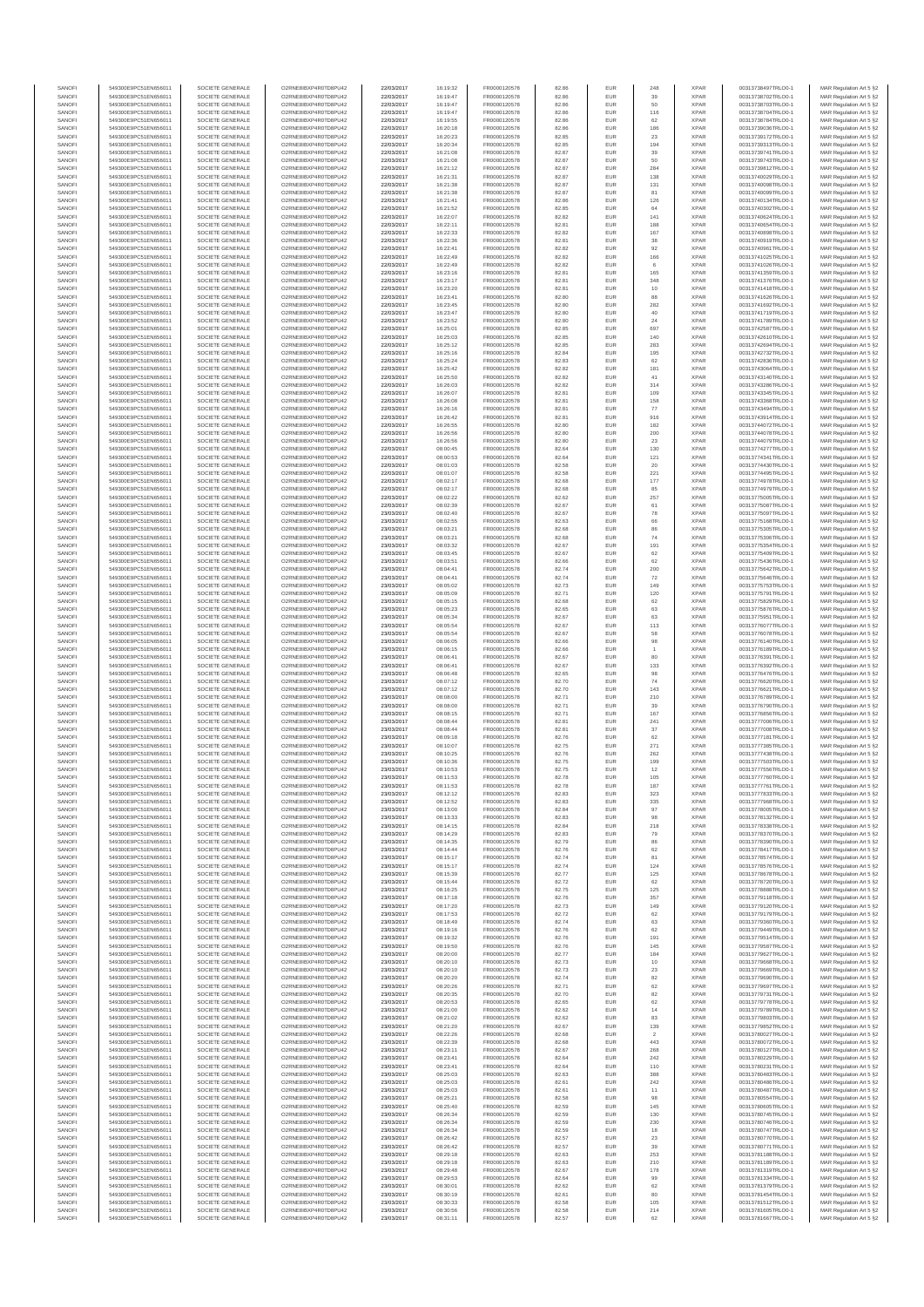| SANOFI           | 549300E9PC51EN656011                         | SOCIETE GENERALE                     | O2RNE8IBXP4R0TD8PLI42                         | 23/03/2017               | 08:32:06             | FR0000120578                 | 82.60          | EUR               | 302                       | <b>XPAR</b>                | 00313781946TRLO0-1                       | MAR Regulation Art 5 §2                             |
|------------------|----------------------------------------------|--------------------------------------|-----------------------------------------------|--------------------------|----------------------|------------------------------|----------------|-------------------|---------------------------|----------------------------|------------------------------------------|-----------------------------------------------------|
| SANOFI<br>SANOFI | 549300E9PC51EN656011<br>549300E9PC51EN656011 | SOCIETE GENERALE<br>SOCIETE GENERALE | O2RNE8IBXP4R0TD8PU42<br>O2RNE8IBXP4R0TD8PU42  | 23/03/2017<br>23/03/2017 | 08:33:52<br>08:33:52 | FR0000120578<br>FR0000120578 | 82.65<br>82.65 | <b>EUR</b><br>EUR | 29<br>214                 | <b>XPAR</b><br><b>XPAR</b> | 00313782232TRLO0-1<br>00313782233TRLO0-1 | MAR Regulation Art 5 §2<br>MAR Regulation Art 5 §2  |
| SANOFI           | 549300E9PC51EN656011                         | SOCIETE GENERALE                     | O2RNE8IBXP4R0TD8PLI42                         | 23/03/2017               | 08:33:52             | FR0000120578                 | 82.65          | EUR               | 100                       | <b>XPAR</b>                | 00313782234TRLO0-1                       | MAR Regulation Art 5 \$2                            |
| SANOFI           | 549300E9PC51EN656011                         | SOCIETE GENERALE                     | O2RNE8IBXP4R0TD8PU42                          | 23/03/2017               | 08:33:52             | FR0000120578                 | 82.65          | EUR               | 86                        | <b>XPAR</b>                | 00313782235TRLO0-1                       | MAR Regulation Art 5 §2                             |
| SANOFI<br>SANOFI | 549300E9PC51EN656011<br>549300E9PC51EN656011 | SOCIETE GENERALE<br>SOCIETE GENERALE | O2RNE8IBXP4R0TD8PU42<br>O2RNE8IBXP4R0TD8PU42  | 23/03/2017<br>23/03/2017 | 08:34:13<br>08:34:27 | FR0000120578<br>FR0000120578 | 82.71<br>82.74 | EUR<br>EUR        | 469<br>268                | <b>XPAR</b><br><b>XPAR</b> | 00313782316TRLO0-1<br>00313782341TRLO0-1 | MAR Regulation Art 5 §2<br>MAR Regulation Art 5 §2  |
| SANOFI           | 549300E9PC51EN656011                         | SOCIETE GENERALE                     | O2RNE8IBXP4R0TD8PU42                          | 23/03/2017               | 08:35:46             | FR0000120578                 | 82.81          | EUR               | 467                       | <b>XPAR</b>                | 00313782668TRLO0-1                       | MAR Regulation Art 5 §2                             |
| SANOFI           | 549300E9PC51EN656011                         | SOCIETE GENERALE                     | O2RNE8IBXP4R0TD8PU42                          | 23/03/2017               | 08:36:01             | FR0000120578                 | 82.80          | EUR               | 197                       | <b>XPAR</b>                | 00313782754TRLO0-1                       | MAR Regulation Art 5 §2                             |
| SANOFI<br>SANOFI | 549300E9PC51EN656011<br>549300E9PC51EN656011 | SOCIETE GENERALE<br>SOCIETE GENERALE | O2RNE8IBXP4R0TD8PU42<br>O2RNE8IBXP4R0TD8PU42  | 23/03/2017<br>23/03/2017 | 08:36:35<br>08:36:50 | FR0000120578<br>FR0000120578 | 82.88<br>82.88 | EUR<br>EUR        | 278<br>200                | <b>XPAR</b><br><b>XPAR</b> | 00313782883TRLO0-1<br>00313782934TRLO0-1 | MAR Regulation Art 5 §2<br>MAR Regulation Art 5 §2  |
| SANOFI           | 549300E9PC51EN656011                         | SOCIETE GENERALE                     | O2RNE8IBXP4R0TD8PU42                          | 23/03/2017               | 08:36:59             | FR0000120578                 | 82.88          | EUR               | 77                        | <b>XPAR</b>                | 00313782978TRLO0-1                       | MAR Regulation Art 5 §2                             |
| SANOFI           | 549300E9PC51EN656011                         | SOCIETE GENERALE                     | O2RNE8IBXP4R0TD8PU42                          | 23/03/2017               | 08:37:14             | FR0000120578                 | 82.88          | EUR               | 123                       | <b>XPAR</b>                | 00313783039TRLO0-1                       | MAR Regulation Art 5 §2                             |
| SANOFI<br>SANOFI | 549300E9PC51EN656011                         | SOCIETE GENERALE                     | O2RNE8IBXP4R0TD8PU42<br>O2RNE8IBXP4R0TD8PU42  | 23/03/2017               | 08:37:31             | FR0000120578                 | 82.87<br>82.89 | EUR<br>EUR        | 125<br>216                | <b>XPAR</b><br><b>XPAR</b> | 00313783088TRLO0-1                       | MAR Regulation Art 5 §2<br>MAR Regulation Art 5 §2  |
| SANOFI           | 549300E9PC51EN656011<br>549300E9PC51EN656011 | SOCIETE GENERALE<br>SOCIETE GENERALE | O2RNE8IBXP4R0TD8PU42                          | 23/03/2017<br>23/03/2017 | 08:38:12<br>08:38:59 | FR0000120578<br>FR0000120578 | 82.94          | EUR               | 145                       | <b>XPAR</b>                | 00313783223TRLO0-1<br>00313783514TRLO0-1 | MAR Regulation Art 5 §2                             |
| SANOFI           | 549300E9PC51EN656011                         | SOCIETE GENERALE                     | O2RNE8IBXP4R0TD8PU42                          | 23/03/2017               | 08:38:59             | FR0000120578                 | 82.94          | EUR               | 311                       | <b>XPAR</b>                | 00313783516TRLO0-1                       | MAR Regulation Art 5 §2                             |
| SANOFI           | 549300E9PC51EN656011                         | SOCIETE GENERALE                     | O2RNE8IBXP4R0TD8PU42                          | 23/03/2017               | 08:39:03             | FR0000120578                 | 82.92          | EUR               | 86                        | <b>XPAR</b>                | 00313783535TRLO0-1                       | MAR Regulation Art 5 §2                             |
| SANOFI<br>SANOFI | 549300E9PC51EN656011<br>549300E9PC51EN656011 | SOCIETE GENERALE<br>SOCIETE GENERALE | O2RNE8IBXP4R0TD8PU42<br>O2RNE8IBXP4R0TD8PU42  | 23/03/2017<br>23/03/2017 | 08:39:59<br>08:40:02 | FR0000120578<br>FR0000120578 | 82.92<br>82.89 | EUR<br>EUR        | 86<br>368                 | <b>XPAR</b><br><b>XPAR</b> | 00313783713TRLO0-1<br>00313783727TRLO0-1 | MAR Regulation Art 5 §2<br>MAR Regulation Art 5 §2  |
| SANOFI           | 549300E9PC51EN656011                         | SOCIETE GENERALE                     | O2RNE8IBXP4R0TD8PU42                          | 23/03/2017               | 08:40:09             | FR0000120578                 | 82.90          | EUR               | 62                        | <b>XPAR</b>                | 00313783772TRLO0-1                       | MAR Regulation Art 5 §2                             |
| SANOFI           | 549300E9PC51EN656011                         | SOCIETE GENERALE                     | O2RNE8IBXP4R0TD8PU42                          | 23/03/2017               | 08:40:30             | FR0000120578                 | 82.95          | EUR               | 130                       | <b>XPAR</b>                | 00313783844TRLO0-1                       | MAR Regulation Art 5 §2                             |
| SANOFI<br>SANOFI | 549300E9PC51EN656011<br>549300E9PC51EN656011 | SOCIETE GENERALE<br>SOCIETE GENERALE | O2RNE8IBXP4R0TD8PU42<br>O2RNE8IBXP4R0TD8PU42  | 23/03/2017<br>23/03/2017 | 08:40:40<br>08:40:59 | FR0000120578<br>FR0000120578 | 82.93<br>82.92 | EUR<br>EUR        | 62<br>93                  | <b>XPAR</b><br><b>XPAR</b> | 00313783872TRLO0-1<br>00313783938TRLO0-1 | MAR Regulation Art 5 §2<br>MAR Regulation Art 5 §2  |
| SANOFI           | 549300E9PC51EN656011                         | SOCIETE GENERALE                     | O2RNE8IBXP4R0TD8PU42                          | 23/03/2017               | 08:41:05             | FR0000120578                 | 82.89          | EUR               | 62                        | <b>XPAR</b>                | 00313783973TRLO0-1                       | MAR Regulation Art 5 §2                             |
| SANOFI           | 549300E9PC51EN656011                         | SOCIETE GENERALE                     | O2RNE8IBXP4R0TD8PU42                          | 23/03/2017               | 08:41:17             | FR0000120578                 | 82.87          | EUR               | 32                        | <b>XPAR</b>                | 00313784033TRLO0-1                       | MAR Regulation Art 5 §2                             |
| SANOFI<br>SANOFI | 549300E9PC51EN656011<br>549300E9PC51EN656011 | SOCIETE GENERALE<br>SOCIETE GENERALE | O2RNE8IBXP4R0TD8PU42<br>O2RNE8IBXP4R0TD8PU42  | 23/03/2017<br>23/03/2017 | 08:41:17<br>08:41:57 | FR0000120578<br>FR0000120578 | 82.87<br>82.88 | EUR<br>EUR        | 31<br>102                 | <b>XPAR</b><br><b>XPAR</b> | 00313784034TRLO0-1<br>00313784194TRLO0-1 | MAR Regulation Art 5 §2                             |
| SANOFI           | 549300E9PC51EN656011                         | SOCIETE GENERALE                     | O2RNE8IBXP4R0TD8PU42                          | 23/03/2017               | 08:42:49             | FR0000120578                 | 82.87          | EUR               | 37                        | <b>XPAR</b>                | 00313784386TRLO0-1                       | MAR Regulation Art 5 §2<br>MAR Regulation Art 5 §2  |
| SANOFI           | 549300E9PC51EN656011                         | SOCIETE GENERALE                     | O2RNE8IBXP4R0TD8PU42                          | 23/03/2017               | 08:42:49             | FR0000120578                 | 82.87          | EUR               | $23\,$                    | <b>XPAR</b>                | 00313784387TRLO0-1                       | MAR Regulation Art 5 §2                             |
| SANOFI           | 549300E9PC51EN656011                         | SOCIETE GENERALE                     | O2RNE8IBXP4R0TD8PU42                          | 23/03/2017               | 08:42:49             | FR0000120578                 | 82.87          | EUR               | 88                        | <b>XPAR</b>                | 00313784388TRLO0-1                       | MAR Regulation Art 5 \$2                            |
| SANOFI<br>SANOFI | 549300E9PC51EN656011<br>549300E9PC51EN656011 | SOCIETE GENERALE<br>SOCIETE GENERALE | O2RNE8IBXP4R0TD8PU42<br>O2RNE8IBXP4R0TD8PU42  | 23/03/2017<br>23/03/2017 | 08:42:49<br>08:43:04 | FR0000120578<br>FR0000120578 | 82.87<br>82.84 | EUR<br>EUR        | $\scriptstyle{72}$<br>311 | <b>XPAR</b><br><b>XPAR</b> | 00313784389TRLO0-1<br>00313784454TRLO0-1 | MAR Regulation Art 5 §2<br>MAR Regulation Art 5 §2  |
| SANOFI           | 549300E9PC51EN656011                         | SOCIETE GENERALE                     | O2RNE8IBXP4R0TD8PU42                          | 23/03/2017               | 08:43:12             | FR0000120578                 | 82.82          | EUR               | 96                        | <b>XPAR</b>                | 00313784516TRLO0-1                       | MAR Regulation Art 5 §2                             |
| SANOFI           | 549300E9PC51EN656011                         | SOCIETE GENERALE                     | O2RNE8IBXP4R0TD8PU42                          | 23/03/2017               | 08:44:01             | FR0000120578                 | 82.88          | EUR               | 336                       | <b>XPAR</b>                | 00313784768TRLO0-1                       | MAR Regulation Art 5 §2                             |
| SANOFI<br>SANOFI | 549300E9PC51EN656011<br>549300E9PC51EN656011 | SOCIETE GENERALE<br>SOCIETE GENERALE | O2RNE8IBXP4R0TD8PU42<br>O2RNE8IBXP4R0TD8PU42  | 23/03/2017<br>23/03/2017 | 08:44:22<br>08:44:45 | FR0000120578<br>FR0000120578 | 82.88<br>82.88 | EUR<br>EUR        | 89<br>176                 | <b>XPAR</b><br><b>XPAR</b> | 00313784914TRLO0-1<br>00313784993TRLO0-1 | MAR Regulation Art 5 §2<br>MAR Regulation Art 5 §2  |
| SANOFI           | 549300E9PC51EN656011                         | SOCIETE GENERALE                     | O2RNE8IBXP4R0TD8PU42                          | 23/03/2017               | 08:44:45             | FR0000120578                 | 82.88          | EUR               | $\mathbf{3}$              | <b>XPAR</b>                | 00313784994TRLO0-1                       | MAR Regulation Art 5 \$2                            |
| SANOFI           | 549300E9PC51EN656011                         | SOCIETE GENERALE                     | O2RNE8IBXP4R0TD8PU42                          | 23/03/2017               | 08:45:07             | FR0000120578                 | 82.86          | EUR               | 62                        | <b>XPAR</b>                | 00313785051TRLO0-1                       | MAR Regulation Art 5 §2                             |
| SANOFI<br>SANOFI | 549300E9PC51EN656011<br>549300E9PC51EN656011 | SOCIETE GENERALE<br>SOCIETE GENERALE | O2RNE8IBXP4R0TD8PU42<br>O2RNE8IBXP4R0TD8PU42  | 23/03/2017<br>23/03/2017 | 08:46:51<br>08:47:49 | FR0000120578<br>FR0000120578 | 82.90<br>82.91 | EUR<br>EUR        | 264                       | <b>XPAR</b><br><b>XPAR</b> | 00313785370TRLO0-1<br>00313785545TRLO0-1 | MAR Regulation Art 5 §2<br>MAR Regulation Art 5 §2  |
| SANOFI           | 549300E9PC51EN656011                         | SOCIETE GENERALE                     | O2RNE8IBXP4R0TD8PU42                          | 23/03/2017               | 08:48:20             | FR0000120578                 | 82.89          | EUR               | 54<br>81                  | <b>XPAR</b>                | 00313785683TRLO0-1                       | MAR Regulation Art 5 §2                             |
| SANOFI           | 549300E9PC51EN656011                         | SOCIETE GENERALE                     | O2RNE8IBXP4R0TD8PU42                          | 23/03/2017               | 08:49:01             | FR0000120578                 | 82.88          | EUR               | 118                       | <b>XPAR</b>                | 00313785875TRLO0-1                       | MAR Regulation Art 5 §2                             |
| SANOFI           | 549300E9PC51EN656011<br>549300E9PC51EN656011 | SOCIETE GENERALE                     | O2RNE8IBXP4R0TD8PU42                          | 23/03/2017               | 08:50:31             | FR0000120578                 | 82.89          | EUR               | 113                       | <b>XPAR</b>                | 00313786060TRLO0-1                       | MAR Regulation Art 5 §2                             |
| SANOFI<br>SANOFI | 549300E9PC51EN656011                         | SOCIETE GENERALE<br>SOCIETE GENERALE | O2RNE8IBXP4R0TD8PU42<br>O2RNE8IBXP4R0TD8PU42  | 23/03/2017<br>23/03/2017 | 08:50:31<br>08:51:02 | FR0000120578<br>FR0000120578 | 82.89<br>82.87 | EUR<br>EUR        | 20<br>161                 | <b>XPAR</b><br><b>XPAR</b> | 00313786061TRLO0-1<br>00313786120TRLO0-1 | MAR Regulation Art 5 §2<br>MAR Regulation Art 5 §2  |
| SANOFI           | 549300E9PC51EN656011                         | SOCIETE GENERALE                     | O2RNE8IBXP4R0TD8PU42                          | 23/03/2017               | 08:51:08             | FR0000120578                 | 82.86          | EUR               | 82                        | <b>XPAR</b>                | 00313786142TRLO0-1                       | MAR Regulation Art 5 \$2                            |
| SANOFI           | 549300E9PC51EN656011                         | SOCIETE GENERALE                     | O2RNE8IBXP4R0TD8PU42                          | 23/03/2017               | 08:51:40             | FR0000120578                 | 82.87          | EUR               | 89                        | <b>XPAR</b>                | 00313786263TRLO0-1                       | MAR Regulation Art 5 §2                             |
| SANOFI<br>SANOFI | 549300E9PC51EN656011<br>549300E9PC51EN656011 | SOCIETE GENERALE<br>SOCIETE GENERALE | O2RNE8IBXP4R0TD8PU42<br>O2RNE8IBXP4R0TD8PU42  | 23/03/2017               | 08:52:43             | FR0000120578                 | 82.83          | EUR<br>EUR        | 23                        | <b>XPAR</b><br><b>XPAR</b> | 00313786453TRLO0-1<br>00313786454TRLO0-1 | MAR Regulation Art 5 §2                             |
| SANOFI           | 549300E9PC51EN656011                         | SOCIETE GENERALE                     | O2RNE8IBXP4R0TD8PU42                          | 23/03/2017<br>23/03/2017 | 08:52:43<br>08:52:43 | FR0000120578<br>FR0000120578 | 82.83<br>82.83 | EUR               | $17$<br>$22\,$            | <b>XPAR</b>                | 00313786455TRLO0-1                       | MAR Regulation Art 5 §2<br>MAR Regulation Art 5 §2  |
| SANOFI           | 549300E9PC51EN656011                         | SOCIETE GENERALE                     | O2RNE8IBXP4R0TD8PU42                          | 23/03/2017               | 08:53:04             | FR0000120578                 | 82.83          | EUR               | 23                        | <b>XPAR</b>                | 00313786504TRLO0-1                       | MAR Regulation Art 5 §2                             |
| SANOFI           | 549300E9PC51EN656011                         | SOCIETE GENERALE                     | O2RNE8IBXP4R0TD8PU42                          | 23/03/2017               | 08:54:04             | FR0000120578                 | 82.83          | EUR               | 60                        | <b>XPAR</b>                | 00313786816TRLO0-1                       | MAR Regulation Art 5 §2                             |
| SANOFI<br>SANOFI | 549300E9PC51EN656011<br>549300E9PC51EN656011 | SOCIETE GENERALE<br>SOCIETE GENERALE | O2RNE8IBXP4R0TD8PU42<br>O2RNE8IBXP4R0TD8PU42  | 23/03/2017<br>23/03/2017 | 08:54:04<br>08:55:19 | FR0000120578<br>FR0000120578 | 82.83<br>82.81 | EUR<br>EUR        | 246<br>198                | <b>XPAR</b><br><b>XPAR</b> | 00313786817TRLO0-1<br>00313787156TRLO0-1 | MAR Regulation Art 5 §2<br>MAR Regulation Art 5 §2  |
| SANOFI           | 549300E9PC51EN656011                         | SOCIETE GENERALE                     | O2RNE8IBXP4R0TD8PU42                          | 23/03/2017               | 08:55:28             | FR0000120578                 | 82.78          | EUR               | 75                        | <b>XPAR</b>                | 00313787206TRLO0-1                       | MAR Regulation Art 5 62                             |
| SANOFI           | 549300E9PC51EN656011                         | SOCIETE GENERALE                     | O2RNE8IBXP4R0TD8PU42                          | 23/03/2017               | 08:56:26             | FR0000120578                 | 82.75          | EUR               | 130                       | <b>XPAR</b>                | 00313787388TRLO0-1                       | MAR Regulation Art 5 §2                             |
| SANOFI<br>SANOFI | 549300E9PC51EN656011<br>549300E9PC51EN656011 | SOCIETE GENERALE<br>SOCIETE GENERALE | O2RNE8IBXP4R0TD8PU42                          | 23/03/2017<br>23/03/2017 | 08:56:36<br>08:57:08 | FR0000120578<br>FR0000120578 | 82.74<br>82.75 | EUR<br>EUR        | 62                        | <b>XPAR</b><br><b>XPAR</b> | 00313787412TRLO0-1<br>00313787515TRLO0-1 | MAR Regulation Art 5 §2<br>MAR Regulation Art 5 §2  |
| SANOFI           | 549300E9PC51EN656011                         | SOCIETE GENERALE                     | O2RNE8IBXP4R0TD8PU42<br>O2RNE8IBXP4R0TD8PU42  | 23/03/2017               | 08:57:36             | FR0000120578                 | 82.75          | EUR               | 92<br>72                  | <b>XPAR</b>                | 00313787583TRLO0-1                       | MAR Regulation Art 5 §2                             |
| SANOFI           | 549300E9PC51EN656011                         | SOCIETE GENERALE                     | O2RNE8IBXP4R0TD8PU42                          | 23/03/2017               | 08:57:47             | FR0000120578                 | 82.74          | EUR               | 62                        | <b>XPAR</b>                | 00313787613TRLO0-1                       | MAR Regulation Art 5 §2                             |
| SANOFI           | 549300E9PC51EN656011                         | SOCIETE GENERALE                     | O2RNE8IBXP4R0TD8PU42                          | 23/03/2017               | 08:58:47             | FR0000120578                 | 82.76          | EUR               | 45                        | <b>XPAR</b>                | 00313787793TRLO0-1                       | MAR Regulation Art 5 §2                             |
| SANOFI<br>SANOFI | 549300E9PC51EN656011<br>549300E9PC51EN656011 | SOCIETE GENERALE<br>SOCIETE GENERALE | O2RNE8IBXP4R0TD8PU42<br>O2RNE8IBXP4R0TD8PU42  | 23/03/2017<br>23/03/2017 | 08:58:47<br>08:59:15 | FR0000120578<br>FR0000120578 | 82.76<br>82.74 | EUR<br>EUR        | 25<br>119                 | <b>XPAR</b><br><b>XPAR</b> | 00313787794TRLO0-1<br>00313787874TRLO0-1 | MAR Regulation Art 5 §2<br>MAR Regulation Art 5 §2  |
| SANOFI           | 549300E9PC51EN656011                         | SOCIETE GENERALE                     | O2RNE8IBXP4R0TD8PU42                          | 23/03/2017               | 08:59:24             | FR0000120578                 | 82.75          | EUR               | 94                        | <b>XPAR</b>                | 00313787928TRLO0-1                       | MAR Regulation Art 5 §2                             |
| SANOFI           | 549300E9PC51EN656011                         | SOCIETE GENERALE                     | O2RNE8IBXP4R0TD8PU42                          | 23/03/2017               | 09:00:32             | FR0000120578                 | 82.76          | EUR               | 168                       | <b>XPAR</b>                | 00313788193TRLO0-1                       | MAR Regulation Art 5 §2                             |
| SANOFI<br>SANOFI | 549300E9PC51EN656011<br>549300E9PC51EN656011 | SOCIETE GENERALE<br>SOCIETE GENERALE | O2RNE8IBXP4R0TD8PU42<br>O2RNE8IBXP4R0TD8PU42  | 23/03/2017<br>23/03/2017 | 09:01:07             | FR0000120578<br>FR0000120578 | 82.75          | EUR<br>EUR        | 62                        | <b>XPAR</b><br><b>XPAR</b> | 00313788354TRLO0-1<br>00313788377TRLO0-1 | MAR Regulation Art 5 §2                             |
| SANOFI           | 549300E9PC51EN656011                         | SOCIETE GENERALE                     | O2RNE8IBXP4R0TD8PU42                          | 23/03/2017               | 09:01:13<br>09:01:40 | FR0000120578                 | 82.73<br>82.75 | EUR               | $30\,$<br>97              | <b>XPAR</b>                | 00313788446TRLO0-1                       | MAR Regulation Art 5 §2<br>MAR Regulation Art 5 §2  |
| SANOFI           | 549300E9PC51EN656011                         | SOCIETE GENERALE                     | O2RNE8IBXP4R0TD8PU42                          | 23/03/2017               | 09:02:24             | FR0000120578                 | 82.76          | EUR               | 146                       | <b>XPAR</b>                | 00313788612TRLO0-1                       | MAR Regulation Art 5 §2                             |
| SANOFI           | 549300E9PC51EN656011                         | SOCIETE GENERALE                     | O2RNE8IBXP4R0TD8PU42                          | 23/03/2017               | 09:02:49             | FR0000120578                 | 82.75          | EUR               | 75                        | <b>XPAR</b>                | 00313788712TRLO0-1                       | MAR Regulation Art 5 §2                             |
| SANOFI<br>SANOFI | 549300E9PC51EN656011<br>549300E9PC51EN656011 | SOCIETE GENERALE<br>SOCIETE GENERALE | O2RNE8IBXP4R0TD8PU42<br>O2RNE8IBXP4R0TD8PU42  | 23/03/2017<br>23/03/2017 | 09:03:42<br>09:04:16 | FR0000120578<br>FR0000120578 | 82.74<br>82.74 | EUR<br>EUR        | 44<br>63                  | <b>XPAR</b><br><b>XPAR</b> | 00313788884TRLO0-1<br>00313789028TRLO0-1 | MAR Regulation Art 5 §2<br>MAR Regulation Art 5 §2  |
| SANOFI           | 549300E9PC51EN656011                         | SOCIETE GENERALE                     | O2RNE8IBXP4R0TD8PU42                          | 23/03/2017               | 09:05:06             | FR0000120578                 | 82.73          | EUR               | 290                       | <b>XPAR</b>                | 00313789158TRLO0-1                       | MAR Regulation Art 5 §2                             |
| SANOFI           | 549300E9PC51EN656011                         | SOCIETE GENERALE                     | O2RNE8IBXP4R0TD8PU42                          | 23/03/2017               | 09:07:54             | FR0000120578                 | 82.76          | EUR               | 116                       | <b>XPAR</b>                | 00313789814TRLO0-1                       | MAR Regulation Art 5 §2                             |
| SANOFI<br>SANOFI | 549300E9PC51EN656011<br>549300E9PC51EN656011 | SOCIETE GENERALE<br>SOCIETE GENERALE | O2RNE8IBXP4R0TD8PU42<br>O2RNE8IBXP4R0TD8PU42  | 23/03/2017<br>23/03/2017 | 09:07:54<br>09:07:54 | FR0000120578<br>FR0000120578 | 82.76<br>82.76 | EUR<br>EUR        | 258<br>68                 | <b>XPAR</b><br><b>XPAR</b> | 00313789815TRLO0-1<br>00313789816TRLO0-1 | MAR Regulation Art 5 §2<br>MAR Regulation Art 5 §2  |
| SANOFI           | 549300E9PC51EN656011                         | SOCIETE GENERALE                     | O2RNE8IBXP4R0TD8PU42                          | 23/03/2017               | 09:08:18             | FR0000120578                 | 82.77          | EUR               | 473                       | <b>XPAR</b>                | 00313789863TRLO0-1                       | MAR Regulation Art 5 §2                             |
| SANOFI           | 549300E9PC51EN656011                         | SOCIETE GENERALE                     | O2RNE8IBXP4R0TD8PLI42                         | 23/03/2017               | 09:08:56             | FR0000120578                 | 82.76          | EUR               | 234                       | <b>XPAR</b>                | 00313789935TRLO0-1                       | MAR Regulation Art 5 §2                             |
| SANOFI           | 549300E9PC51EN656011                         | SOCIETE GENERALE                     | O2RNE8IBXP4R0TD8PU42                          | 23/03/2017               | 09:09:10             | FR0000120578                 | 82.75          | EUR               | 136                       | <b>XPAR</b>                | 00313789981TRLO0-1                       | MAR Regulation Art 5 §2                             |
| SANOFI<br>SANOFI | 549300E9PC51EN656011<br>549300E9PC51EN656011 | SOCIETE GENERALE<br>SOCIETE GENERALE | O2RNE8IBXP4R0TD8PU42<br>O2RNE8IBXP4R0TD8PU42  | 23/03/2017<br>23/03/2017 | 09:09:19<br>09:09:33 | FR0000120578<br>FR0000120578 | 82.74<br>82.71 | EUR<br>EUR        | 62<br>62                  | <b>XPAR</b><br><b>XPAR</b> | 00313790009TRLO0-1<br>00313790061TRLO0-1 | MAR Regulation Art 5 \$2<br>MAR Regulation Art 5 §2 |
| SANOFI           | 549300E9PC51EN656011                         | SOCIETE GENERALE                     | O2RNE8IBXP4R0TD8PU42                          | 23/03/2017               | 09:09:44             | FR0000120578                 | 82.70          | EUR               | 62                        | <b>XPAR</b>                | 00313790099TRLO0-1                       | MAR Regulation Art 5 §2                             |
| SANOFI           | 549300E9PC51EN656011                         | SOCIETE GENERALE                     | O2RNE8IBXP4R0TD8PU42                          | 23/03/2017               | 09:10:05             | FR0000120578                 | 82.70          | EUR               | $23\,$                    | <b>XPAR</b>                | 00313790179TRLO0-1                       | MAR Regulation Art 5 §2                             |
| SANOFI<br>SANOFI | 549300E9PC51EN656011<br>549300E9PC51EN656011 | SOCIETE GENERALE<br>SOCIETE GENERALE | O2RNE8IBXP4R0TD8PU42<br>O2RNE8IBXP4R0TD8PU42  | 23/03/2017<br>23/03/2017 | 09:10:18<br>09:10:18 | FR0000120578<br>FR0000120578 | 82.71<br>82.71 | EUR<br><b>EUR</b> | $\overline{1}$<br>178     | <b>XPAR</b><br><b>XPAR</b> | 00313790226TRLO0-1<br>00313790227TRLO0-1 | MAR Regulation Art 5 §2<br>MAR Regulation Art 5 §2  |
| SANOFI           | 549300E9PC51EN656011                         | SOCIETE GENERALE                     | O2RNE8IBXP4R0TD8PU42                          | 23/03/2017               | 09:11:41             | FR0000120578                 | 82.74          | EUR               | 412                       | <b>XPAR</b>                | 00313790408TRLO0-1                       | MAR Regulation Art 5 §2                             |
| SANOFI           | 549300E9PC51EN656011                         | SOCIETE GENERALE                     | O2RNE8IBXP4R0TD8PU42                          | 23/03/2017               | 09:12:49             | FR0000120578                 | 82.72          | EUR               |                           | <b>XPAR</b>                | 00313790772TRLO0-1                       | MAR Regulation Art 5 §2                             |
| SANOFI           | 549300E9PC51EN656011                         | SOCIETE GENERALE                     | O2RNE8IBXP4R0TD8PU42                          | 23/03/2017               | 09:13:15             | FR0000120578                 | 82.75          | EUR               | 65                        | <b>XPAR</b>                | 00313790919TRLO0-1                       | MAR Regulation Art 5 §2                             |
| SANOFI<br>SANOFI | 549300E9PC51EN656011<br>549300E9PC51EN656011 | SOCIETE GENERALE<br>SOCIETE GENERALE | O2RNE8IBXP4R0TD8PU42<br>O2RNE8IBXP4R0TD8PU42  | 23/03/2017<br>23/03/2017 | 09:13:15<br>09:13:23 | FR0000120578<br>FR0000120578 | 82.75<br>82.74 | EUR<br>EUR        | 328<br>80                 | <b>XPAR</b><br><b>XPAR</b> | 00313790923TRLO0-1<br>00313790948TRLO0-1 | MAR Regulation Art 5 §2<br>MAR Regulation Art 5 §2  |
| SANOFI           | 549300E9PC51EN656011                         | SOCIETE GENERALE                     | O2RNE8IBXP4R0TD8PU42                          | 23/03/2017               | 09:13:57             | FR0000120578                 | 82.77          | EUR               | 323                       | <b>XPAR</b>                | 00313791101TRLO0-1                       | MAR Regulation Art 5 §2                             |
| SANOFI           | 549300E9PC51EN656011                         | SOCIETE GENERALE                     | O2RNE8IBXP4R0TD8PU42<br>O2RNESIBXP4R0TD8PLI42 | 23/03/2017               | 09:15:00             | FR0000120578                 | 82.76          | EUR               | 391                       | <b>XPAR</b>                | 00313791315TRLO0-1                       | MAR Regulation Art 5 §2                             |
| SANOFI<br>SANOFI | 549300E9PC51EN656011<br>549300E9PC51EN656011 | SOCIETE GENERALE<br>SOCIETE GENERALE | O2RNE8IBXP4R0TD8PU42                          | 23/03/2017<br>23/03/2017 | 09:15:19<br>09:15:38 | FR0000120578<br>FR0000120578 | 82.74<br>82.73 | EUR<br>EUR        | 62<br>23                  | <b>XPAR</b><br><b>XPAR</b> | 00313791368TRLO0-1<br>00313791405TRLO0-1 | MAR Regulation Art 5 §2<br>MAR Regulation Art 5 §2  |
| SANOFI           | 549300E9PC51EN656011                         | SOCIETE GENERALE                     | O2RNE8IBXP4R0TD8PU42                          | 23/03/2017               | 09:15:38             | FR0000120578                 | 82.73          | EUR               | 23                        | <b>XPAR</b>                | 00313791406TRLO0-1                       | MAR Regulation Art 5 §2                             |
| SANOFI           | 549300E9PC51EN656011                         | SOCIETE GENERALE                     | O2RNE8IBXP4R0TD8PU42                          | 23/03/2017               | 09:15:38             | FR0000120578                 | 82.73          | EUR               | 16                        | <b>XPAR</b>                | 00313791407TRLO0-1                       | MAR Regulation Art 5 §2                             |
| SANOFI<br>SANOFI | 549300E9PC51EN656011<br>549300E9PC51EN656011 | SOCIETE GENERALE<br>SOCIETE GENERALE | O2RNE8IBXP4R0TD8PU42<br>O2RNE8IBXP4R0TD8PU42  | 23/03/2017<br>23/03/2017 | 09:15:56<br>09:16:14 | FR0000120578<br>FR0000120578 | 82.73<br>82.73 | EUR<br>EUR        | 78<br>138                 | <b>XPAR</b><br><b>XPAR</b> | 00313791469TRLO0-1<br>00313791554TRLO0-1 | MAR Regulation Art 5 §2<br>MAR Regulation Art 5 §2  |
| SANOFI           | 549300E9PC51EN656011                         | SOCIETE GENERALE                     | O2RNE8IBXP4R0TD8PU42                          | 23/03/2017               | 09:17:20             | FR0000120578                 | 82.74          | EUR               | 100                       | <b>XPAR</b>                | 00313791992TRLO0-1                       | MAR Regulation Art 5 §2                             |
| SANOFI           | 549300E9PC51EN656011                         | SOCIETE GENERALE                     | O2RNE8IBXP4R0TD8PU42                          | 23/03/2017               | 09:17:22             | FR0000120578                 | 82.74          | EUR               | 204                       | <b>XPAR</b>                | 00313792010TRLO0-1                       | MAR Regulation Art 5 §2                             |
| SANOFI<br>SANOFI | 549300E9PC51EN656011<br>549300E9PC51EN656011 | SOCIETE GENERALE<br>SOCIETE GENERALE | O2RNE8IBXP4R0TD8PU42<br>O2RNE8IBXP4R0TD8PU42  | 23/03/2017<br>23/03/2017 | 09:17:44<br>09:18:42 | FR0000120578<br>FR0000120578 | 82.73<br>82.76 | EUR<br>EUR        | 67<br>359                 | <b>XPAR</b><br><b>XPAR</b> | 00313792120TRLO0-1<br>00313792400TRLO0-1 | MAR Regulation Art 5 §2<br>MAR Regulation Art 5 §2  |
| SANOFI           | 549300E9PC51EN656011                         | SOCIETE GENERALE                     | O2RNE8IBXP4R0TD8PU42                          | 23/03/2017               | 09:19:06             | FR0000120578                 | 82.76          | EUR               | 74                        | <b>XPAR</b>                | 00313792498TRLO0-1                       | MAR Regulation Art 5 §2                             |
| SANOFI           | 549300E9PC51EN656011                         | SOCIETE GENERALE                     | O2RNE8IBXP4R0TD8PU42                          | 23/03/2017               | 09:19:36             | FR0000120578                 | 82.78          | EUR               | 163                       | <b>XPAR</b>                | 00313792688TRLO0-1                       | MAR Regulation Art 5 §2                             |
| SANOFI<br>SANOFI | 549300E9PC51EN656011<br>549300E9PC51EN656011 | SOCIETE GENERALE<br>SOCIETE GENERALE | O2RNE8IBXP4R0TD8PU42<br>O2RNE8IBXP4R0TD8PU42  | 23/03/2017<br>23/03/2017 | 09:19:45<br>09:20:15 | FR0000120578<br>FR0000120578 | 82.77<br>82.76 | EUR<br>EUR        | 73<br>62                  | <b>XPAR</b><br><b>XPAR</b> | 00313792710TRLO0-1<br>00313792826TRLO0-1 | MAR Regulation Art 5 §2<br>MAR Regulation Art 5 §2  |
| SANOFI           | 549300E9PC51EN656011                         | SOCIETE GENERALE                     | O2RNE8IBXP4R0TD8PU42                          | 23/03/2017               | 09:20:36             | FR0000120578                 | 82.75          | EUR               | 130                       | <b>XPAR</b>                | 00313792915TRLO0-1                       | MAR Regulation Art 5 §2                             |
| SANOFI           | 549300E9PC51EN656011                         | SOCIETE GENERALE                     | O2RNE8IBXP4R0TD8PU42                          | 23/03/2017               | 09:20:47             | FR0000120578                 | 82.78          | EUR               | 166                       | <b>XPAR</b>                | 00313792973TRLO0-1                       | MAR Regulation Art 5 §2                             |
| SANOFI<br>SANOFI | 549300E9PC51EN656011<br>549300E9PC51EN656011 | SOCIETE GENERALE<br>SOCIETE GENERALE | O2RNE8IBXP4R0TD8PU42<br>O2RNE8IBXP4R0TD8PU42  | 23/03/2017<br>23/03/2017 | 09:21:10<br>09:21:30 | FR0000120578<br>FR0000120578 | 82.76<br>82.78 | EUR<br>EUR        | 75<br>170                 | <b>XPAR</b><br><b>XPAR</b> | 00313793099TRLO0-1<br>00313793206TRLO0-1 | MAR Regulation Art 5 §2<br>MAR Regulation Art 5 §2  |
| SANOFI           | 549300E9PC51EN656011                         | SOCIETE GENERALE                     | O2RNE8IBXP4R0TD8PU42                          | 23/03/2017               | 09:21:45             | FR0000120578                 | 82.78          | EUR               | $77\,$                    | <b>XPAR</b>                | 00313793282TRLO0-1                       | MAR Regulation Art 5 §2                             |
| SANOFI           | 549300E9PC51EN656011                         | SOCIETE GENERALE                     | O2RNE8IBXP4R0TD8PU42                          | 23/03/2017               | 09:22:05             | FR0000120578                 | 82.77          | EUR               | 43                        | <b>XPAR</b>                | 00313793354TRLO0-1                       | MAR Regulation Art 5 §2                             |
| SANOFI           | 549300E9PC51EN656011                         | SOCIETE GENERALE                     | O2RNE8IBXP4R0TD8PU42                          | 23/03/2017               | 09:23:37             | FR0000120578                 | 82.81          | EUR               | 450                       | <b>XPAR</b>                | 00313793665TRLO0-1                       | MAR Regulation Art 5 §2                             |
| SANOFI<br>SANOFI | 549300E9PC51EN656011<br>549300E9PC51EN656011 | SOCIETE GENERALE<br>SOCIETE GENERALE | O2RNE8IBXP4R0TD8PU42<br>O2RNE8IBXP4R0TD8PU42  | 23/03/2017<br>23/03/2017 | 09:23:44<br>09:23:44 | FR0000120578<br>FR0000120578 | 82.82<br>82.82 | EUR<br>EUR        | 163<br>$\bf8$             | <b>XPAR</b><br><b>XPAR</b> | 00313793714TRLO0-1<br>00313793716TRLO0-1 | MAR Regulation Art 5 §2<br>MAR Regulation Art 5 §2  |
| SANOFI           | 549300E9PC51EN656011                         | SOCIETE GENERALE                     | O2RNE8IBXP4R0TD8PU42                          | 23/03/2017               | 09:24:06             | FR0000120578                 | 82.82          | EUR               | 96                        | <b>XPAR</b>                | 00313793812TRLO0-1                       | MAR Regulation Art 5 §2                             |
| SANOFI           | 549300E9PC51EN656011                         | SOCIETE GENERALE                     | O2RNE8IBXP4R0TD8PU42                          | 23/03/2017               | 09:25:48             | FR0000120578                 | 82.83          | EUR               | 90                        | <b>XPAR</b>                | 00313794353TRLO0-1                       | MAR Regulation Art 5 §2                             |
| SANOFI<br>SANOFI | 549300E9PC51EN656011<br>549300E9PC51EN656011 | SOCIETE GENERALE<br>SOCIETE GENERALE | O2RNE8IBXP4R0TD8PU42<br>O2RNE8IBXP4R0TD8PU42  | 23/03/2017<br>23/03/2017 | 09:25:48<br>09:25:58 | FR0000120578<br>FR0000120578 | 82.83<br>82.83 | EUR<br>EUR        | $30\,$<br>387             | <b>XPAR</b><br><b>XPAR</b> | 00313794354TRLO0-1<br>00313794365TRLO0-1 | MAR Regulation Art 5 §2<br>MAR Regulation Art 5 §2  |
| SANOFI           | 549300E9PC51EN656011                         | SOCIETE GENERALE                     | O2RNE8IBXP4R0TD8PU42                          | 23/03/2017               | 09:26:21             | FR0000120578                 | 82.85          | EUR               | 104                       | <b>XPAR</b>                | 00313794426TRLO0-1                       | MAR Regulation Art 5 §2                             |
| SANOFI           | 549300E9PC51EN656011                         | SOCIETE GENERALE                     | O2RNE8IBXP4R0TD8PU42                          | 23/03/2017               | 09:26:46             | FR0000120578                 | 82.83          | EUR               | 62                        | <b>XPAR</b>                | 00313794567TRLO0-1                       | MAR Regulation Art 5 §2                             |
| SANOFI<br>SANOFI | 549300E9PC51EN656011<br>549300E9PC51EN656011 | SOCIETE GENERALE<br>SOCIETE GENERALE | O2RNE8IBXP4R0TD8PU42<br>O2RNE8IBXP4R0TD8PU42  | 23/03/2017<br>23/03/2017 | 09:27:05<br>09:27:15 | FR0000120578<br>FR0000120578 | 82.83<br>82.82 | EUR<br>EUR        | 75<br>62                  | <b>XPAR</b><br><b>XPAR</b> | 00313794628TRLO0-1<br>00313794674TRLO0-1 | MAR Regulation Art 5 §2                             |
| SANOFI           | 549300E9PC51EN656011                         | SOCIETE GENERALE                     | O2RNE8IBXP4R0TD8PU42                          | 23/03/2017               | 09:27:37             | FR0000120578                 | 82.82          | EUR               | 100                       | <b>XPAR</b>                | 00313794874TRLO0-1                       | MAR Regulation Art 5 §2<br>MAR Regulation Art 5 §2  |
| SANOFI           | 549300E9PC51EN656011                         | SOCIETE GENERALE                     | O2RNE8IBXP4R0TD8PU42                          | 23/03/2017               | 09:28:16             | FR0000120578                 | 82.78          | EUR               | $\mathbf{1}$              | <b>XPAR</b>                | 00313794988TRLO0-1                       | MAR Regulation Art 5 §2                             |
| SANOFI           | 549300E9PC51EN656011                         | SOCIETE GENERALE                     | O2RNE8IBXP4R0TD8PU42                          | 23/03/2017               | 09:28:17             | FR0000120578                 | 82.78          | EUR               | 79                        | <b>XPAR</b>                | 00313794993TRLO0-1                       | MAR Regulation Art 5 §2                             |
| SANOFI<br>SANOFI | 549300E9PC51EN656011<br>549300E9PC51EN656011 | SOCIETE GENERALE<br>SOCIETE GENERALE | O2RNE8IBXP4R0TD8PU42<br>O2RNE8IBXP4R0TD8PU42  | 23/03/2017<br>23/03/2017 | 09:28:17<br>09:29:12 | FR0000120578<br>FR0000120578 | 82.78<br>82.77 | EUR<br>EUR        | 42<br>62                  | <b>XPAR</b><br><b>XPAR</b> | 00313794995TRLO0-1<br>00313795123TRLO0-1 | MAR Regulation Art 5 §2<br>MAR Regulation Art 5 §2  |
| SANOFI           | 549300E9PC51EN656011                         | SOCIETE GENERALE                     | O2RNE8IBXP4R0TD8PU42                          | 23/03/2017               | 09:30:05             | FR0000120578                 | 82.79          | EUR               | 250                       | <b>XPAR</b>                | 00313795357TRLO0-1                       | MAR Regulation Art 5 §2                             |
| SANOFI           | 549300E9PC51EN656011                         | SOCIETE GENERALE                     | O2RNE8IBXP4R0TD8PU42                          | 23/03/2017               | 09:30:05             | FR0000120578                 | 82.79          | EUR               | 106                       | <b>XPAR</b>                | 00313795358TRLO0-1                       | MAR Regulation Art 5 §2                             |
| SANOFI<br>SANOFI | 549300E9PC51EN656011<br>549300E9PC51EN656011 | SOCIETE GENERALE<br>SOCIETE GENERALE | O2RNE8IBXP4R0TD8PU42<br>O2RNE8IBXP4R0TD8PU42  | 23/03/2017<br>23/03/2017 | 09:30:32<br>09:31:26 | FR0000120578<br>FR0000120578 | 82.74<br>82.77 | EUR<br>EUR        | 62<br>194                 | <b>XPAR</b><br><b>XPAR</b> | 00313795444TRLO0-1<br>00313795726TRLO0-1 | MAR Regulation Art 5 §2<br>MAR Regulation Art 5 §2  |
| SANOFI           | 549300E9PC51EN656011                         | SOCIETE GENERALE                     | O2RNE8IBXP4R0TD8PU42                          | 23/03/2017               | 09:31:45             | FR0000120578                 | 82.76          | EUR               | 89                        | <b>XPAR</b>                | 00313795807TRLO0-1                       | MAR Regulation Art 5 §2                             |
| SANOFI           | 549300E9PC51EN656011                         | SOCIETE GENERALE                     | O2RNE8IBXP4R0TD8PU42                          | 23/03/2017               | 09:32:04             | FR0000120578                 | 82.75          | EUR               | 62                        | <b>XPAR</b>                | 00313795853TRLO0-1                       | MAR Regulation Art 5 §2                             |
| SANOFI<br>SANOFI | 549300E9PC51EN656011<br>549300E9PC51EN656011 | SOCIETE GENERALE<br>SOCIETE GENERALE | O2RNE8IBXP4R0TD8PU42<br>O2RNE8IBXP4R0TD8PU42  | 23/03/2017<br>23/03/2017 | 09:32:34<br>09:33:03 | FR0000120578<br>FR0000120578 | 82.76<br>82.74 | EUR<br>EUR        | 76<br>88                  | <b>XPAR</b><br><b>XPAR</b> | 00313795936TRLO0-1<br>00313796018TRLO0-1 | MAR Regulation Art 5 §2<br>MAR Regulation Art 5 §2  |
| SANOFI           | 549300E9PC51EN656011                         | SOCIETE GENERALE                     | O2RNE8IBXP4R0TD8PU42                          | 23/03/2017               | 09:33:03             | FR0000120578                 | 82.74          | EUR               | 46                        | <b>XPAR</b>                | 00313796019TRLO0-1                       | MAR Regulation Art 5 §2                             |
| SANOFI           | 549300E9PC51EN656011                         | SOCIETE GENERALE                     | O2RNE8IBXP4R0TD8PU42                          | 23/03/2017               | 09:33:39             | FR0000120578                 | 82.73          | EUR               | 3                         | <b>XPAR</b>                | 00313796157TRLO0-1                       | MAR Regulation Art 5 §2                             |
| SANOFI<br>SANOFI | 549300E9PC51EN656011<br>549300E9PC51EN656011 | SOCIETE GENERALE<br>SOCIETE GENERALE | O2RNE8IBXP4R0TD8PU42<br>O2RNE8IBXP4R0TD8PU42  | 23/03/2017<br>23/03/2017 | 09:33:39<br>09:33:39 | FR0000120578<br>FR0000120578 | 82.73<br>82.73 | EUR<br>EUR        | 23<br>89                  | <b>XPAR</b><br><b>XPAR</b> | 00313796158TRLO0-1<br>00313796159TRLO0-1 | MAR Regulation Art 5 §2                             |
| SANOFI           | 549300E9PC51EN656011                         | SOCIETE GENERALE                     | O2RNE8IBXP4R0TD8PU42                          | 23/03/2017               | 09:33:54             | FR0000120578                 | 82.73          | EUR               | $\mathbf{73}$             | <b>XPAR</b>                | 00313796187TRLO0-1                       | MAR Regulation Art 5 §2<br>MAR Regulation Art 5 §2  |
|                  |                                              |                                      |                                               |                          |                      |                              |                |                   |                           |                            |                                          |                                                     |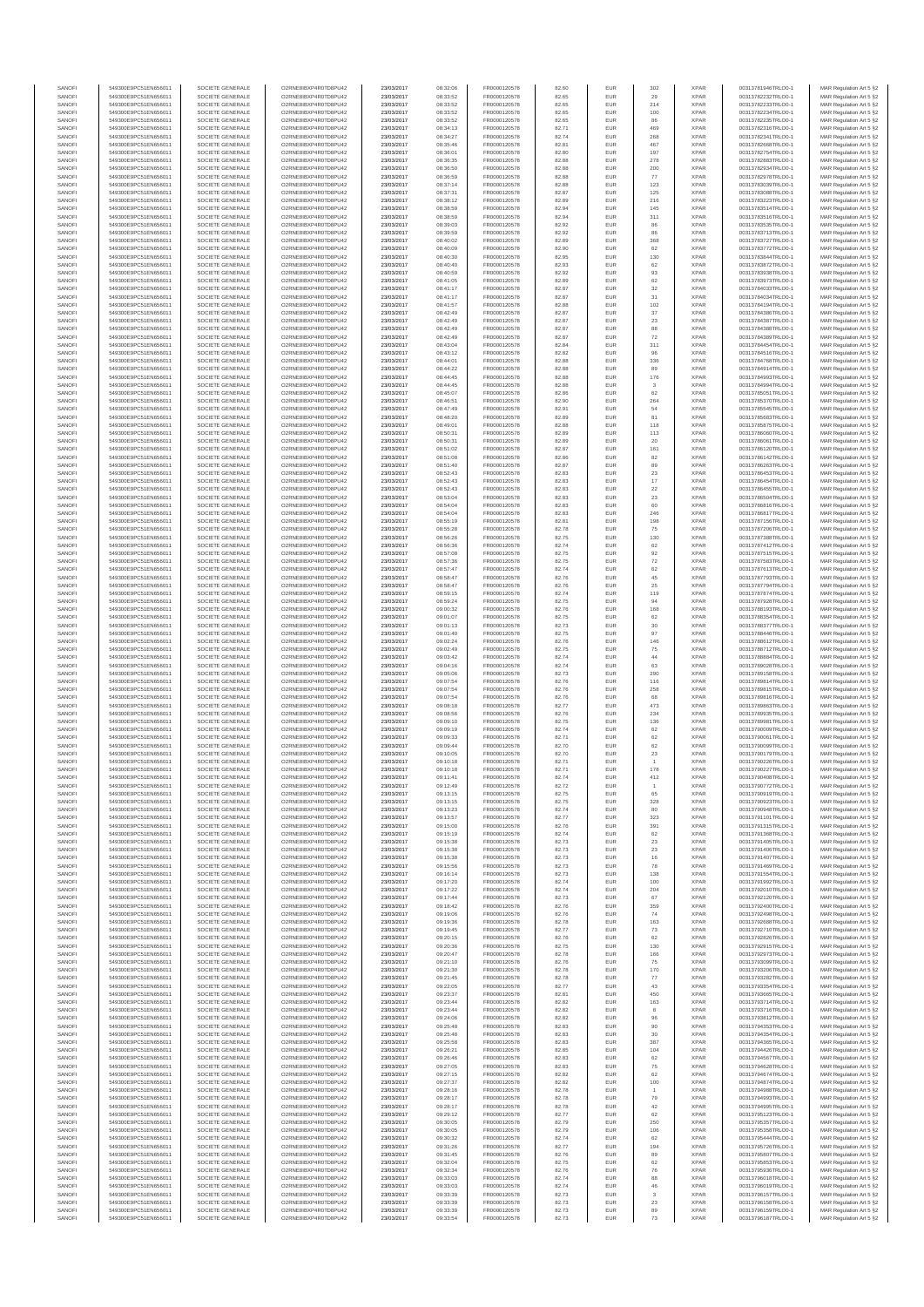| SANOFI           | 549300E9PC51EN656011                         | SOCIETE GENERALE                     | O2RNE8IBXP4R0TD8PU42                          | 23/03/2017               | 09:34:26             | FR0000120578                 | 82.74          | EUR               | 121                      | <b>XPAR</b>                | 00313796437TRLO0-1                       | MAR Regulation Art 5 §2                            |
|------------------|----------------------------------------------|--------------------------------------|-----------------------------------------------|--------------------------|----------------------|------------------------------|----------------|-------------------|--------------------------|----------------------------|------------------------------------------|----------------------------------------------------|
| SANOFI<br>SANOFI | 549300E9PC51EN656011<br>549300E9PC51EN656011 | SOCIETE GENERALE<br>SOCIETE GENERALE | O2RNE8IBXP4R0TD8PLI42<br>O2RNE8IBXP4R0TD8PU42 | 23/03/2017<br>23/03/2017 | 09:35:03<br>09:35:42 | FR0000120578<br>FR0000120578 | 82.71<br>82.71 | <b>EUR</b><br>EUR | 104<br>162               | <b>XPAR</b><br><b>XPAR</b> | 00313796566TRLO0-1<br>00313796661TRLO0-1 | MAR Regulation Art 5 §2<br>MAR Regulation Art 5 §2 |
| SANOFI           | 549300E9PC51EN656011                         | SOCIETE GENERALE                     | O2RNE8IBXP4R0TD8PU42                          | 23/03/2017               | 09:36:02             | FR0000120578                 | 82.72          | EUR               | 62                       | <b>XPAR</b>                | 00313796718TRLO0-1                       | MAR Regulation Art 5 §2                            |
| SANOFI           | 549300E9PC51EN656011                         | SOCIETE GENERALE                     | O2RNE8IBXP4R0TD8PU42                          | 23/03/2017               | 09:36:53             | FR0000120578                 | 82.70          | EUR               | 62                       | <b>XPAR</b>                | 00313796903TRLO0-1                       | MAR Regulation Art 5 §2                            |
| SANOFI<br>SANOFI | 549300E9PC51EN656011<br>549300E9PC51EN656011 | SOCIETE GENERALE<br>SOCIETE GENERALE | O2RNE8IBXP4R0TD8PU42<br>O2RNE8IBXP4R0TD8PU42  | 23/03/2017<br>23/03/2017 | 09:37:05<br>09:37:05 | FR0000120578<br>FR0000120578 | 82.68<br>82.68 | EUR<br>EUR        | 60<br>23                 | <b>XPAR</b><br><b>XPAR</b> | 00313796988TRLO0-1<br>00313796989TRLO0-1 | MAR Regulation Art 5 §2<br>MAR Regulation Art 5 §2 |
| SANOFI           | 549300E9PC51EN656011                         | SOCIETE GENERALE                     | O2RNE8IBXP4R0TD8PU42                          | 23/03/2017               | 09:37:05             | FR0000120578                 | 82.68          | EUR               | $23\,$                   | <b>XPAR</b>                | 00313796990TRLO0-1                       | MAR Regulation Art 5 §2                            |
| SANOFI           | 549300E9PC51EN656011                         | SOCIETE GENERALE                     | O2RNE8IBXP4R0TD8PU42                          | 23/03/2017               | 09:37:06             | FR0000120578                 | 82.68          | EUR               | $23\,$                   | <b>XPAR</b>                | 00313797002TRLO0-1                       | MAR Regulation Art 5 §2                            |
| SANOFI<br>SANOFI | 549300E9PC51EN656011<br>549300E9PC51EN656011 | SOCIETE GENERALE<br>SOCIETE GENERALE | O2RNE8IBXP4R0TD8PU42<br>O2RNE8IBXP4R0TD8PU42  | 23/03/2017<br>23/03/2017 | 09:37:06<br>09:38:43 | FR0000120578<br>FR0000120578 | 82.68<br>82.69 | EUR<br>EUR        | 11<br>265                | <b>XPAR</b><br><b>XPAR</b> | 00313797003TRLO0-1<br>00313797396TRLO0-1 | MAR Regulation Art 5 §2<br>MAR Regulation Art 5 §2 |
| SANOFI           | 549300E9PC51EN656011                         | SOCIETE GENERALE                     | O2RNE8IBXP4R0TD8PU42                          | 23/03/2017               | 09:42:35             | FR0000120578                 | 82.70          | EUR               | 409                      | <b>XPAR</b>                | 00313798200TRLO0-1                       | MAR Regulation Art 5 §2                            |
| SANOFI           | 549300E9PC51EN656011                         | SOCIETE GENERALE                     | O2RNE8IBXP4R0TD8PU42                          | 23/03/2017               | 09:43:43             | FR0000120578                 | 82.70          | EUR               | $\overline{2}$           | <b>XPAR</b>                | 00313798457TRLO0-1                       | MAR Regulation Art 5 §2                            |
| SANOFI<br>SANOFI | 549300E9PC51EN656011                         | SOCIETE GENERALE                     | O2RNE8IBXP4R0TD8PU42                          | 23/03/2017               | 09:43:43             | FR0000120578                 | 82.70          | EUR<br>EUR        | 510<br>408               | <b>XPAR</b><br><b>XPAR</b> | 00313798458TRLO0-1                       | MAR Regulation Art 5 §2                            |
| SANOFI           | 549300E9PC51EN656011<br>549300E9PC51EN656011 | SOCIETE GENERALE<br>SOCIETE GENERALE | O2RNE8IBXP4R0TD8PU42<br>O2RNE8IBXP4R0TD8PU42  | 23/03/2017<br>23/03/2017 | 09:43:47<br>09:44:58 | FR0000120578<br>FR0000120578 | 82.69<br>82.68 | EUR               | 122                      | <b>XPAR</b>                | 00313798480TRLO0-1<br>00313798756TRLO0-1 | MAR Regulation Art 5 §2<br>MAR Regulation Art 5 §2 |
| SANOFI           | 549300E9PC51EN656011                         | SOCIETE GENERALE                     | O2RNE8IBXP4R0TD8PU42                          | 23/03/2017               | 09:44:58             | FR0000120578                 | 82.68          | EUR               | 241                      | <b>XPAR</b>                | 00313798762TRLO0-1                       | MAR Regulation Art 5 §2                            |
| SANOFI           | 549300E9PC51EN656011                         | SOCIETE GENERALE                     | O2RNE8IBXP4R0TD8PU42                          | 23/03/2017               | 09:45:07             | FR0000120578                 | 82.65          | EUR               | $23\,$                   | <b>XPAR</b>                | 00313798806TRLO0-1                       | MAR Regulation Art 5 §2                            |
| SANOFI<br>SANOFI | 549300E9PC51EN656011<br>549300E9PC51EN656011 | SOCIETE GENERALE<br>SOCIETE GENERALE | O2RNE8IBXP4R0TD8PU42<br>O2RNE8IBXP4R0TD8PU42  | 23/03/2017<br>23/03/2017 | 09:45:07<br>09:45:23 | FR0000120578<br>FR0000120578 | 82.65<br>82.64 | EUR<br><b>EUR</b> | 39<br>63                 | <b>XPAR</b><br><b>XPAR</b> | 00313798807TRLO0-1<br>00313798877TRLO0-1 | MAR Regulation Art 5 §2<br>MAR Regulation Art 5 §2 |
| SANOFI           | 549300E9PC51EN656011                         | SOCIETE GENERALE                     | O2RNE8IBXP4R0TD8PU42                          | 23/03/2017               | 09:45:42             | FR0000120578                 | 82.65          | EUR               | 30                       | <b>XPAR</b>                | 00313798976TRLO0-1                       | MAR Regulation Art 5 §2                            |
| SANOFI           | 549300E9PC51EN656011                         | SOCIETE GENERALE                     | O2RNE8IBXP4R0TD8PU42                          | 23/03/2017               | 09:45:42             | FR0000120578                 | 82.65          | EUR               | 50                       | <b>XPAR</b>                | 00313798977TRLO0-1                       | MAR Regulation Art 5 §2                            |
| SANOFI<br>SANOFI | 549300E9PC51EN656011<br>549300E9PC51EN656011 | SOCIETE GENERALE<br>SOCIETE GENERALE | O2RNE8IBXP4R0TD8PU42<br>O2RNE8IBXP4R0TD8PU42  | 23/03/2017<br>23/03/2017 | 09:46:24<br>09:46:39 | FR0000120578<br>FR0000120578 | 82.67<br>82.65 | EUR<br>EUR        | 302<br>9                 | <b>XPAR</b><br><b>XPAR</b> | 00313799047TRLO0-1<br>00313799087TRLO0-1 | MAR Regulation Art 5 §2<br>MAR Regulation Art 5 §2 |
| SANOFI           | 549300E9PC51EN656011                         | SOCIETE GENERALE                     | O2RNE8IBXP4R0TD8PU42                          | 23/03/2017               | 09:46:39             | FR0000120578                 | 82.65          | EUR               | 23                       | <b>XPAR</b>                | 00313799088TRLO0-1                       | MAR Regulation Art 5 §2                            |
| SANOFI           | 549300E9PC51EN656011                         | SOCIETE GENERALE                     | O2RNE8IBXP4R0TD8PU42                          | 23/03/2017               | 09:47:41             | FR0000120578                 | 82.65          | EUR               | 164                      | <b>XPAR</b>                | 00313799237TRLO0-1                       | MAR Regulation Art 5 §2                            |
| SANOFI<br>SANOFI | 549300E9PC51EN656011<br>549300E9PC51EN656011 | SOCIETE GENERALE<br>SOCIETE GENERALE | O2RNE8IBXP4R0TD8PU42<br>O2RNE8IBXP4R0TD8PU42  | 23/03/2017<br>23/03/2017 | 09:47:41<br>09:47:51 | FR0000120578<br>FR0000120578 | 82.65<br>82.65 | EUR<br>EUR        | $23\,$                   | <b>XPAR</b><br><b>XPAR</b> | 00313799238TRLO0-1<br>00313799266TRLO0-1 | MAR Regulation Art 5 §2<br>MAR Regulation Art 5 §2 |
| SANOFI           | 549300E9PC51EN656011                         | SOCIETE GENERALE                     | O2RNE8IBXP4R0TD8PU42                          | 23/03/2017               | 09:47:51             | FR0000120578                 | 82.65          | EUR               | $23\,$<br>$\overline{7}$ | <b>XPAR</b>                | 00313799267TRLO0-1                       | MAR Regulation Art 5 §2                            |
| SANOFI           | 549300E9PC51EN656011                         | SOCIETE GENERALE                     | O2RNE8IBXP4R0TD8PU42                          | 23/03/2017               | 09:48:24             | FR0000120578                 | 82.64          | EUR               | 198                      | <b>XPAR</b>                | 00313799418TRLO0-1                       | MAR Regulation Art 5 §2                            |
| SANOFI           | 549300E9PC51EN656011                         | SOCIETE GENERALE                     | O2RNE8IBXP4R0TD8PU42                          | 23/03/2017               | 09:49:27             | FR0000120578                 | 82.62          | <b>EUR</b>        | 337                      | <b>XPAR</b>                | 00313799606TRLO0-1                       | MAR Regulation Art 5 §2                            |
| SANOFI<br>SANOFI | 549300E9PC51EN656011<br>549300E9PC51EN656011 | SOCIETE GENERALE<br>SOCIETE GENERALE | O2RNE8IBXP4R0TD8PU42<br>O2RNE8IBXP4R0TD8PU42  | 23/03/2017<br>23/03/2017 | 09:49:30<br>09:50:24 | FR0000120578<br>FR0000120578 | 82.62<br>82.63 | EUR<br>EUR        | 72<br>264                | <b>XPAR</b><br><b>XPAR</b> | 00313799620TRLO0-1<br>00313799829TRLO0-1 | MAR Regulation Art 5 §2<br>MAR Regulation Art 5 §2 |
| SANOFI           | 549300E9PC51EN656011                         | SOCIETE GENERALE                     | O2RNE8IBXP4R0TD8PU42                          | 23/03/2017               | 09:50:24             | FR0000120578                 | 82.63          | EUR               | 178                      | <b>XPAR</b>                | 00313799830TRLO0-1                       | MAR Regulation Art 5 §2                            |
| SANOFI           | 549300E9PC51EN656011                         | SOCIETE GENERALE                     | O2RNE8IBXP4R0TD8PU42                          | 23/03/2017               | 09:51:37             | FR0000120578                 | 82.66          | EUR               | 535                      | <b>XPAR</b>                | 00313800204TRLO0-1                       | MAR Regulation Art 5 §2                            |
| SANOFI           | 549300E9PC51EN656011                         | SOCIETE GENERALE                     | O2RNE8IBXP4R0TD8PU42                          | 23/03/2017               | 09:52:01             | FR0000120578                 | 82.65          | EUR               | 62                       | <b>XPAR</b>                | 00313800301TRLO0-1                       | MAR Regulation Art 5 §2                            |
| SANOFI<br>SANOFI | 549300E9PC51EN656011<br>549300E9PC51EN656011 | SOCIETE GENERALE<br>SOCIETE GENERALE | O2RNE8IBXP4R0TD8PU42<br>O2RNE8IBXP4R0TD8PU42  | 23/03/2017<br>23/03/2017 | 09:52:50<br>09:52:50 | FR0000120578<br>FR0000120578 | 82.67<br>82.67 | EUR<br><b>EUR</b> | 241<br>53                | <b>XPAR</b><br><b>XPAR</b> | 00313800447TRLO0-1<br>00313800449TRLO0-1 | MAR Regulation Art 5 §2<br>MAR Regulation Art 5 §2 |
| SANOFI           | 549300E9PC51EN656011                         | SOCIETE GENERALE                     | O2RNE8IBXP4R0TD8PU42                          | 23/03/2017               | 09:53:20             | FR0000120578                 | 82.66          | EUR               | 152                      | <b>XPAR</b>                | 00313800587TRLO0-1                       | MAR Regulation Art 5 §2                            |
| SANOFI           | 549300E9PC51EN656011                         | SOCIETE GENERALE                     | O2RNE8IBXP4R0TD8PU42                          | 23/03/2017               | 09:55:24             | FR0000120578                 | 82.70          | EUR               | 502                      | <b>XPAR</b>                | 00313801190TRLO0-1                       | MAR Regulation Art 5 §2                            |
| SANOFI<br>SANOFI | 549300E9PC51EN656011<br>549300E9PC51EN656011 | SOCIETE GENERALE<br>SOCIETE GENERALE | O2RNE8IBXP4R0TD8PU42<br>O2RNE8IBXP4R0TD8PU42  | 23/03/2017<br>23/03/2017 | 09:57:32<br>09:57:48 | FR0000120578<br>FR0000120578 | 82.70<br>82.70 | EUR<br>EUR        | 160<br>200               | <b>XPAR</b><br><b>XPAR</b> | 00313801596TRLO0-1<br>00313801649TRLO0-1 | MAR Regulation Art 5 §2<br>MAR Regulation Art 5 §2 |
| SANOFI           | 549300E9PC51EN656011                         | SOCIETE GENERALE                     | O2RNE8IBXP4R0TD8PU42                          | 23/03/2017               | 09:58:07             | FR0000120578                 | 82.71          | EUR               | 156                      | <b>XPAR</b>                | 00313801700TRLO0-1                       | MAR Regulation Art 5 §2                            |
| SANOFI           | 549300E9PC51EN656011                         | SOCIETE GENERALE                     | O2RNE8IBXP4R0TD8PU42                          | 23/03/2017               | 09:58:07             | FR0000120578                 | 82.71          | EUR               | 517                      | <b>XPAR</b>                | 00313801701TRLO0-1                       | MAR Regulation Art 5 §2                            |
| SANOFI           | 549300E9PC51EN656011                         | SOCIETE GENERALE                     | O2RNE8IBXP4R0TD8PU42                          | 23/03/2017               | 09:58:51             | FR0000120578                 | 82.70          | EUR               | 63                       | <b>XPAR</b>                | 00313801838TRLO0-1                       | MAR Regulation Art 5 §2                            |
| SANOFI<br>SANOFI | 549300E9PC51EN656011<br>549300E9PC51EN656011 | SOCIETE GENERALE<br>SOCIETE GENERALE | O2RNE8IBXP4R0TD8PU42<br>O2RNE8IBXP4R0TD8PU42  | 23/03/2017<br>23/03/2017 | 09:59:22<br>09:59:22 | FR0000120578<br>FR0000120578 | 82.69<br>82.69 | EUR<br>EUR        | 215<br>92                | <b>XPAR</b><br><b>XPAR</b> | 00313801902TRLO0-1<br>00313801903TRLO0-1 | MAR Regulation Art 5 §2<br>MAR Regulation Art 5 §2 |
| SANOFI           | 549300E9PC51EN656011                         | SOCIETE GENERALE                     | O2RNE8IBXP4R0TD8PU42                          | 23/03/2017               | 09:59:43             | FR0000120578                 | 82.68          | EUR               | 79                       | <b>XPAR</b>                | 00313801982TRLO0-1                       | MAR Regulation Art 5 §2                            |
| SANOFI           | 549300E9PC51EN656011                         | SOCIETE GENERALE                     | O2RNE8IBXP4R0TD8PU42                          | 23/03/2017               | 09:59:46             | FR0000120578                 | 82.68          | EUR               | 80                       | <b>XPAR</b>                | 00313802006TRLO0-1                       | MAR Regulation Art 5 §2                            |
| SANOFI           | 549300E9PC51EN656011                         | SOCIETE GENERALE                     | O2RNE8IBXP4R0TD8PU42                          | 23/03/2017               | 10:00:02             | FR0000120578                 | 82.66          | EUR               | 87                       | <b>XPAR</b>                | 00313802074TRLO0-1                       | MAR Regulation Art 5 §2                            |
| SANOFI<br>SANOFI | 549300E9PC51EN656011<br>549300E9PC51EN656011 | SOCIETE GENERALE<br>SOCIETE GENERALE | O2RNE8IBXP4R0TD8PU42<br>O2RNE8IBXP4R0TD8PU42  | 23/03/2017<br>23/03/2017 | 10:00:02<br>10:00:49 | FR0000120578<br>FR0000120578 | 82.66<br>82.66 | EUR<br>EUR        | 34<br>17                 | <b>XPAR</b><br><b>XPAR</b> | 00313802075TRLO0-1<br>00313802264TRLO0-1 | MAR Regulation Art 5 §2                            |
| SANOFI           | 549300E9PC51EN656011                         | SOCIETE GENERALE                     | O2RNE8IBXP4R0TD8PU42                          | 23/03/2017               | 10:00:49             | FR0000120578                 | 82.66          | EUR               | 205                      | <b>XPAR</b>                | 00313802265TRLO0-1                       | MAR Regulation Art 5 §2<br>MAR Regulation Art 5 §2 |
| SANOFI           | 549300E9PC51EN656011                         | SOCIETE GENERALE                     | O2RNE8IBXP4R0TD8PU42                          | 23/03/2017               | 10:01:48             | FR0000120578                 | 82.68          | EUR               | 209                      | <b>XPAR</b>                | 00313802592TRLO0-1                       | MAR Regulation Art 5 §2                            |
| SANOFI           | 549300E9PC51EN656011                         | SOCIETE GENERALE                     | O2RNE8IBXP4R0TD8PU42                          | 23/03/2017               | 10:02:11             | FR0000120578                 | 82.70          | EUR               | 119                      | <b>XPAR</b>                | 00313802670TRLO0-1                       | MAR Regulation Art 5 §2                            |
| SANOFI<br>SANOFI | 549300E9PC51EN656011<br>549300E9PC51EN656011 | SOCIETE GENERALE<br>SOCIETE GENERALE | O2RNE8IBXP4R0TD8PU42<br>O2RNE8IBXP4R0TD8PU42  | 23/03/2017<br>23/03/2017 | 10:02:23<br>10:02:48 | FR0000120578<br>FR0000120578 | 82.70<br>82.70 | EUR<br>EUR        | 62<br>62                 | <b>XPAR</b><br><b>XPAR</b> | 00313802716TRLO0-1<br>00313802784TRLO0-1 | MAR Regulation Art 5 §2<br>MAR Regulation Art 5 §2 |
| SANOFI           | 549300E9PC51EN656011                         | SOCIETE GENERALE                     | O2RNE8IBXP4R0TD8PU42                          | 23/03/2017               | 10:03:22             | FR0000120578                 | 82.72          | EUR               | 226                      | <b>XPAR</b>                | 00313803001TRLO0-1                       | MAR Regulation Art 5 §2                            |
| SANOFI           | 549300E9PC51EN656011                         | SOCIETE GENERALE                     | O2RNE8IBXP4R0TD8PU42                          | 23/03/2017               | 10:04:06             | FR0000120578                 | 82.71          | EUR               | 62                       | <b>XPAR</b>                | 00313803155TRLO0-1                       | MAR Regulation Art 5 §2                            |
| SANOFI           | 549300E9PC51EN656011                         | SOCIETE GENERALE                     | O2RNE8IBXP4R0TD8PU42                          | 23/03/2017               | 10:05:09             | FR0000120578                 | 82.72          | EUR               | 392                      | <b>XPAR</b>                | 00313803482TRLO0-1                       | MAR Regulation Art 5 §2                            |
| SANOFI<br>SANOFI | 549300E9PC51EN656011<br>549300E9PC51EN656011 | SOCIETE GENERALE<br>SOCIETE GENERALE | O2RNE8IBXP4R0TD8PU42<br>O2RNE8IBXP4R0TD8PU42  | 23/03/2017<br>23/03/2017 | 10:05:27<br>10:05:50 | FR0000120578<br>FR0000120578 | 82.71<br>82.71 | EUR<br>EUR        | 66<br>41                 | <b>XPAR</b><br><b>XPAR</b> | 00313803571TRLO0-1<br>00313803700TRLO0-1 | MAR Regulation Art 5 §2<br>MAR Regulation Art 5 §2 |
| SANOFI           | 549300E9PC51EN656011                         | SOCIETE GENERALE                     | O2RNE8IBXP4R0TD8PU42                          | 23/03/2017               | 10:05:50             | FR0000120578                 | 82.71          | EUR               | 80                       | <b>XPAR</b>                | 00313803701TRLO0-1                       | MAR Regulation Art 5 §2                            |
| SANOFI           | 549300E9PC51EN656011                         | SOCIETE GENERALE                     | O2RNE8IBXP4R0TD8PU42                          | 23/03/2017               | 10:06:36             | FR0000120578                 | 82.71          | EUR               | 329                      | <b>XPAR</b>                | 00313803878TRLO0-1                       | MAR Regulation Art 5 §2                            |
| SANOFI<br>SANOFI | 549300E9PC51EN656011<br>549300E9PC51EN656011 | SOCIETE GENERALE<br>SOCIETE GENERALE | O2RNE8IBXP4R0TD8PU42<br>O2RNE8IBXP4R0TD8PU42  | 23/03/2017<br>23/03/2017 | 10:06:55<br>10:07:28 | FR0000120578<br>FR0000120578 | 82.70<br>82.70 | EUR<br>EUR        | 63<br>219                | <b>XPAR</b><br><b>XPAR</b> | 00313804004TRLO0-1<br>00313804137TRLO0-1 | MAR Regulation Art 5 §2<br>MAR Regulation Art 5 §2 |
| SANOFI           | 549300E9PC51EN656011                         | SOCIETE GENERALE                     | O2RNE8IBXP4R0TD8PU42                          | 23/03/2017               | 10:07:43             | FR0000120578                 | 82.69          | EUR               | 13                       | <b>XPAR</b>                | 00313804190TRLO0-1                       | MAR Regulation Art 5 §2                            |
| SANOFI           | 549300E9PC51EN656011                         | SOCIETE GENERALE                     | O2RNE8IBXP4R0TD8PU42                          | 23/03/2017               | 10:07:43             | FR0000120578                 | 82.69          | EUR               | 49                       | <b>XPAR</b>                | 00313804191TRLO0-1                       | MAR Regulation Art 5 §2                            |
| SANOFI           | 549300E9PC51EN656011                         | SOCIETE GENERALE                     | O2RNE8IBXP4R0TD8PU42                          | 23/03/2017               | 10:08:02             | FR0000120578                 | 82.68          | EUR               | 123                      | <b>XPAR</b>                | 00313804264TRLO0-1                       | MAR Regulation Art 5 §2                            |
| SANOFI<br>SANOFI | 549300E9PC51EN656011<br>549300E9PC51EN656011 | SOCIETE GENERALE<br>SOCIETE GENERALE | O2RNE8IBXP4R0TD8PU42<br>O2RNE8IBXP4R0TD8PU42  | 23/03/2017<br>23/03/2017 | 10:08:37<br>10:09:03 | FR0000120578<br>FR0000120578 | 82.66<br>82.67 | <b>EUR</b><br>EUR | 26<br>253                | <b>XPAR</b><br><b>XPAR</b> | 00313804403TRLO0-1<br>00313804532TRLO0-1 | MAR Regulation Art 5 §2<br>MAR Regulation Art 5 §2 |
| SANOFI           | 549300E9PC51EN656011                         | SOCIETE GENERALE                     | O2RNE8IBXP4R0TD8PU42                          | 23/03/2017               | 10:09:42             | FR0000120578                 | 82.66          | EUR               | 62                       | <b>XPAR</b>                | 00313804732TRLO0-1                       | MAR Regulation Art 5 §2                            |
| SANOFI           | 549300E9PC51EN656011                         | SOCIETE GENERALE                     | O2RNE8IBXP4R0TD8PU42                          | 23/03/2017               | 10:10:53             | FR0000120578                 | 82.65          | EUR               | 412                      | <b>XPAR</b>                | 00313805110TRLO0-1                       | MAR Regulation Art 5 §2                            |
| SANOFI<br>SANOFI | 549300E9PC51EN656011<br>549300E9PC51EN656011 | SOCIETE GENERALE<br>SOCIETE GENERALE | O2RNE8IBXP4R0TD8PU42<br>O2RNE8IBXP4R0TD8PU42  | 23/03/2017               | 10:10:53             | FR0000120578                 | 82.65<br>82.66 | EUR<br>EUR        | 105<br>108               | <b>XPAR</b><br><b>XPAR</b> | 00313805113TRLO0-1                       | MAR Regulation Art 5 §2                            |
| SANOFI           | 549300E9PC51EN656011                         | SOCIETE GENERALE                     | O2RNE8IBXP4R0TD8PU42                          | 23/03/2017<br>23/03/2017 | 10:11:18<br>10:11:28 | FR0000120578<br>FR0000120578 | 82.65          | EUR               | 54                       | <b>XPAR</b>                | 00313805325TRLO0-1<br>00313805355TRLO0-1 | MAR Regulation Art 5 §2<br>MAR Regulation Art 5 §2 |
| SANOFI           | 549300E9PC51EN656011                         | SOCIETE GENERALE                     | O2RNE8IBXP4R0TD8PU42                          | 23/03/2017               | 10:12:17             | FR0000120578                 | 82.65          | EUR               | $122\,$                  | <b>XPAR</b>                | 00313805545TRLO0-1                       | MAR Regulation Art 5 §2                            |
| SANOFI           | 549300E9PC51EN656011                         | SOCIETE GENERALE                     | O2RNE8IBXP4R0TD8PU42                          | 23/03/2017               | 10:14:05             | FR0000120578                 | 82.65          | EUR               | 676                      | <b>XPAR</b>                | 00313806096TRLO0-1                       | MAR Regulation Art 5 §2                            |
| SANOFI<br>SANOFI | 549300E9PC51EN656011<br>549300E9PC51EN656011 | SOCIETE GENERALE<br>SOCIETE GENERALE | O2RNE8IBXP4R0TD8PU42<br>O2RNE8IBXP4R0TD8PU42  | 23/03/2017<br>23/03/2017 | 10:14:32<br>10:14:32 | FR0000120578<br>FR0000120578 | 82.64<br>82.64 | EUR<br>EUR        | 156<br>$_{\rm 6}$        | <b>XPAR</b><br><b>XPAR</b> | 00313806196TRLO0-1<br>00313806197TRLO0-1 | MAR Regulation Art 5 §2<br>MAR Regulation Art 5 §2 |
| SANOFI           | 549300E9PC51EN656011                         | SOCIETE GENERALE                     | O2RNE8IBXP4R0TD8PU42                          | 23/03/2017               | 10:15:33             | FR0000120578                 | 82.67          | <b>EUR</b>        | 391                      | <b>XPAR</b>                | 00313806525TRLO0-1                       | MAR Regulation Art 5 §2                            |
| SANOFI           | 549300E9PC51EN656011                         | SOCIETE GENERALE                     | O2RNE8IBXP4R0TD8PU42                          | 23/03/2017               | 10:15:41             | FR0000120578                 | 82.67          | EUR               | 81                       | <b>XPAR</b>                | 00313806539TRLO0-1                       | MAR Regulation Art 5 §2                            |
| SANOFI<br>SANOFI | 549300E9PC51EN656011<br>549300E9PC51EN656011 | SOCIETE GENERALE<br>SOCIETE GENERALE | O2RNE8IBXP4R0TD8PU42<br>O2RNE8IBXP4R0TD8PU42  | 23/03/2017<br>23/03/2017 | 10:16:38<br>10:17:22 | FR0000120578<br>FR0000120578 | 82.66<br>82.65 | EUR<br>EUR        | 91<br>324                | <b>XPAR</b><br><b>XPAR</b> | 00313806729TRLO0-1<br>00313806908TRLO0-1 | MAR Regulation Art 5 §2                            |
| SANOFI           | 549300E9PC51EN656011                         | SOCIETE GENERALE                     | O2RNE8IBXP4R0TD8PU42                          | 23/03/2017               | 10:18:52             | FR0000120578                 | 82.66          | EUR               | 408                      | <b>XPAR</b>                | 00313807177TRLO0-1                       | MAR Regulation Art 5 §2<br>MAR Regulation Art 5 §2 |
| SANOFI           | 549300E9PC51EN656011                         | SOCIETE GENERALE                     | O2RNE8IBXP4R0TD8PU42                          | 23/03/2017               | 10:19:31             | FR0000120578                 | 82.66          | EUR               | 235                      | <b>XPAR</b>                | 00313807332TRLO0-1                       | MAR Regulation Art 5 §2                            |
| SANOFI           | 549300E9PC51EN656011                         | SOCIETE GENERALE                     | O2RNE8IBXP4R0TD8PU42                          | 23/03/2017               | 10:19:40             | FR0000120578                 | 82.65          | EUR               | 161                      | <b>XPAR</b>                | 00313807387TRLO0-1                       | MAR Regulation Art 5 §2                            |
| SANOFI<br>SANOFI | 549300E9PC51EN656011<br>549300E9PC51EN656011 | SOCIETE GENERALE<br>SOCIETE GENERALE | O2RNE8IBXP4R0TD8PU42<br>O2RNE8IBXP4R0TD8PU42  | 23/03/2017<br>23/03/2017 | 10:20:05<br>10:20:21 | FR0000120578<br>FR0000120578 | 82.66<br>82.66 | EUR<br>EUR        | 156<br>14                | <b>XPAR</b><br><b>XPAR</b> | 00313807500TRLO0-1<br>00313807611TRLO0-1 | MAR Regulation Art 5 §2<br>MAR Regulation Art 5 §2 |
| SANOFI           | 549300E9PC51EN656011                         | SOCIETE GENERALE                     | O2RNE8IBXP4R0TD8PU42                          | 23/03/2017               | 10:20:23             | FR0000120578                 | 82.66          | <b>EUR</b>        | 11                       | <b>XPAR</b>                | 00313807617TRLO0-1                       | MAR Regulation Art 5 §2                            |
| SANOFI           | 549300E9PC51EN656011                         | SOCIETE GENERALE                     | O2RNE8IBXP4R0TD8PU42                          | 23/03/2017               | 10:20:32             | FR0000120578                 | 82.66          | EUR               | 89                       | <b>XPAR</b>                | 00313807662TRLO0-1                       | MAR Regulation Art 5 §2                            |
| SANOFI<br>SANOFI | 549300E9PC51EN656011                         | SOCIETE GENERALE                     | O2RNE8IBXP4R0TD8PU42<br>O2RNE8IBXP4R0TD8PU42  | 23/03/2017               | 10:20:51             | FR0000120578                 | 82.66          | EUR               | 90                       | <b>XPAR</b>                | 00313807780TRLO0-1                       | MAR Regulation Art 5 §2                            |
| SANOFI           | 549300E9PC51EN656011<br>549300E9PC51EN656011 | SOCIETE GENERALE<br>SOCIETE GENERALE | O2RNE8IBXP4R0TD8PU42                          | 23/03/2017<br>23/03/2017 | 10:20:54<br>10:21:34 | FR0000120578<br>FR0000120578 | 82.66<br>82.65 | EUR<br>EUR        | 62<br>$10$               | <b>XPAR</b><br><b>XPAR</b> | 00313807813TRLO0-1<br>00313807961TRLO0-1 | MAR Regulation Art 5 §2<br>MAR Regulation Art 5 §2 |
| SANOFI           | 549300E9PC51EN656011                         | SOCIETE GENERALE                     | O2RNE8IBXP4R0TD8PU42                          | 23/03/2017               | 10:21:35             | FR0000120578                 | 82.65          | EUR               | 13                       | <b>XPAR</b>                | 00313807964TRLO0-1                       | MAR Regulation Art 5 §2                            |
| SANOFI           | 549300E9PC51EN656011                         | SOCIETE GENERALE                     | O2RNE8IBXP4R0TD8PU42                          | 23/03/2017               | 10:22:06             | FR0000120578                 | 82.67          | EUR               | 378                      | <b>XPAR</b>                | 00313808147TRLO0-1                       | MAR Regulation Art 5 §2                            |
| SANOFI<br>SANOFI | 549300E9PC51EN656011<br>549300E9PC51EN656011 | SOCIETE GENERALE<br>SOCIETE GENERALE | O2RNE8IBXP4R0TD8PU42<br>O2RNE8IBXP4R0TD8PU42  | 23/03/2017<br>23/03/2017 | 10:22:38<br>10:23:22 | FR0000120578<br>FR0000120578 | 82.69<br>82.69 | <b>EUR</b><br>EUR | 89<br>180                | <b>XPAR</b><br><b>XPAR</b> | 00313808254TRLO0-1<br>00313808484TRLO0-1 | MAR Regulation Art 5 §2<br>MAR Regulation Art 5 §2 |
| SANOFI           | 549300E9PC51EN656011                         | SOCIETE GENERALE                     | O2RNE8IBXP4R0TD8PU42                          | 23/03/2017               | 10:23:32             | FR0000120578                 | 82.67          | <b>EUR</b>        | 153                      | <b>XPAR</b>                | 00313808575TRLO0-1                       | MAR Regulation Art 5 §2                            |
| SANOFI           | 549300E9PC51EN656011                         | SOCIETE GENERALE                     | O2RNE8IBXP4R0TD8PU42<br>O2RNESIBXP4R0TD8PLI42 | 23/03/2017               | 10:23:41             | FR0000120578                 | 82.67          | EUR               | 74                       | <b>XPAR</b>                | 00313808624TRLO0-1                       | MAR Regulation Art 5 §2                            |
| SANOFI<br>SANOFI | 549300E9PC51EN656011<br>549300E9PC51EN656011 | SOCIETE GENERALE<br>SOCIETE GENERALE | O2RNE8IBXP4R0TD8PU42                          | 23/03/2017<br>23/03/2017 | 10:24:11<br>10:24:27 | FR0000120578<br>FR0000120578 | 82.66<br>82.64 | EUR<br>EUR        | 154<br>62                | XPAR<br><b>XPAR</b>        | 00313808697TRLO0-1<br>00313808752TRLO0-1 | MAR Regulation Art 5 §2<br>MAR Regulation Art 5 §2 |
| SANOFI           | 549300E9PC51EN656011                         | SOCIETE GENERALE                     | O2RNE8IBXP4R0TD8PU42                          | 23/03/2017               | 10:24:46             | FR0000120578                 | 82.64          | EUR               | 121                      | <b>XPAR</b>                | 00313808811TRLO0-1                       | MAR Regulation Art 5 §2                            |
| SANOFI           | 549300E9PC51EN656011                         | SOCIETE GENERALE                     | O2RNE8IBXP4R0TD8PU42                          | 23/03/2017               | 10:25:21             | FR0000120578                 | 82.66          | <b>EUR</b>        | 171                      | <b>XPAR</b>                | 00313808943TRLO0-1                       | MAR Regulation Art 5 §2                            |
| SANOFI<br>SANOFI | 549300E9PC51EN656011<br>549300E9PC51EN656011 | SOCIETE GENERALE<br>SOCIETE GENERALE | O2RNE8IBXP4R0TD8PU42<br>O2RNE8IBXP4R0TD8PU42  | 23/03/2017<br>23/03/2017 | 10:25:29<br>10:26:14 | FR0000120578<br>FR0000120578 | 82.65<br>82.66 | EUR<br><b>EUR</b> | 64<br>258                | <b>XPAR</b><br><b>XPAR</b> | 00313808982TRLO0-1<br>00313809192TRLO0-1 | MAR Regulation Art 5 §2<br>MAR Regulation Art 5 §2 |
| SANOFI           | 549300E9PC51EN656011                         | SOCIETE GENERALE                     | O2RNE8IBXP4R0TD8PU42                          | 23/03/2017               | 10:27:25             | FR0000120578                 | 82.68          | EUR               | 298                      | <b>XPAR</b>                | 00313809499TRLO0-1                       | MAR Regulation Art 5 §2                            |
| SANOFI           | 549300E9PC51EN656011                         | SOCIETE GENERALE                     | O2RNE8IBXP4R0TD8PU42                          | 23/03/2017               | 10:28:07             | FR0000120578                 | 82.70          | EUR               | $\overline{4}$           | <b>XPAR</b>                | 00313809614TRLO0-1                       | MAR Regulation Art 5 §2                            |
| SANOFI           | 549300E9PC51EN656011                         | SOCIETE GENERALE                     | O2RNE8IBXP4R0TD8PU42                          | 23/03/2017               | 10:28:07             | FR0000120578                 | 82.70          | EUR<br>EUR        | 259                      | <b>XPAR</b>                | 00313809615TRLO0-1                       | MAR Regulation Art 5 §2                            |
| SANOFI<br>SANOFI | 549300E9PC51EN656011<br>549300E9PC51EN656011 | SOCIETE GENERALE<br>SOCIETE GENERALE | O2RNE8IBXP4R0TD8PU42<br>O2RNE8IBXP4R0TD8PU42  | 23/03/2017<br>23/03/2017 | 10:28:20<br>10:28:20 | FR0000120578<br>FR0000120578 | 82.70<br>82.70 | EUR               | 12<br>95                 | <b>XPAR</b><br><b>XPAR</b> | 00313809641TRLO0-1<br>00313809642TRLO0-1 | MAR Regulation Art 5 §2<br>MAR Regulation Art 5 §2 |
| SANOFI           | 549300E9PC51EN656011                         | SOCIETE GENERALE                     | O2RNE8IBXP4R0TD8PU42                          | 23/03/2017               | 10:28:23             | FR0000120578                 | 82.69          | EUR               | 63                       | <b>XPAR</b>                | 00313809679TRLO0-1                       | MAR Regulation Art 5 §2                            |
| SANOFI           | 549300E9PC51EN656011                         | SOCIETE GENERALE                     | O2RNE8IBXP4R0TD8PU42                          | 23/03/2017               | 10:28:52             | FR0000120578                 | 82.69          | <b>EUR</b>        | 62                       | <b>XPAR</b>                | 00313809826TRLO0-1                       | MAR Regulation Art 5 §2                            |
| SANOFI<br>SANOFI | 549300E9PC51EN656011<br>549300E9PC51EN656011 | SOCIETE GENERALE<br>SOCIETE GENERALE | O2RNE8IBXP4R0TD8PU42<br>O2RNE8IBXP4R0TD8PU42  | 23/03/2017<br>23/03/2017 | 10:29:21<br>10:29:21 | FR0000120578<br>FR0000120578 | 82.70<br>82.70 | EUR<br><b>EUR</b> | 194<br>59                | <b>XPAR</b><br><b>XPAR</b> | 00313809910TRLO0-1<br>00313809911TRLO0-1 | MAR Regulation Art 5 §2<br>MAR Regulation Art 5 §2 |
| SANOFI           | 549300E9PC51EN656011                         | SOCIETE GENERALE                     | O2RNE8IBXP4R0TD8PU42                          | 23/03/2017               | 10:29:36             | FR0000120578                 | 82.68          | EUR               | 62                       | <b>XPAR</b>                | 00313809945TRLO0-1                       | MAR Regulation Art 5 §2                            |
| SANOFI           | 549300E9PC51EN656011                         | SOCIETE GENERALE                     | O2RNE8IBXP4R0TD8PU42                          | 23/03/2017               | 10:29:56             | FR0000120578                 | 82.68          | EUR               | 66                       | <b>XPAR</b>                | 00313810051TRLO0-1                       | MAR Regulation Art 5 §2                            |
| SANOFI           | 549300E9PC51EN656011                         | SOCIETE GENERALE                     | O2RNE8IBXP4R0TD8PU42                          | 23/03/2017               | 10:29:56             | FR0000120578                 | 82.68          | EUR               | 33                       | <b>XPAR</b>                | 00313810052TRLO0-1                       | MAR Regulation Art 5 §2                            |
| SANOFI<br>SANOFI | 549300E9PC51EN656011<br>549300E9PC51EN656011 | SOCIETE GENERALE<br>SOCIETE GENERALE | O2RNE8IBXP4R0TD8PU42<br>O2RNE8IBXP4R0TD8PU42  | 23/03/2017<br>23/03/2017 | 10:30:32<br>10:30:40 | FR0000120578<br>FR0000120578 | 82.68<br>82.71 | EUR<br>EUR        | 97<br>73                 | XPAR<br><b>XPAR</b>        | 00313810182TRLO0-1<br>00313810392TRLO0-1 | MAR Regulation Art 5 §2<br>MAR Regulation Art 5 §2 |
| SANOFI           | 549300E9PC51EN656011                         | SOCIETE GENERALE                     | O2RNE8IBXP4R0TD8PU42                          | 23/03/2017               | 10:30:40             | FR0000120578                 | 82.71          | EUR               | 117                      | <b>XPAR</b>                | 00313810393TRLO0-1                       | MAR Regulation Art 5 §2                            |
| SANOFI           | 549300E9PC51EN656011                         | SOCIETE GENERALE                     | O2RNE8IBXP4R0TD8PU42                          | 23/03/2017               | 10:30:57             | FR0000120578                 | 82.70          | <b>EUR</b>        | 62                       | <b>XPAR</b>                | 00313810534TRLO0-1                       | MAR Regulation Art 5 §2                            |
| SANOFI<br>SANOFI | 549300E9PC51EN656011<br>549300E9PC51EN656011 | SOCIETE GENERALE<br>SOCIETE GENERALE | O2RNE8IBXP4R0TD8PU42<br>O2RNE8IBXP4R0TD8PU42  | 23/03/2017<br>23/03/2017 | 10:31:10<br>10:31:29 | FR0000120578<br>FR0000120578 | 82.70<br>82.71 | EUR<br><b>EUR</b> | $_{\rm 6}$<br>81         | <b>XPAR</b><br><b>XPAR</b> | 00313810632TRLO0-1<br>00313810663TRLO0-1 | MAR Regulation Art 5 §2                            |
| SANOFI           | 549300E9PC51EN656011                         | SOCIETE GENERALE                     | O2RNE8IBXP4R0TD8PU42                          | 23/03/2017               | 10:31:49             | FR0000120578                 | 82.71          | EUR               | 92                       | <b>XPAR</b>                | 00313810709TRLO0-1                       | MAR Regulation Art 5 §2<br>MAR Regulation Art 5 §2 |
| SANOFI           | 549300E9PC51EN656011                         | SOCIETE GENERALE                     | O2RNE8IBXP4R0TD8PU42                          | 23/03/2017               | 10:32:29             | FR0000120578                 | 82.70          | EUR               | 75                       | <b>XPAR</b>                | 00313810821TRLO0-1                       | MAR Regulation Art 5 §2                            |
| SANOFI           | 549300E9PC51EN656011                         | SOCIETE GENERALE                     | O2RNE8IBXP4R0TD8PU42                          | 23/03/2017               | 10:32:29             | FR0000120578                 | 82.70          | EUR               | 108                      | <b>XPAR</b>                | 00313810824TRLO0-1                       | MAR Regulation Art 5 §2                            |
| SANOFI<br>SANOFI | 549300E9PC51EN656011<br>549300E9PC51EN656011 | SOCIETE GENERALE<br>SOCIETE GENERALE | O2RNE8IBXP4R0TD8PU42<br>O2RNE8IBXP4R0TD8PU42  | 23/03/2017<br>23/03/2017 | 10:32:53<br>10:32:54 | FR0000120578<br>FR0000120578 | 82.68<br>82.68 | EUR<br>EUR        | 69<br>8                  | <b>XPAR</b><br><b>XPAR</b> | 00313810904TRLO0-1<br>00313810907TRLO0-1 | MAR Regulation Art 5 §2<br>MAR Regulation Art 5 §2 |
| SANOFI           | 549300E9PC51EN656011                         | SOCIETE GENERALE                     | O2RNE8IBXP4R0TD8PU42                          | 23/03/2017               | 10:32:54             | FR0000120578                 | 82.68          | EUR               | 88                       | <b>XPAR</b>                | 00313810908TRLO0-1                       | MAR Regulation Art 5 §2                            |
| SANOFI           | 549300E9PC51EN656011                         | SOCIETE GENERALE                     | O2RNE8IBXP4R0TD8PU42                          | 23/03/2017               | 10:32:54             | FR0000120578                 | 82.68          | <b>EUR</b>        | 24                       | <b>XPAR</b>                | 00313810909TRLO0-1                       | MAR Regulation Art 5 §2                            |
| SANOFI<br>SANOFI | 549300E9PC51EN656011<br>549300E9PC51EN656011 | SOCIETE GENERALE<br>SOCIETE GENERALE | O2RNE8IBXP4R0TD8PU42<br>O2RNE8IBXP4R0TD8PU42  | 23/03/2017<br>23/03/2017 | 10:33:22<br>10:33:37 | FR0000120578<br>FR0000120578 | 82.69<br>82.70 | EUR<br><b>EUR</b> | 62<br>39                 | <b>XPAR</b><br><b>XPAR</b> | 00313811089TRLO0-1<br>00313811140TRLO0-1 | MAR Regulation Art 5 §2<br>MAR Regulation Art 5 §2 |
| SANOFI           | 549300E9PC51EN656011                         | SOCIETE GENERALE                     | O2RNE8IBXP4R0TD8PU42                          | 23/03/2017               | 10:33:37             | FR0000120578                 | 82.70          | EUR               | 86                       | <b>XPAR</b>                | 00313811141TRLO0-1                       | MAR Regulation Art 5 §2                            |
| SANOFI           | 549300E9PC51EN656011                         | SOCIETE GENERALE                     | O2RNE8IBXP4R0TD8PU42                          | 23/03/2017               | 10:33:47             | FR0000120578                 | 82.70          | EUR               | 62                       | <b>XPAR</b>                | 00313811202TRLO0-1                       | MAR Regulation Art 5 §2                            |
| SANOFI           | 549300E9PC51EN656011                         | SOCIETE GENERALE                     | O2RNE8IBXP4R0TD8PU42                          | 23/03/2017               | 10:34:00             | FR0000120578                 | 82.70          | EUR               | 11                       | <b>XPAR</b>                | 00313811240TRLO0-1                       | MAR Regulation Art 5 §2                            |
| SANOFI<br>SANOFI | 549300E9PC51EN656011<br>549300E9PC51EN656011 | SOCIETE GENERALE<br>SOCIETE GENERALE | O2RNE8IBXP4R0TD8PU42<br>O2RNE8IBXP4R0TD8PU42  | 23/03/2017<br>23/03/2017 | 10:34:00<br>10:34:00 | FR0000120578<br>FR0000120578 | 82.70<br>82.70 | EUR<br><b>EUR</b> | $50\,$<br>$\overline{1}$ | <b>XPAR</b><br><b>XPAR</b> | 00313811241TRLO0-1<br>00313811244TRLO0-1 | MAR Regulation Art 5 §2<br>MAR Regulation Art 5 §2 |
| SANOFI           | 549300E9PC51EN656011                         | SOCIETE GENERALE                     | O2RNE8IBXP4R0TD8PU42                          | 23/03/2017               | 10:34:48             | FR0000120578                 | 82.70          | EUR               | 175                      | <b>XPAR</b>                | 00313811448TRLO0-1                       | MAR Regulation Art 5 §2                            |
| SANOFI           | 549300E9PC51EN656011                         | SOCIETE GENERALE                     | O2RNE8IBXP4R0TD8PU42                          | 23/03/2017               | 10:35:04             | FR0000120578                 | 82.70          | <b>EUR</b>        | 100                      | <b>XPAR</b>                | 00313811531TRLO0-1                       | MAR Regulation Art 5 §2                            |
| SANOFI<br>SANOFI | 549300E9PC51EN656011<br>549300E9PC51EN656011 | SOCIETE GENERALE<br>SOCIETE GENERALE | O2RNE8IBXP4R0TD8PU42<br>O2RNE8IBXP4R0TD8PU42  | 23/03/2017<br>23/03/2017 | 10:35:04<br>10:36:19 | FR0000120578<br>FR0000120578 | 82.70<br>82.71 | EUR<br>EUR        | 121<br>325               | <b>XPAR</b><br><b>XPAR</b> | 00313811532TRLO0-1<br>00313812128TRLO0-1 | MAR Regulation Art 5 §2<br>MAR Regulation Art 5 §2 |
|                  |                                              |                                      |                                               |                          |                      |                              |                |                   |                          |                            |                                          |                                                    |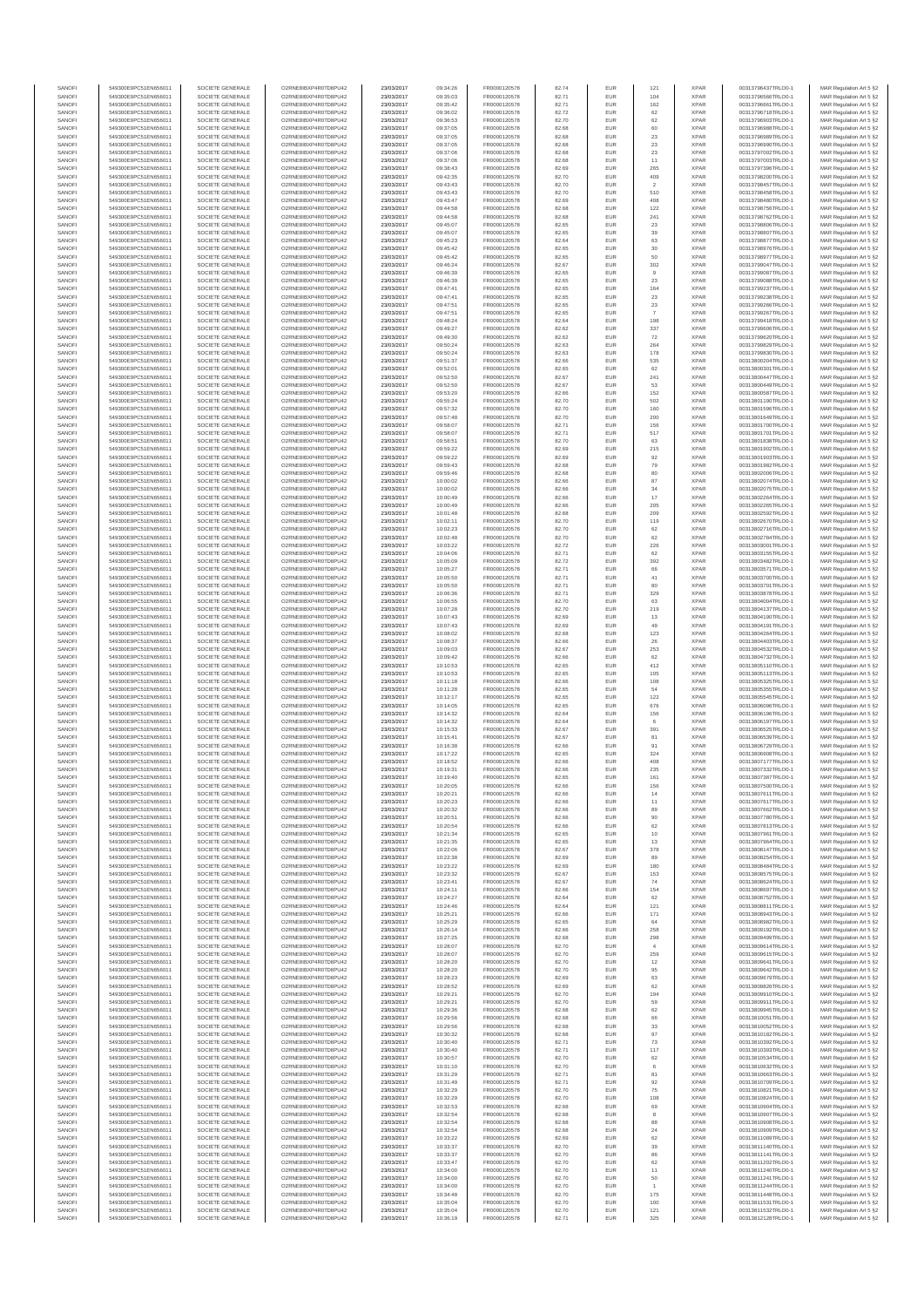| SANOFI           | 549300E9PC51EN656011                         | SOCIETE GENERALE                     | O2RNE8IBXP4R0TD8PU42                          | 23/03/2017               | 10:36:53             | FR0000120578                 | 82.71          | EUR               | 140              | <b>XPAR</b>                | 00313812307TRLO0-1                       | MAR Regulation Art 5 §2                            |
|------------------|----------------------------------------------|--------------------------------------|-----------------------------------------------|--------------------------|----------------------|------------------------------|----------------|-------------------|------------------|----------------------------|------------------------------------------|----------------------------------------------------|
| SANOFI<br>SANOFI | 549300E9PC51EN656011<br>549300E9PC51EN656011 | SOCIETE GENERALE<br>SOCIETE GENERALE | O2RNE8IBXP4R0TD8PLI42<br>O2RNE8IBXP4R0TD8PU42 | 23/03/2017<br>23/03/2017 | 10:38:13<br>10:38:13 | FR0000120578<br>FR0000120578 | 82.75<br>82.75 | <b>EUR</b><br>EUR | 366<br>93        | <b>XPAR</b><br><b>XPAR</b> | 00313812761TRLO0-1<br>00313812762TRLO0-1 | MAR Regulation Art 5 §2<br>MAR Regulation Art 5 §2 |
| SANOFI           | 549300E9PC51EN656011                         | SOCIETE GENERALE                     | O2RNE8IBXP4R0TD8PU42                          | 23/03/2017               | 10:39:04             | FR0000120578                 | 82.76          | <b>EUR</b>        | 400              | <b>XPAR</b>                | 00313812958TRLO0-1                       | MAR Regulation Art 5 §2                            |
| SANOFI           | 549300E9PC51EN656011                         | SOCIETE GENERALE                     | O2RNE8IBXP4R0TD8PU42                          | 23/03/2017               | 10:39:04             | FR0000120578                 | 82.76          | EUR               | 52               | <b>XPAR</b>                | 00313812959TRLO0-1                       | MAR Regulation Art 5 §2                            |
| SANOFI<br>SANOFI | 549300E9PC51EN656011<br>549300E9PC51EN656011 | SOCIETE GENERALE<br>SOCIETE GENERALE | O2RNE8IBXP4R0TD8PU42<br>O2RNE8IBXP4R0TD8PU42  | 23/03/2017<br>23/03/2017 | 10:39:42<br>10:40:01 | FR0000120578<br>FR0000120578 | 82.76<br>82.75 | EUR<br>EUR        | 62<br>265        | <b>XPAR</b><br><b>XPAR</b> | 00313813116TRLO0-1<br>00313813237TRLO0-1 | MAR Regulation Art 5 §2<br>MAR Regulation Art 5 §2 |
| SANOFI           | 549300E9PC51EN656011                         | SOCIETE GENERALE                     | O2RNE8IBXP4R0TD8PU42                          | 23/03/2017               | 10:40:38             | FR0000120578                 | 82.75          | EUR               | 118              | <b>XPAR</b>                | 00313813334TRLO0-1                       | MAR Regulation Art 5 §2                            |
| SANOFI           | 549300E9PC51EN656011                         | SOCIETE GENERALE                     | O2RNE8IBXP4R0TD8PU42                          | 23/03/2017               | 10:41:53             | FR0000120578                 | 82.77          | EUR               | 331              | <b>XPAR</b>                | 00313813569TRLO0-1                       | MAR Regulation Art 5 §2                            |
| SANOFI<br>SANOFI | 549300E9PC51EN656011<br>549300E9PC51EN656011 | SOCIETE GENERALE<br>SOCIETE GENERALE | O2RNE8IBXP4R0TD8PU42<br>O2RNE8IBXP4R0TD8PU42  | 23/03/2017<br>23/03/2017 | 10:42:03<br>10:42:03 | FR0000120578<br>FR0000120578 | 82.76<br>82.76 | EUR<br>EUR        | 86<br>56         | <b>XPAR</b><br><b>XPAR</b> | 00313813589TRLO0-1<br>00313813590TRLO0-1 | MAR Regulation Art 5 §2<br>MAR Regulation Art 5 §2 |
| SANOFI           | 549300E9PC51EN656011                         | SOCIETE GENERALE                     | O2RNE8IBXP4R0TD8PU42                          | 23/03/2017               | 10:43:08             | FR0000120578                 | 82.77          | EUR               | 329              | <b>XPAR</b>                | 00313813873TRLO0-1                       | MAR Regulation Art 5 §2                            |
| SANOFI           | 549300E9PC51EN656011                         | SOCIETE GENERALE                     | O2RNE8IBXP4R0TD8PU42                          | 23/03/2017               | 10:45:07             | FR0000120578                 | 82.83          | EUR               | 518              | <b>XPAR</b>                | 00313814591TRLO0-1                       | MAR Regulation Art 5 §2                            |
| SANOFI<br>SANOFI | 549300E9PC51EN656011                         | SOCIETE GENERALE                     | O2RNE8IBXP4R0TD8PU42                          | 23/03/2017               | 10:45:30             | FR0000120578                 | 82.85<br>82.84 | EUR<br>EUR        | 222<br>$62\,$    | <b>XPAR</b><br>#REF        | 00313814815TRLO0-1                       | MAR Regulation Art 5 §2<br>MAR Regulation Art 5 §2 |
| SANOFI           | 549300E9PC51EN656011<br>549300E9PC51EN656011 | SOCIETE GENERALE<br>SOCIETE GENERALE | O2RNE8IBXP4R0TD8PU42<br>O2RNE8IBXP4R0TD8PU42  | 23/03/2017<br>23/03/2017 | 10:45:45<br>10:46:06 | FR0000120578<br>FR0000120578 | 82.79          | EUR               | 43               | #REF!                      | 00313814967TRLO0-1<br>00313815137TRLO0-1 | MAR Regulation Art 5 §2                            |
| SANOFI           | 549300E9PC51EN656011                         | SOCIETE GENERALE                     | O2RNE8IBXP4R0TD8PU42                          | 23/03/2017               | 10:46:06             | FR0000120578                 | 82.79          | EUR               | 19               | #REF!                      | 00313815138TRLO0-1                       | MAR Regulation Art 5 §2                            |
| SANOFI           | 549300E9PC51EN656011                         | SOCIETE GENERALE                     | O2RNE8IBXP4R0TD8PU42                          | 23/03/2017               | 10:46:48             | FR0000120578                 | 82.78          | EUR               | 144              | #REF                       | 00313815304TRLO0-1                       | MAR Regulation Art 5 §2                            |
| SANOFI<br>SANOFI | 549300E9PC51EN656011<br>549300E9PC51EN656011 | SOCIETE GENERALE<br>SOCIETE GENERALE | O2RNE8IBXP4R0TD8PU42<br>O2RNE8IBXP4R0TD8PU42  | 23/03/2017<br>23/03/2017 | 10:47:10<br>10:47:37 | FR0000120578<br>FR0000120578 | 82.80<br>82.79 | EUR<br>EUR        | 180<br>62        | <b>XPAR</b><br><b>XPAR</b> | 00313815415TRLO0-1<br>00313815549TRLO0-1 | MAR Regulation Art 5 §2<br>MAR Regulation Art 5 §2 |
| SANOFI           | 549300E9PC51EN656011                         | SOCIETE GENERALE                     | O2RNE8IBXP4R0TD8PU42                          | 23/03/2017               | 10:48:03             | FR0000120578                 | 82.80          | EUR               | 141              | <b>XPAR</b>                | 00313815609TRLO0-1                       | MAR Regulation Art 5 §2                            |
| SANOFI           | 549300E9PC51EN656011                         | SOCIETE GENERALE                     | O2RNE8IBXP4R0TD8PU42                          | 23/03/2017               | 10:48:31             | FR0000120578                 | 82.80          | EUR               | 55               | <b>XPAR</b>                | 00313815706TRLO0-1                       | MAR Regulation Art 5 §2                            |
| SANOFI<br>SANOFI | 549300E9PC51EN656011<br>549300E9PC51EN656011 | SOCIETE GENERALE<br>SOCIETE GENERALE | O2RNE8IBXP4R0TD8PU42<br>O2RNE8IBXP4R0TD8PU42  | 23/03/2017<br>23/03/2017 | 10:48:36<br>10:49:02 | FR0000120578<br>FR0000120578 | 82.80<br>82.80 | EUR<br>EUR        | $62\,$<br>5      | <b>XPAR</b><br><b>XPAR</b> | 00313815714TRLO0-1<br>00313815850TRLO0-1 | MAR Regulation Art 5 §2<br>MAR Regulation Art 5 §2 |
| SANOFI           | 549300E9PC51EN656011                         | SOCIETE GENERALE                     | O2RNE8IBXP4R0TD8PU42                          | 23/03/2017               | 10:49:02             | FR0000120578                 | 82.80          | EUR               | $50\,$           | <b>XPAR</b>                | 00313815851TRLO0-1                       | MAR Regulation Art 5 §2                            |
| SANOFI           | 549300E9PC51EN656011                         | SOCIETE GENERALE                     | O2RNE8IBXP4R0TD8PU42                          | 23/03/2017               | 10:49:02             | FR0000120578                 | 82.80          | EUR               | $\overline{7}$   | <b>XPAR</b>                | 00313815854TRLO0-1                       | MAR Regulation Art 5 §2                            |
| SANOFI           | 549300E9PC51EN656011                         | SOCIETE GENERALE                     | O2RNE8IBXP4R0TD8PU42<br>O2RNE8IBXP4R0TD8PU42  | 23/03/2017               | 10:49:32             | FR0000120578<br>FR0000120578 | 82.84          | EUR               | $142\,$          | <b>XPAR</b>                | 00313816098TRLO0-1                       | MAR Regulation Art 5 §2                            |
| SANOFI<br>SANOFI | 549300E9PC51EN656011<br>549300E9PC51EN656011 | SOCIETE GENERALE<br>SOCIETE GENERALE | O2RNE8IBXP4R0TD8PU42                          | 23/03/2017<br>23/03/2017 | 10:49:32<br>10:49:49 | FR0000120578                 | 82.84<br>82.86 | EUR<br>EUR        | ${\bf 72}$       | <b>XPAR</b><br><b>XPAR</b> | 00313816099TRLO0-1<br>00313816183TRLO0-1 | MAR Regulation Art 5 §2<br>MAR Regulation Art 5 §2 |
| SANOFI           | 549300E9PC51EN656011                         | SOCIETE GENERALE                     | O2RNE8IBXP4R0TD8PU42                          | 23/03/2017               | 10:50:15             | FR0000120578                 | 82.85          | EUR               | 63               | <b>XPAR</b>                | 00313816306TRLO0-1                       | MAR Regulation Art 5 §2                            |
| SANOFI           | 549300E9PC51EN656011                         | SOCIETE GENERALE                     | O2RNE8IBXP4R0TD8PU42                          | 23/03/2017               | 10:50:21             | FR0000120578                 | 82.84          | <b>EUR</b>        | 62               | <b>XPAR</b>                | 00313816350TRLO0-1                       | MAR Regulation Art 5 62                            |
| SANOFI<br>SANOFI | 549300E9PC51EN656011<br>549300E9PC51EN656011 | SOCIETE GENERALE<br>SOCIETE GENERALE | O2RNE8IBXP4R0TD8PU42<br>O2RNE8IBXP4R0TD8PU42  | 23/03/2017<br>23/03/2017 | 10:50:34<br>10:50:49 | FR0000120578<br>FR0000120578 | 82.84<br>82.82 | EUR<br>EUR        | 62<br>$62\,$     | <b>XPAR</b><br><b>XPAR</b> | 00313816400TRLO0-1<br>00313816539TRLO0-1 | MAR Regulation Art 5 §2<br>MAR Regulation Art 5 §2 |
| SANOFI           | 549300E9PC51EN656011                         | SOCIETE GENERALE                     | O2RNE8IBXP4R0TD8PU42                          | 23/03/2017               | 10:51:22             | FR0000120578                 | 82.83          | EUR               | 151              | <b>XPAR</b>                | 00313816665TRLO0-1                       | MAR Regulation Art 5 §2                            |
| SANOFI           | 549300E9PC51EN656011                         | SOCIETE GENERALE                     | O2RNE8IBXP4R0TD8PU42                          | 23/03/2017               | 10:54:46             | FR0000120578                 | 82.92          | EUR               | 276              | <b>XPAR</b>                | 00313817441TRLO0-1                       | MAR Regulation Art 5 §2                            |
| SANOFI           | 549300E9PC51EN656011                         | SOCIETE GENERALE                     | O2RNE8IBXP4R0TD8PU42                          | 23/03/2017               | 10:54:46             | FR0000120578                 | 82.92          | EUR               | 144              | <b>XPAR</b>                | 00313817442TRLO0-1                       | MAR Regulation Art 5 §2                            |
| SANOFI<br>SANOFI | 549300E9PC51EN656011<br>549300E9PC51EN656011 | SOCIETE GENERALE<br>SOCIETE GENERALE | O2RNE8IBXP4R0TD8PU42<br>O2RNE8IBXP4R0TD8PU42  | 23/03/2017<br>23/03/2017 | 10:55:55<br>10:56:06 | FR0000120578<br>FR0000120578 | 82.96<br>82.98 | EUR<br><b>EUR</b> | 564<br>498       | <b>XPAR</b><br><b>XPAR</b> | 00313817838TRLO0-1<br>00313817935TRLO0-1 | MAR Regulation Art 5 §2<br>MAR Regulation Art 5 §2 |
| SANOFI           | 549300E9PC51EN656011                         | SOCIETE GENERALE                     | O2RNE8IBXP4R0TD8PU42                          | 23/03/2017               | 10:56:45             | FR0000120578                 | 82.98          | EUR               | 331              | <b>XPAR</b>                | 00313818063TRLO0-1                       | MAR Regulation Art 5 §2                            |
| SANOFI           | 549300E9PC51EN656011                         | SOCIETE GENERALE                     | O2RNE8IBXP4R0TD8PU42                          | 23/03/2017               | 10:57:02             | FR0000120578                 | 82.97          | EUR               | 32               | <b>XPAR</b>                | 00313818107TRLO0-1                       | MAR Regulation Art 5 §2                            |
| SANOFI<br>SANOFI | 549300E9PC51EN656011<br>549300E9PC51EN656011 | SOCIETE GENERALE<br>SOCIETE GENERALE | O2RNE8IBXP4R0TD8PU42<br>O2RNE8IBXP4R0TD8PU42  | 23/03/2017<br>23/03/2017 | 10:57:02<br>10:57:28 | FR0000120578<br>FR0000120578 | 82.97<br>82.97 | EUR<br>EUR        | 30<br>211        | <b>XPAR</b><br><b>XPAR</b> | 00313818108TRLO0-1<br>00313818230TRLO0-1 | MAR Regulation Art 5 §2<br>MAR Regulation Art 5 §2 |
| SANOFI           | 549300E9PC51EN656011                         | SOCIETE GENERALE                     | O2RNE8IBXP4R0TD8PU42                          | 23/03/2017               | 10:58:42             | FR0000120578                 | 82.99          | EUR               | 98               | <b>XPAR</b>                | 00313818568TRLO0-1                       | MAR Regulation Art 5 §2                            |
| SANOFI           | 549300E9PC51EN656011                         | SOCIETE GENERALE                     | O2RNE8IBXP4R0TD8PU42                          | 23/03/2017               | 10:58:42             | FR0000120578                 | 82.99          | EUR               | 260              | <b>XPAR</b>                | 00313818571TRLO0-1                       | MAR Regulation Art 5 §2                            |
| SANOFI           | 549300E9PC51EN656011                         | SOCIETE GENERALE                     | O2RNE8IBXP4R0TD8PU42                          | 23/03/2017               | 10:58:42             | FR0000120578                 | 82.99          | <b>EUR</b>        | 74               | <b>XPAR</b>                | 00313818572TRLO0-1                       | MAR Regulation Art 5 §2                            |
| SANOFI<br>SANOFI | 549300E9PC51EN656011<br>549300E9PC51EN656011 | SOCIETE GENERALE<br>SOCIETE GENERALE | O2RNE8IBXP4R0TD8PU42<br>O2RNE8IBXP4R0TD8PU42  | 23/03/2017<br>23/03/2017 | 10:59:01<br>10:59:32 | FR0000120578<br>FR0000120578 | 82.96<br>82.97 | EUR<br>EUR        | 54<br>12         | <b>XPAR</b><br><b>XPAR</b> | 00313818654TRLO0-1<br>00313818760TRLO0-1 | MAR Regulation Art 5 §2<br>MAR Regulation Art 5 §2 |
| SANOFI           | 549300E9PC51EN656011                         | SOCIETE GENERALE                     | O2RNE8IBXP4R0TD8PU42                          | 23/03/2017               | 10:59:32             | FR0000120578                 | 82.97          | EUR               | 67               | <b>XPAR</b>                | 00313818761TRLO0-1                       | MAR Regulation Art 5 §2                            |
| SANOFI           | 549300E9PC51EN656011                         | SOCIETE GENERALE                     | O2RNE8IBXP4R0TD8PU42                          | 23/03/2017               | 11:00:03             | FR0000120578                 | 82.99          | EUR               | 94               | <b>XPAR</b>                | 00313818889TRLO0-1                       | MAR Regulation Art 5 §2                            |
| SANOFI           | 549300E9PC51EN656011                         | SOCIETE GENERALE                     | O2RNE8IBXP4R0TD8PU42                          | 23/03/2017               | 11:01:28             | FR0000120578                 | 83.01          | EUR               | 83               | <b>XPAR</b>                | 00313819245TRLO0-1                       | MAR Regulation Art 5 §2                            |
| SANOFI<br>SANOFI | 549300E9PC51EN656011<br>549300E9PC51EN656011 | SOCIETE GENERALE<br>SOCIETE GENERALE | O2RNE8IBXP4R0TD8PU42<br>O2RNE8IBXP4R0TD8PU42  | 23/03/2017<br>23/03/2017 | 11:01:34<br>11:01:38 | FR0000120578<br>FR0000120578 | 82.97<br>82.97 | EUR<br>EUR        | $23\,$<br>51     | <b>XPAR</b><br><b>XPAR</b> | 00313819275TRLO0-1<br>00313819293TRLO0-1 | MAR Regulation Art 5 §2<br>MAR Regulation Art 5 §2 |
| SANOFI           | 549300E9PC51EN656011                         | SOCIETE GENERALE                     | O2RNE8IBXP4R0TD8PU42                          | 23/03/2017               | 11:02:30             | FR0000120578                 | 82.94          | EUR               | 62               | <b>XPAR</b>                | 00313819517TRLO0-1                       | MAR Regulation Art 5 §2                            |
| SANOFI           | 549300E9PC51EN656011                         | SOCIETE GENERALE                     | O2RNE8IBXP4R0TD8PU42                          | 23/03/2017               | 11:03:01             | FR0000120578                 | 82.94          | EUR               | 78               | <b>XPAR</b>                | 00313819602TRLO0-1                       | MAR Regulation Art 5 §2                            |
| SANOFI<br>SANOFI | 549300E9PC51EN656011<br>549300E9PC51EN656011 | SOCIETE GENERALE<br>SOCIETE GENERALE | O2RNE8IBXP4R0TD8PU42<br>O2RNE8IBXP4R0TD8PU42  | 23/03/2017<br>23/03/2017 | 11:03:57<br>11:03:57 | FR0000120578<br>FR0000120578 | 82.93<br>82.93 | EUR<br>EUR        | 39               | <b>XPAR</b><br><b>XPAR</b> | 00313819857TRLO0-1<br>00313819861TRLO0-1 | MAR Regulation Art 5 §2                            |
| SANOFI           | 549300E9PC51EN656011                         | SOCIETE GENERALE                     | O2RNE8IBXP4R0TD8PU42                          | 23/03/2017               | 11:03:57             | FR0000120578                 | 82.93          | EUR               | 23<br>32         | <b>XPAR</b>                | 00313819862TRLO0-1                       | MAR Regulation Art 5 §2<br>MAR Regulation Art 5 §2 |
| SANOFI           | 549300E9PC51EN656011                         | SOCIETE GENERALE                     | O2RNE8IBXP4R0TD8PU42                          | 23/03/2017               | 11:07:01             | FR0000120578                 | 83.04          | EUR               | 300              | <b>XPAR</b>                | 00313820447TRLO0-1                       | MAR Regulation Art 5 §2                            |
| SANOFI           | 549300E9PC51EN656011                         | SOCIETE GENERALE                     | O2RNE8IBXP4R0TD8PU42                          | 23/03/2017               | 11:07:01             | FR0000120578                 | 83.04          | EUR               | 8                | <b>XPAR</b>                | 00313820462TRLO0-1                       | MAR Regulation Art 5 §2                            |
| SANOFI<br>SANOFI | 549300E9PC51EN656011<br>549300E9PC51EN656011 | SOCIETE GENERALE<br>SOCIETE GENERALE | O2RNE8IBXP4R0TD8PU42<br>O2RNE8IBXP4R0TD8PU42  | 23/03/2017<br>23/03/2017 | 11:08:23<br>11:09:26 | FR0000120578<br>FR0000120578 | 83.00<br>82.96 | EUR<br>EUR        | 121<br>62        | <b>XPAR</b><br><b>XPAR</b> | 00313820755TRLO0-1<br>00313821008TRLO0-1 | MAR Regulation Art 5 §2<br>MAR Regulation Art 5 §2 |
| SANOFI           | 549300E9PC51EN656011                         | SOCIETE GENERALE                     | O2RNE8IBXP4R0TD8PU42                          | 23/03/2017               | 11:09:55             | FR0000120578                 | 82.99          | EUR               | $71\,$           | <b>XPAR</b>                | 00313821126TRLO0-1                       | MAR Regulation Art 5 §2                            |
| SANOFI           | 549300E9PC51EN656011                         | SOCIETE GENERALE                     | O2RNE8IBXP4R0TD8PU42                          | 23/03/2017               | 11:11:17             | FR0000120578                 | 82.95          | EUR               | 62               | <b>XPAR</b>                | 00313821447TRLO0-1                       | MAR Regulation Art 5 §2                            |
| SANOFI<br>SANOFI | 549300E9PC51EN656011<br>549300E9PC51EN656011 | SOCIETE GENERALE<br>SOCIETE GENERALE | O2RNE8IBXP4R0TD8PU42<br>O2RNE8IBXP4R0TD8PU42  | 23/03/2017<br>23/03/2017 | 11:13:14<br>11:13:34 | FR0000120578<br>FR0000120578 | 82.90<br>82.88 | EUR<br>EUR        | 62<br>132        | <b>XPAR</b><br><b>XPAR</b> | 00313821848TRLO0-1<br>00313821916TRLO0-1 | MAR Regulation Art 5 §2<br>MAR Regulation Art 5 §2 |
| SANOFI           | 549300E9PC51EN656011                         | SOCIETE GENERALE                     | O2RNE8IBXP4R0TD8PU42                          | 23/03/2017               | 11:14:27             | FR0000120578                 | 82.86          | EUR               | 62               | <b>XPAR</b>                | 00313822092TRLO0-1                       | MAR Regulation Art 5 §2                            |
| SANOFI           | 549300E9PC51EN656011                         | SOCIETE GENERALE                     | O2RNE8IBXP4R0TD8PU42                          | 23/03/2017               | 11:16:23             | FR0000120578                 | 82.94          | EUR               | 27               | <b>XPAR</b>                | 00313822504TRLO0-1                       | MAR Regulation Art 5 §2                            |
| SANOFI           | 549300E9PC51EN656011                         | SOCIETE GENERALE                     | O2RNE8IBXP4R0TD8PU42                          | 23/03/2017               | 11:16:23             | FR0000120578                 | 82.94          | EUR               | 160              | <b>XPAR</b>                | 00313822505TRLO0-1                       | MAR Regulation Art 5 §2                            |
| SANOFI<br>SANOFI | 549300E9PC51EN656011<br>549300E9PC51EN656011 | SOCIETE GENERALE<br>SOCIETE GENERALE | O2RNE8IBXP4R0TD8PU42<br>O2RNE8IBXP4R0TD8PU42  | 23/03/2017<br>23/03/2017 | 11:17:13<br>11:18:16 | FR0000120578<br>FR0000120578 | 82.93<br>82.92 | EUR<br>EUR        | 70<br>30         | <b>XPAR</b><br><b>XPAR</b> | 00313822693TRLO0-1<br>00313822865TRLO0-1 | MAR Regulation Art 5 §2<br>MAR Regulation Art 5 §2 |
| SANOFI           | 549300E9PC51EN656011                         | SOCIETE GENERALE                     | O2RNE8IBXP4R0TD8PU42                          | 23/03/2017               | 11:18:48             | FR0000120578                 | 82.95          | EUR               | 124              | <b>XPAR</b>                | 00313823015TRLO0-1                       | MAR Regulation Art 5 §2                            |
| SANOFI           | 549300E9PC51EN656011                         | SOCIETE GENERALE                     | O2RNE8IBXP4R0TD8PU42                          | 23/03/2017               | 11:19:52             | FR0000120578                 | 82.94          | EUR               | 111              | <b>XPAR</b>                | 00313823215TRLO0-1                       | MAR Regulation Art 5 §2                            |
| SANOFI<br>SANOFI | 549300E9PC51EN656011<br>549300E9PC51EN656011 | SOCIETE GENERALE<br>SOCIETE GENERALE | O2RNE8IBXP4R0TD8PU42<br>O2RNE8IBXP4R0TD8PU42  | 23/03/2017<br>23/03/2017 | 11:20:19<br>11:21:00 | FR0000120578<br>FR0000120578 | 82.93<br>82.93 | EUR<br>EUR        | 62<br>62         | <b>XPAR</b><br><b>XPAR</b> | 00313823275TRLO0-1<br>00313823408TRLO0-1 | MAR Regulation Art 5 §2<br>MAR Regulation Art 5 §2 |
| SANOFI           | 549300E9PC51EN656011                         | SOCIETE GENERALE                     | O2RNE8IBXP4R0TD8PU42                          | 23/03/2017               | 11:21:24             | FR0000120578                 | 82.91          | EUR               | 62               | <b>XPAR</b>                | 00313823500TRLO0-1                       | MAR Regulation Art 5 §2                            |
| SANOFI           | 549300E9PC51EN656011                         | SOCIETE GENERALE                     | O2RNE8IBXP4R0TD8PU42                          | 23/03/2017               | 11:22:25             | FR0000120578                 | 82.92          | EUR               | 111              | <b>XPAR</b>                | 00313823735TRLO0-1                       | MAR Regulation Art 5 §2                            |
| SANOFI           | 549300E9PC51EN656011                         | SOCIETE GENERALE                     | O2RNE8IBXP4R0TD8PU42                          | 23/03/2017               | 11:22:53             | FR0000120578                 | 82.93          | EUR               | 106              | <b>XPAR</b>                | 00313823940TRLO0-1                       | MAR Regulation Art 5 §2                            |
| SANOFI<br>SANOFI | 549300E9PC51EN656011<br>549300E9PC51EN656011 | SOCIETE GENERALE<br>SOCIETE GENERALE | O2RNE8IBXP4R0TD8PU42<br>O2RNE8IBXP4R0TD8PU42  | 23/03/2017<br>23/03/2017 | 11:24:11<br>11:24:54 | FR0000120578<br>FR0000120578 | 82.92<br>82.91 | EUR<br>EUR        | 159<br>62        | <b>XPAR</b><br><b>XPAR</b> | 00313824147TRLO0-1<br>00313824295TRLO0-1 | MAR Regulation Art 5 §2<br>MAR Regulation Art 5 §2 |
| SANOFI           | 549300E9PC51EN656011                         | SOCIETE GENERALE                     | O2RNE8IBXP4R0TD8PU42                          | 23/03/2017               | 11:26:28             | FR0000120578                 | 82.93          | EUR               | 48               | <b>XPAR</b>                | 00313824605TRLO0-1                       | MAR Regulation Art 5 §2                            |
| SANOFI           | 549300E9PC51EN656011                         | SOCIETE GENERALE                     | O2RNE8IBXP4R0TD8PU42                          | 23/03/2017               | 11:26:41             | FR0000120578                 | 82.95          | <b>EUR</b>        | 239              | <b>XPAR</b>                | 00313824657TRLO0-1                       | MAR Regulation Art 5 §2                            |
| SANOFI<br>SANOFI | 549300E9PC51EN656011<br>549300E9PC51EN656011 | SOCIETE GENERALE<br>SOCIETE GENERALE | O2RNE8IBXP4R0TD8PU42<br>O2RNE8IBXP4R0TD8PU42  | 23/03/2017<br>23/03/2017 | 11:28:54<br>11:29:15 | FR0000120578<br>FR0000120578 | 83.00<br>83.00 | EUR<br>EUR        | 351<br>$62\,$    | <b>XPAR</b><br><b>XPAR</b> | 00313825191TRLO0-1<br>00313825240TRLO0-1 | MAR Regulation Art 5 §2<br>MAR Regulation Art 5 §2 |
| SANOFI           | 549300E9PC51EN656011                         | SOCIETE GENERALE                     | O2RNE8IBXP4R0TD8PU42                          | 23/03/2017               | 11:30:02             | FR0000120578                 | 83.02          | EUR               | 62               | <b>XPAR</b>                | 00313825389TRLO0-1                       | MAR Regulation Art 5 §2                            |
| SANOFI           | 549300E9PC51EN656011                         | SOCIETE GENERALE                     | O2RNE8IBXP4R0TD8PU42                          | 23/03/2017               | 11:30:02             | FR0000120578                 | 83.01          | EUR               | 76               | <b>XPAR</b>                | 00313825393TRLO0-1                       | MAR Regulation Art 5 §2                            |
| SANOFI           | 549300E9PC51EN656011                         | SOCIETE GENERALE                     | O2RNE8IBXP4R0TD8PU42                          | 23/03/2017               | 11:30:49             | FR0000120578                 | 83.03          | EUR               | 69               | <b>XPAR</b>                | 00313825510TRLO0-1<br>00313825850TRLO0-1 | MAR Regulation Art 5 §2                            |
| SANOFI<br>SANOFI | 549300E9PC51EN656011<br>549300E9PC51EN656011 | SOCIETE GENERALE<br>SOCIETE GENERALE | O2RNE8IBXP4R0TD8PU42<br>O2RNE8IBXP4R0TD8PU42  | 23/03/2017<br>23/03/2017 | 11:32:40<br>11:33:00 | FR0000120578<br>FR0000120578 | 83.04<br>83.02 | EUR<br>EUR        | 265<br>68        | <b>XPAR</b><br><b>XPAR</b> | 00313825914TRLO0-1                       | MAR Regulation Art 5 §2<br>MAR Regulation Art 5 §2 |
| SANOFI           | 549300E9PC51EN656011                         | SOCIETE GENERALE                     | O2RNE8IBXP4R0TD8PU42                          | 23/03/2017               | 11:33:00             | FR0000120578                 | 83.02          | EUR               | 19               | <b>XPAR</b>                | 00313825915TRLO0-1                       | MAR Regulation Art 5 §2                            |
| SANOFI           | 549300E9PC51EN656011                         | SOCIETE GENERALE                     | O2RNE8IBXP4R0TD8PU42                          | 23/03/2017               | 11:33:32             | FR0000120578                 | 83.00          | <b>EUR</b>        | 62               | <b>XPAR</b>                | 00313825993TRLO0-1                       | MAR Regulation Art 5 §2                            |
| SANOFI<br>SANOFI | 549300E9PC51EN656011<br>549300E9PC51EN656011 | SOCIETE GENERALE<br>SOCIETE GENERALE | O2RNE8IBXP4R0TD8PU42<br>O2RNE8IBXP4R0TD8PU42  | 23/03/2017<br>23/03/2017 | 11:35:39<br>11:35:39 | FR0000120578<br>FR0000120578 | 83.00<br>83.00 | EUR<br>EUR        | 221<br>113       | <b>XPAR</b><br><b>XPAR</b> | 00313826512TRLO0-1<br>00313826519TRLO0-1 | MAR Regulation Art 5 §2<br>MAR Regulation Art 5 §2 |
| SANOFI           | 549300E9PC51EN656011                         | SOCIETE GENERALE                     | O2RNE8IBXP4R0TD8PU42                          | 23/03/2017               | 11:36:57             | FR0000120578                 | 82.99          | EUR               | 146              | <b>XPAR</b>                | 00313826682TRLO0-1                       | MAR Regulation Art 5 §2                            |
| SANOFI           | 549300E9PC51EN656011                         | SOCIETE GENERALE                     | O2RNE8IBXP4R0TD8PU42                          | 23/03/2017               | 11:37:42             | FR0000120578                 | 82.98          | EUR               | 84               | XPAR                       | 00313826818TRLO0-1                       | MAR Regulation Art 5 §2                            |
| SANOFI<br>SANOFI | 549300E9PC51EN656011<br>549300E9PC51EN656011 | SOCIETE GENERALE<br>SOCIETE GENERALE | O2RNE8IBXP4R0TD8PU42<br>O2RNE8IBXP4R0TD8PU42  | 23/03/2017<br>23/03/2017 | 11:38:26<br>11:38:54 | FR0000120578<br>FR0000120578 | 83.01<br>83.01 | EUR<br>EUR        | 135<br>22        | <b>XPAR</b><br><b>XPAR</b> | 00313826948TRLO0-1<br>00313827022TRLO0-1 | MAR Regulation Art 5 §2<br>MAR Regulation Art 5 §2 |
| SANOFI           | 549300E9PC51EN656011                         | SOCIETE GENERALE                     | O2RNE8IBXP4R0TD8PU42                          | 23/03/2017               | 11:38:54             | FR0000120578                 | 83.01          | <b>EUR</b>        | 40               | <b>XPAR</b>                | 00313827027TRLO0-1                       | MAR Regulation Art 5 §2                            |
| SANOFI           | 549300E9PC51EN656011                         | SOCIETE GENERALE                     | O2RNE8IBXP4R0TD8PU42                          | 23/03/2017               | 11:40:06             | FR0000120578                 | 82.99          | EUR               | 62               | <b>XPAR</b>                | 00313827324TRLO0-1                       | MAR Regulation Art 5 §2                            |
| SANOFI<br>SANOFI | 549300E9PC51EN656011<br>549300E9PC51EN656011 | SOCIETE GENERALE<br>SOCIETE GENERALE | O2RNE8IBXP4R0TD8PU42<br>O2RNE8IBXP4R0TD8PU42  | 23/03/2017<br>23/03/2017 | 11:41:40<br>11:42:25 | FR0000120578<br>FR0000120578 | 83.01<br>82.99 | <b>EUR</b><br>EUR | 257<br>62        | <b>XPAR</b><br><b>XPAR</b> | 00313827658TRLO0-1<br>00313827758TRLO0-1 | MAR Regulation Art 5 §2<br>MAR Regulation Art 5 §2 |
| SANOFI           | 549300E9PC51EN656011                         | SOCIETE GENERALE                     | O2RNESIBXP4R0TD8PLI42                         | 23/03/2017               | 11:43:00             | FR0000120578                 | 82.98          | EUR               | $62\,$           | XPAR                       | 00313827843TRLO0-1                       | MAR Regulation Art 5 §2                            |
| SANOFI           | 549300E9PC51EN656011                         | SOCIETE GENERALE                     | O2RNE8IBXP4R0TD8PU42                          | 23/03/2017               | 11:44:43             | FR0000120578                 | 83.00          | EUR               | 200              | <b>XPAR</b>                | 00313828208TRLO0-1                       | MAR Regulation Art 5 §2                            |
| SANOFI<br>SANOFI | 549300E9PC51EN656011<br>549300E9PC51EN656011 | SOCIETE GENERALE<br>SOCIETE GENERALE | O2RNE8IBXP4R0TD8PU42<br>O2RNE8IBXP4R0TD8PU42  | 23/03/2017<br>23/03/2017 | 11:45:34<br>11:45:52 | FR0000120578<br>FR0000120578 | 82.98<br>82.96 | EUR<br><b>EUR</b> | 62<br>62         | <b>XPAR</b><br><b>XPAR</b> | 00313828407TRLO0-1<br>00313828449TRLO0-1 | MAR Regulation Art 5 §2                            |
| SANOFI           | 549300E9PC51EN656011                         | SOCIETE GENERALE                     | O2RNE8IBXP4R0TD8PU42                          | 23/03/2017               | 11:47:21             | FR0000120578                 | 82.97          | EUR               | 99               | <b>XPAR</b>                | 00313828740TRLO0-1                       | MAR Regulation Art 5 §2<br>MAR Regulation Art 5 §2 |
| SANOFI           | 549300E9PC51EN656011                         | SOCIETE GENERALE                     | O2RNE8IBXP4R0TD8PU42                          | 23/03/2017               | 11:47:52             | FR0000120578                 | 82.96          | <b>EUR</b>        | 62               | <b>XPAR</b>                | 00313828862TRLO0-1                       | MAR Regulation Art 5 §2                            |
| SANOFI<br>SANOFI | 549300E9PC51EN656011<br>549300E9PC51EN656011 | SOCIETE GENERALE<br>SOCIETE GENERALE | O2RNE8IBXP4R0TD8PU42<br>O2RNE8IBXP4R0TD8PU42  | 23/03/2017<br>23/03/2017 | 11:48:30<br>11:49:14 | FR0000120578<br>FR0000120578 | 82.97<br>82.95 | EUR<br>EUR        | 82<br>$62\,$     | <b>XPAR</b><br><b>XPAR</b> | 00313829017TRLO0-1<br>00313829096TRLO0-1 | MAR Regulation Art 5 §2<br>MAR Regulation Art 5 §2 |
| SANOFI           | 549300E9PC51EN656011                         | SOCIETE GENERALE                     | O2RNE8IBXP4R0TD8PU42                          | 23/03/2017               | 11:50:05             | FR0000120578                 | 82.96          | EUR               | 62               | <b>XPAR</b>                | 00313829335TRLO0-1                       | MAR Regulation Art 5 §2                            |
| SANOFI           | 549300E9PC51EN656011                         | SOCIETE GENERALE                     | O2RNE8IBXP4R0TD8PU42                          | 23/03/2017               | 11:51:01             | FR0000120578                 | 82.97          | EUR               | 156              | <b>XPAR</b>                | 00313829495TRLO0-1                       | MAR Regulation Art 5 §2                            |
| SANOFI           | 549300E9PC51EN656011                         | SOCIETE GENERALE                     | O2RNE8IBXP4R0TD8PU42                          | 23/03/2017               | 11:52:29             | FR0000120578                 | 82.99          | EUR               | 43               | <b>XPAR</b>                | 00313829734TRLO0-1                       | MAR Regulation Art 5 §2                            |
| SANOFI<br>SANOFI | 549300E9PC51EN656011<br>549300E9PC51EN656011 | SOCIETE GENERALE<br>SOCIETE GENERALE | O2RNE8IBXP4R0TD8PU42<br>O2RNE8IBXP4R0TD8PU42  | 23/03/2017<br>23/03/2017 | 11:52:41<br>11:54:00 | FR0000120578<br>FR0000120578 | 83.01<br>83.02 | EUR<br><b>EUR</b> | 172<br>150       | <b>XPAR</b><br><b>XPAR</b> | 00313829785TRLO0-1<br>00313830016TRLO0-1 | MAR Regulation Art 5 §2<br>MAR Regulation Art 5 §2 |
| SANOFI           | 549300E9PC51EN656011                         | SOCIETE GENERALE                     | O2RNE8IBXP4R0TD8PU42                          | 23/03/2017               | 11:55:09             | FR0000120578                 | 83.00          | EUR               | 87               | <b>XPAR</b>                | 00313830244TRLO0-1                       | MAR Regulation Art 5 §2                            |
| SANOFI           | 549300E9PC51EN656011                         | SOCIETE GENERALE                     | O2RNE8IBXP4R0TD8PU42                          | 23/03/2017               | 11:56:46             | FR0000120578                 | 83.02          | <b>EUR</b>        | 163              | <b>XPAR</b>                | 00313830679TRLO0-1                       | MAR Regulation Art 5 §2                            |
| SANOFI<br>SANOFI | 549300E9PC51EN656011<br>549300E9PC51EN656011 | SOCIETE GENERALE<br>SOCIETE GENERALE | O2RNE8IBXP4R0TD8PU42<br>O2RNE8IBXP4R0TD8PU42  | 23/03/2017<br>23/03/2017 | 11:57:06<br>11:57:55 | FR0000120578<br>FR0000120578 | 83.01<br>82.99 | EUR<br>EUR        | 127<br>62        | <b>XPAR</b><br><b>XPAR</b> | 00313830746TRLO0-1<br>00313831001TRLO0-1 | MAR Regulation Art 5 §2<br>MAR Regulation Art 5 §2 |
| SANOFI           | 549300E9PC51EN656011                         | SOCIETE GENERALE                     | O2RNE8IBXP4R0TD8PU42                          | 23/03/2017               | 11:57:55             | FR0000120578                 | 82.98          | EUR               | ${\bf 76}$       | <b>XPAR</b>                | 00313831029TRLO0-1                       | MAR Regulation Art 5 §2                            |
| SANOFI           | 549300E9PC51EN656011                         | SOCIETE GENERALE                     | O2RNE8IBXP4R0TD8PU42                          | 23/03/2017               | 11:58:31             | FR0000120578                 | 82.98          | EUR               | $62\,$           | XPAR                       | 00313831275TRLO0-1                       | MAR Regulation Art 5 §2                            |
| SANOFI<br>SANOFI | 549300E9PC51EN656011<br>549300E9PC51EN656011 | SOCIETE GENERALE<br>SOCIETE GENERALE | O2RNE8IBXP4R0TD8PU42<br>O2RNE8IBXP4R0TD8PU42  | 23/03/2017<br>23/03/2017 | 12:01:00<br>12:01:00 | FR0000120578<br>FR0000120578 | 83.00<br>83.00 | EUR<br>EUR        | 122<br>77        | <b>XPAR</b><br><b>XPAR</b> | 00313831857TRLO0-1<br>00313831858TRLO0-1 | MAR Regulation Art 5 §2                            |
| SANOFI           | 549300E9PC51EN656011                         | SOCIETE GENERALE                     | O2RNE8IBXP4R0TD8PU42                          | 23/03/2017               | 12:01:01             | FR0000120578                 | 82.99          | <b>EUR</b>        | 110              | <b>XPAR</b>                | 00313831861TRLO0-1                       | MAR Regulation Art 5 §2<br>MAR Regulation Art 5 §2 |
| SANOFI           | 549300E9PC51EN656011                         | SOCIETE GENERALE                     | O2RNE8IBXP4R0TD8PU42                          | 23/03/2017               | 12:01:01             | FR0000120578                 | 82.99          | EUR               | $_{3}$           | <b>XPAR</b>                | 00313831864TRLO0-1                       | MAR Regulation Art 5 §2                            |
| SANOFI           | 549300E9PC51EN656011                         | SOCIETE GENERALE                     | O2RNE8IBXP4R0TD8PU42                          | 23/03/2017               | 12:02:13             | FR0000120578                 | 82.99          | <b>EUR</b>        | 92               | <b>XPAR</b>                | 00313832084TRLO0-1                       | MAR Regulation Art 5 §2                            |
| SANOFI<br>SANOFI | 549300E9PC51EN656011<br>549300E9PC51EN656011 | SOCIETE GENERALE<br>SOCIETE GENERALE | O2RNE8IBXP4R0TD8PU42<br>O2RNE8IBXP4R0TD8PU42  | 23/03/2017<br>23/03/2017 | 12:03:05<br>12:03:35 | FR0000120578<br>FR0000120578 | 83.01<br>82.98 | EUR<br>EUR        | 120<br>$62\,$    | <b>XPAR</b><br><b>XPAR</b> | 00313832336TRLO0-1<br>00313832422TRLO0-1 | MAR Regulation Art 5 §2<br>MAR Regulation Art 5 §2 |
| SANOFI           | 549300E9PC51EN656011                         | SOCIETE GENERALE                     | O2RNE8IBXP4R0TD8PU42                          | 23/03/2017               | 12:04:06             | FR0000120578                 | 82.98          | EUR               | 66               | <b>XPAR</b>                | 00313832505TRLO0-1                       | MAR Regulation Art 5 §2                            |
| SANOFI           | 549300E9PC51EN656011                         | SOCIETE GENERALE                     | O2RNE8IBXP4R0TD8PU42                          | 23/03/2017               | 12:05:11             | FR0000120578                 | 83.01          | EUR               | 97               | <b>XPAR</b>                | 00313832802TRLO0-1                       | MAR Regulation Art 5 §2                            |
| SANOFI<br>SANOFI | 549300E9PC51EN656011<br>549300E9PC51EN656011 | SOCIETE GENERALE<br>SOCIETE GENERALE | O2RNE8IBXP4R0TD8PU42<br>O2RNE8IBXP4R0TD8PU42  | 23/03/2017<br>23/03/2017 | 12:06:09<br>12:06:36 | FR0000120578<br>FR0000120578 | 83.01<br>83.00 | EUR<br>EUR        | ${\bf 75}$<br>62 | <b>XPAR</b><br><b>XPAR</b> | 00313832998TRLO0-1<br>00313833051TRLO0-1 | MAR Regulation Art 5 §2<br>MAR Regulation Art 5 §2 |
| SANOFI           | 549300E9PC51EN656011                         | SOCIETE GENERALE                     | O2RNE8IBXP4R0TD8PU42                          | 23/03/2017               | 12:08:00             | FR0000120578                 | 82.99          | <b>EUR</b>        | 62               | <b>XPAR</b>                | 00313833298TRLO0-1                       | MAR Regulation Art 5 §2                            |
| SANOFI           | 549300E9PC51EN656011                         | SOCIETE GENERALE                     | O2RNE8IBXP4R0TD8PU42                          | 23/03/2017               | 12:09:12             | FR0000120578                 | 83.03          | EUR               | 63               | <b>XPAR</b>                | 00313833613TRLO0-1                       | MAR Regulation Art 5 §2                            |
| SANOFI<br>SANOFI | 549300E9PC51EN656011<br>549300E9PC51EN656011 | SOCIETE GENERALE<br>SOCIETE GENERALE | O2RNE8IBXP4R0TD8PU42<br>O2RNE8IBXP4R0TD8PU42  | 23/03/2017<br>23/03/2017 | 12:09:23<br>12:09:23 | FR0000120578                 | 83.03<br>83.03 | <b>EUR</b><br>EUR | 120              | <b>XPAR</b><br><b>XPAR</b> | 00313833669TRLO0-1<br>00313833670TRLO0-1 | MAR Regulation Art 5 §2                            |
| SANOFI           | 549300E9PC51EN656011                         | SOCIETE GENERALE                     | O2RNE8IBXP4R0TD8PU42                          | 23/03/2017               | 12:11:32             | FR0000120578<br>FR0000120578 | 83.05          | EUR               | 214              | <b>XPAR</b>                | 00313834026TRLO0-1                       | MAR Regulation Art 5 §2<br>MAR Regulation Art 5 §2 |
| SANOFI           | 549300E9PC51EN656011                         | SOCIETE GENERALE                     | O2RNE8IBXP4R0TD8PU42                          | 23/03/2017               | 12:12:08             | FR0000120578                 | 83.05          | EUR               | 62               | <b>XPAR</b>                | 00313834104TRLO0-1                       | MAR Regulation Art 5 §2                            |
| SANOFI           | 549300E9PC51EN656011                         | SOCIETE GENERALE                     | O2RNE8IBXP4R0TD8PU42                          | 23/03/2017               | 12:12:54             | FR0000120578                 | 83.04          | EUR               | 57               | <b>XPAR</b>                | 00313834208TRLO0-1                       | MAR Regulation Art 5 §2                            |
| SANOFI<br>SANOFI | 549300E9PC51EN656011<br>549300E9PC51EN656011 | SOCIETE GENERALE<br>SOCIETE GENERALE | O2RNE8IBXP4R0TD8PU42<br>O2RNE8IBXP4R0TD8PU42  | 23/03/2017<br>23/03/2017 | 12:12:54<br>12:13:27 | FR0000120578<br>FR0000120578 | 83.04<br>83.04 | <b>EUR</b><br>EUR | 5<br>62          | <b>XPAR</b><br><b>XPAR</b> | 00313834209TRLO0-1<br>00313834355TRLO0-1 | MAR Regulation Art 5 §2<br>MAR Regulation Art 5 §2 |
| SANOFI           | 549300E9PC51EN656011                         | SOCIETE GENERALE                     | O2RNE8IBXP4R0TD8PU42                          | 23/03/2017               | 12:14:45             | FR0000120578                 | 83.04          | EUR               | 62               | <b>XPAR</b>                | 00313834646TRLO0-1                       | MAR Regulation Art 5 §2                            |
|                  | 549300E9PC51EN656011                         | SOCIETE GENERALE                     | O2RNE8IBXP4R0TD8PU42                          | 23/03/2017               | 12:15:03             | FR0000120578<br>FR0000120578 | 83.06<br>83.05 | EUR<br>EUR        | 90<br>62         | <b>XPAR</b><br><b>XPAR</b> | 00313834722TRLO0-1<br>00313834916TRLO0-1 | MAR Regulation Art 5 §2<br>MAR Regulation Art 5 §2 |
| SANOFI<br>SANOFI | 549300E9PC51EN656011                         | SOCIETE GENERALE                     | O2RNE8IBXP4R0TD8PU42                          | 23/03/2017               | 12:15:51             |                              |                |                   |                  |                            |                                          |                                                    |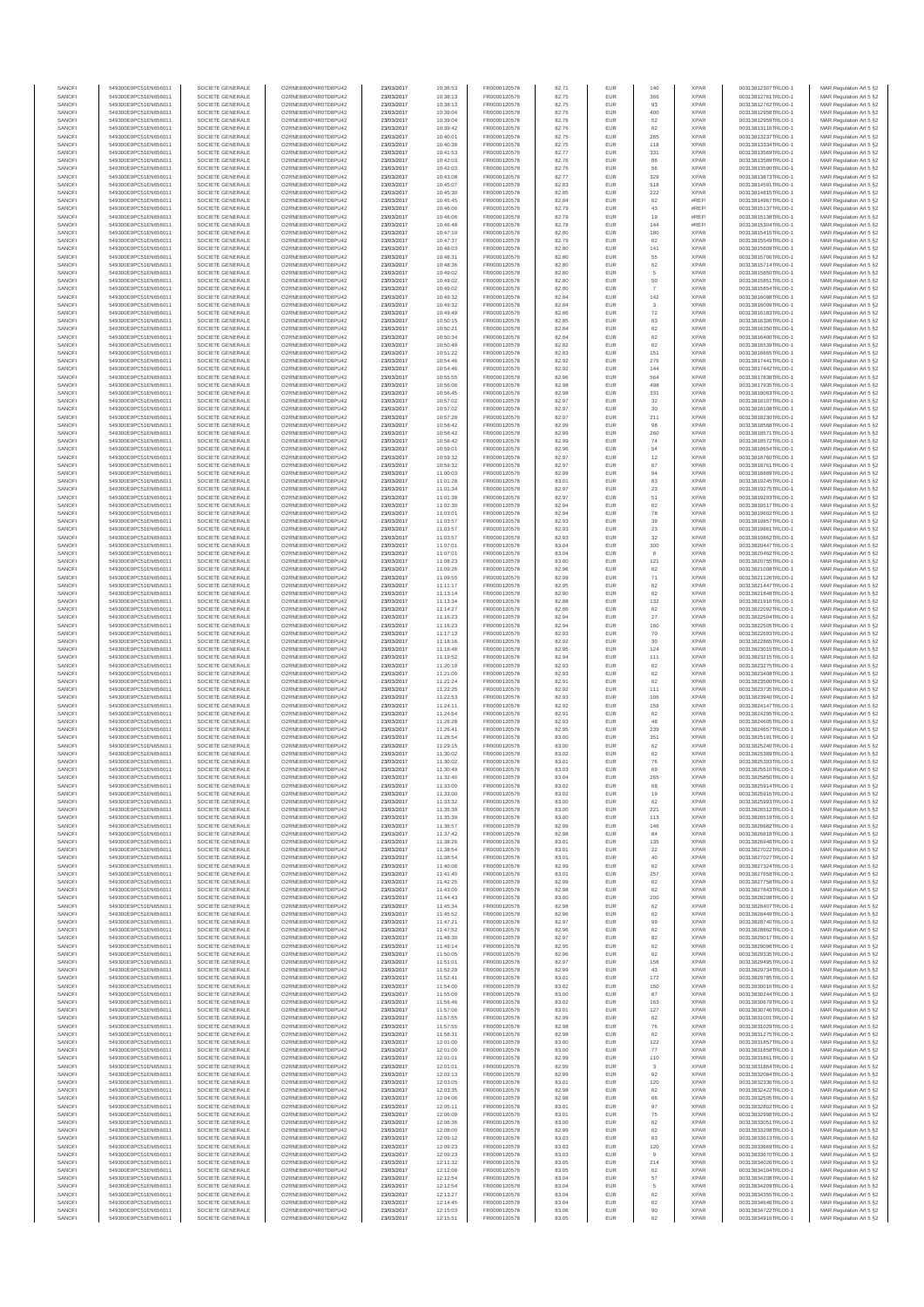| SANOFI           | 549300E9PC51EN656011                         | SOCIETE GENERALE                     | O2RNE8IBXP4R0TD8PLI42                         | 23/03/2017               | 12:17:46             | FR0000120578                 | 83.04          | <b>EUR</b>                         | 49                    | <b>XPAR</b>                | 00313835339TRLO0-1                       | MAR Regulation Art 5 §2                            |
|------------------|----------------------------------------------|--------------------------------------|-----------------------------------------------|--------------------------|----------------------|------------------------------|----------------|------------------------------------|-----------------------|----------------------------|------------------------------------------|----------------------------------------------------|
| SANOFI<br>SANOFI | 549300E9PC51EN656011<br>549300E9PC51EN656011 | SOCIETE GENERALE<br>SOCIETE GENERALE | O2RNE8IBXP4R0TD8PU42<br>O2RNE8IBXP4R0TD8PU42  | 23/03/2017<br>23/03/2017 | 12:17:46<br>12:18:42 | FR0000120578<br>FR0000120578 | 83.04<br>83.04 | <b>EUR</b><br>EUR                  | 40<br>153             | <b>XPAR</b><br><b>XPAR</b> | 00313835340TRLO0-1<br>00313835508TRLO0-1 | MAR Regulation Art 5 §2<br>MAR Regulation Art 5 §2 |
| SANOFI           | 549300E9PC51EN656011                         | SOCIETE GENERALE                     | O2RNE8IBXP4R0TD8PU42                          | 23/03/2017               | 12:20:37             | FR0000120578                 | 83.05          | <b>EUR</b>                         | 53                    | <b>XPAR</b>                | 00313835947TRLO0-1                       | MAR Regulation Art 5 §2                            |
| SANOFI           | 549300E9PC51EN656011                         | SOCIETE GENERALE                     | O2RNE8IBXP4R0TD8PU42                          | 23/03/2017               | 12:20:37             | FR0000120578                 | 83.05          | EUR                                | 187                   | <b>XPAR</b>                | 00313835949TRLO0-1                       | MAR Regulation Art 5 §2                            |
| SANOFI           | 549300E9PC51EN656011                         | SOCIETE GENERALE                     | O2RNE8IBXP4R0TD8PU42                          | 23/03/2017               | 12:22:55             | FR0000120578                 | 83.08          | EUR                                | 90                    | <b>XPAR</b>                | 00313836360TRLO0-1                       | MAR Regulation Art 5 §2                            |
| SANOFI<br>SANOFI | 549300E9PC51EN656011<br>549300E9PC51EN656011 | SOCIETE GENERALE<br>SOCIETE GENERALE | O2RNE8IBXP4R0TD8PU42<br>O2RNE8IBXP4R0TD8PU42  | 23/03/2017<br>23/03/2017 | 12:22:58<br>12:23:23 | FR0000120578<br>FR0000120578 | 83.08<br>83.07 | EUR<br>EUR                         | 225<br>$\overline{4}$ | <b>XPAR</b><br><b>XPAR</b> | 00313836391TRLO0-1<br>00313836470TRLO0-1 | MAR Regulation Art 5 §2<br>MAR Regulation Art 5 §2 |
| SANOFI           | 549300E9PC51EN656011                         | SOCIETE GENERALE                     | O2RNE8IBXP4R0TD8PU42                          | 23/03/2017               | 12:23:23             | FR0000120578                 | 83.07          | EUR                                | 58                    | <b>XPAR</b>                | 00313836471TRLO0-1                       | MAR Regulation Art 5 §2                            |
| SANOFI           | 549300E9PC51EN656011                         | SOCIETE GENERALE                     | O2RNE8IBXP4R0TD8PU42                          | 23/03/2017               | 12:23:55             | FR0000120578                 | 83.08          | EUR                                |                       | <b>XPAR</b>                | 00313836567TRLO0-1                       | MAR Regulation Art 5 §2                            |
| SANOFI<br>SANOFI | 549300E9PC51EN656011<br>549300E9PC51EN656011 | SOCIETE GENERALE<br>SOCIETE GENERALE | O2RNE8IBXP4R0TD8PLI42<br>O2RNE8IBXP4R0TD8PU42 | 23/03/2017<br>23/03/2017 | 12:25:00<br>12:25:24 | FR0000120578<br>FR0000120578 | 83.07<br>83.09 | <b>EUR</b><br>EUR                  | 99<br>90              | <b>XPAR</b><br><b>XPAR</b> | 00313836826TRLO0-1<br>00313837019TRLO0-1 | MAR Regulation Art 5 §2<br>MAR Regulation Art 5 §2 |
| SANOFI           | 549300E9PC51EN656011                         | SOCIETE GENERALE                     | O2RNE8IBXP4R0TD8PU42                          | 23/03/2017               | 12:26:06             | FR0000120578                 | 83.07          | <b>EUR</b>                         | 66                    | <b>XPAR</b>                | 00313837212TRLO0-1                       | MAR Regulation Art 5 §2                            |
| SANOFI           | 549300E9PC51EN656011                         | SOCIETE GENERALE                     | O2RNE8IBXP4R0TD8PU42                          | 23/03/2017               | 12:27:12             | FR0000120578                 | 83.08          | EUR                                | 47                    | <b>XPAR</b>                | 00313837430TRLO0-1                       | MAR Regulation Art 5 §2                            |
| SANOFI           | 549300E9PC51EN656011                         | SOCIETE GENERALE                     | O2RNE8IBXP4R0TD8PU42                          | 23/03/2017               | 12:27:12             | FR0000120578                 | 83.08          | EUR                                | 76                    | <b>XPAR</b>                | 00313837431TRLO0-1                       | MAR Regulation Art 5 §2                            |
| SANOFI<br>SANOFI | 549300E9PC51EN656011<br>549300E9PC51EN656011 | SOCIETE GENERALE<br>SOCIETE GENERALE | O2RNE8IBXP4R0TD8PU42<br>O2RNE8IBXP4R0TD8PU42  | 23/03/2017<br>23/03/2017 | 12:28:00<br>12:29:21 | FR0000120578<br>FR0000120578 | 83.07<br>83.08 | EUR<br>EUR                         | 89<br>12              | <b>XPAR</b><br><b>XPAR</b> | 00313837555TRLO0-1<br>00313837883TRLO0-1 | MAR Regulation Art 5 §2<br>MAR Regulation Art 5 §2 |
| SANOFI           | 549300E9PC51EN656011                         | SOCIETE GENERALE                     | O2RNE8IBXP4R0TD8PU42                          | 23/03/2017               | 12:29:21             | FR0000120578                 | 83.08          | EUR                                | 118                   | <b>XPAR</b>                | 00313837884TRLO0-1                       | MAR Regulation Art 5 §2                            |
| SANOFI           | 549300E9PC51EN656011                         | SOCIETE GENERALE                     | O2RNE8IBXP4R0TD8PU42                          | 23/03/2017               | 12:29:50             | FR0000120578                 | 83.04          | EUR                                | 62                    | <b>XPAR</b>                | 00313838131TRLO0-1                       | MAR Regulation Art 5 §2                            |
| SANOFI           | 549300E9PC51EN656011                         | SOCIETE GENERALE                     | O2RNE8IBXP4R0TD8PLI42                         | 23/03/2017               | 12:31:30             | FR0000120578                 | 83.05          | <b>EUR</b>                         | 174                   | <b>XPAR</b>                | 00313838552TRLO0-1                       | MAR Regulation Art 5 §2                            |
| SANOFI<br>SANOFI | 549300E9PC51EN656011<br>549300E9PC51EN656011 | SOCIETE GENERALE<br>SOCIETE GENERALE | O2RNE8IBXP4R0TD8PU42<br>O2RNE8IBXP4R0TD8PU42  | 23/03/2017<br>23/03/2017 | 12:32:16<br>12:32:16 | FR0000120578<br>FR0000120578 | 83.03<br>83.03 | EUR<br><b>EUR</b>                  | 67<br>13              | <b>XPAR</b><br><b>XPAR</b> | 00313838701TRLO0-1<br>00313838702TRLO0-1 | MAR Regulation Art 5 §2<br>MAR Regulation Art 5 §2 |
| SANOFI           | 549300E9PC51EN656011                         | SOCIETE GENERALE                     | O2RNE8IBXP4R0TD8PU42                          | 23/03/2017               | 12:33:08             | FR0000120578                 | 83.05          | EUR                                | 62                    | <b>XPAR</b>                | 00313838923TRLO0-1                       | MAR Regulation Art 5 §2                            |
| SANOFI           | 549300E9PC51EN656011                         | SOCIETE GENERALE                     | O2RNESIBXP4R0TD8PLI42                         | 23/03/2017               | 12:33:15             | FR0000120578                 | 83.05          | EUR                                | 63                    | <b>XPAR</b>                | 00313838965TRLO0-1                       | MAR Regulation Art 5 §2                            |
| SANOFI           | 549300E9PC51EN656011                         | SOCIETE GENERALE                     | O2RNE8IBXP4R0TD8PU42                          | 23/03/2017               | 12:33:54             | FR0000120578                 | 83.07          | EUR                                | $\rm 75$              | <b>XPAR</b>                | 00313839351TRLO0-1                       | MAR Regulation Art 5 §2                            |
| SANOFI<br>SANOFI | 549300E9PC51EN656011<br>549300E9PC51EN656011 | SOCIETE GENERALE<br>SOCIETE GENERALE | O2RNE8IBXP4R0TD8PU42<br>O2RNE8IBXP4R0TD8PU42  | 23/03/2017<br>23/03/2017 | 12:34:34<br>12:35:30 | FR0000120578<br>FR0000120578 | 83.08<br>83.08 | EUR<br>EUR                         | 62<br>114             | <b>XPAR</b><br><b>XPAR</b> | 00313839527TRLO0-1<br>00313839758TRLO0-1 | MAR Regulation Art 5 §2<br>MAR Regulation Art 5 §2 |
| SANOFI           | 549300E9PC51EN656011                         | SOCIETE GENERALE                     | O2RNE8IBXP4R0TD8PU42                          | 23/03/2017               | 12:36:05             | FR0000120578                 | 83.07          | EUR                                | 62                    | <b>XPAR</b>                | 00313839855TRLO0-1                       | MAR Regulation Art 5 §2                            |
| SANOFI           | 549300E9PC51EN656011                         | SOCIETE GENERALE                     | O2RNE8IBXP4R0TD8PU42                          | 23/03/2017               | 12:36:27             | FR0000120578                 | 83.05          | EUR                                | 29                    | <b>XPAR</b>                | 00313839929TRLO0-1                       | MAR Regulation Art 5 §2                            |
| SANOFI<br>SANOFI | 549300E9PC51EN656011<br>549300E9PC51EN656011 | SOCIETE GENERALE<br>SOCIETE GENERALE | O2RNE8IBXP4R0TD8PU42<br>O2RNE8IBXP4R0TD8PU42  | 23/03/2017<br>23/03/2017 | 12:36:27<br>12:37:11 | FR0000120578<br>FR0000120578 | 83.05<br>83.07 | EUR<br><b>EUR</b>                  | 33<br>62              | <b>XPAR</b><br><b>XPAR</b> | 00313839930TRLO0-1<br>00313840197TRLO0-1 | MAR Regulation Art 5 §2<br>MAR Regulation Art 5 §2 |
| SANOFI           | 549300E9PC51EN656011                         | SOCIETE GENERALE                     | O2RNE8IBXP4R0TD8PU42                          | 23/03/2017               | 12:37:32             | FR0000120578                 | 83.06          | EUR                                | 62                    | <b>XPAR</b>                | 00313840276TRLO0-1                       | MAR Regulation Art 5 §2                            |
| SANOFI           | 549300E9PC51EN656011                         | SOCIETE GENERALE                     | O2RNE8IBXP4R0TD8PU42                          | 23/03/2017               | 12:38:22             | FR0000120578                 | 83.05          | EUR                                | 62                    | <b>XPAR</b>                | 00313840379TRLO0-1                       | MAR Regulation Art 5 §2                            |
| SANOFI           | 549300E9PC51EN656011                         | SOCIETE GENERALE                     | O2RNE8IBXP4R0TD8PU42                          | 23/03/2017               | 12:39:20             | FR0000120578                 | 83.12          | EUR                                | 145                   | <b>XPAR</b>                | 00313840678TRLO0-1                       | MAR Regulation Art 5 §2                            |
| SANOFI<br>SANOFI | 549300E9PC51EN656011<br>549300E9PC51EN656011 | SOCIETE GENERALE<br>SOCIETE GENERALE | O2RNE8IBXP4R0TD8PU42<br>O2RNE8IBXP4R0TD8PU42  | 23/03/2017<br>23/03/2017 | 12:39:39<br>12:40:13 | FR0000120578<br>FR0000120578 | 83.10<br>83.06 | EUR<br><b>EUR</b>                  | 67<br>13              | <b>XPAR</b><br><b>XPAR</b> | 00313840798TRLO0-1<br>00313841055TRLO0-1 | MAR Regulation Art 5 §2<br>MAR Regulation Art 5 §2 |
| SANOFI           | 549300E9PC51EN656011                         | SOCIETE GENERALE                     | O2RNE8IBXP4R0TD8PU42                          | 23/03/2017               | 12:40:13             | FR0000120578                 | 83.06          | EUR                                | 49                    | <b>XPAR</b>                | 00313841058TRLO0-1                       | MAR Regulation Art 5 §2                            |
| SANOFI           | 549300E9PC51EN656011                         | SOCIETE GENERALE                     | O2RNE8IBXP4R0TD8PU42                          | 23/03/2017               | 12:41:41             | FR0000120578                 | 83.05          | <b>EUR</b>                         | 147                   | <b>XPAR</b>                | 00313841365TRLO0-1                       | MAR Regulation Art 5 §2                            |
| SANOFI<br>SANOFI | 549300E9PC51EN656011<br>549300E9PC51EN656011 | SOCIETE GENERALE<br>SOCIETE GENERALE | O2RNE8IBXP4R0TD8PU42<br>O2RNE8IBXP4R0TD8PU42  | 23/03/2017<br>23/03/2017 | 12:43:04<br>12:43:45 | FR0000120578<br>FR0000120578 | 83.07<br>83.09 | EUR<br>EUR                         | 141<br>62             | <b>XPAR</b><br><b>XPAR</b> | 00313841696TRLO0-1<br>00313842140TRLO0-1 | MAR Regulation Art 5 §2<br>MAR Regulation Art 5 §2 |
| SANOFI           | 549300E9PC51EN656011                         | SOCIETE GENERALE                     | O2RNE8IBXP4R0TD8PU42                          | 23/03/2017               | 12:44:18             | FR0000120578                 | 83.05          | EUR                                | $30\,$                | <b>XPAR</b>                | 00313842409TRLO0-1                       | MAR Regulation Art 5 §2                            |
| SANOFI           | 549300E9PC51EN656011                         | SOCIETE GENERALE                     | O2RNE8IBXP4R0TD8PU42                          | 23/03/2017               | 12:44:18             | FR0000120578                 | 83.05          | EUR                                | 32                    | <b>XPAR</b>                | 00313842413TRLO0-1                       | MAR Regulation Art 5 §2                            |
| SANOFI           | 549300E9PC51EN656011                         | SOCIETE GENERALE                     | O2RNE8IBXP4R0TD8PU42                          | 23/03/2017               | 12:45:11             | FR0000120578                 | 83.09          | EUR                                | $\scriptstyle{72}$    | <b>XPAR</b>                | 00313842728TRLO0-1                       | MAR Regulation Art 5 §2                            |
| SANOFI<br>SANOFI | 549300E9PC51EN656011<br>549300E9PC51EN656011 | SOCIETE GENERALE<br>SOCIETE GENERALE | O2RNE8IBXP4R0TD8PLI42<br>O2RNE8IBXP4R0TD8PU42 | 23/03/2017<br>23/03/2017 | 12:45:34<br>12:47:16 | FR0000120578<br>FR0000120578 | 83.07<br>83.08 | EUR<br><b>EUR</b>                  | 62<br>165             | <b>XPAR</b><br><b>XPAR</b> | 00313842863TRLO0-1<br>00313843416TRLO0-1 | MAR Regulation Art 5 §2<br>MAR Regulation Art 5 §2 |
| SANOFI           | 549300E9PC51EN656011                         | SOCIETE GENERALE                     | O2RNE8IBXP4R0TD8PU42                          | 23/03/2017               | 12:48:04             | FR0000120578                 | 83.09          | EUR                                | 78                    | <b>XPAR</b>                | 00313843529TRLO0-1                       | MAR Regulation Art 5 §2                            |
| SANOFI           | 549300E9PC51EN656011                         | SOCIETE GENERALE                     | O2RNE8IBXP4R0TD8PU42                          | 23/03/2017               | 12:48:46             | FR0000120578                 | 83.12          | <b>EUR</b>                         | 97                    | <b>XPAR</b>                | 00313843677TRLO0-1                       | MAR Regulation Art 5 §2                            |
| SANOFI           | 549300E9PC51EN656011                         | SOCIETE GENERALE                     | O2RNE8IBXP4R0TD8PU42                          | 23/03/2017               | 12:49:04             | FR0000120578                 | 83.10          | EUR                                | 62                    | <b>XPAR</b>                | 00313843744TRLO0-1                       | MAR Regulation Art 5 §2                            |
| SANOFI<br>SANOFI | 549300E9PC51EN656011<br>549300E9PC51EN656011 | SOCIETE GENERALE<br>SOCIETE GENERALE | O2RNE8IBXP4R0TD8PU42<br>O2RNE8IBXP4R0TD8PU42  | 23/03/2017<br>23/03/2017 | 12:49:55<br>12:50:22 | FR0000120578<br>FR0000120578 | 83.08<br>83.06 | EUR<br>EUR                         | 62<br>67              | <b>XPAR</b><br><b>XPAR</b> | 00313843974TRLO0-1<br>00313844214TRLO0-1 | MAR Regulation Art 5 §2<br>MAR Regulation Art 5 §2 |
| SANOFI           | 549300E9PC51EN656011                         | SOCIETE GENERALE                     | O2RNE8IBXP4R0TD8PLI42                         | 23/03/2017               | 12:51:13             | FR0000120578                 | 83.09          | EUR                                | 116                   | <b>XPAR</b>                | 00313844447TRLO0-1                       | MAR Regulation Art 5 §2                            |
| SANOFI           | 549300E9PC51EN656011                         | SOCIETE GENERALE                     | O2RNE8IBXP4R0TD8PU42                          | 23/03/2017               | 12:51:42             | FR0000120578                 | 83.12          | EUR                                | 62                    | <b>XPAR</b>                | 00313844597TRLO0-1                       | MAR Regulation Art 5 §2                            |
| SANOFI           | 549300E9PC51EN656011                         | SOCIETE GENERALE                     | O2RNE8IBXP4R0TD8PU42                          | 23/03/2017               | 12:52:15             | FR0000120578                 | 83.10          | EUR                                | 62                    | <b>XPAR</b>                | 00313844704TRLO0-1                       | MAR Regulation Art 5 §2                            |
| SANOFI<br>SANOFI | 549300E9PC51EN656011<br>549300E9PC51EN656011 | SOCIETE GENERALE<br>SOCIETE GENERALE | O2RNE8IBXP4R0TD8PU42<br>O2RNE8IBXP4R0TD8PU42  | 23/03/2017<br>23/03/2017 | 12:52:58<br>12:53:50 | FR0000120578<br>FR0000120578 | 83.12<br>83.09 | <b>EUR</b><br>EUR                  | 72<br>96              | <b>XPAR</b><br><b>XPAR</b> | 00313844832TRLO0-1<br>00313845081TRLO0-1 | MAR Regulation Art 5 §2<br>MAR Regulation Art 5 §2 |
| SANOFI           | 549300E9PC51EN656011                         | SOCIETE GENERALE                     | O2RNE8IBXP4R0TD8PU42                          | 23/03/2017               | 12:54:18             | FR0000120578                 | 83.07          | <b>EUR</b>                         | 29                    | <b>XPAR</b>                | 00313845158TRLO0-1                       | MAR Regulation Art 5 §2                            |
| SANOFI           | 549300E9PC51EN656011                         | SOCIETE GENERALE                     | O2RNE8IBXP4R0TD8PU42                          | 23/03/2017               | 12:54:18             | FR0000120578                 | 83.07          | EUR                                | $33\,$                | <b>XPAR</b>                | 00313845159TRLO0-1                       | MAR Regulation Art 5 §2                            |
| SANOFI           | 549300E9PC51EN656011                         | SOCIETE GENERALE                     | O2RNE8IBXP4R0TD8PU42                          | 23/03/2017               | 12:55:02             | FR0000120578                 | 83.06          | EUR                                | 62                    | <b>XPAR</b>                | 00313845313TRLO0-1                       | MAR Regulation Art 5 §2                            |
| SANOFI<br>SANOFI | 549300E9PC51EN656011<br>549300E9PC51EN656011 | SOCIETE GENERALE<br>SOCIETE GENERALE | O2RNE8IBXP4R0TD8PU42<br>O2RNE8IBXP4R0TD8PU42  | 23/03/2017<br>23/03/2017 | 12:55:57<br>12:56:19 | FR0000120578<br>FR0000120578 | 83.06<br>83.04 | EUR<br>EUR                         | 90<br>62              | <b>XPAR</b><br><b>XPAR</b> | 00313845713TRLO0-1<br>00313845807TRLO0-1 | MAR Regulation Art 5 §2<br>MAR Regulation Art 5 §2 |
| SANOFI           | 549300E9PC51EN656011                         | SOCIETE GENERALE                     | O2RNE8IBXP4R0TD8PU42                          | 23/03/2017               | 12:57:11             | FR0000120578                 | 83.04          | EUR                                | 82                    | <b>XPAR</b>                | 00313846233TRLO0-1                       | MAR Regulation Art 5 §2                            |
| SANOFI           | 549300E9PC51EN656011                         | SOCIETE GENERALE                     | O2RNE8IBXP4R0TD8PU42                          | 23/03/2017               | 12:57:54             | FR0000120578                 | 83.00          | EUR                                | 62                    | <b>XPAR</b>                | 00313846442TRLO0-1                       | MAR Regulation Art 5 §2                            |
| SANOFI<br>SANOFI | 549300E9PC51EN656011<br>549300E9PC51EN656011 | SOCIETE GENERALE<br>SOCIETE GENERALE | O2RNE8IBXP4R0TD8PU42<br>O2RNE8IBXP4R0TD8PU42  | 23/03/2017<br>23/03/2017 | 12:58:54<br>12:59:29 | FR0000120578<br>FR0000120578 | 82.98<br>82.98 | <b>EUR</b><br>EUR                  | 98<br>62              | <b>XPAR</b><br><b>XPAR</b> | 00313846774TRLO0-1<br>00313846922TRLO0-1 | MAR Regulation Art 5 §2                            |
| SANOFI           | 549300E9PC51EN656011                         | SOCIETE GENERALE                     | O2RNE8IBXP4R0TD8PU42                          | 23/03/2017               | 13:00:11             | FR0000120578                 | 82.95          | <b>EUR</b>                         | 62                    | <b>XPAR</b>                | 00313847206TRLO0-1                       | MAR Regulation Art 5 §2<br>MAR Regulation Art 5 §2 |
| SANOFI           | 549300E9PC51EN656011                         | SOCIETE GENERALE                     | O2RNE8IBXP4R0TD8PU42                          | 23/03/2017               | 13:00:45             | FR0000120578                 | 82.95          | EUR                                | 62                    | <b>XPAR</b>                | 00313847501TRLO0-1                       | MAR Regulation Art 5 §2                            |
| SANOFI           | 549300E9PC51EN656011                         | SOCIETE GENERALE                     | O2RNE8IBXP4R0TD8PU42                          | 23/03/2017               | 13:01:22             | FR0000120578                 | 82.96          | EUR                                | 66                    | <b>XPAR</b>                | 00313847640TRLO0-1                       | MAR Regulation Art 5 §2                            |
| SANOFI<br>SANOFI | 549300E9PC51EN656011<br>549300E9PC51EN656011 | SOCIETE GENERALE<br>SOCIETE GENERALE | O2RNE8IBXP4R0TD8PU42<br>O2RNE8IBXP4R0TD8PU42  | 23/03/2017<br>23/03/2017 | 13:02:10<br>13:02:44 | FR0000120578<br>FR0000120578 | 82.99<br>82.97 | EUR<br>EUR                         | 79<br>62              | <b>XPAR</b><br><b>XPAR</b> | 00313847924TRLO0-1<br>00313848167TRLO0-1 | MAR Regulation Art 5 §2<br>MAR Regulation Art 5 §2 |
| SANOFI           | 549300E9PC51EN656011                         | SOCIETE GENERALE                     | O2RNE8IBXP4R0TD8PU42                          | 23/03/2017               | 13:03:18             | FR0000120578                 | 82.97          | <b>EUR</b>                         | 62                    | <b>XPAR</b>                | 00313848434TRLO0-1                       | MAR Regulation Art 5 §2                            |
| SANOFI           | 549300E9PC51EN656011                         | SOCIETE GENERALE                     | O2RNE8IBXP4R0TD8PU42                          | 23/03/2017               | 13:05:11             | FR0000120578                 | 83.02          | EUR                                | 84                    | <b>XPAR</b>                | 00313849056TRLO0-1                       | MAR Regulation Art 5 §2                            |
| SANOFI           | 549300E9PC51EN656011                         | SOCIETE GENERALE                     | O2RNE8IBXP4R0TD8PU42                          | 23/03/2017               | 13:05:11             | FR0000120578                 | 83.02          | EUR                                | 48                    | <b>XPAR</b>                | 00313849058TRLO0-1                       | MAR Regulation Art 5 §2                            |
| SANOFI<br>SANOFI | 549300E9PC51EN656011<br>549300E9PC51EN656011 | SOCIETE GENERALE<br>SOCIETE GENERALE | O2RNE8IBXP4R0TD8PU42<br>O2RNE8IBXP4R0TD8PU42  | 23/03/2017<br>23/03/2017 | 13:05:20<br>13:06:02 | FR0000120578<br>FR0000120578 | 83.01<br>83.01 | EUR<br><b>EUR</b>                  | 76<br>85              | <b>XPAR</b><br><b>XPAR</b> | 00313849103TRLO0-1<br>00313849266TRLO0-1 | MAR Regulation Art 5 §2<br>MAR Regulation Art 5 §2 |
| SANOFI           | 549300E9PC51EN656011                         | SOCIETE GENERALE                     | O2RNE8IBXP4R0TD8PU42                          | 23/03/2017               | 13:06:46             | FR0000120578                 | 83.00          | EUR                                | 61                    | <b>XPAR</b>                | 00313849463TRLO0-1                       | MAR Regulation Art 5 §2                            |
| SANOFI           | 549300E9PC51EN656011                         | SOCIETE GENERALE                     | O2RNE8IBXP4R0TD8PLI42                         | 23/03/2017               | 13:06:55             | FR0000120578                 | 83.00          | EUR                                | 14                    | <b>XPAR</b>                | 00313849519TRLO0-1                       | MAR Regulation Art 5 §2                            |
| SANOFI<br>SANOFI | 549300E9PC51EN656011<br>549300E9PC51EN656011 | SOCIETE GENERALE<br>SOCIETE GENERALE | O2RNE8IBXP4R0TD8PU42<br>O2RNE8IBXP4R0TD8PU42  | 23/03/2017<br>23/03/2017 | 13:07:06<br>13:08:06 | FR0000120578<br>FR0000120578 | 83.00<br>82.97 | EUR<br>EUR                         | 88<br>62              | <b>XPAR</b><br><b>XPAR</b> | 00313849559TRLO0-1<br>00313849776TRLO0-1 | MAR Regulation Art 5 §2<br>MAR Regulation Art 5 §2 |
| SANOFI           | 549300E9PC51EN656011                         | SOCIETE GENERALE                     | O2RNE8IBXP4R0TD8PU42                          | 23/03/2017               | 13:08:11             | FR0000120578                 | 82.97          | <b>EUR</b>                         | 80                    | <b>XPAR</b>                | 00313849809TRLO0-1                       | MAR Regulation Art 5 §2                            |
| SANOFI           | 549300E9PC51EN656011                         | SOCIETE GENERALE                     | O2RNE8IBXP4R0TD8PU42                          | 23/03/2017               | 13:09:10             | FR0000120578                 | 82.97          | EUR                                | 115                   | <b>XPAR</b>                | 00313850014TRLO0-1                       | MAR Regulation Art 5 §2                            |
| SANOFI           | 549300E9PC51EN656011                         | SOCIETE GENERALE                     | O2RNE8IBXP4R0TD8PU42                          | 23/03/2017               | 13:10:04             | FR0000120578                 | 82.99          | <b>EUR</b>                         | 81                    | <b>XPAR</b>                | 00313850232TRLO0-1                       | MAR Regulation Art 5 §2                            |
| SANOFI<br>SANOFI | 549300E9PC51EN656011<br>549300E9PC51EN656011 | SOCIETE GENERALE<br>SOCIETE GENERALE | O2RNE8IBXP4R0TD8PU42<br>O2RNE8IBXP4R0TD8PU42  | 23/03/2017<br>23/03/2017 | 13:11:35<br>13:12:02 | FR0000120578<br>FR0000120578 | 83.05<br>83.05 | EUR<br>EUR                         | 203<br>81             | <b>XPAR</b><br><b>XPAR</b> | 00313850545TRLO0-1<br>00313850604TRLO0-1 | MAR Regulation Art 5 §2<br>MAR Regulation Art 5 §2 |
| SANOFI           | 549300E9PC51EN656011                         | SOCIETE GENERALE                     | O2RNE8IBXP4R0TD8PU42                          | 23/03/2017               | 13:13:28             | FR0000120578                 | 83.08          | EUR                                | $21\,$                | <b>XPAR</b>                | 00313850941TRLO0-1                       | MAR Regulation Art 5 §2                            |
| SANOFI           | 549300E9PC51EN656011                         | SOCIETE GENERALE                     | O2RNESIBXP4R0TD8PLI42                         | 23/03/2017               | 13:13:32             | FR0000120578                 | 83.08          | EUR                                | 166                   | <b>XPAR</b>                | 00313850962TRLO0-1                       | MAR Regulation Art 5 §2                            |
| SANOFI           | 549300E9PC51EN656011                         | SOCIETE GENERALE                     | O2RNE8IBXP4R0TD8PU42                          | 23/03/2017               | 13:14:12             | FR0000120578                 | 83.07          | EUR                                | 62                    | <b>XPAR</b>                | 00313851161TRLO0-1                       | MAR Regulation Art 5 §2                            |
| SANOFI<br>SANOFI | 549300E9PC51EN656011<br>549300E9PC51EN656011 | SOCIETE GENERALE<br>SOCIETE GENERALE | O2RNE8IBXP4R0TD8PU42<br>O2RNE8IBXP4R0TD8PU42  | 23/03/2017<br>23/03/2017 | 13:14:33<br>13:15:23 | FR0000120578<br>FR0000120578 | 83.04<br>83.06 | EUR<br><b>EUR</b>                  | 62<br>88              | <b>XPAR</b><br><b>XPAR</b> | 00313851212TRLO0-1<br>00313851362TRLO0-1 | MAR Regulation Art 5 §2<br>MAR Regulation Art 5 §2 |
| SANOFI           | 549300E9PC51EN656011                         | SOCIETE GENERALE                     | O2RNE8IBXP4R0TD8PU42                          | 23/03/2017               | 13:15:41             | FR0000120578                 | 83.03          | EUR                                | 62                    | <b>XPAR</b>                | 00313851518TRLO0-1                       | MAR Regulation Art 5 §2                            |
| SANOFI           | 549300E9PC51EN656011                         | SOCIETE GENERALE                     | O2RNE8IBXP4R0TD8PU42                          | 23/03/2017               | 13:16:20             | FR0000120578                 | 83.01          | <b>EUR</b>                         | 90                    | <b>XPAR</b>                | 00313851750TRLO0-1                       | MAR Regulation Art 5 §2                            |
| SANOFI           | 549300E9PC51EN656011                         | SOCIETE GENERALE                     | O2RNE8IBXP4R0TD8PU42                          | 23/03/2017               | 13:17:10             | FR0000120578                 | 82.98          | EUR                                | 94                    | <b>XPAR</b>                | 00313851898TRLO0-1                       | MAR Regulation Art 5 §2                            |
| SANOFI<br>SANOFI | 549300E9PC51EN656011<br>549300E9PC51EN656011 | SOCIETE GENERALE<br>SOCIETE GENERALE | O2RNE8IBXP4R0TD8PU42<br>O2RNE8IBXP4R0TD8PU42  | 23/03/2017<br>23/03/2017 | 13:17:56<br>13:17:56 | FR0000120578<br>FR0000120578 | 82.99<br>82.99 | EUR<br>EUR                         | 55<br>71              | <b>XPAR</b><br><b>XPAR</b> | 00313852087TRLO0-1<br>00313852088TRLO0-1 | MAR Regulation Art 5 §2<br>MAR Regulation Art 5 §2 |
| SANOFI           | 549300E9PC51EN656011                         | SOCIETE GENERALE                     | O2RNESIBXP4R0TD8PLI42                         | 23/03/2017               | 13:18:40             | FR0000120578                 | 83.02          | EUR                                | 96                    | <b>XPAR</b>                | 00313852298TRLO0-1                       | MAR Regulation Art 5 §2                            |
| SANOFI           | 549300E9PC51EN656011                         | SOCIETE GENERALE                     | O2RNE8IBXP4R0TD8PU42                          | 23/03/2017               | 13:20:01             | FR0000120578                 | 83.03          | EUR                                | 183                   | <b>XPAR</b>                | 00313852724TRLO0-1                       | MAR Regulation Art 5 §2                            |
| SANOFI<br>SANOFI | 549300E9PC51EN656011<br>549300E9PC51EN656011 | SOCIETE GENERALE<br>SOCIETE GENERALE | O2RNE8IBXP4R0TD8PU42<br>O2RNE8IBXP4R0TD8PLI42 | 23/03/2017<br>23/03/2017 | 13:20:59<br>13:21:50 | FR0000120578<br>FR0000120578 | 83.04<br>83.03 | EUR<br><b>EUR</b>                  | 105<br>76             | <b>XPAR</b><br><b>XPAR</b> | 00313852928TRLO0-1<br>00313853165TRLO0-1 | MAR Regulation Art 5 §2                            |
| SANOFI           | 549300E9PC51EN656011                         | SOCIETE GENERALE                     | O2RNE8IBXP4R0TD8PU42                          | 23/03/2017               | 13:21:56             | FR0000120578                 | 83.02          | EUR                                | 12                    | <b>XPAR</b>                | 00313853189TRLO0-1                       | MAR Regulation Art 5 §2<br>MAR Regulation Art 5 §2 |
| SANOFI           | 549300E9PC51EN656011                         | SOCIETE GENERALE                     | O2RNE8IBXP4R0TD8PU42                          | 23/03/2017               | 13:21:56             | FR0000120578                 | 83.02          | <b>EUR</b>                         | 57                    | <b>XPAR</b>                | 00313853190TRLO0-1                       | MAR Regulation Art 5 §2                            |
| SANOFI<br>SANOFI | 549300E9PC51EN656011<br>549300E9PC51EN656011 | SOCIETE GENERALE<br>SOCIETE GENERALE | O2RNE8IBXP4R0TD8PU42<br>O2RNE8IBXP4R0TD8PU42  | 23/03/2017<br>23/03/2017 | 13:22:35<br>13:22:35 | FR0000120578<br>FR0000120578 | 83.03<br>83.03 | EUR<br>$\ensuremath{\mathsf{EUR}}$ | 60<br>$13\,$          | <b>XPAR</b><br><b>XPAR</b> | 00313853304TRLO0-1<br>00313853305TRLO0-1 | MAR Regulation Art 5 §2<br>MAR Regulation Art 5 §2 |
| SANOFI           | 549300E9PC51EN656011                         | SOCIETE GENERALE                     | O2RNE8IBXP4R0TD8PU42                          | 23/03/2017               | 13:23:11             | FR0000120578                 | 83.03          | EUR                                | 94                    | <b>XPAR</b>                | 00313853535TRLO0-1                       | MAR Regulation Art 5 §2                            |
| SANOFI           | 549300E9PC51EN656011                         | SOCIETE GENERALE                     | O2RNE8IBXP4R0TD8PU42                          | 23/03/2017               | 13:24:08             | FR0000120578                 | 83.04          | EUR                                | 112                   | <b>XPAR</b>                | 00313853789TRLO0-1                       | MAR Regulation Art 5 §2                            |
| SANOFI           | 549300E9PC51EN656011                         | SOCIETE GENERALE                     | O2RNE8IBXP4R0TD8PLI42                         | 23/03/2017               | 13:24:51             | FR0000120578                 | 83.03          | <b>EUR</b>                         | 62                    | <b>XPAR</b>                | 00313853966TRLO0-1                       | MAR Regulation Art 5 §2                            |
| SANOFI<br>SANOFI | 549300E9PC51EN656011<br>549300E9PC51EN656011 | SOCIETE GENERALE<br>SOCIETE GENERALE | O2RNE8IBXP4R0TD8PU42<br>O2RNE8IBXP4R0TD8PU42  | 23/03/2017<br>23/03/2017 | 13:25:30<br>13:26:11 | FR0000120578<br>FR0000120578 | 83.05<br>83.02 | EUR<br><b>EUR</b>                  | 129<br>68             | <b>XPAR</b><br><b>XPAR</b> | 00313854282TRLO0-1<br>00313854383TRLO0-1 | MAR Regulation Art 5 §2<br>MAR Regulation Art 5 §2 |
| SANOFI           | 549300E9PC51EN656011                         | SOCIETE GENERALE                     | O2RNE8IBXP4R0TD8PU42                          | 23/03/2017               | 13:26:46             | FR0000120578                 | 82.97          | EUR                                | 81                    | <b>XPAR</b>                | 00313854502TRLO0-1                       | MAR Regulation Art 5 §2                            |
| SANOFI           | 549300E9PC51EN656011                         | SOCIETE GENERALE                     | O2RNE8IBXP4R0TD8PU42                          | 23/03/2017               | 13:27:29             | FR0000120578                 | 82.97          | EUR                                | 68                    | <b>XPAR</b>                | 00313854631TRLO0-1                       | MAR Regulation Art 5 §2                            |
| SANOFI           | 549300E9PC51EN656011                         | SOCIETE GENERALE                     | O2RNE8IBXP4R0TD8PU42                          | 23/03/2017               | 13:28:01             | FR0000120578                 | 82.98          | EUR                                | 90                    | <b>XPAR</b>                | 00313854764TRLO0-1                       | MAR Regulation Art 5 §2                            |
| SANOFI<br>SANOFI | 549300E9PC51EN656011<br>549300E9PC51EN656011 | SOCIETE GENERALE<br>SOCIETE GENERALE | O2RNE8IBXP4R0TD8PU42<br>O2RNE8IBXP4R0TD8PU42  | 23/03/2017<br>23/03/2017 | 13:28:30<br>13:28:53 | FR0000120578<br>FR0000120578 | 82.96<br>82.96 | EUR<br>EUR                         | 74<br>16              | <b>XPAR</b><br><b>XPAR</b> | 00313854965TRLO0-1<br>00313855101TRLO0-1 | MAR Regulation Art 5 §2<br>MAR Regulation Art 5 §2 |
| SANOFI           | 549300E9PC51EN656011                         | SOCIETE GENERALE                     | O2RNE8IBXP4R0TD8PU42                          | 23/03/2017               | 13:29:47             | FR0000120578                 | 82.96          | EUR                                | 39                    | <b>XPAR</b>                | 00313855274TRLO0-1                       | MAR Regulation Art 5 §2                            |
| SANOFI           | 549300E9PC51EN656011                         | SOCIETE GENERALE                     | O2RNE8IBXP4R0TD8PU42                          | 23/03/2017               | 13:29:47             | FR0000120578                 | 82.96          | <b>EUR</b>                         | 24                    | <b>XPAR</b>                | 00313855275TRLO0-1                       | MAR Regulation Art 5 §2                            |
| SANOFI           | 549300E9PC51EN656011                         | SOCIETE GENERALE                     | O2RNE8IBXP4R0TD8PU42                          | 23/03/2017               | 13:30:01             | FR0000120578                 | 82.96          | EUR                                | 193                   | <b>XPAR</b>                | 00313855540TRLO0-1                       | MAR Regulation Art 5 §2                            |
| SANOFI<br>SANOFI | 549300E9PC51EN656011<br>549300E9PC51EN656011 | SOCIETE GENERALE<br>SOCIETE GENERALE | O2RNE8IBXP4R0TD8PU42<br>O2RNE8IBXP4R0TD8PU42  | 23/03/2017<br>23/03/2017 | 13:30:33<br>13:30:33 | FR0000120578<br>FR0000120578 | 82.95<br>82.95 | <b>EUR</b><br>EUR                  | 20<br>42              | <b>XPAR</b><br><b>XPAR</b> | 00313855862TRLO0-1<br>00313855865TRLO0-1 | MAR Regulation Art 5 §2<br>MAR Regulation Art 5 §2 |
| SANOFI           | 549300E9PC51EN656011                         | SOCIETE GENERALE                     | O2RNE8IBXP4R0TD8PU42                          | 23/03/2017               | 13:31:02             | FR0000120578                 | 82.96          | EUR                                | 162                   | <b>XPAR</b>                | 00313856080TRLO0-1                       | MAR Regulation Art 5 §2                            |
| SANOFI           | 549300E9PC51EN656011                         | SOCIETE GENERALE                     | O2RNE8IBXP4R0TD8PU42                          | 23/03/2017               | 13:31:28             | FR0000120578                 | 82.94          | EUR                                | 71                    | <b>XPAR</b>                | 00313856283TRLO0-1                       | MAR Regulation Art 5 §2                            |
| SANOFI           | 549300E9PC51EN656011                         | SOCIETE GENERALE                     | O2RNE8IBXP4R0TD8PU42                          | 23/03/2017               | 13:31:38             | FR0000120578                 | 82.93          | EUR                                | 70                    | <b>XPAR</b>                | 00313856377TRLO0-1                       | MAR Regulation Art 5 §2                            |
| SANOFI<br>SANOFI | 549300E9PC51EN656011<br>549300E9PC51EN656011 | SOCIETE GENERALE<br>SOCIETE GENERALE | O2RNE8IBXP4R0TD8PU42<br>O2RNE8IBXP4R0TD8PU42  | 23/03/2017<br>23/03/2017 | 13:31:50<br>13:32:21 | FR0000120578<br>FR0000120578 | 82.92<br>82.91 | EUR<br>EUR                         | 62<br>62              | <b>XPAR</b><br><b>XPAR</b> | 00313856475TRLO0-1<br>00313856646TRLO0-1 | MAR Regulation Art 5 §2<br>MAR Regulation Art 5 §2 |
| SANOFI           | 549300E9PC51EN656011                         | SOCIETE GENERALE                     | O2RNE8IBXP4R0TD8PU42                          | 23/03/2017               | 13:32:22             | FR0000120578                 | 82.90          | <b>EUR</b>                         | 62                    | <b>XPAR</b>                | 00313856722TRLO0-1                       | MAR Regulation Art 5 §2                            |
| SANOFI           | 549300E9PC51EN656011                         | SOCIETE GENERALE                     | O2RNE8IBXP4R0TD8PU42                          | 23/03/2017               | 13:33:08             | FR0000120578                 | 82.93          | EUR                                | 150                   | <b>XPAR</b>                | 00313857146TRLO0-1                       | MAR Regulation Art 5 §2                            |
| SANOFI           | 549300E9PC51EN656011                         | SOCIETE GENERALE                     | O2RNE8IBXP4R0TD8PU42                          | 23/03/2017               | 13:33:31             | FR0000120578                 | 82.93          | <b>EUR</b>                         | 62                    | <b>XPAR</b>                | 00313857369TRLO0-1                       | MAR Regulation Art 5 §2                            |
| SANOFI<br>SANOFI | 549300E9PC51EN656011<br>549300E9PC51EN656011 | SOCIETE GENERALE<br>SOCIETE GENERALE | O2RNE8IBXP4R0TD8PU42<br>O2RNE8IBXP4R0TD8PU42  | 23/03/2017<br>23/03/2017 | 13:34:15<br>13:34:33 | FR0000120578<br>FR0000120578 | 83.00<br>83.01 | EUR<br>EUR                         | 100<br>177            | <b>XPAR</b><br><b>XPAR</b> | 00313857775TRLO0-1<br>00313857864TRLO0-1 | MAR Regulation Art 5 §2<br>MAR Regulation Art 5 §2 |
| SANOFI           | 549300E9PC51EN656011                         | SOCIETE GENERALE                     | O2RNE8IBXP4R0TD8PU42                          | 23/03/2017               | 13:34:50             | FR0000120578                 | 83.01          | EUR                                | 62                    | <b>XPAR</b>                | 00313857930TRLO0-1                       | MAR Regulation Art 5 §2                            |
| SANOFI           | 549300E9PC51EN656011                         | SOCIETE GENERALE                     | O2RNE8IBXP4R0TD8PU42                          | 23/03/2017               | 13:35:07             | FR0000120578                 | 83.01          | EUR                                | 20                    | <b>XPAR</b>                | 00313858088TRLO0-1                       | MAR Regulation Art 5 §2                            |
| SANOFI<br>SANOFI | 549300E9PC51EN656011<br>549300E9PC51EN656011 | SOCIETE GENERALE<br>SOCIETE GENERALE | O2RNE8IBXP4R0TD8PU42<br>O2RNE8IBXP4R0TD8PU42  | 23/03/2017<br>23/03/2017 | 13:35:21<br>13:35:45 | FR0000120578<br>FR0000120578 | 83.03<br>83.04 | EUR<br>EUR                         | 126<br>73             | <b>XPAR</b><br><b>XPAR</b> | 00313858190TRLO0-1<br>00313858391TRLO0-1 | MAR Regulation Art 5 §2                            |
| SANOFI           | 549300E9PC51EN656011                         | SOCIETE GENERALE                     | O2RNE8IBXP4R0TD8PU42                          | 23/03/2017               | 13:36:14             | FR0000120578                 | 83.10          | <b>EUR</b>                         | 114                   | <b>XPAR</b>                | 00313858863TRLO0-1                       | MAR Regulation Art 5 §2<br>MAR Regulation Art 5 §2 |
| SANOFI           | 549300E9PC51EN656011                         | SOCIETE GENERALE                     | O2RNE8IBXP4R0TD8PU42                          | 23/03/2017               | 13:36:32             | FR0000120578                 | 83.10          | EUR                                | 62                    | <b>XPAR</b>                | 00313859020TRLO0-1                       | MAR Regulation Art 5 §2                            |
| SANOFI           | 549300E9PC51EN656011                         | SOCIETE GENERALE                     | O2RNE8IBXP4R0TD8PU42                          | 23/03/2017               | 13:36:52             | FR0000120578                 | 83.10          | <b>EUR</b>                         | 71                    | <b>XPAR</b>                | 00313859134TRLO0-1                       | MAR Regulation Art 5 §2                            |
| SANOFI<br>SANOFI | 549300E9PC51EN656011<br>549300E9PC51EN656011 | SOCIETE GENERALE<br>SOCIETE GENERALE | O2RNE8IBXP4R0TD8PU42<br>O2RNE8IBXP4R0TD8PU42  | 23/03/2017<br>23/03/2017 | 13:37:05<br>13:37:28 | FR0000120578<br>FR0000120578 | 83.11<br>83.15 | EUR<br>EUR                         | 62<br>70              | <b>XPAR</b><br><b>XPAR</b> | 00313859316TRLO0-1<br>00313859717TRLO0-1 | MAR Regulation Art 5 §2<br>MAR Regulation Art 5 §2 |
| SANOFI           | 549300E9PC51EN656011                         | SOCIETE GENERALE                     | O2RNE8IBXP4R0TD8PU42                          | 23/03/2017               | 13:37:49             | FR0000120578                 | 83.13          | EUR                                | 80                    | <b>XPAR</b>                | 00313859905TRLO0-1                       | MAR Regulation Art 5 §2                            |
| SANOFI           | 549300E9PC51EN656011                         | SOCIETE GENERALE                     | O2RNE8IBXP4R0TD8PU42                          | 23/03/2017               | 13:38:13             | FR0000120578                 | 83.10          | EUR                                | 57                    | <b>XPAR</b>                | 00313860072TRLO0-1                       | MAR Regulation Art 5 §2                            |
| SANOFI           | 549300E9PC51EN656011                         | SOCIETE GENERALE                     | O2RNE8IBXP4R0TD8PU42                          | 23/03/2017               | 13:38:14             | FR0000120578                 | 83.10          | <b>EUR</b>                         | 32                    | <b>XPAR</b>                | 00313860079TRLO0-1                       | MAR Regulation Art 5 §2                            |
| SANOFI<br>SANOFI | 549300E9PC51EN656011<br>549300E9PC51EN656011 | SOCIETE GENERALE<br>SOCIETE GENERALE | O2RNE8IBXP4R0TD8PU42<br>O2RNE8IBXP4R0TD8PU42  | 23/03/2017<br>23/03/2017 | 13:38:36<br>13:38:49 | FR0000120578<br>FR0000120578 | 83.08<br>83.07 | EUR<br><b>EUR</b>                  | 77<br>62              | <b>XPAR</b><br><b>XPAR</b> | 00313860165TRLO0-1<br>00313860283TRLO0-1 | MAR Regulation Art 5 §2<br>MAR Regulation Art 5 §2 |
| SANOFI           | 549300E9PC51EN656011                         | SOCIETE GENERALE                     | O2RNE8IBXP4R0TD8PU42                          | 23/03/2017               | 13:39:13             | FR0000120578                 | 83.05          | EUR                                | $62\,$                | <b>XPAR</b>                | 00313860589TRLO0-1                       | MAR Regulation Art 5 §2                            |
| SANOFI           | 549300E9PC51EN656011                         | SOCIETE GENERALE                     | O2RNE8IBXP4R0TD8PU42                          | 23/03/2017               | 13:39:23             | FR0000120578                 | 83.07          | EUR                                | 62                    | <b>XPAR</b>                | 00313860666TRLO0-1                       | MAR Regulation Art 5 §2                            |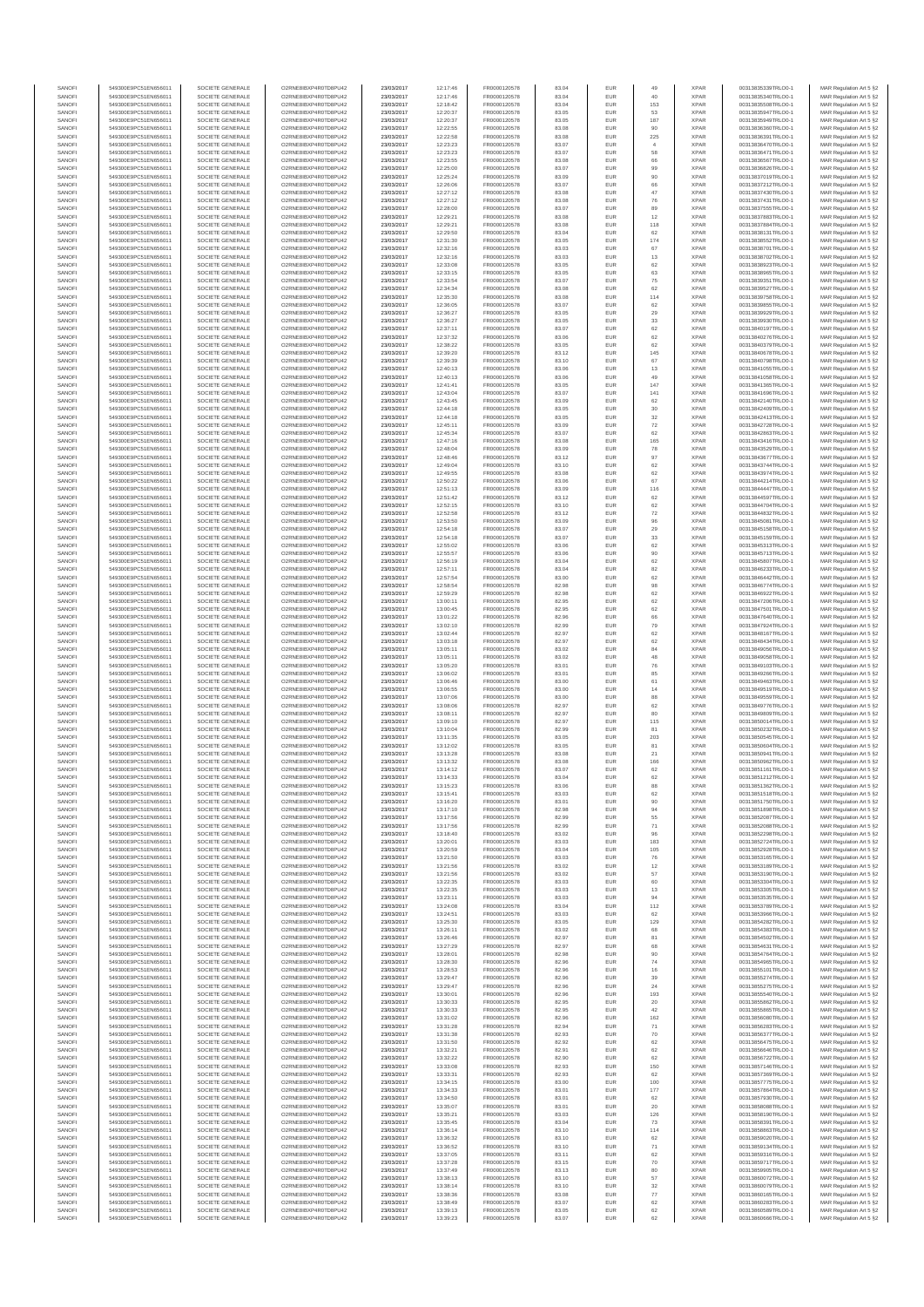| SANOF            | 549300E9PC51EN656011                         | SOCIETE GENERALE                     | O2RNE8IBXP4R0TD8PU42                          | 23/03/2017               | 13:39:47             | FR0000120578                 | 83.05          | EUR               | 62                            | <b>XPAR</b>                | 00313860747TRLO0-1                       | MAR Regulation Art 5 §2                            |
|------------------|----------------------------------------------|--------------------------------------|-----------------------------------------------|--------------------------|----------------------|------------------------------|----------------|-------------------|-------------------------------|----------------------------|------------------------------------------|----------------------------------------------------|
| SANOFI<br>SANOFI | 549300E9PC51EN656011<br>549300E9PC51EN656011 | SOCIETE GENERALE<br>SOCIETE GENERALE | O2RNE8IBXP4R0TD8PU42                          | 23/03/2017<br>23/03/2017 | 13:40:15<br>13:40:42 | FR0000120578<br>FR0000120578 | 83.06          | EUR<br>EUR        | 110<br>18                     | <b>XPAR</b><br><b>XPAR</b> | 00313860951TRLO0-1<br>00313861082TRLO0-1 | MAR Regulation Art 5 §2                            |
| SANOFI           | 549300E9PC51EN656011                         | SOCIETE GENERALE                     | O2RNE8IBXP4R0TD8PU42<br>O2RNE8IBXP4R0TD8PU42  | 23/03/2017               | 13:40:42             | FR0000120578                 | 83.04<br>83.04 | EUR               | 58                            | <b>XPAR</b>                | 00313861083TRLO0-1                       | MAR Regulation Art 5 §2<br>MAR Regulation Art 5 §2 |
| SANOFI           | 549300E9PC51EN656011                         | SOCIETE GENERALE                     | O2RNE8IBXP4R0TD8PU42                          | 23/03/2017               | 13:41:05             | FR0000120578                 | 83.02          | EUR               | 54                            | <b>XPAR</b>                | 00313861178TRLO0-1                       | MAR Regulation Art 5 §2                            |
| SANOFI           | 549300E9PC51EN656011                         | SOCIETE GENERALE                     | O2RNE8IBXP4R0TD8PU42                          | 23/03/2017               | 13:41:05             | FR0000120578                 | 83.02          | EUR               | 8                             | <b>XPAR</b>                | 00313861179TRLO0-1                       | MAR Regulation Art 5 §2                            |
| SANOFI<br>SANOFI | 549300E9PC51EN656011<br>549300E9PC51EN656011 | SOCIETE GENERALE<br>SOCIETE GENERALE | O2RNE8IBXP4R0TD8PLI42<br>O2RNE8IBXP4R0TD8PU42 | 23/03/2017<br>23/03/2017 | 13:41:59<br>13:42:18 | FR0000120578<br>FR0000120578 | 83.00<br>83.01 | EUR<br>EUR        | 62<br>58                      | <b>XPAR</b><br><b>XPAR</b> | 00313861492TRLO0-1<br>00313861587TRLO0-1 | MAR Regulation Art 5 §2<br>MAR Regulation Art 5 §2 |
| SANOFI           | 549300E9PC51EN656011                         | SOCIETE GENERALE                     | O2RNE8IBXP4R0TD8PU42                          | 23/03/2017               | 13:42:26             | FR0000120578                 | 83.04          | EUR               | 110                           | <b>XPAR</b>                | 00313861765TRLO0-1                       | MAR Regulation Art 5 §2                            |
| SANOFI           | 549300E9PC51EN656011                         | SOCIETE GENERALE                     | O2RNE8IBXP4R0TD8PU42                          | 23/03/2017               | 13:42:48             | FR0000120578                 | 83.01          | EUR               | 62                            | <b>XPAR</b>                | 00313861896TRLO0-1                       | MAR Regulation Art 5 §2                            |
| SANOFI<br>SANOFI | 549300E9PC51EN656011<br>549300E9PC51EN656011 | SOCIETE GENERALE<br>SOCIETE GENERALE | O2RNE8IBXP4R0TD8PU42<br>O2RNE8IBXP4R0TD8PU42  | 23/03/2017<br>23/03/2017 | 13:43:25<br>13:43:50 | FR0000120578<br>FR0000120578 | 82.98<br>82.98 | EUR<br>EUR        | 100<br>62                     | <b>XPAR</b><br><b>XPAR</b> | 00313862032TRLO0-1<br>00313862143TRLO0-1 | MAR Regulation Art 5 §2<br>MAR Regulation Art 5 §2 |
| SANOFI           | 549300E9PC51EN656011                         | SOCIETE GENERALE                     | O2RNE8IBXP4R0TD8PU42                          | 23/03/2017               | 13:44:36             | FR0000120578                 | 82.95          | EUR               | 101                           | <b>XPAR</b>                | 00313862540TRLO0-1                       | MAR Regulation Art 5 §2                            |
| SANOFI           | 549300E9PC51EN656011                         | SOCIETE GENERALE                     | O2RNE8IBXP4R0TD8PU42                          | 23/03/2017               | 13:45:03             | FR0000120578                 | 82.93          | EUR               | 62                            | <b>XPAR</b>                | 00313862744TRLO0-1                       | MAR Regulation Art 5 §2                            |
| SANOFI           | 549300E9PC51EN656011                         | SOCIETE GENERALE                     | O2RNE8IBXP4R0TD8PU42                          | 23/03/2017               | 13:45:30             | FR0000120578                 | 82.95          | EUR               | 67                            | <b>XPAR</b>                | 00313862860TRLO0-1                       | MAR Regulation Art 5 §2                            |
| SANOFI<br>SANOFI | 549300E9PC51EN656011<br>549300E9PC51EN656011 | SOCIETE GENERALE<br>SOCIETE GENERALE | O2RNE8IBXP4R0TD8PU42<br>O2RNE8IBXP4R0TD8PU42  | 23/03/2017<br>23/03/2017 | 13:45:31<br>13:46:56 | FR0000120578<br>FR0000120578 | 82.95<br>83.04 | EUR<br>EUR        | 59<br>240                     | <b>XPAR</b><br><b>XPAR</b> | 00313862869TRLO0-1<br>00313863499TRLO0-1 | MAR Regulation Art 5 §2<br>MAR Regulation Art 5 §2 |
| SANOFI           | 549300E9PC51EN656011                         | SOCIETE GENERALE                     | O2RNE8IBXP4R0TD8PU42                          | 23/03/2017               | 13:47:09             | FR0000120578                 | 83.05          | EUR               | 98                            | <b>XPAR</b>                | 00313863674TRLO0-1                       | MAR Regulation Art 5 §2                            |
| SANOFI           | 549300E9PC51EN656011                         | SOCIETE GENERALE                     | O2RNE8IBXP4R0TD8PU42                          | 23/03/2017               | 13:47:49             | FR0000120578                 | 83.07          | EUR               | 91                            | <b>XPAR</b>                | 00313863932TRLO0-1                       | MAR Regulation Art 5 §2                            |
| SANOFI           | 549300E9PC51EN656011                         | SOCIETE GENERALE                     | O2RNE8IBXP4R0TD8PU42                          | 23/03/2017               | 13:48:09             | FR0000120578                 | 83.06          | EUR               | 73                            | <b>XPAR</b>                | 00313864048TRLO0-1                       | MAR Regulation Art 5 §2                            |
| SANOFI<br>SANOFI | 549300E9PC51EN656011<br>549300E9PC51EN656011 | SOCIETE GENERALE<br>SOCIETE GENERALE | O2RNE8IBXP4R0TD8PU42<br>O2RNE8IBXP4R0TD8PU42  | 23/03/2017<br>23/03/2017 | 13:48:27<br>13:49:12 | FR0000120578<br>FR0000120578 | 83.03<br>83.08 | EUR<br>EUR        | 62<br>147                     | <b>XPAR</b><br><b>XPAR</b> | 00313864136TRLO0-1<br>00313864454TRLO0-1 | MAR Regulation Art 5 §2<br>MAR Regulation Art 5 §2 |
| SANOFI           | 549300E9PC51EN656011                         | SOCIETE GENERALE                     | O2RNE8IBXP4R0TD8PU42                          | 23/03/2017               | 13:49:28             | FR0000120578                 | 83.08          | EUR               | 72                            | <b>XPAR</b>                | 00313864604TRLO0-1                       | MAR Regulation Art 5 §2                            |
| SANOFI           | 549300E9PC51EN656011                         | SOCIETE GENERALE                     | O2RNE8IBXP4R0TD8PU42                          | 23/03/2017               | 13:49:46             | FR0000120578                 | 83.08          | EUR               | 62                            | <b>XPAR</b>                | 00313864735TRLO0-1                       | MAR Regulation Art 5 §2                            |
| SANOFI<br>SANOFI | 549300E9PC51EN656011<br>549300E9PC51EN656011 | SOCIETE GENERALE<br>SOCIETE GENERALE | O2RNE8IBXP4R0TD8PU42<br>O2RNE8IBXP4R0TD8PU42  | 23/03/2017<br>23/03/2017 | 13:50:28<br>13:50:59 | FR0000120578<br>FR0000120578 | 83.07<br>83.05 | EUR<br>EUR        | 107<br>65                     | <b>XPAR</b><br><b>XPAR</b> | 00313865021TRLO0-1<br>00313865246TRLO0-1 | MAR Regulation Art 5 §2<br>MAR Regulation Art 5 §2 |
| SANOFI           | 549300E9PC51EN656011                         | SOCIETE GENERALE                     | O2RNE8IBXP4R0TD8PU42                          | 23/03/2017               | 13:50:59             | FR0000120578                 | 83.05          | EUR               | 51                            | <b>XPAR</b>                | 00313865247TRLO0-1                       | MAR Regulation Art 5 §2                            |
| SANOFI           | 549300E9PC51EN656011                         | SOCIETE GENERALE                     | O2RNE8IBXP4R0TD8PU42                          | 23/03/2017               | 13:51:56             | FR0000120578                 | 83.04          | EUR               | 153                           | <b>XPAR</b>                | 00313865748TRLO0-1                       | MAR Regulation Art 5 §2                            |
| SANOFI           | 549300E9PC51EN656011                         | SOCIETE GENERALE                     | O2RNE8IBXP4R0TD8PU42                          | 23/03/2017               | 13:52:19             | FR0000120578                 | 83.05          | EUR               | $62\,$                        | <b>XPAR</b>                | 00313865821TRLO0-1                       | MAR Regulation Art 5 §2                            |
| SANOFI<br>SANOFI | 549300E9PC51EN656011<br>549300E9PC51EN656011 | SOCIETE GENERALE<br>SOCIETE GENERALE | O2RNE8IBXP4R0TD8PU42<br>O2RNE8IBXP4R0TD8PU42  | 23/03/2017<br>23/03/2017 | 13:53:33<br>13:54:09 | FR0000120578<br>FR0000120578 | 83.09<br>83.09 | EUR<br>EUR        | 243<br>105                    | <b>XPAR</b><br><b>XPAR</b> | 00313866286TRLO0-1<br>00313866500TRLO0-1 | MAR Regulation Art 5 §2<br>MAR Regulation Art 5 §2 |
| SANOFI           | 549300E9PC51EN656011                         | SOCIETE GENERALE                     | O2RNE8IBXP4R0TD8PU42                          | 23/03/2017               | 13:54:40             | FR0000120578                 | 83.09          | EUR               | 100                           | <b>XPAR</b>                | 00313866709TRLO0-1                       | MAR Regulation Art 5 §2                            |
| SANOFI           | 549300E9PC51EN656011                         | SOCIETE GENERALE                     | O2RNE8IBXP4R0TD8PU42                          | 23/03/2017               | 13:54:40             | FR0000120578                 | 83.09          | EUR               | 5                             | <b>XPAR</b>                | 00313866710TRLO0-1                       | MAR Regulation Art 5 §2                            |
| SANOFI<br>SANOFI | 549300E9PC51EN656011<br>549300E9PC51EN656011 | SOCIETE GENERALE<br>SOCIETE GENERALE | O2RNE8IBXP4R0TD8PU42<br>O2RNE8IBXP4R0TD8PU42  | 23/03/2017<br>23/03/2017 | 13:55:01<br>13:55:49 | FR0000120578<br>FR0000120578 | 83.11<br>83.15 | EUR<br>EUR        | 62<br>148                     | <b>XPAR</b><br><b>XPAR</b> | 00313866823TRLO0-1<br>00313867264TRLO0-1 | MAR Regulation Art 5 §2                            |
| SANOFI           | 549300E9PC51EN656011                         | SOCIETE GENERALE                     | O2RNE8IBXP4R0TD8PU42                          | 23/03/2017               | 13:56:20             | FR0000120578                 | 83.18          | EUR               | 87                            | <b>XPAR</b>                | 00313867469TRLO0-1                       | MAR Regulation Art 5 §2<br>MAR Regulation Art 5 §2 |
| SANOFI           | 549300E9PC51EN656011                         | SOCIETE GENERALE                     | O2RNE8IBXP4R0TD8PU42                          | 23/03/2017               | 13:56:40             | FR0000120578                 | 83.17          | EUR               | 62                            | <b>XPAR</b>                | 00313867616TRLO0-1                       | MAR Regulation Art 5 §2                            |
| SANOFI           | 549300E9PC51EN656011                         | SOCIETE GENERALE                     | O2RNE8IBXP4R0TD8PU42                          | 23/03/2017               | 13:57:02             | FR0000120578                 | 83.16          | EUR               | 62                            | <b>XPAR</b>                | 00313867773TRLO0-1                       | MAR Regulation Art 5 §2                            |
| SANOFI<br>SANOFI | 549300E9PC51EN656011<br>549300E9PC51EN656011 | SOCIETE GENERALE<br>SOCIETE GENERALE | O2RNE8IBXP4R0TD8PU42<br>O2RNE8IBXP4R0TD8PU42  | 23/03/2017<br>23/03/2017 | 13:57:38<br>13:58:50 | FR0000120578<br>FR0000120578 | 83.18<br>83.19 | EUR<br>EUR        | 119<br>82                     | <b>XPAR</b><br><b>XPAR</b> | 00313868071TRLO0-1<br>00313868516TRLO0-1 | MAR Regulation Art 5 §2<br>MAR Regulation Art 5 §2 |
| SANOFI           | 549300E9PC51EN656011                         | SOCIETE GENERALE                     | O2RNE8IBXP4R0TD8PU42                          | 23/03/2017               | 13:59:09             | FR0000120578                 | 83.21          | EUR               | 122                           | <b>XPAR</b>                | 00313868683TRLO0-1                       | MAR Regulation Art 5 §2                            |
| SANOFI           | 549300E9PC51EN656011                         | SOCIETE GENERALE                     | O2RNE8IBXP4R0TD8PU42                          | 23/03/2017               | 13:59:09             | FR0000120578                 | 83.21          | EUR               | 67                            | <b>XPAR</b>                | 00313868684TRLO0-1                       | MAR Regulation Art 5 §2                            |
| SANOFI           | 549300E9PC51EN656011                         | SOCIETE GENERALE<br>SOCIETE GENERALE | O2RNE8IBXP4R0TD8PU42                          | 23/03/2017               | 13:59:31             | FR0000120578                 | 83.16          | EUR               | 70                            | <b>XPAR</b>                | 00313868848TRLO0-1                       | MAR Regulation Art 5 §2                            |
| SANOFI<br>SANOFI | 549300E9PC51EN656011<br>549300E9PC51EN656011 | SOCIETE GENERALE                     | O2RNE8IBXP4R0TD8PU42<br>O2RNE8IBXP4R0TD8PU42  | 23/03/2017<br>23/03/2017 | 14:00:23<br>14:00:23 | FR0000120578<br>FR0000120578 | 83.16<br>83.16 | EUR<br>EUR        | 63<br>96                      | <b>XPAR</b><br><b>XPAR</b> | 00313869554TRLO0-1<br>00313869555TRLO0-1 | MAR Regulation Art 5 §2<br>MAR Regulation Art 5 §2 |
| SANOFI           | 549300E9PC51EN656011                         | SOCIETE GENERALE                     | O2RNE8IBXP4R0TD8PU42                          | 23/03/2017               | 14:00:50             | FR0000120578                 | 83.15          | EUR               | 62                            | <b>XPAR</b>                | 00313869783TRLO0-1                       | MAR Regulation Art 5 §2                            |
| SANOFI           | 549300E9PC51EN656011                         | SOCIETE GENERALE                     | O2RNE8IBXP4R0TD8PU42                          | 23/03/2017               | 08:00:32             | FR0000120578                 | 83.01          | EUR               | 65                            | <b>XPAR</b>                | 00313988261TRLO0-1                       | MAR Regulation Art 5 §2                            |
| SANOFI           | 549300E9PC51EN656011                         | SOCIETE GENERALE                     | O2RNE8IBXP4R0TD8PU42<br>O2RNE8IBXP4R0TD8PU42  | 23/03/2017               | 08:01:22             | FR0000120578                 | 82.87          | EUR               | 63                            | <b>XPAR</b>                | 00313988699TRLO0-1                       | MAR Regulation Art 5 §2                            |
| SANOFI<br>SANOFI | 549300E9PC51EN656011<br>549300E9PC51EN656011 | SOCIETE GENERALE<br>SOCIETE GENERALE | O2RNE8IBXP4R0TD8PU42                          | 23/03/2017<br>23/03/2017 | 08:01:41<br>08:01:41 | FR0000120578<br>FR0000120578 | 82.86<br>82.86 | EUR<br>EUR        | 3<br>68                       | <b>XPAR</b><br><b>XPAR</b> | 00313988815TRLO0-1<br>00313988816TRLO0-1 | MAR Regulation Art 5 §2<br>MAR Regulation Art 5 §2 |
| SANOFI           | 549300E9PC51EN656011                         | SOCIETE GENERALE                     | O2RNE8IBXP4R0TD8PU42                          | 23/03/2017               | 08:01:58             | FR0000120578                 | 82.81          | EUR               | 73                            | <b>XPAR</b>                | 00313988981TRLO0-1                       | MAR Regulation Art 5 §2                            |
| SANOFI           | 549300E9PC51EN656011                         | SOCIETE GENERALE                     | O2RNE8IBXP4R0TD8PU42                          | 23/03/2017               | 08:02:22             | FR0000120578                 | 82.88          | EUR               | 58                            | <b>XPAR</b>                | 00313989153TRLO0-1                       | MAR Regulation Art 5 §2                            |
| SANOFI<br>SANOFI | 549300E9PC51EN656011                         | SOCIETE GENERALE                     | O2RNE8IBXP4R0TD8PU42                          | 23/03/2017               | 08:02:22             | FR0000120578<br>FR0000120578 | 82.88<br>82.93 | EUR<br>EUR        | 24<br>152                     | <b>XPAR</b><br><b>XPAR</b> | 00313989154TRLO0-1                       | MAR Regulation Art 5 §2<br>MAR Regulation Art 5 §2 |
| SANOFI           | 549300E9PC51EN656011<br>549300E9PC51EN656011 | SOCIETE GENERALE<br>SOCIETE GENERALE | O2RNE8IBXP4R0TD8PU42<br>O2RNE8IBXP4R0TD8PU42  | 23/03/2017<br>23/03/2017 | 08:03:16<br>08:03:16 | FR0000120578                 | 82.93          | EUR               | $\overline{4}$                | <b>XPAR</b>                | 00313989485TRLO0-1<br>00313989486TRLO0-1 | MAR Regulation Art 5 §2                            |
| SANOFI           | 549300E9PC51EN656011                         | SOCIETE GENERALE                     | O2RNE8IBXP4R0TD8PU42                          | 23/03/2017               | 08:03:29             | FR0000120578                 | 82.92          | EUR               | 64                            | <b>XPAR</b>                | 00313989531TRLO0-1                       | MAR Regulation Art 5 §2                            |
| SANOFI           | 549300E9PC51EN656011                         | SOCIETE GENERALE                     | O2RNE8IBXP4R0TD8PU42                          | 23/03/2017               | 08:03:44             | FR0000120578                 | 82.96          | EUR               | 113                           | <b>XPAR</b>                | 00313989611TRLO0-1                       | MAR Regulation Art 5 §2                            |
| SANOFI<br>SANOFI | 549300E9PC51EN656011<br>549300E9PC51EN656011 | SOCIETE GENERALE<br>SOCIETE GENERALE | O2RNE8IBXP4R0TD8PU42<br>O2RNE8IBXP4R0TD8PU42  | 23/03/2017<br>24/03/2017 | 08:03:53<br>08:04:16 | FR0000120578<br>FR0000120578 | 82.92<br>82.87 | EUR<br>EUR        | 62<br>80                      | <b>XPAR</b><br><b>XPAR</b> | 00313989657TRLO0-1<br>00313989776TRLO0-1 | MAR Regulation Art 5 §2<br>MAR Regulation Art 5 §2 |
| SANOFI           | 549300E9PC51EN656011                         | SOCIETE GENERALE                     | O2RNE8IBXP4R0TD8PU42                          | 24/03/2017               | 08:04:50             | FR0000120578                 | 82.87          | EUR               | 179                           | <b>XPAR</b>                | 00313989988TRLO0-1                       | MAR Regulation Art 5 §2                            |
| SANOFI           | 549300E9PC51EN656011                         | SOCIETE GENERALE                     | O2RNE8IBXP4R0TD8PU42                          | 24/03/2017               | 08:04:59             | FR0000120578                 | 82.85          | EUR               | 163                           | <b>XPAR</b>                | 00313990043TRLO0-1                       | MAR Regulation Art 5 §2                            |
| SANOFI           | 549300E9PC51EN656011                         | SOCIETE GENERALE                     | O2RNE8IBXP4R0TD8PU42                          | 24/03/2017               | 08:05:15             | FR0000120578                 | 82.85          | EUR               | 110                           | <b>XPAR</b>                | 00313990161TRLO0-1                       | MAR Regulation Art 5 §2                            |
| SANOFI<br>SANOFI | 549300E9PC51EN656011<br>549300E9PC51EN656011 | SOCIETE GENERALE<br>SOCIETE GENERALE | O2RNE8IBXP4R0TD8PU42<br>O2RNE8IBXP4R0TD8PU42  | 24/03/2017<br>24/03/2017 | 08:05:37<br>08:05:37 | FR0000120578<br>FR0000120578 | 82.85<br>82.85 | EUR<br>EUR        | 150<br>$12\,$                 | <b>XPAR</b><br><b>XPAR</b> | 00313990281TRLO0-1<br>00313990282TRLO0-1 | MAR Regulation Art 5 §2<br>MAR Regulation Art 5 §2 |
| SANOFI           | 549300E9PC51EN656011                         | SOCIETE GENERALE                     | O2RNE8IBXP4R0TD8PU42                          | 24/03/2017               | 08:05:49             | FR0000120578                 | 82.83          | EUR               | 155                           | <b>XPAR</b>                | 00313990338TRLO0-1                       | MAR Regulation Art 5 §2                            |
| SANOFI           | 549300E9PC51EN656011                         | SOCIETE GENERALE                     | O2RNE8IBXP4R0TD8PU42                          | 24/03/2017               | 08:06:03             | FR0000120578                 | 82.87          | EUR               | 111                           | <b>XPAR</b>                | 00313990444TRLO0-1                       | MAR Regulation Art 5 §2                            |
| SANOFI           | 549300E9PC51EN656011                         | SOCIETE GENERALE                     | O2RNE8IBXP4R0TD8PU42                          | 24/03/2017               | 08:06:11             | FR0000120578                 | 82.89          | EUR               | 62                            | <b>XPAR</b>                | 00313990498TRLO0-1                       | MAR Regulation Art 5 §2                            |
| SANOFI<br>SANOFI | 549300E9PC51EN656011<br>549300E9PC51EN656011 | SOCIETE GENERALE<br>SOCIETE GENERALE | O2RNE8IBXP4R0TD8PU42<br>O2RNE8IBXP4R0TD8PU42  | 24/03/2017<br>24/03/2017 | 08:06:28<br>08:06:50 | FR0000120578<br>FR0000120578 | 82.89<br>82.91 | EUR<br>EUR        | 118<br>154                    | <b>XPAR</b><br><b>XPAR</b> | 00313990619TRLO0-1<br>00313990773TRLO0-1 | MAR Regulation Art 5 §2<br>MAR Regulation Art 5 §2 |
| SANOFI           | 549300E9PC51EN656011                         | SOCIETE GENERALE                     | O2RNE8IBXP4R0TD8PU42                          | 24/03/2017               | 08:06:58             | FR0000120578                 | 82.90          | EUR               | 62                            | <b>XPAR</b>                | 00313990792TRLO0-1                       | MAR Regulation Art 5 §2                            |
| SANOFI           | 549300E9PC51EN656011                         | SOCIETE GENERALE                     | O2RNE8IBXP4R0TD8PU42                          | 24/03/2017               | 08:07:04             | FR0000120578                 | 82.90          | EUR               | 62                            | <b>XPAR</b>                | 00313990809TRLO0-1                       | MAR Regulation Art 5 §2                            |
| SANOFI<br>SANOFI | 549300E9PC51EN656011<br>549300E9PC51EN656011 | SOCIETE GENERALE<br>SOCIETE GENERALE | O2RNE8IBXP4R0TD8PU42<br>O2RNE8IBXP4R0TD8PU42  | 24/03/2017<br>24/03/2017 | 08:07:22<br>08:07:24 | FR0000120578<br>FR0000120578 | 82.88<br>82.86 | EUR<br>EUR        | 63<br>81                      | <b>XPAR</b><br><b>XPAR</b> | 00313990930TRLO0-1<br>00313990938TRLO0-1 | MAR Regulation Art 5 §2<br>MAR Regulation Art 5 §2 |
| SANOFI           | 549300E9PC51EN656011                         | SOCIETE GENERALE                     | O2RNE8IBXP4R0TD8PU42                          | 24/03/2017               | 08:07:35             | FR0000120578                 | 82.82          | EUR               | 62                            | <b>XPAR</b>                | 00313990988TRLO0-1                       | MAR Regulation Art 5 §2                            |
| SANOFI           | 549300E9PC51EN656011                         | SOCIETE GENERALE                     | O2RNE8IBXP4R0TD8PU42                          | 24/03/2017               | 08:07:43             | FR0000120578                 | 82.76          | EUR               | 62                            | <b>XPAR</b>                | 00313991049TRLO0-1                       | MAR Regulation Art 5 §2                            |
| SANOFI<br>SANOFI | 549300E9PC51EN656011<br>549300E9PC51EN656011 | SOCIETE GENERALE<br>SOCIETE GENERALE | O2RNE8IBXP4R0TD8PU42<br>O2RNE8IBXP4R0TD8PU42  | 24/03/2017<br>24/03/2017 | 08:07:53<br>08:07:53 | FR0000120578<br>FR0000120578 | 82.77<br>82.77 | EUR<br>EUR        | 46                            | <b>XPAR</b><br><b>XPAR</b> | 00313991130TRLO0-1<br>00313991132TRLO0-1 | MAR Regulation Art 5 §2                            |
| SANOFI           | 549300E9PC51EN656011                         | SOCIETE GENERALE                     | O2RNE8IBXP4R0TD8PU42                          | 24/03/2017               | 08:07:58             | FR0000120578                 | 82.76          | EUR               | 34<br>62                      | <b>XPAR</b>                | 00313991176TRLO0-1                       | MAR Regulation Art 5 §2<br>MAR Regulation Art 5 §2 |
| SANOFI           | 549300E9PC51EN656011                         | SOCIETE GENERALE                     | O2RNE8IBXP4R0TD8PU42                          | 24/03/2017               | 08:08:16             | FR0000120578                 | 82.77          | EUR               | ${\bf 78}$                    | <b>XPAR</b>                | 00313991280TRLO0-1                       | MAR Regulation Art 5 §2                            |
| SANOFI           | 549300E9PC51EN656011                         | SOCIETE GENERALE                     | O2RNE8IBXP4R0TD8PU42                          | 24/03/2017               | 08:08:30             | FR0000120578                 | 82.76          | EUR               | 158                           | <b>XPAR</b>                | 00313991356TRLO0-1                       | MAR Regulation Art 5 §2                            |
| SANOFI<br>SANOFI | 549300E9PC51EN656011<br>549300E9PC51EN656011 | SOCIETE GENERALE<br>SOCIETE GENERALE | O2RNE8IBXP4R0TD8PU42<br>O2RNE8IBXP4R0TD8PU42  | 24/03/2017<br>24/03/2017 | 08:08:42<br>08:08:52 | FR0000120578<br>FR0000120578 | 82.75          | EUR<br>EUR        | 63<br>102                     | <b>XPAR</b><br><b>XPAR</b> | 00313991435TRLO0-1<br>00313991478TRLO0-1 | MAR Regulation Art 5 §2<br>MAR Regulation Art 5 §2 |
| SANOFI           | 549300E9PC51EN656011                         | SOCIETE GENERALE                     | O2RNE8IBXP4R0TD8PU42                          | 24/03/2017               | 08:09:28             | FR0000120578                 | 82.76<br>82.79 | EUR               | 260                           | <b>XPAR</b>                | 00313991603TRLO0-1                       | MAR Regulation Art 5 §2                            |
| SANOFI           | 549300E9PC51EN656011                         | SOCIETE GENERALE                     | O2RNE8IBXP4R0TD8PU42                          | 24/03/2017               | 08:09:35             | FR0000120578                 | 82.75          | EUR               | 62                            | <b>XPAR</b>                | 00313991656TRLO0-1                       | MAR Regulation Art 5 §2                            |
| SANOFI           | 549300E9PC51EN656011                         | SOCIETE GENERALE                     | O2RNE8IBXP4R0TD8PU42                          | 24/03/2017               | 08:09:50             | FR0000120578                 | 82.76          | EUR               | 83                            | <b>XPAR</b>                | 00313991728TRLO0-1                       | MAR Regulation Art 5 §2                            |
| SANOFI<br>SANOFI | 549300E9PC51EN656011<br>549300E9PC51EN656011 | SOCIETE GENERALE<br>SOCIETE GENERALE | O2RNE8IBXP4R0TD8PU42<br>O2RNE8IBXP4R0TD8PU42  | 24/03/2017<br>24/03/2017 | 08:09:57<br>08:10:09 | FR0000120578<br>FR0000120578 | 82.73<br>82.71 | EUR<br>EUR        | 82<br>88                      | <b>XPAR</b><br><b>XPAR</b> | 00313991793TRLO0-1<br>00313991911TRLO0-1 | MAR Regulation Art 5 §2<br>MAR Regulation Art 5 §2 |
| SANOFI           | 549300E9PC51EN656011                         | SOCIETE GENERALE                     | O2RNE8IBXP4R0TD8PU42                          | 24/03/2017               | 08:10:19             | FR0000120578                 | 82.70          | EUR               | 63                            | <b>XPAR</b>                | 00313991983TRLO0-1                       | MAR Regulation Art 5 §2                            |
| SANOFI           | 549300E9PC51EN656011                         | SOCIETE GENERALE                     | O2RNE8IBXP4R0TD8PU42                          | 24/03/2017               | 08:10:30             | FR0000120578                 | 82.67          | EUR               | 62                            | <b>XPAR</b>                | 00313992043TRLO0-1                       | MAR Regulation Art 5 §2                            |
| SANOFI<br>SANOFI | 549300E9PC51EN656011<br>549300E9PC51EN656011 | SOCIETE GENERALE<br>SOCIETE GENERALE | O2RNE8IBXP4R0TD8PU42<br>O2RNE8IBXP4R0TD8PU42  | 24/03/2017               | 08:10:49             | FR0000120578                 | 82.65          | EUR<br>EUR        | 126                           | <b>XPAR</b><br><b>XPAR</b> | 00313992143TRLO0-1                       | MAR Regulation Art 5 §2                            |
| SANOFI           | 549300E9PC51EN656011                         | SOCIETE GENERALE                     | O2RNE8IBXP4R0TD8PU42                          | 24/03/2017<br>24/03/2017 | 08:10:57<br>08:10:57 | FR0000120578<br>FR0000120578 | 82.61<br>82.61 | EUR               | 60<br>$\overline{\mathbf{2}}$ | <b>XPAR</b>                | 00313992195TRLO0-1<br>00313992198TRLO0-1 | MAR Regulation Art 5 §2<br>MAR Regulation Art 5 §2 |
| SANOFI           | 549300E9PC51EN656011                         | SOCIETE GENERALE                     | O2RNE8IBXP4R0TD8PU42                          | 24/03/2017               | 08:11:10             | FR0000120578                 | 82.65          | EUR               | 74                            | <b>XPAR</b>                | 00313992272TRLO0-1                       | MAR Regulation Art 5 §2                            |
| SANOFI           | 549300E9PC51EN656011                         | SOCIETE GENERALE                     | O2RNE8IBXP4R0TD8PU42                          | 24/03/2017               | 08:11:10             | FR0000120578                 | 82.65          | EUR               | 31                            | <b>XPAR</b>                | 00313992273TRLO0-1                       | MAR Regulation Art 5 §2                            |
| SANOFI<br>SANOFI | 549300E9PC51EN656011<br>549300E9PC51EN656011 | SOCIETE GENERALE<br>SOCIETE GENERALE | O2RNE8IBXP4R0TD8PU42<br>O2RNE8IBXP4R0TD8PU42  | 24/03/2017<br>24/03/2017 | 08:11:22<br>08:11:40 | FR0000120578<br>FR0000120578 | 82.65<br>82.65 | <b>EUR</b><br>EUR | 62<br>84                      | <b>XPAR</b><br><b>XPAR</b> | 00313992331TRLO0-1<br>00313992432TRLO0-1 | MAR Regulation Art 5 §2<br>MAR Regulation Art 5 §2 |
| SANOFI           | 549300E9PC51EN656011                         | SOCIETE GENERALE                     | O2RNE8IBXP4R0TD8PU42                          | 24/03/2017               | 08:12:00             | FR0000120578                 | 82.66          | EUR               | 139                           | <b>XPAR</b>                | 00313992471TRLO0-1                       | MAR Regulation Art 5 §2                            |
| SANOFI           | 549300E9PC51EN656011                         | SOCIETE GENERALE                     | O2RNE8IBXP4R0TD8PU42                          | 24/03/2017               | 08:12:03             | FR0000120578                 | 82.65          | EUR               | 84                            | <b>XPAR</b>                | 00313992479TRLO0-1                       | MAR Regulation Art 5 §2                            |
| SANOFI<br>SANOFI | 549300E9PC51EN656011<br>549300E9PC51EN656011 | SOCIETE GENERALE<br>SOCIETE GENERALE | O2RNE8IBXP4R0TD8PU42<br>O2RNE8IBXP4R0TD8PU42  | 24/03/2017<br>24/03/2017 | 08:12:34<br>08:12:43 | FR0000120578<br>FR0000120578 | 82.65<br>82.60 | EUR<br><b>EUR</b> | 284<br>63                     | <b>XPAR</b><br><b>XPAR</b> | 00313992577TRLO0-1<br>00313992620TRLO0-1 | MAR Regulation Art 5 §2<br>MAR Regulation Art 5 §2 |
| SANOFI           | 549300E9PC51EN656011                         | SOCIETE GENERALE                     | O2RNE8IBXP4R0TD8PU42                          | 24/03/2017               | 08:12:51             | FR0000120578                 | 82.59          | EUR               | 68                            | <b>XPAR</b>                | 00313992649TRLO0-1                       | MAR Regulation Art 5 §2                            |
| SANOFI           | 549300E9PC51EN656011                         | SOCIETE GENERALE                     | O2RNE8IBXP4R0TD8PU42                          | 24/03/2017               | 08:12:59             | FR0000120578                 | 82.57          | <b>EUR</b>        | 128                           | <b>XPAR</b>                | 00313992675TRLO0-1                       | MAR Regulation Art 5 §2                            |
| SANOFI<br>SANOFI | 549300E9PC51EN656011<br>549300E9PC51EN656011 | SOCIETE GENERALE<br>SOCIETE GENERALE | O2RNE8IBXP4R0TD8PU42<br>O2RNE8IBXP4R0TD8PU42  | 24/03/2017<br>24/03/2017 | 08:13:16<br>08:13:24 | FR0000120578<br>FR0000120578 | 82.61<br>82.62 | EUR<br>EUR        | 249<br>30                     | <b>XPAR</b><br><b>XPAR</b> | 00313992772TRLO0-1<br>00313992791TRLO0-1 | MAR Regulation Art 5 §2<br>MAR Regulation Art 5 §2 |
| SANOFI           | 549300E9PC51EN656011                         | SOCIETE GENERALE                     | O2RNE8IBXP4R0TD8PU42                          | 24/03/2017               | 08:13:24             | FR0000120578                 | 82.62          | EUR               | $\scriptstyle{72}$            | <b>XPAR</b>                | 00313992792TRLO0-1                       | MAR Regulation Art 5 §2                            |
| SANOFI           | 549300E9PC51EN656011                         | SOCIETE GENERALE                     | O2RNE8IBXP4R0TD8PU42                          | 24/03/2017               | 08:13:32             | FR0000120578                 | 82.61          | EUR               | 64                            | <b>XPAR</b>                | 00313992809TRLO0-1                       | MAR Regulation Art 5 §2                            |
| SANOFI<br>SANOFI | 549300E9PC51EN656011<br>549300E9PC51EN656011 | SOCIETE GENERALE<br>SOCIETE GENERALE | O2RNE8IBXP4R0TD8PU42<br>O2RNE8IBXP4R0TD8PU42  | 24/03/2017<br>24/03/2017 | 08:13:40<br>08:13:49 | FR0000120578<br>FR0000120578 | 82.59<br>82.58 | EUR<br>EUR        | 128<br>62                     | <b>XPAR</b><br><b>XPAR</b> | 00313992837TRLO0-1<br>00313992867TRLO0-1 | MAR Regulation Art 5 §2                            |
| SANOFI           | 549300E9PC51EN656011                         | SOCIETE GENERALE                     | O2RNE8IBXP4R0TD8PU42                          | 24/03/2017               | 08:13:54             | FR0000120578                 | 82.58          | <b>EUR</b>        | 126                           | <b>XPAR</b>                | 00313992915TRLO0-1                       | MAR Regulation Art 5 §2<br>MAR Regulation Art 5 §2 |
| SANOFI           | 549300E9PC51EN656011                         | SOCIETE GENERALE                     | O2RNE8IBXP4R0TD8PU42                          | 24/03/2017               | 08:14:03             | FR0000120578                 | 82.61          | EUR               | 136                           | <b>XPAR</b>                | 00313992986TRLO0-1                       | MAR Regulation Art 5 §2                            |
| SANOFI           | 549300E9PC51EN656011                         | SOCIETE GENERALE                     | O2RNE8IBXP4R0TD8PU42                          | 24/03/2017               | 08:14:08             | FR0000120578                 | 82.60          | <b>EUR</b>        | 62                            | <b>XPAR</b>                | 00313993006TRLO0-1                       | MAR Regulation Art 5 §2                            |
| SANOFI<br>SANOFI | 549300E9PC51EN656011<br>549300E9PC51EN656011 | SOCIETE GENERALE                     | O2RNE8IBXP4R0TD8PU42<br>O2RNE8IBXP4R0TD8PU42  | 24/03/2017               | 08:14:13<br>08:14:38 | FR0000120578                 | 82.59<br>82.58 | EUR               | 64<br>334                     | <b>XPAR</b><br><b>XPAR</b> | 00313993016TRLO0-1                       | MAR Regulation Art 5 §2<br>MAR Regulation Art 5 §2 |
| SANOFI           | 549300E9PC51EN656011                         | SOCIETE GENERALE<br>SOCIETE GENERALE | O2RNE8IBXP4R0TD8PU42                          | 24/03/2017<br>24/03/2017 | 08:14:58             | FR0000120578<br>FR0000120578 | 82.55          | EUR<br>EUR        | 62                            | <b>XPAR</b>                | 00313993089TRLO0-1<br>00313993160TRLO0-1 | MAR Regulation Art 5 §2                            |
| SANOFI           | 549300E9PC51EN656011                         | SOCIETE GENERALE                     | O2RNE8IBXP4R0TD8PU42                          | 24/03/2017               | 08:15:12             | FR0000120578                 | 82.55          | EUR               | 246                           | <b>XPAR</b>                | 00313993287TRLO0-1                       | MAR Regulation Art 5 §2                            |
| SANOFI           | 549300E9PC51EN656011                         | SOCIETE GENERALE                     | O2RNE8IBXP4R0TD8PU42                          | 24/03/2017               | 08:15:18             | FR0000120578                 | 82.54          | EUR               | 235                           | <b>XPAR</b>                | 00313993375TRLO0-1                       | MAR Regulation Art 5 §2                            |
| SANOFI<br>SANOFI | 549300E9PC51EN656011<br>549300E9PC51EN656011 | SOCIETE GENERALE<br>SOCIETE GENERALE | O2RNE8IBXP4R0TD8PU42<br>O2RNE8IBXP4R0TD8PU42  | 24/03/2017<br>24/03/2017 | 08:15:37<br>08:16:13 | FR0000120578<br>FR0000120578 | 82.54<br>82.56 | EUR<br><b>EUR</b> | 182<br>96                     | <b>XPAR</b><br><b>XPAR</b> | 00313993513TRLO0-1<br>00313993835TRLO0-1 | MAR Regulation Art 5 §2<br>MAR Regulation Art 5 §2 |
| SANOFI           | 549300E9PC51EN656011                         | SOCIETE GENERALE                     | O2RNE8IBXP4R0TD8PU42                          | 24/03/2017               | 08:16:13             | FR0000120578                 | 82.56          | EUR               | 237                           | <b>XPAR</b>                | 00313993836TRLO0-1                       | MAR Regulation Art 5 §2                            |
| SANOFI           | 549300E9PC51EN656011                         | SOCIETE GENERALE                     | O2RNE8IBXP4R0TD8PU42                          | 24/03/2017               | 08:16:22             | FR0000120578                 | 82.52          | <b>EUR</b>        | 272                           | <b>XPAR</b>                | 00313993915TRLO0-1                       | MAR Regulation Art 5 §2                            |
| SANOFI<br>SANOFI | 549300E9PC51EN656011<br>549300E9PC51EN656011 | SOCIETE GENERALE<br>SOCIETE GENERALE | O2RNE8IBXP4R0TD8PU42<br>O2RNE8IBXP4R0TD8PU42  | 24/03/2017<br>24/03/2017 | 08:16:52<br>08:17:23 | FR0000120578<br>FR0000120578 | 82.52<br>82.52 | EUR<br>EUR        | 333<br>230                    | <b>XPAR</b><br><b>XPAR</b> | 00313994067TRLO0-1<br>00313994206TRLO0-1 | MAR Regulation Art 5 §2                            |
| SANOFI           | 549300E9PC51EN656011                         | SOCIETE GENERALE                     | O2RNE8IBXP4R0TD8PU42                          | 24/03/2017               | 08:17:30             | FR0000120578                 | 82.46          | EUR               | 367                           | <b>XPAR</b>                | 00313994236TRLO0-1                       | MAR Regulation Art 5 §2<br>MAR Regulation Art 5 §2 |
| SANOFI           | 549300E9PC51EN656011                         | SOCIETE GENERALE                     | O2RNE8IBXP4R0TD8PU42                          | 24/03/2017               | 08:17:41             | FR0000120578                 | 82.45          | EUR               | 81                            | <b>XPAR</b>                | 00313994278TRLO0-1                       | MAR Regulation Art 5 §2                            |
| SANOFI           | 549300E9PC51EN656011                         | SOCIETE GENERALE                     | O2RNE8IBXP4R0TD8PU42                          | 24/03/2017               | 08:17:50             | FR0000120578                 | 82.44          | EUR               | 66                            | <b>XPAR</b>                | 00313994331TRLO0-1                       | MAR Regulation Art 5 §2                            |
| SANOFI<br>SANOFI | 549300E9PC51EN656011<br>549300E9PC51EN656011 | SOCIETE GENERALE<br>SOCIETE GENERALE | O2RNE8IBXP4R0TD8PU42<br>O2RNE8IBXP4R0TD8PU42  | 24/03/2017<br>24/03/2017 | 08:18:05<br>08:18:05 | FR0000120578<br>FR0000120578 | 82.46<br>82.46 | EUR<br><b>EUR</b> | 100                           | <b>XPAR</b><br><b>XPAR</b> | 00313994430TRLO0-1<br>00313994431TRLO0-1 | MAR Regulation Art 5 §2                            |
| SANOFI           | 549300E9PC51EN656011                         | SOCIETE GENERALE                     | O2RNE8IBXP4R0TD8PU42                          | 24/03/2017               | 08:18:15             | FR0000120578                 | 82.42          | EUR               | 182<br>47                     | <b>XPAR</b>                | 00313994547TRLO0-1                       | MAR Regulation Art 5 §2<br>MAR Regulation Art 5 §2 |
| SANOFI           | 549300E9PC51EN656011                         | SOCIETE GENERALE                     | O2RNE8IBXP4R0TD8PU42                          | 24/03/2017               | 08:18:16             | FR0000120578                 | 82.42          | <b>EUR</b>        | 58                            | <b>XPAR</b>                | 00313994549TRLO0-1                       | MAR Regulation Art 5 §2                            |
| SANOFI           | 549300E9PC51EN656011                         | SOCIETE GENERALE                     | O2RNE8IBXP4R0TD8PU42                          | 24/03/2017               | 08:18:40             | FR0000120578                 | 82.45          | EUR               | 361                           | <b>XPAR</b>                | 00313994712TRLO0-1                       | MAR Regulation Art 5 §2                            |
| SANOFI<br>SANOFI | 549300E9PC51EN656011<br>549300E9PC51EN656011 | SOCIETE GENERALE<br>SOCIETE GENERALE | O2RNE8IBXP4R0TD8PU42<br>O2RNE8IBXP4R0TD8PU42  | 24/03/2017<br>24/03/2017 | 08:18:56<br>08:19:29 | FR0000120578<br>FR0000120578 | 82.45<br>82.49 | EUR<br>EUR        | 222<br>377                    | <b>XPAR</b><br><b>XPAR</b> | 00313994795TRLO0-1<br>00313994969TRLO0-1 | MAR Regulation Art 5 §2<br>MAR Regulation Art 5 §2 |
| SANOFI           | 549300E9PC51EN656011                         | SOCIETE GENERALE                     | O2RNE8IBXP4R0TD8PU42                          | 24/03/2017               | 08:19:59             | FR0000120578                 | 82.50          | EUR               | 389                           | <b>XPAR</b>                | 00313995052TRLO0-1                       | MAR Regulation Art 5 §2                            |
| SANOFI           | 549300E9PC51EN656011                         | SOCIETE GENERALE                     | O2RNE8IBXP4R0TD8PU42                          | 24/03/2017               | 08:20:12             | FR0000120578                 | 82.50          | <b>EUR</b>        | 351                           | <b>XPAR</b>                | 00313995123TRLO0-1                       | MAR Regulation Art 5 §2                            |
| SANOFI<br>SANOFI | 549300E9PC51EN656011<br>549300E9PC51EN656011 | SOCIETE GENERALE<br>SOCIETE GENERALE | O2RNE8IBXP4R0TD8PU42<br>O2RNE8IBXP4R0TD8PU42  | 24/03/2017<br>24/03/2017 | 08:20:25<br>08:20:52 | FR0000120578<br>FR0000120578 | 82.47<br>82.47 | EUR<br><b>EUR</b> | 207<br>375                    | <b>XPAR</b><br><b>XPAR</b> | 00313995224TRLO0-1<br>00313995315TRLO0-1 | MAR Regulation Art 5 §2                            |
| SANOFI           | 549300E9PC51EN656011                         | SOCIETE GENERALE                     | O2RNE8IBXP4R0TD8PU42                          | 24/03/2017               | 08:21:36             | FR0000120578                 | 82.50          | EUR               | 366                           | <b>XPAR</b>                | 00313995576TRLO0-1                       | MAR Regulation Art 5 §2<br>MAR Regulation Art 5 §2 |
| SANOFI           | 549300E9PC51EN656011                         | SOCIETE GENERALE                     | O2RNE8IBXP4R0TD8PU42                          | 24/03/2017               | 08:21:36             | FR0000120578                 | 82.50          | EUR               | 6                             | <b>XPAR</b>                | 00313995593TRLO0-1                       | MAR Regulation Art 5 §2                            |
| SANOFI           | 549300E9PC51EN656011                         | SOCIETE GENERALE                     | O2RNE8IBXP4R0TD8PU42                          | 24/03/2017               | 08:21:37             | FR0000120578                 | 82.50          | EUR<br>EUR        | 75                            | <b>XPAR</b>                | 00313995597TRLO0-1                       | MAR Regulation Art 5 §2                            |
| SANOFI<br>SANOFI | 549300E9PC51EN656011<br>549300E9PC51EN656011 | SOCIETE GENERALE<br>SOCIETE GENERALE | O2RNE8IBXP4R0TD8PU42<br>O2RNE8IBXP4R0TD8PU42  | 24/03/2017<br>24/03/2017 | 08:21:38<br>08:21:38 | FR0000120578<br>FR0000120578 | 82.50<br>82.50 | EUR               | 128<br>86                     | <b>XPAR</b><br><b>XPAR</b> | 00313995600TRLO0-1<br>00313995606TRLO0-1 | MAR Regulation Art 5 §2<br>MAR Regulation Art 5 §2 |
| SANOFI           | 549300E9PC51EN656011                         | SOCIETE GENERALE                     | O2RNE8IBXP4R0TD8PU42                          | 24/03/2017               | 08:21:39             | FR0000120578                 | 82.50          | EUR               | 75                            | <b>XPAR</b>                | 00313995613TRLO0-1                       | MAR Regulation Art 5 §2                            |
|                  |                                              |                                      |                                               |                          |                      |                              |                |                   |                               |                            |                                          |                                                    |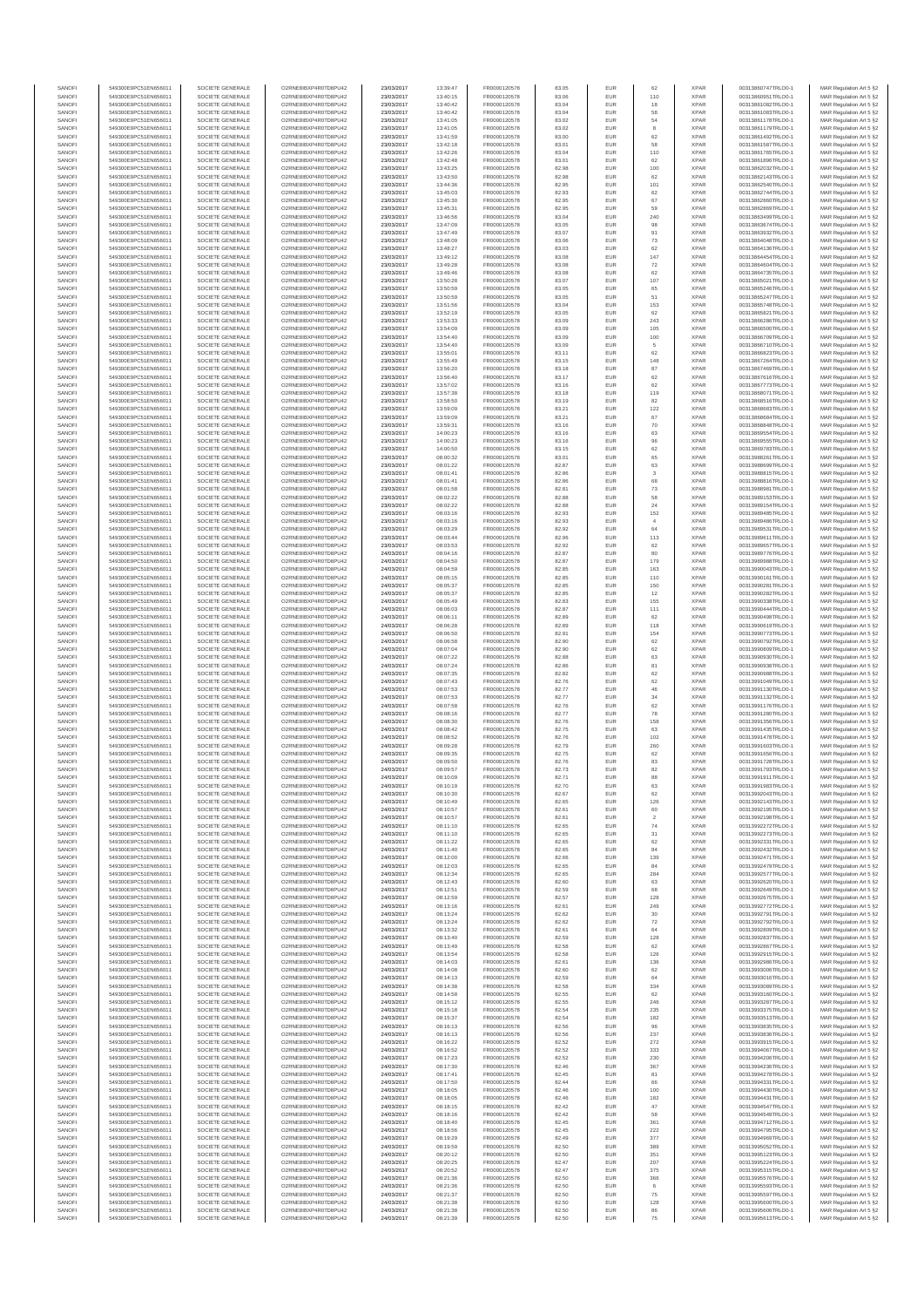| SANOF            | 549300E9PC51EN656011                         | SOCIETE GENERALE                     | O2RNE8IBXP4R0TD8PU42                          | 24/03/2017               | 08:21:39             | FR0000120578                 | 82.50          | EUR               | 34                    | <b>XPAR</b>                | 00313995619TRLO0-1                       | MAR Regulation Art 5 §2                            |
|------------------|----------------------------------------------|--------------------------------------|-----------------------------------------------|--------------------------|----------------------|------------------------------|----------------|-------------------|-----------------------|----------------------------|------------------------------------------|----------------------------------------------------|
| SANOFI<br>SANOFI | 549300E9PC51EN656011<br>549300E9PC51EN656011 | SOCIETE GENERALE<br>SOCIETE GENERALE | O2RNE8IBXP4R0TD8PU42                          | 24/03/2017<br>24/03/2017 | 08:21:45             | FR0000120578<br>FR0000120578 | 82.50          | EUR<br>EUR        | 90<br>361             | <b>XPAR</b><br><b>XPAR</b> | 00313995644TRLO0-1<br>00313995890TRLO0-1 | MAR Regulation Art 5 §2                            |
| SANOFI           | 549300E9PC51EN656011                         | SOCIETE GENERALE                     | O2RNE8IBXP4R0TD8PU42<br>O2RNE8IBXP4R0TD8PU42  | 24/03/2017               | 08:22:38<br>08:23:06 | FR0000120578                 | 82.57<br>82.64 | EUR               | 390                   | <b>XPAR</b>                | 00313996144TRLO0-1                       | MAR Regulation Art 5 §2<br>MAR Regulation Art 5 §2 |
| SANOFI           | 549300E9PC51EN656011                         | SOCIETE GENERALE                     | O2RNE8IBXP4R0TD8PU42                          | 24/03/2017               | 08:24:17             | FR0000120578                 | 82.70          | EUR               | 64                    | <b>XPAR</b>                | 00313996492TRLO0-1                       | MAR Regulation Art 5 §2                            |
| SANOFI           | 549300E9PC51EN656011                         | SOCIETE GENERALE                     | O2RNE8IBXP4R0TD8PU42                          | 24/03/2017               | 08:24:37             | FR0000120578                 | 82.69          | EUR               | 301                   | <b>XPAR</b>                | 00313996551TRLO0-1                       | MAR Regulation Art 5 §2                            |
| SANOFI<br>SANOFI | 549300E9PC51EN656011<br>549300E9PC51EN656011 | SOCIETE GENERALE<br>SOCIETE GENERALE | O2RNE8IBXP4R0TD8PLI42<br>O2RNE8IBXP4R0TD8PU42 | 24/03/2017<br>24/03/2017 | 08:24:54<br>08:25:25 | FR0000120578<br>FR0000120578 | 82.72<br>82.68 | EUR<br>EUR        | 332<br>142            | <b>XPAR</b><br><b>XPAR</b> | 00313996598TRLO0-1<br>00313996729TRLO0-1 | MAR Regulation Art 5 §2<br>MAR Regulation Art 5 §2 |
| SANOFI           | 549300E9PC51EN656011                         | SOCIETE GENERALE                     | O2RNE8IBXP4R0TD8PU42                          | 24/03/2017               | 08:25:25             | FR0000120578                 | 82.68          | EUR               | 121                   | <b>XPAR</b>                | 00313996730TRLO0-1                       | MAR Regulation Art 5 §2                            |
| SANOFI           | 549300E9PC51EN656011                         | SOCIETE GENERALE                     | O2RNE8IBXP4R0TD8PU42                          | 24/03/2017               | 08:25:48             | FR0000120578                 | 82.70          | EUR               | 68                    | <b>XPAR</b>                | 00313996923TRLO0-1                       | MAR Regulation Art 5 §2                            |
| SANOFI<br>SANOFI | 549300E9PC51EN656011<br>549300E9PC51EN656011 | SOCIETE GENERALE<br>SOCIETE GENERALE | O2RNE8IBXP4R0TD8PU42<br>O2RNE8IBXP4R0TD8PU42  | 24/03/2017<br>24/03/2017 | 08:25:48<br>08:25:54 | FR0000120578<br>FR0000120578 | 82.70<br>82.67 | EUR<br>EUR        | 187<br>129            | <b>XPAR</b><br><b>XPAR</b> | 00313996924TRLO0-1<br>00313996966TRLO0-1 | MAR Regulation Art 5 §2<br>MAR Regulation Art 5 §2 |
| SANOFI           | 549300E9PC51EN656011                         | SOCIETE GENERALE                     | O2RNE8IBXP4R0TD8PU42                          | 24/03/2017               | 08:26:14             | FR0000120578                 | 82.68          | EUR               | 62                    | <b>XPAR</b>                | 00313997082TRLO0-1                       | MAR Regulation Art 5 §2                            |
| SANOFI           | 549300E9PC51EN656011                         | SOCIETE GENERALE                     | O2RNE8IBXP4R0TD8PU42                          | 24/03/2017               | 08:26:14             | FR0000120578                 | 82.67          | EUR               | 139                   | <b>XPAR</b>                | 00313997090TRLO0-1                       | MAR Regulation Art 5 §2                            |
| SANOFI           | 549300E9PC51EN656011                         | SOCIETE GENERALE                     | O2RNE8IBXP4R0TD8PU42                          | 24/03/2017               | 08:28:01             | FR0000120578                 | 82.70          | EUR               | 70                    | <b>XPAR</b>                | 00313997557TRLO0-1                       | MAR Regulation Art 5 §2                            |
| SANOFI<br>SANOFI | 549300E9PC51EN656011<br>549300E9PC51EN656011 | SOCIETE GENERALE<br>SOCIETE GENERALE | O2RNE8IBXP4R0TD8PU42<br>O2RNE8IBXP4R0TD8PU42  | 24/03/2017<br>24/03/2017 | 08:28:01<br>08:28:24 | FR0000120578<br>FR0000120578 | 82.70<br>82.70 | EUR<br>EUR        | 380<br>530            | <b>XPAR</b><br><b>XPAR</b> | 00313997558TRLO0-1<br>00313997625TRLO0-1 | MAR Regulation Art 5 §2<br>MAR Regulation Art 5 §2 |
| SANOFI           | 549300E9PC51EN656011                         | SOCIETE GENERALE                     | O2RNE8IBXP4R0TD8PU42                          | 24/03/2017               | 08:28:53             | FR0000120578                 | 82.70          | EUR               | 151                   | <b>XPAR</b>                | 00313997754TRLO0-1                       | MAR Regulation Art 5 §2                            |
| SANOFI           | 549300E9PC51EN656011                         | SOCIETE GENERALE                     | O2RNE8IBXP4R0TD8PU42                          | 24/03/2017               | 08:28:53             | FR0000120578                 | 82.70          | EUR               | 238                   | <b>XPAR</b>                | 00313997755TRLO0-1                       | MAR Regulation Art 5 §2                            |
| SANOFI           | 549300E9PC51EN656011<br>549300E9PC51EN656011 | SOCIETE GENERALE                     | O2RNE8IBXP4R0TD8PU42                          | 24/03/2017               | 08:29:05             | FR0000120578                 | 82.71          | EUR               | 343                   | <b>XPAR</b>                | 00313997864TRLO0-1                       | MAR Regulation Art 5 §2                            |
| SANOFI<br>SANOFI | 549300E9PC51EN656011                         | SOCIETE GENERALE<br>SOCIETE GENERALE | O2RNE8IBXP4R0TD8PU42<br>O2RNE8IBXP4R0TD8PU42  | 24/03/2017<br>24/03/2017 | 08:30:01<br>08:30:01 | FR0000120578<br>FR0000120578 | 82.72<br>82.72 | EUR<br>EUR        | 307<br>162            | <b>XPAR</b><br><b>XPAR</b> | 00313998225TRLO0-1<br>00313998227TRLO0-1 | MAR Regulation Art 5 §2<br>MAR Regulation Art 5 §2 |
| SANOFI           | 549300E9PC51EN656011                         | SOCIETE GENERALE                     | O2RNE8IBXP4R0TD8PU42                          | 24/03/2017               | 08:30:06             | FR0000120578                 | 82.71          | EUR               | 121                   | <b>XPAR</b>                | 00313998287TRLO0-1                       | MAR Regulation Art 5 §2                            |
| SANOFI           | 549300E9PC51EN656011                         | SOCIETE GENERALE                     | O2RNE8IBXP4R0TD8PU42                          | 24/03/2017               | 08:30:22             | FR0000120578                 | 82.71          | EUR               | 149                   | <b>XPAR</b>                | 00313998448TRLO0-1                       | MAR Regulation Art 5 §2                            |
| SANOFI<br>SANOFI | 549300E9PC51EN656011<br>549300E9PC51EN656011 | SOCIETE GENERALE<br>SOCIETE GENERALE | O2RNE8IBXP4R0TD8PU42<br>O2RNE8IBXP4R0TD8PU42  | 24/03/2017<br>24/03/2017 | 08:30:43<br>08:31:23 | FR0000120578<br>FR0000120578 | 82.70<br>82.68 | EUR<br>EUR        | 105<br>308            | <b>XPAR</b><br><b>XPAR</b> | 00313998648TRLO0-1<br>00313998882TRLO0-1 | MAR Regulation Art 5 §2<br>MAR Regulation Art 5 §2 |
| SANOFI           | 549300E9PC51EN656011                         | SOCIETE GENERALE                     | O2RNE8IBXP4R0TD8PU42                          | 24/03/2017               | 08:32:01             | FR0000120578                 | 82.67          | EUR               | 241                   | <b>XPAR</b>                | 00313999073TRLO0-1                       | MAR Regulation Art 5 §2                            |
| SANOFI           | 549300E9PC51EN656011                         | SOCIETE GENERALE                     | O2RNE8IBXP4R0TD8PU42                          | 24/03/2017               | 08:32:01             | FR0000120578                 | 82.67          | EUR               | 42                    | <b>XPAR</b>                | 00313999075TRLO0-1                       | MAR Regulation Art 5 §2                            |
| SANOFI           | 549300E9PC51EN656011                         | SOCIETE GENERALE                     | O2RNE8IBXP4R0TD8PU42                          | 24/03/2017               | 08:32:09             | FR0000120578                 | 82.64          | EUR               | 103                   | <b>XPAR</b>                | 00313999096TRLO0-1                       | MAR Regulation Art 5 §2                            |
| SANOFI<br>SANOFI | 549300E9PC51EN656011<br>549300E9PC51EN656011 | SOCIETE GENERALE<br>SOCIETE GENERALE | O2RNE8IBXP4R0TD8PU42<br>O2RNE8IBXP4R0TD8PU42  | 24/03/2017<br>24/03/2017 | 08:32:29<br>08:32:38 | FR0000120578<br>FR0000120578 | 82.64<br>82.62 | EUR<br>EUR        | 175<br>144            | <b>XPAR</b><br><b>XPAR</b> | 00313999173TRLO0-1<br>00313999215TRLO0-1 | MAR Regulation Art 5 §2<br>MAR Regulation Art 5 §2 |
| SANOFI           | 549300E9PC51EN656011                         | SOCIETE GENERALE                     | O2RNE8IBXP4R0TD8PU42                          | 24/03/2017               | 08:33:26             | FR0000120578                 | 82.62          | EUR               | 90                    | <b>XPAR</b>                | 00313999420TRLO0-1                       | MAR Regulation Art 5 §2                            |
| SANOFI           | 549300E9PC51EN656011                         | SOCIETE GENERALE                     | O2RNE8IBXP4R0TD8PU42                          | 24/03/2017               | 08:33:44             | FR0000120578                 | 82.65          | EUR               | 243                   | <b>XPAR</b>                | 00313999466TRLO0-1                       | MAR Regulation Art 5 §2                            |
| SANOFI<br>SANOFI | 549300E9PC51EN656011<br>549300E9PC51EN656011 | SOCIETE GENERALE<br>SOCIETE GENERALE | O2RNE8IBXP4R0TD8PU42<br>O2RNE8IBXP4R0TD8PU42  | 24/03/2017<br>24/03/2017 | 08:34:01<br>08:34:34 | FR0000120578<br>FR0000120578 | 82.65<br>82.65 | EUR<br>EUR        | 218<br>232            | <b>XPAR</b><br><b>XPAR</b> | 00313999573TRLO0-1<br>00313999688TRLO0-1 | MAR Regulation Art 5 §2<br>MAR Regulation Art 5 §2 |
| SANOFI           | 549300E9PC51EN656011                         | SOCIETE GENERALE                     | O2RNE8IBXP4R0TD8PU42                          | 24/03/2017               | 08:35:07             | FR0000120578                 | 82.70          | EUR               | 65                    | <b>XPAR</b>                | 00313999881TRLO0-1                       | MAR Regulation Art 5 §2                            |
| SANOFI           | 549300E9PC51EN656011                         | SOCIETE GENERALE                     | O2RNE8IBXP4R0TD8PU42                          | 24/03/2017               | 08:35:30             | FR0000120578                 | 82.69          | EUR               | $\overline{7}$        | <b>XPAR</b>                | 00314000011TRLO0-1                       | MAR Regulation Art 5 §2                            |
| SANOFI           | 549300E9PC51EN656011                         | SOCIETE GENERALE                     | O2RNE8IBXP4R0TD8PU42                          | 24/03/2017               | 08:35:30             | FR0000120578                 | 82.69          | EUR               | $43\,$                | <b>XPAR</b>                | 00314000014TRLO0-1                       | MAR Regulation Art 5 §2                            |
| SANOFI<br>SANOFI | 549300E9PC51EN656011<br>549300E9PC51EN656011 | SOCIETE GENERALE<br>SOCIETE GENERALE | O2RNE8IBXP4R0TD8PU42<br>O2RNE8IBXP4R0TD8PU42  | 24/03/2017<br>24/03/2017 | 08:35:30<br>08:35:40 | FR0000120578<br>FR0000120578 | 82.69<br>82.67 | EUR<br>EUR        | 12<br>256             | <b>XPAR</b><br><b>XPAR</b> | 00314000017TRLO0-1<br>00314000112TRLO0-1 | MAR Regulation Art 5 §2<br>MAR Regulation Art 5 §2 |
| SANOFI           | 549300E9PC51EN656011                         | SOCIETE GENERALE                     | O2RNE8IBXP4R0TD8PU42                          | 24/03/2017               | 08:36:16             | FR0000120578                 | 82.67          | <b>EUR</b>        | 76                    | <b>XPAR</b>                | 00314000277TRLO0-1                       | MAR Regulation Art 5 §2                            |
| SANOFI           | 549300E9PC51EN656011                         | SOCIETE GENERALE                     | O2RNE8IBXP4R0TD8PU42                          | 24/03/2017               | 08:36:16             | FR0000120578                 | 82.67          | EUR               | 92                    | <b>XPAR</b>                | 00314000278TRLO0-1                       | MAR Regulation Art 5 §2                            |
| SANOFI<br>SANOFI | 549300E9PC51EN656011<br>549300E9PC51EN656011 | SOCIETE GENERALE<br>SOCIETE GENERALE | O2RNE8IBXP4R0TD8PU42<br>O2RNE8IBXP4R0TD8PU42  | 24/03/2017<br>24/03/2017 | 08:36:47<br>08:36:52 | FR0000120578<br>FR0000120578 | 82.68<br>82.65 | EUR<br>EUR        | 345<br>162            | <b>XPAR</b><br><b>XPAR</b> | 00314000466TRLO0-1<br>00314000502TRLO0-1 | MAR Regulation Art 5 §2<br>MAR Regulation Art 5 §2 |
| SANOFI           | 549300E9PC51EN656011                         | SOCIETE GENERALE                     | O2RNE8IBXP4R0TD8PU42                          | 24/03/2017               | 08:36:52             | FR0000120578                 | 82.65          | EUR               | 24                    | <b>XPAR</b>                | 00314000503TRLO0-1                       | MAR Regulation Art 5 §2                            |
| SANOFI           | 549300E9PC51EN656011                         | SOCIETE GENERALE                     | O2RNE8IBXP4R0TD8PU42                          | 24/03/2017               | 08:37:47             | FR0000120578                 | 82.71          | EUR               | 501                   | <b>XPAR</b>                | 00314000907TRLO0-1                       | MAR Regulation Art 5 §2                            |
| SANOFI           | 549300E9PC51EN656011                         | SOCIETE GENERALE                     | O2RNE8IBXP4R0TD8PU42                          | 24/03/2017               | 08:37:50             | FR0000120578                 | 82.71          | EUR               | $16\,$                | <b>XPAR</b>                | 00314000938TRLO0-1                       | MAR Regulation Art 5 §2                            |
| SANOFI<br>SANOFI | 549300E9PC51EN656011<br>549300E9PC51EN656011 | SOCIETE GENERALE<br>SOCIETE GENERALE | O2RNE8IBXP4R0TD8PU42<br>O2RNE8IBXP4R0TD8PU42  | 24/03/2017<br>24/03/2017 | 08:37:50<br>08:38:16 | FR0000120578<br>FR0000120578 | 82.71<br>82.70 | EUR<br>EUR        | 52<br>246             | <b>XPAR</b><br><b>XPAR</b> | 00314000939TRLO0-1<br>00314001228TRLO0-1 | MAR Regulation Art 5 §2<br>MAR Regulation Art 5 §2 |
| SANOFI           | 549300E9PC51EN656011                         | SOCIETE GENERALE                     | O2RNE8IBXP4R0TD8PU42                          | 24/03/2017               | 08:38:30             | FR0000120578                 | 82.71          | EUR               | 107                   | <b>XPAR</b>                | 00314001381TRLO0-1                       | MAR Regulation Art 5 §2                            |
| SANOFI           | 549300E9PC51EN656011                         | SOCIETE GENERALE                     | O2RNE8IBXP4R0TD8PU42                          | 24/03/2017               | 08:38:36             | FR0000120578                 | 82.69          | EUR               | 66                    | <b>XPAR</b>                | 00314001397TRLO0-1                       | MAR Regulation Art 5 §2                            |
| SANOFI           | 549300E9PC51EN656011                         | SOCIETE GENERALE                     | O2RNE8IBXP4R0TD8PU42                          | 24/03/2017               | 08:38:45             | FR0000120578                 | 82.70          | EUR               | 96                    | <b>XPAR</b>                | 00314001445TRLO0-1                       | MAR Regulation Art 5 §2                            |
| SANOFI<br>SANOFI | 549300E9PC51EN656011<br>549300E9PC51EN656011 | SOCIETE GENERALE<br>SOCIETE GENERALE | O2RNE8IBXP4R0TD8PU42<br>O2RNE8IBXP4R0TD8PU42  | 24/03/2017<br>24/03/2017 | 08:39:00<br>08:39:17 | FR0000120578<br>FR0000120578 | 82.72<br>82.69 | EUR<br>EUR        | 62<br>$62\,$          | <b>XPAR</b><br><b>XPAR</b> | 00314001493TRLO0-1<br>00314001603TRLO0-1 | MAR Regulation Art 5 §2<br>MAR Regulation Art 5 §2 |
| SANOFI           | 549300E9PC51EN656011                         | SOCIETE GENERALE                     | O2RNE8IBXP4R0TD8PU42                          | 24/03/2017               | 08:39:30             | FR0000120578                 | 82.70          | EUR               | 62                    | <b>XPAR</b>                | 00314001699TRLO0-1                       | MAR Regulation Art 5 §2                            |
| SANOFI           | 549300E9PC51EN656011                         | SOCIETE GENERALE                     | O2RNE8IBXP4R0TD8PU42                          | 24/03/2017               | 08:39:47             | FR0000120578                 | 82.72          | EUR               | 75                    | <b>XPAR</b>                | 00314001782TRLO0-1                       | MAR Regulation Art 5 §2                            |
| SANOFI           | 549300E9PC51EN656011                         | SOCIETE GENERALE                     | O2RNE8IBXP4R0TD8PU42                          | 24/03/2017               | 08:40:05             | FR0000120578                 | 82.76          | EUR               | 70                    | <b>XPAR</b>                | 00314001964TRLO0-1                       | MAR Regulation Art 5 §2                            |
| SANOFI<br>SANOFI | 549300E9PC51EN656011<br>549300E9PC51EN656011 | SOCIETE GENERALE<br>SOCIETE GENERALE | O2RNE8IBXP4R0TD8PU42<br>O2RNE8IBXP4R0TD8PU42  | 24/03/2017<br>24/03/2017 | 08:40:24<br>08:40:24 | FR0000120578<br>FR0000120578 | 82.78<br>82.78 | EUR<br>EUR        | 31<br>41              | <b>XPAR</b><br><b>XPAR</b> | 00314002046TRLO0-1<br>00314002047TRLO0-1 | MAR Regulation Art 5 §2<br>MAR Regulation Art 5 §2 |
| SANOFI           | 549300E9PC51EN656011                         | SOCIETE GENERALE                     | O2RNE8IBXP4R0TD8PU42                          | 24/03/2017               | 08:40:43             | FR0000120578                 | 82.75          | EUR               | 62                    | <b>XPAR</b>                | 00314002163TRLO0-1                       | MAR Regulation Art 5 §2                            |
| SANOFI           | 549300E9PC51EN656011                         | SOCIETE GENERALE                     | O2RNE8IBXP4R0TD8PU42                          | 24/03/2017               | 08:41:02             | FR0000120578                 | 82.74          | EUR               | 62                    | <b>XPAR</b>                | 00314002266TRLO0-1                       | MAR Regulation Art 5 §2                            |
| SANOFI           | 549300E9PC51EN656011                         | SOCIETE GENERALE                     | O2RNE8IBXP4R0TD8PU42<br>O2RNE8IBXP4R0TD8PU42  | 24/03/2017               | 08:43:07             | FR0000120578                 | 82.78          | EUR               | 59                    | <b>XPAR</b>                | 00314002801TRLO0-1                       | MAR Regulation Art 5 §2                            |
| SANOFI<br>SANOFI | 549300E9PC51EN656011<br>549300E9PC51EN656011 | SOCIETE GENERALE<br>SOCIETE GENERALE | O2RNE8IBXP4R0TD8PU42                          | 24/03/2017<br>24/03/2017 | 08:43:22<br>08:43:43 | FR0000120578<br>FR0000120578 | 82.78<br>82.74 | EUR<br>EUR        | 104<br>62             | <b>XPAR</b><br><b>XPAR</b> | 00314002892TRLO0-1<br>00314003044TRLO0-1 | MAR Regulation Art 5 §2<br>MAR Regulation Art 5 §2 |
| SANOFI           | 549300E9PC51EN656011                         | SOCIETE GENERALE                     | O2RNE8IBXP4R0TD8PU42                          | 24/03/2017               | 08:44:22             | FR0000120578                 | 82.74          | EUR               | 81                    | <b>XPAR</b>                | 00314003209TRLO0-1                       | MAR Regulation Art 5 §2                            |
| SANOFI           | 549300E9PC51EN656011                         | SOCIETE GENERALE                     | O2RNE8IBXP4R0TD8PU42                          | 24/03/2017               | 08:44:45             | FR0000120578                 | 82.74          | EUR               | 50                    | <b>XPAR</b>                | 00314003320TRLO0-1                       | MAR Regulation Art 5 §2                            |
| SANOFI<br>SANOFI | 549300E9PC51EN656011<br>549300E9PC51EN656011 | SOCIETE GENERALE<br>SOCIETE GENERALE | O2RNE8IBXP4R0TD8PU42<br>O2RNE8IBXP4R0TD8PU42  | 24/03/2017<br>24/03/2017 | 08:45:03<br>08:45:11 | FR0000120578<br>FR0000120578 | 82.75<br>82.75 | EUR<br>EUR        | 62<br>62              | <b>XPAR</b><br><b>XPAR</b> | 00314003373TRLO0-1<br>00314003426TRLO0-1 | MAR Regulation Art 5 §2<br>MAR Regulation Art 5 §2 |
| SANOFI           | 549300E9PC51EN656011                         | SOCIETE GENERALE                     | O2RNE8IBXP4R0TD8PU42                          | 24/03/2017               | 08:45:41             | FR0000120578                 | 82.73          | EUR               | 62                    | <b>XPAR</b>                | 00314003574TRLO0-1                       | MAR Regulation Art 5 §2                            |
| SANOFI           | 549300E9PC51EN656011                         | SOCIETE GENERALE                     | O2RNE8IBXP4R0TD8PU42                          | 24/03/2017               | 08:45:57             | FR0000120578                 | 82.73          | EUR               | 44                    | <b>XPAR</b>                | 00314003634TRLO0-1                       | MAR Regulation Art 5 §2                            |
| SANOFI           | 549300E9PC51EN656011                         | SOCIETE GENERALE                     | O2RNE8IBXP4R0TD8PU42                          | 24/03/2017               | 08:46:00             | FR0000120578                 | 82.73          | EUR               | 36                    | <b>XPAR</b>                | 00314003650TRLO0-1                       | MAR Regulation Art 5 §2                            |
| SANOFI<br>SANOFI | 549300E9PC51EN656011<br>549300E9PC51EN656011 | SOCIETE GENERALE<br>SOCIETE GENERALE | O2RNE8IBXP4R0TD8PU42<br>O2RNE8IBXP4R0TD8PU42  | 24/03/2017<br>24/03/2017 | 08:46:27<br>08:47:25 | FR0000120578<br>FR0000120578 | 82.72<br>82.71 | EUR<br>EUR        | 100<br>156            | <b>XPAR</b><br><b>XPAR</b> | 00314003770TRLO0-1<br>00314004060TRLO0-1 | MAR Regulation Art 5 §2<br>MAR Regulation Art 5 §2 |
| SANOFI           | 549300E9PC51EN656011                         | SOCIETE GENERALE                     | O2RNE8IBXP4R0TD8PU42                          | 24/03/2017               | 08:47:46             | FR0000120578                 | 82.72          | EUR               | 50                    | <b>XPAR</b>                | 00314004163TRLO0-1                       | MAR Regulation Art 5 §2                            |
| SANOFI           | 549300E9PC51EN656011                         | SOCIETE GENERALE                     | O2RNE8IBXP4R0TD8PU42                          | 24/03/2017               | 08:47:50             | FR0000120578                 | 82.72          | EUR               | 45                    | <b>XPAR</b>                | 00314004191TRLO0-1                       | MAR Regulation Art 5 §2                            |
| SANOFI<br>SANOFI | 549300E9PC51EN656011<br>549300E9PC51EN656011 | SOCIETE GENERALE<br>SOCIETE GENERALE | O2RNE8IBXP4R0TD8PU42<br>O2RNE8IBXP4R0TD8PU42  | 24/03/2017<br>24/03/2017 | 08:49:05<br>08:49:34 | FR0000120578<br>FR0000120578 | 82.74          | EUR<br><b>EUR</b> | 226                   | <b>XPAR</b><br><b>XPAR</b> | 00314004536TRLO0-1<br>00314004761TRLO0-1 | MAR Regulation Art 5 §2                            |
| SANOFI           | 549300E9PC51EN656011                         | SOCIETE GENERALE                     | O2RNE8IBXP4R0TD8PU42                          | 24/03/2017               | 08:49:49             | FR0000120578                 | 82.73<br>82.73 | EUR               | 71<br>99              | <b>XPAR</b>                | 00314004810TRLO0-1                       | MAR Regulation Art 5 §2<br>MAR Regulation Art 5 §2 |
| SANOFI           | 549300E9PC51EN656011                         | SOCIETE GENERALE                     | O2RNE8IBXP4R0TD8PU42                          | 24/03/2017               | 08:50:14             | FR0000120578                 | 82.74          | EUR               | 71                    | <b>XPAR</b>                | 00314004947TRLO0-1                       | MAR Regulation Art 5 §2                            |
| SANOFI           | 549300E9PC51EN656011                         | SOCIETE GENERALE                     | O2RNE8IBXP4R0TD8PU42                          | 24/03/2017               | 08:51:32             | FR0000120578                 | 82.72          | EUR               | 41                    | <b>XPAR</b>                | 00314005243TRLO0-1                       | MAR Regulation Art 5 §2                            |
| SANOFI<br>SANOFI | 549300E9PC51EN656011<br>549300E9PC51EN656011 | SOCIETE GENERALE<br>SOCIETE GENERALE | O2RNE8IBXP4R0TD8PU42<br>O2RNE8IBXP4R0TD8PU42  | 24/03/2017<br>24/03/2017 | 08:51:32<br>08:51:48 | FR0000120578<br>FR0000120578 | 82.72<br>82.71 | EUR<br>EUR        | 143<br>63             | <b>XPAR</b><br><b>XPAR</b> | 00314005244TRLO0-1<br>00314005297TRLO0-1 | MAR Regulation Art 5 §2                            |
| SANOFI           | 549300E9PC51EN656011                         | SOCIETE GENERALE                     | O2RNE8IBXP4R0TD8PU42                          | 24/03/2017               | 08:51:59             | FR0000120578                 | 82.69          | EUR               | 62                    | <b>XPAR</b>                | 00314005341TRLO0-1                       | MAR Regulation Art 5 §2<br>MAR Regulation Art 5 §2 |
| SANOFI           | 549300E9PC51EN656011                         | SOCIETE GENERALE                     | O2RNE8IBXP4R0TD8PU42                          | 24/03/2017               | 08:52:17             | FR0000120578                 | 82.69          | EUR               | 62                    | <b>XPAR</b>                | 00314005428TRLO0-1                       | MAR Regulation Art 5 §2                            |
| SANOFI           | 549300E9PC51EN656011                         | SOCIETE GENERALE                     | O2RNE8IBXP4R0TD8PU42                          | 24/03/2017               | 08:53:00             | FR0000120578                 | 82.68          | EUR               | 122                   | <b>XPAR</b>                | 00314005583TRLO0-1                       | MAR Regulation Art 5 §2                            |
| SANOFI<br>SANOFI | 549300E9PC51EN656011<br>549300E9PC51EN656011 | SOCIETE GENERALE<br>SOCIETE GENERALE | O2RNE8IBXP4R0TD8PU42<br>O2RNE8IBXP4R0TD8PU42  | 24/03/2017<br>24/03/2017 | 08:53:37<br>08:54:14 | FR0000120578<br>FR0000120578 | 82.68<br>82.67 | EUR<br>EUR        | 79<br>122             | <b>XPAR</b><br><b>XPAR</b> | 00314005787TRLO0-1<br>00314005950TRLO0-1 | MAR Regulation Art 5 §2<br>MAR Regulation Art 5 §2 |
| SANOFI           | 549300E9PC51EN656011                         | SOCIETE GENERALE                     | O2RNE8IBXP4R0TD8PU42                          | 24/03/2017               | 08:54:47             | FR0000120578                 | 82.65          | EUR               | 78                    | <b>XPAR</b>                | 00314006178TRLO0-1                       | MAR Regulation Art 5 §2                            |
| SANOFI           | 549300E9PC51EN656011                         | SOCIETE GENERALE                     | O2RNE8IBXP4R0TD8PU42                          | 24/03/2017               | 08:55:02             | FR0000120578                 | 82.64          | EUR               | 62                    | <b>XPAR</b>                | 00314006242TRLO0-1                       | MAR Regulation Art 5 §2                            |
| SANOFI<br>SANOFI | 549300E9PC51EN656011<br>549300E9PC51EN656011 | SOCIETE GENERALE<br>SOCIETE GENERALE | O2RNE8IBXP4R0TD8PU42<br>O2RNE8IBXP4R0TD8PU42  | 24/03/2017               | 08:55:13<br>08:55:32 | FR0000120578                 | 82.64<br>82.57 | EUR<br>EUR        | $62\,$                | <b>XPAR</b><br><b>XPAR</b> | 00314006312TRLO0-1                       | MAR Regulation Art 5 §2                            |
| SANOFI           | 549300E9PC51EN656011                         | SOCIETE GENERALE                     | O2RNE8IBXP4R0TD8PU42                          | 24/03/2017<br>24/03/2017 | 08:55:36             | FR0000120578<br>FR0000120578 | 82.57          | EUR               | 59<br>3               | <b>XPAR</b>                | 00314006415TRLO0-1<br>00314006429TRLO0-1 | MAR Regulation Art 5 §2<br>MAR Regulation Art 5 §2 |
| SANOFI           | 549300E9PC51EN656011                         | SOCIETE GENERALE                     | O2RNE8IBXP4R0TD8PU42                          | 24/03/2017               | 08:59:32             | FR0000120578                 | 82.55          | EUR               | 82                    | <b>XPAR</b>                | 00314007389TRLO0-1                       | MAR Regulation Art 5 §2                            |
| SANOFI           | 549300E9PC51EN656011                         | SOCIETE GENERALE                     | O2RNE8IBXP4R0TD8PU42                          | 24/03/2017               | 08:59:38             | FR0000120578                 | 82.56          | EUR               | 86                    | <b>XPAR</b>                | 00314007426TRLO0-1                       | MAR Regulation Art 5 §2                            |
| SANOFI<br>SANOFI | 549300E9PC51EN656011<br>549300E9PC51EN656011 | SOCIETE GENERALE<br>SOCIETE GENERALE | O2RNE8IBXP4R0TD8PU42<br>O2RNE8IBXP4R0TD8PU42  | 24/03/2017<br>24/03/2017 | 08:59:59<br>09:00:22 | FR0000120578<br>FR0000120578 | 82.54<br>82.57 | <b>EUR</b><br>EUR | 62<br>113             | <b>XPAR</b><br><b>XPAR</b> | 00314007638TRLO0-1<br>00314008017TRLO0-1 | MAR Regulation Art 5 §2<br>MAR Regulation Art 5 §2 |
| SANOFI           | 549300E9PC51EN656011                         | SOCIETE GENERALE                     | O2RNE8IBXP4R0TD8PU42                          | 24/03/2017               | 09:00:42             | FR0000120578                 | 82.53          | EUR               | 62                    | <b>XPAR</b>                | 00314008165TRLO0-1                       | MAR Regulation Art 5 §2                            |
| SANOFI           | 549300E9PC51EN656011                         | SOCIETE GENERALE                     | O2RNE8IBXP4R0TD8PU42                          | 24/03/2017               | 09:01:09             | FR0000120578                 | 82.55          | EUR               | 110                   | <b>XPAR</b>                | 00314008359TRLO0-1                       | MAR Regulation Art 5 §2                            |
| SANOFI<br>SANOFI | 549300E9PC51EN656011<br>549300E9PC51EN656011 | SOCIETE GENERALE<br>SOCIETE GENERALE | O2RNE8IBXP4R0TD8PU42<br>O2RNE8IBXP4R0TD8PU42  | 24/03/2017<br>24/03/2017 | 09:01:55<br>09:02:14 | FR0000120578<br>FR0000120578 | 82.55<br>82.53 | EUR<br><b>EUR</b> | 248<br>62             | <b>XPAR</b><br><b>XPAR</b> | 00314008643TRLO0-1<br>00314008807TRLO0-1 | MAR Regulation Art 5 §2<br>MAR Regulation Art 5 §2 |
| SANOFI           | 549300E9PC51EN656011                         | SOCIETE GENERALE                     | O2RNE8IBXP4R0TD8PU42                          | 24/03/2017               | 09:02:35             | FR0000120578                 | 82.53          | EUR               | 101                   | <b>XPAR</b>                | 00314008922TRLO0-1                       | MAR Regulation Art 5 §2                            |
| SANOFI           | 549300E9PC51EN656011                         | SOCIETE GENERALE                     | O2RNE8IBXP4R0TD8PU42                          | 24/03/2017               | 09:02:56             | FR0000120578                 | 82.52          | <b>EUR</b>        | 62                    | <b>XPAR</b>                | 00314009046TRLO0-1                       | MAR Regulation Art 5 §2                            |
| SANOFI<br>SANOFI | 549300E9PC51EN656011<br>549300E9PC51EN656011 | SOCIETE GENERALE<br>SOCIETE GENERALE | O2RNE8IBXP4R0TD8PU42<br>O2RNE8IBXP4R0TD8PU42  | 24/03/2017<br>24/03/2017 | 09:03:08<br>09:03:39 | FR0000120578<br>FR0000120578 | 82.52<br>82.53 | EUR<br>EUR        | 91<br>123             | <b>XPAR</b><br><b>XPAR</b> | 00314009154TRLO0-1<br>00314009345TRLO0-1 | MAR Regulation Art 5 §2<br>MAR Regulation Art 5 §2 |
| SANOFI           | 549300E9PC51EN656011                         | SOCIETE GENERALE                     | O2RNE8IBXP4R0TD8PU42                          | 24/03/2017               | 09:04:23             | FR0000120578                 | 82.54          | EUR               | 45                    | <b>XPAR</b>                | 00314009634TRLO0-1                       | MAR Regulation Art 5 §2                            |
| SANOFI           | 549300E9PC51EN656011                         | SOCIETE GENERALE                     | O2RNE8IBXP4R0TD8PU42                          | 24/03/2017               | 09:04:23             | FR0000120578                 | 82.54          | EUR               | 105                   | <b>XPAR</b>                | 00314009635TRLO0-1                       | MAR Regulation Art 5 §2                            |
| SANOFI<br>SANOFI | 549300E9PC51EN656011<br>549300E9PC51EN656011 | SOCIETE GENERALE<br>SOCIETE GENERALE | O2RNE8IBXP4R0TD8PU42<br>O2RNE8IBXP4R0TD8PU42  | 24/03/2017<br>24/03/2017 | 09:05:09<br>09:05:34 | FR0000120578<br>FR0000120578 | 82.61<br>82.61 | EUR<br>EUR        | 259<br>87             | <b>XPAR</b><br><b>XPAR</b> | 00314010004TRLO0-1<br>00314010234TRLO0-1 | MAR Regulation Art 5 §2                            |
| SANOFI           | 549300E9PC51EN656011                         | SOCIETE GENERALE                     | O2RNE8IBXP4R0TD8PU42                          | 24/03/2017               | 09:06:39             | FR0000120578                 | 82.62          | <b>EUR</b>        | 247                   | <b>XPAR</b>                | 00314010636TRLO0-1                       | MAR Regulation Art 5 §2<br>MAR Regulation Art 5 §2 |
| SANOFI           | 549300E9PC51EN656011                         | SOCIETE GENERALE                     | O2RNE8IBXP4R0TD8PU42                          | 24/03/2017               | 09:06:57             | FR0000120578                 | 82.58          | EUR               | 62                    | <b>XPAR</b>                | 00314010734TRLO0-1                       | MAR Regulation Art 5 §2                            |
| SANOFI           | 549300E9PC51EN656011                         | SOCIETE GENERALE                     | O2RNE8IBXP4R0TD8PU42                          | 24/03/2017               | 09:07:13             | FR0000120578                 | 82.58          | <b>EUR</b>        | 62                    | <b>XPAR</b>                | 00314010814TRLO0-1                       | MAR Regulation Art 5 §2                            |
| SANOFI<br>SANOFI | 549300E9PC51EN656011<br>549300E9PC51EN656011 | SOCIETE GENERALE<br>SOCIETE GENERALE | O2RNE8IBXP4R0TD8PU42<br>O2RNE8IBXP4R0TD8PU42  | 24/03/2017<br>24/03/2017 | 09:08:27<br>09:10:03 | FR0000120578<br>FR0000120578 | 82.63<br>82.69 | EUR<br>EUR        | 338<br>386            | <b>XPAR</b><br><b>XPAR</b> | 00314011304TRLO0-1<br>00314011713TRLO0-1 | MAR Regulation Art 5 §2<br>MAR Regulation Art 5 §2 |
| SANOFI           | 549300E9PC51EN656011                         | SOCIETE GENERALE                     | O2RNE8IBXP4R0TD8PU42                          | 24/03/2017               | 09:10:23             | FR0000120578                 | 82.70          | EUR               | 62                    | <b>XPAR</b>                | 00314011794TRLO0-1                       | MAR Regulation Art 5 §2                            |
| SANOFI           | 549300E9PC51EN656011                         | SOCIETE GENERALE                     | O2RNE8IBXP4R0TD8PU42                          | 24/03/2017               | 09:10:30             | FR0000120578                 | 82.68          | EUR               | $62\,$                | <b>XPAR</b>                | 00314011854TRLO0-1                       | MAR Regulation Art 5 §2                            |
| SANOFI           | 549300E9PC51EN656011                         | SOCIETE GENERALE                     | O2RNE8IBXP4R0TD8PU42                          | 24/03/2017               | 09:10:40             | FR0000120578                 | 82.68          | EUR               | 62                    | <b>XPAR</b>                | 00314011890TRLO0-1                       | MAR Regulation Art 5 §2                            |
| SANOFI<br>SANOFI | 549300E9PC51EN656011<br>549300E9PC51EN656011 | SOCIETE GENERALE<br>SOCIETE GENERALE | O2RNE8IBXP4R0TD8PU42<br>O2RNE8IBXP4R0TD8PU42  | 24/03/2017<br>24/03/2017 | 09:11:00<br>09:12:28 | FR0000120578<br>FR0000120578 | 82.67<br>82.74 | EUR<br><b>EUR</b> | 62<br>409             | <b>XPAR</b><br><b>XPAR</b> | 00314011965TRLO0-1<br>00314012321TRLO0-1 | MAR Regulation Art 5 §2<br>MAR Regulation Art 5 §2 |
| SANOFI           | 549300E9PC51EN656011                         | SOCIETE GENERALE                     | O2RNE8IBXP4R0TD8PU42                          | 24/03/2017               | 09:12:59             | FR0000120578                 | 82.75          | EUR               | 10                    | <b>XPAR</b>                | 00314012431TRLO0-1                       | MAR Regulation Art 5 §2                            |
| SANOFI           | 549300E9PC51EN656011                         | SOCIETE GENERALE                     | O2RNE8IBXP4R0TD8PU42                          | 24/03/2017               | 09:12:59             | FR0000120578                 | 82.75          | <b>EUR</b>        | 45                    | <b>XPAR</b>                | 00314012432TRLO0-1                       | MAR Regulation Art 5 §2                            |
| SANOFI<br>SANOFI | 549300E9PC51EN656011<br>549300E9PC51EN656011 | SOCIETE GENERALE<br>SOCIETE GENERALE | O2RNE8IBXP4R0TD8PU42<br>O2RNE8IBXP4R0TD8PU42  | 24/03/2017<br>24/03/2017 | 09:13:15<br>09:13:52 | FR0000120578<br>FR0000120578 | 82.74<br>82.75 | EUR<br>EUR        | 62<br>102             | <b>XPAR</b><br><b>XPAR</b> | 00314012529TRLO0-1<br>00314012697TRLO0-1 | MAR Regulation Art 5 §2                            |
| SANOFI           | 549300E9PC51EN656011                         | SOCIETE GENERALE                     | O2RNE8IBXP4R0TD8PU42                          | 24/03/2017               | 09:14:29             | FR0000120578                 | 82.78          | EUR               | 147                   | <b>XPAR</b>                | 00314013014TRLO0-1                       | MAR Regulation Art 5 §2<br>MAR Regulation Art 5 §2 |
| SANOFI           | 549300E9PC51EN656011                         | SOCIETE GENERALE                     | O2RNE8IBXP4R0TD8PU42                          | 24/03/2017               | 09:14:55             | FR0000120578                 | 82.77          | EUR               | 62                    | <b>XPAR</b>                | 00314013175TRLO0-1                       | MAR Regulation Art 5 §2                            |
| SANOFI           | 549300E9PC51EN656011                         | SOCIETE GENERALE                     | O2RNE8IBXP4R0TD8PU42                          | 24/03/2017               | 09:15:10             | FR0000120578                 | 82.77          | EUR               | 65                    | <b>XPAR</b>                | 00314013232TRLO0-1                       | MAR Regulation Art 5 §2                            |
| SANOFI<br>SANOFI | 549300E9PC51EN656011<br>549300E9PC51EN656011 | SOCIETE GENERALE<br>SOCIETE GENERALE | O2RNE8IBXP4R0TD8PU42<br>O2RNE8IBXP4R0TD8PU42  | 24/03/2017<br>24/03/2017 | 09:15:27<br>09:16:00 | FR0000120578<br>FR0000120578 | 82.78<br>82.75 | EUR<br><b>EUR</b> | 85<br>88              | <b>XPAR</b><br><b>XPAR</b> | 00314013304TRLO0-1<br>00314013449TRLO0-1 | MAR Regulation Art 5 §2<br>MAR Regulation Art 5 §2 |
| SANOFI           | 549300E9PC51EN656011                         | SOCIETE GENERALE                     | O2RNE8IBXP4R0TD8PU42                          | 24/03/2017               | 09:16:45             | FR0000120578                 | 82.74          | EUR               | 105                   | <b>XPAR</b>                | 00314013581TRLO0-1                       | MAR Regulation Art 5 §2                            |
| SANOFI           | 549300E9PC51EN656011                         | SOCIETE GENERALE                     | O2RNE8IBXP4R0TD8PU42                          | 24/03/2017               | 09:17:24             | FR0000120578                 | 82.77          | <b>EUR</b>        | $\overline{1}$        | <b>XPAR</b>                | 00314013736TRLO0-1                       | MAR Regulation Art 5 §2                            |
| SANOFI<br>SANOFI | 549300E9PC51EN656011<br>549300E9PC51EN656011 | SOCIETE GENERALE<br>SOCIETE GENERALE | O2RNE8IBXP4R0TD8PU42<br>O2RNE8IBXP4R0TD8PU42  | 24/03/2017<br>24/03/2017 | 09:17:28<br>09:17:49 | FR0000120578<br>FR0000120578 | 82.78          | EUR<br>EUR        | 132<br>$\overline{7}$ | <b>XPAR</b><br><b>XPAR</b> | 00314013763TRLO0-1<br>00314013851TRLO0-1 | MAR Regulation Art 5 §2<br>MAR Regulation Art 5 §2 |
| SANOFI           | 549300E9PC51EN656011                         | SOCIETE GENERALE                     | O2RNE8IBXP4R0TD8PU42                          | 24/03/2017               | 09:18:32             | FR0000120578                 | 82.76<br>82.81 | EUR               | $\overline{7}$        | <b>XPAR</b>                | 00314014094TRLO0-1                       | MAR Regulation Art 5 §2                            |
| SANOFI           | 549300E9PC51EN656011                         | SOCIETE GENERALE                     | O2RNE8IBXP4R0TD8PU42                          | 24/03/2017               | 09:18:37             | FR0000120578                 | 82.81          | EUR               | ${\bf 78}$            | <b>XPAR</b>                | 00314014126TRLO0-1                       | MAR Regulation Art 5 §2                            |
| SANOFI           | 549300E9PC51EN656011                         | SOCIETE GENERALE                     | O2RNE8IBXP4R0TD8PU42                          | 24/03/2017               | 09:18:37             | FR0000120578                 | 82.81          | <b>EUR</b>        | 72                    | <b>XPAR</b>                | 00314014127TRLO0-1                       | MAR Regulation Art 5 §2                            |
| SANOFI<br>SANOFI | 549300E9PC51EN656011<br>549300E9PC51EN656011 | SOCIETE GENERALE<br>SOCIETE GENERALE | O2RNE8IBXP4R0TD8PU42<br>O2RNE8IBXP4R0TD8PU42  | 24/03/2017<br>24/03/2017 | 09:18:59<br>09:19:38 | FR0000120578<br>FR0000120578 | 82.80<br>82.81 | EUR<br><b>EUR</b> | 92<br>110             | <b>XPAR</b><br><b>XPAR</b> | 00314014195TRLO0-1<br>00314014395TRLO0-1 | MAR Regulation Art 5 §2                            |
| SANOFI           | 549300E9PC51EN656011                         | SOCIETE GENERALE                     | O2RNE8IBXP4R0TD8PU42                          | 24/03/2017               | 09:20:29             | FR0000120578                 | 82.79          | EUR               |                       | <b>XPAR</b>                | 00314014632TRLO0-1                       | MAR Regulation Art 5 §2<br>MAR Regulation Art 5 §2 |
| SANOFI           | 549300E9PC51EN656011                         | SOCIETE GENERALE                     | O2RNE8IBXP4R0TD8PU42                          | 24/03/2017               | 09:20:29             | FR0000120578                 | 82.79          | EUR               | 55                    | <b>XPAR</b>                | 00314014634TRLO0-1                       | MAR Regulation Art 5 §2                            |
| SANOFI<br>SANOFI | 549300E9PC51EN656011                         | SOCIETE GENERALE                     | O2RNE8IBXP4R0TD8PU42<br>O2RNE8IBXP4R0TD8PU42  | 24/03/2017               | 09:20:51             | FR0000120578                 | 82.80          | EUR<br>EUR        | 144                   | <b>XPAR</b><br><b>XPAR</b> | 00314014755TRLO0-1                       | MAR Regulation Art 5 §2                            |
| SANOFI           | 549300E9PC51EN656011<br>549300E9PC51EN656011 | SOCIETE GENERALE<br>SOCIETE GENERALE | O2RNE8IBXP4R0TD8PU42                          | 24/03/2017<br>24/03/2017 | 09:20:59<br>09:21:38 | FR0000120578<br>FR0000120578 | 82.80<br>82.77 | EUR               | $_{\rm 34}$<br>88     | <b>XPAR</b>                | 00314014775TRLO0-1<br>00314014934TRLO0-1 | MAR Regulation Art 5 §2<br>MAR Regulation Art 5 §2 |
| SANOFI           | 549300E9PC51EN656011                         | SOCIETE GENERALE                     | O2RNE8IBXP4R0TD8PU42                          | 24/03/2017               | 09:22:35             | FR0000120578                 | 82.80          | EUR               | 253                   | <b>XPAR</b>                | 00314015386TRLO0-1                       | MAR Regulation Art 5 §2                            |
|                  |                                              |                                      |                                               |                          |                      |                              |                |                   |                       |                            |                                          |                                                    |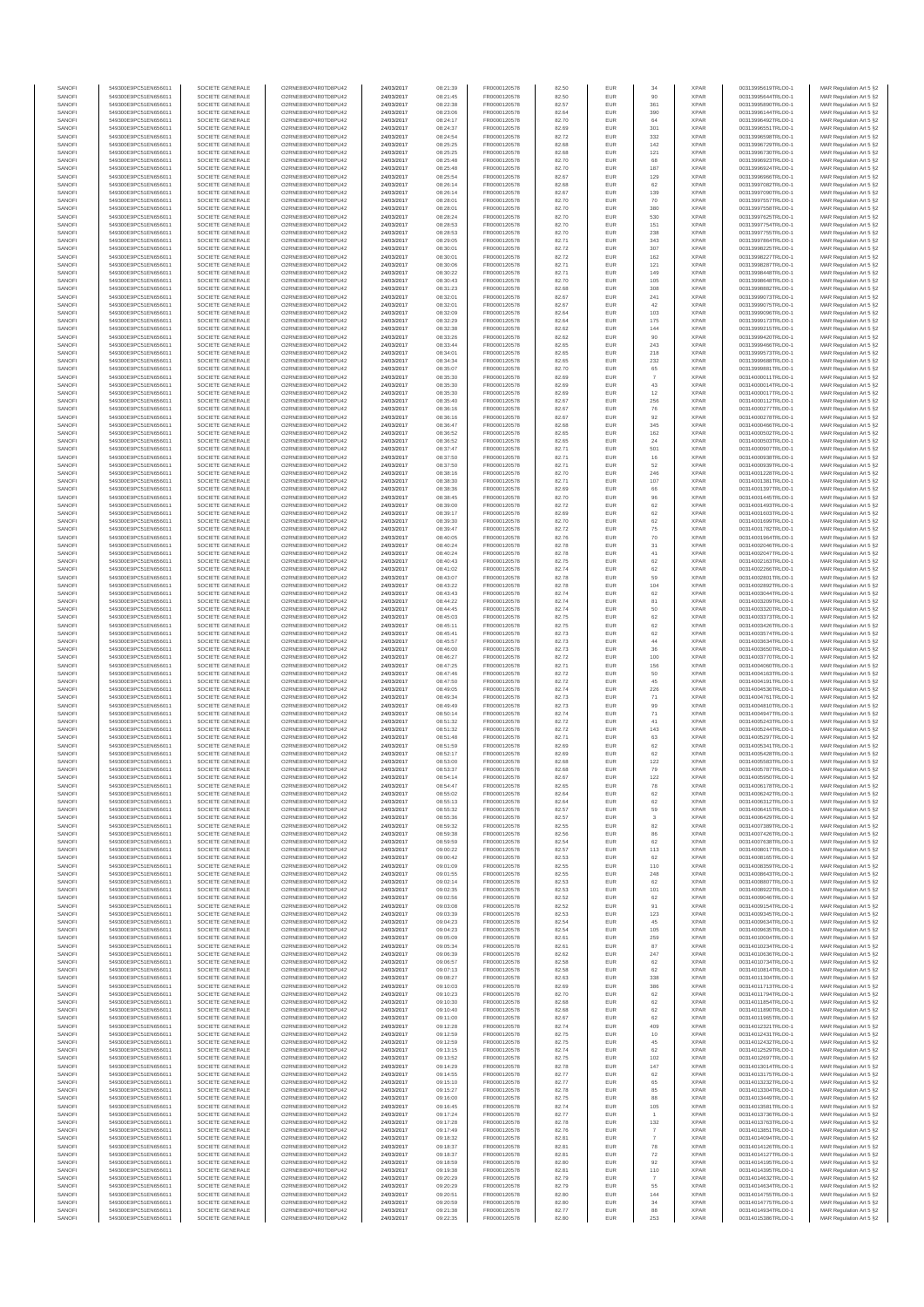| SANOFI           | 549300E9PC51EN656011                         | SOCIETE GENERALE                     | O2RNE8IBXP4R0TD8PU42                          | 24/03/2017               | 09:22:43             | FR0000120578                 | 82.79          | EUR               | 10                   | <b>XPAR</b>                | 00314015413TRLO0-1                       | MAR Regulation Art 5 §2                            |
|------------------|----------------------------------------------|--------------------------------------|-----------------------------------------------|--------------------------|----------------------|------------------------------|----------------|-------------------|----------------------|----------------------------|------------------------------------------|----------------------------------------------------|
| SANOFI<br>SANOFI | 549300E9PC51EN656011<br>549300E9PC51EN656011 | SOCIETE GENERALE<br>SOCIETE GENERALE | O2RNE8IBXP4R0TD8PLI42<br>O2RNE8IBXP4R0TD8PU42 | 24/03/2017<br>24/03/2017 | 09:22:43<br>09:24:04 | FR0000120578<br>FR0000120578 | 82.79<br>82.87 | <b>EUR</b><br>EUR | 52<br>163            | <b>XPAR</b><br><b>XPAR</b> | 00314015414TRLO0-1<br>00314015795TRLO0-1 | MAR Regulation Art 5 §2<br>MAR Regulation Art 5 §2 |
| SANOFI           | 549300E9PC51EN656011                         | SOCIETE GENERALE                     | O2RNE8IBXP4R0TD8PU42                          | 24/03/2017               | 09:24:42             | FR0000120578                 | 82.89          | EUR               | 102                  | <b>XPAR</b>                | 00314015974TRLO0-1                       | MAR Regulation Art 5 §2                            |
| SANOFI           | 549300E9PC51EN656011                         | SOCIETE GENERALE                     | O2RNE8IBXP4R0TD8PU42                          | 24/03/2017               | 09:25:03             | FR0000120578                 | 82.88          | EUR               | 62                   | <b>XPAR</b>                | 00314016103TRLO0-1                       | MAR Regulation Art 5 §2                            |
| SANOFI<br>SANOFI | 549300E9PC51EN656011<br>549300E9PC51EN656011 | SOCIETE GENERALE<br>SOCIETE GENERALE | O2RNE8IBXP4R0TD8PU42<br>O2RNE8IBXP4R0TD8PU42  | 24/03/2017<br>24/03/2017 | 09:25:53<br>09:26:36 | FR0000120578<br>FR0000120578 | 82.87<br>82.84 | EUR<br>EUR        | 109<br>62            | <b>XPAR</b><br><b>XPAR</b> | 00314016301TRLO0-1<br>00314016503TRLO0-1 | MAR Regulation Art 5 §2<br>MAR Regulation Art 5 §2 |
| SANOFI           | 549300E9PC51EN656011                         | SOCIETE GENERALE                     | O2RNE8IBXP4R0TD8PU42                          | 24/03/2017               | 09:26:45             | FR0000120578                 | 82.82          | EUR               | $\sqrt{24}$          | <b>XPAR</b>                | 00314016621TRLO0-1                       | MAR Regulation Art 5 §2                            |
| SANOFI           | 549300E9PC51EN656011                         | SOCIETE GENERALE                     | O2RNE8IBXP4R0TD8PU42                          | 24/03/2017               | 09:26:45             | FR0000120578                 | 82.82          | EUR               | $_{38}$              | <b>XPAR</b>                | 00314016622TRLO0-1                       | MAR Regulation Art 5 §2                            |
| SANOFI<br>SANOFI | 549300E9PC51EN656011<br>549300E9PC51EN656011 | SOCIETE GENERALE<br>SOCIETE GENERALE | O2RNE8IBXP4R0TD8PU42<br>O2RNE8IBXP4R0TD8PU42  | 24/03/2017<br>24/03/2017 | 09:27:54<br>09:28:27 | FR0000120578<br>FR0000120578 | 82.86<br>82.85 | EUR<br>EUR        | 98<br>117            | <b>XPAR</b><br><b>XPAR</b> | 00314016836TRLO0-1<br>00314016928TRLO0-1 | MAR Regulation Art 5 §2<br>MAR Regulation Art 5 §2 |
| SANOFI           | 549300E9PC51EN656011                         | SOCIETE GENERALE                     | O2RNE8IBXP4R0TD8PU42                          | 24/03/2017               | 09:28:52             | FR0000120578                 | 82.84          | EUR               | 62                   | <b>XPAR</b>                | 00314017029TRLO0-1                       | MAR Regulation Art 5 §2                            |
| SANOFI           | 549300E9PC51EN656011                         | SOCIETE GENERALE                     | O2RNE8IBXP4R0TD8PU42                          | 24/03/2017               | 09:29:53             | FR0000120578                 | 82.87          | EUR               | 123                  | <b>XPAR</b>                | 00314017255TRLO0-1                       | MAR Regulation Art 5 §2                            |
| SANOFI<br>SANOFI | 549300E9PC51EN656011                         | SOCIETE GENERALE                     | O2RNE8IBXP4R0TD8PU42                          | 24/03/2017               | 09:30:32             | FR0000120578                 | 82.85<br>82.85 | EUR<br>EUR        | 50<br>$40\,$         | <b>XPAR</b><br><b>XPAR</b> | 00314017408TRLO0-1                       | MAR Regulation Art 5 §2<br>MAR Regulation Art 5 §2 |
| SANOFI           | 549300E9PC51EN656011<br>549300E9PC51EN656011 | SOCIETE GENERALE<br>SOCIETE GENERALE | O2RNE8IBXP4R0TD8PU42<br>O2RNE8IBXP4R0TD8PU42  | 24/03/2017<br>24/03/2017 | 09:30:36<br>09:31:09 | FR0000120578<br>FR0000120578 | 82.85          | EUR               | 68                   | <b>XPAR</b>                | 00314017463TRLO0-1<br>00314017556TRLO0-1 | MAR Regulation Art 5 §2                            |
| SANOFI           | 549300E9PC51EN656011                         | SOCIETE GENERALE                     | O2RNE8IBXP4R0TD8PU42                          | 24/03/2017               | 09:31:27             | FR0000120578                 | 82.84          | EUR               | 62                   | <b>XPAR</b>                | 00314017640TRLO0-1                       | MAR Regulation Art 5 §2                            |
| SANOFI           | 549300E9PC51EN656011                         | SOCIETE GENERALE                     | O2RNE8IBXP4R0TD8PU42                          | 24/03/2017               | 09:32:06             | FR0000120578                 | 82.82          | EUR               | 49                   | <b>XPAR</b>                | 00314017810TRLO0-1                       | MAR Regulation Art 5 §2                            |
| SANOFI<br>SANOFI | 549300E9PC51EN656011<br>549300E9PC51EN656011 | SOCIETE GENERALE<br>SOCIETE GENERALE | O2RNE8IBXP4R0TD8PU42<br>O2RNE8IBXP4R0TD8PU42  | 24/03/2017<br>24/03/2017 | 09:32:06<br>09:32:28 | FR0000120578<br>FR0000120578 | 82.82<br>82.79 | EUR<br>EUR        | 13<br>62             | <b>XPAR</b><br><b>XPAR</b> | 00314017811TRLO0-1<br>00314017904TRLO0-1 | MAR Regulation Art 5 §2<br>MAR Regulation Art 5 §2 |
| SANOFI           | 549300E9PC51EN656011                         | SOCIETE GENERALE                     | O2RNE8IBXP4R0TD8PU42                          | 24/03/2017               | 09:33:44             | FR0000120578                 | 82.79          | EUR               | 62                   | <b>XPAR</b>                | 00314018215TRLO0-1                       | MAR Regulation Art 5 §2                            |
| SANOFI           | 549300E9PC51EN656011                         | SOCIETE GENERALE                     | O2RNE8IBXP4R0TD8PU42                          | 24/03/2017               | 09:33:53             | FR0000120578                 | 82.78          | EUR               | 127                  | <b>XPAR</b>                | 00314018239TRLO0-1                       | MAR Regulation Art 5 §2                            |
| SANOFI<br>SANOFI | 549300E9PC51EN656011<br>549300E9PC51EN656011 | SOCIETE GENERALE<br>SOCIETE GENERALE | O2RNE8IBXP4R0TD8PU42<br>O2RNE8IBXP4R0TD8PU42  | 24/03/2017<br>24/03/2017 | 09:35:38<br>09:35:38 | FR0000120578<br>FR0000120578 | 82.80<br>82.80 | EUR<br>EUR        | 48<br>91             | <b>XPAR</b><br><b>XPAR</b> | 00314018714TRLO0-1<br>00314018715TRLO0-1 | MAR Regulation Art 5 §2<br>MAR Regulation Art 5 §2 |
| SANOFI           | 549300E9PC51EN656011                         | SOCIETE GENERALE                     | O2RNE8IBXP4R0TD8PU42                          | 24/03/2017               | 09:36:25             | FR0000120578                 | 82.82          | EUR               | 150                  | <b>XPAR</b>                | 00314019008TRLO0-1                       | MAR Regulation Art 5 §2                            |
| SANOFI           | 549300E9PC51EN656011                         | SOCIETE GENERALE                     | O2RNE8IBXP4R0TD8PU42                          | 24/03/2017               | 09:36:51             | FR0000120578                 | 82.84          | EUR               | 102                  | <b>XPAR</b>                | 00314019126TRLO0-1                       | MAR Regulation Art 5 §2                            |
| SANOFI           | 549300E9PC51EN656011                         | SOCIETE GENERALE                     | O2RNE8IBXP4R0TD8PU42<br>O2RNE8IBXP4R0TD8PU42  | 24/03/2017               | 09:37:31             | FR0000120578                 | 82.82          | EUR               | 62                   | <b>XPAR</b>                | 00314019306TRLO0-1                       | MAR Regulation Art 5 §2                            |
| SANOFI<br>SANOFI | 549300E9PC51EN656011<br>549300E9PC51EN656011 | SOCIETE GENERALE<br>SOCIETE GENERALE | O2RNE8IBXP4R0TD8PU42                          | 24/03/2017<br>24/03/2017 | 09:38:08<br>09:38:26 | FR0000120578<br>FR0000120578 | 82.82<br>82.81 | EUR<br>EUR        | 67<br>62             | <b>XPAR</b><br><b>XPAR</b> | 00314019450TRLO0-1<br>00314019514TRLO0-1 | MAR Regulation Art 5 §2<br>MAR Regulation Art 5 §2 |
| SANOFI           | 549300E9PC51EN656011                         | SOCIETE GENERALE                     | O2RNE8IBXP4R0TD8PU42                          | 24/03/2017               | 09:39:46             | FR0000120578                 | 82.89          | EUR               | 50                   | <b>XPAR</b>                | 00314019831TRLO0-1                       | MAR Regulation Art 5 §2                            |
| SANOFI           | 549300E9PC51EN656011                         | SOCIETE GENERALE                     | O2RNE8IBXP4R0TD8PU42                          | 24/03/2017               | 09:39:46             | FR0000120578                 | 82.89          | EUR               | 147                  | <b>XPAR</b>                | 00314019832TRLO0-1                       | MAR Regulation Art 5 62                            |
| SANOFI<br>SANOFI | 549300E9PC51EN656011<br>549300E9PC51EN656011 | SOCIETE GENERALE<br>SOCIETE GENERALE | O2RNE8IBXP4R0TD8PU42<br>O2RNE8IBXP4R0TD8PU42  | 24/03/2017<br>24/03/2017 | 09:40:20<br>09:41:22 | FR0000120578<br>FR0000120578 | 82.87<br>82.89 | EUR<br>EUR        | 72<br>119            | <b>XPAR</b><br><b>XPAR</b> | 00314019940TRLO0-1<br>00314020139TRLO0-1 | MAR Regulation Art 5 §2<br>MAR Regulation Art 5 §2 |
| SANOFI           | 549300E9PC51EN656011                         | SOCIETE GENERALE                     | O2RNE8IBXP4R0TD8PU42                          | 24/03/2017               | 09:41:56             | FR0000120578                 | 82.89          | EUR               | 56                   | <b>XPAR</b>                | 00314020282TRLO0-1                       | MAR Regulation Art 5 §2                            |
| SANOFI           | 549300E9PC51EN656011                         | SOCIETE GENERALE                     | O2RNE8IBXP4R0TD8PU42                          | 24/03/2017               | 09:42:20             | FR0000120578                 | 82.88          | EUR               | 91                   | <b>XPAR</b>                | 00314020358TRLO0-1                       | MAR Regulation Art 5 §2                            |
| SANOFI<br>SANOFI | 549300E9PC51EN656011<br>549300E9PC51EN656011 | SOCIETE GENERALE<br>SOCIETE GENERALE | O2RNE8IBXP4R0TD8PU42<br>O2RNE8IBXP4R0TD8PU42  | 24/03/2017<br>24/03/2017 | 09:43:07<br>09:43:18 | FR0000120578<br>FR0000120578 | 82.87<br>82.83 | EUR<br>EUR        | 76<br>62             | <b>XPAR</b><br><b>XPAR</b> | 00314020553TRLO0-1<br>00314020606TRLO0-1 | MAR Regulation Art 5 §2                            |
| SANOFI           | 549300E9PC51EN656011                         | SOCIETE GENERALE                     | O2RNE8IBXP4R0TD8PU42                          | 24/03/2017               | 09:44:12             | FR0000120578                 | 82.85          | EUR               | 92                   | <b>XPAR</b>                | 00314020889TRLO0-1                       | MAR Regulation Art 5 §2<br>MAR Regulation Art 5 §2 |
| SANOFI           | 549300E9PC51EN656011                         | SOCIETE GENERALE                     | O2RNE8IBXP4R0TD8PU42                          | 24/03/2017               | 09:44:41             | FR0000120578                 | 82.82          | EUR               | 62                   | <b>XPAR</b>                | 00314020997TRLO0-1                       | MAR Regulation Art 5 §2                            |
| SANOFI           | 549300E9PC51EN656011                         | SOCIETE GENERALE                     | O2RNE8IBXP4R0TD8PU42                          | 24/03/2017               | 09:45:24             | FR0000120578                 | 82.81          | EUR               | $62\,$               | <b>XPAR</b>                | 00314021137TRLO0-1                       | MAR Regulation Art 5 §2                            |
| SANOFI<br>SANOFI | 549300E9PC51EN656011<br>549300E9PC51EN656011 | SOCIETE GENERALE<br>SOCIETE GENERALE | O2RNE8IBXP4R0TD8PU42<br>O2RNE8IBXP4R0TD8PU42  | 24/03/2017<br>24/03/2017 | 09:45:39<br>09:46:16 | FR0000120578<br>FR0000120578 | 82.80<br>82.78 | EUR<br>EUR        | 78<br>69             | <b>XPAR</b><br><b>XPAR</b> | 00314021192TRLO0-1<br>00314021283TRLO0-1 | MAR Regulation Art 5 §2<br>MAR Regulation Art 5 §2 |
| SANOFI           | 549300E9PC51EN656011                         | SOCIETE GENERALE                     | O2RNE8IBXP4R0TD8PU42                          | 24/03/2017               | 09:46:32             | FR0000120578                 | 82.73          | EUR               | 62                   | <b>XPAR</b>                | 00314021460TRLO0-1                       | MAR Regulation Art 5 §2                            |
| SANOFI           | 549300E9PC51EN656011                         | SOCIETE GENERALE                     | O2RNE8IBXP4R0TD8PU42                          | 24/03/2017               | 09:47:14             | FR0000120578                 | 82.77          | EUR               | 101                  | <b>XPAR</b>                | 00314021649TRLO0-1                       | MAR Regulation Art 5 §2                            |
| SANOFI<br>SANOFI | 549300E9PC51EN656011<br>549300E9PC51EN656011 | SOCIETE GENERALE<br>SOCIETE GENERALE | O2RNE8IBXP4R0TD8PU42<br>O2RNE8IBXP4R0TD8PU42  | 24/03/2017<br>24/03/2017 | 09:48:49<br>09:49:18 | FR0000120578<br>FR0000120578 | 82.79<br>82.77 | EUR<br>EUR        | 210<br>62            | <b>XPAR</b><br><b>XPAR</b> | 00314022081TRLO0-1<br>00314022189TRLO0-1 | MAR Regulation Art 5 §2<br>MAR Regulation Art 5 §2 |
| SANOFI           | 549300E9PC51EN656011                         | SOCIETE GENERALE                     | O2RNE8IBXP4R0TD8PU42                          | 24/03/2017               | 09:50:32             | FR0000120578                 | 82.82          | EUR               | 198                  | <b>XPAR</b>                | 00314022625TRLO0-1                       | MAR Regulation Art 5 §2                            |
| SANOFI           | 549300E9PC51EN656011                         | SOCIETE GENERALE                     | O2RNE8IBXP4R0TD8PU42                          | 24/03/2017               | 09:51:24             | FR0000120578                 | 82.82          | EUR               | 62                   | <b>XPAR</b>                | 00314022930TRLO0-1                       | MAR Regulation Art 5 §2                            |
| SANOFI           | 549300E9PC51EN656011                         | SOCIETE GENERALE                     | O2RNE8IBXP4R0TD8PU42                          | 24/03/2017               | 09:51:25             | FR0000120578                 | 82.82          | EUR               | 63                   | <b>XPAR</b>                | 00314022943TRLO0-1                       | MAR Regulation Art 5 §2                            |
| SANOFI<br>SANOFI | 549300E9PC51EN656011<br>549300E9PC51EN656011 | SOCIETE GENERALE<br>SOCIETE GENERALE | O2RNE8IBXP4R0TD8PU42<br>O2RNE8IBXP4R0TD8PU42  | 24/03/2017<br>24/03/2017 | 09:53:09<br>09:53:49 | FR0000120578<br>FR0000120578 | 82.87<br>82.83 | EUR<br>EUR        | 236<br>${\bf 72}$    | <b>XPAR</b><br><b>XPAR</b> | 00314023372TRLO0-1<br>00314023564TRLO0-1 | MAR Regulation Art 5 §2<br>MAR Regulation Art 5 §2 |
| SANOFI           | 549300E9PC51EN656011                         | SOCIETE GENERALE                     | O2RNE8IBXP4R0TD8PU42                          | 24/03/2017               | 09:55:00             | FR0000120578                 | 82.86          | EUR               | 149                  | <b>XPAR</b>                | 00314023866TRLO0-1                       | MAR Regulation Art 5 §2                            |
| SANOFI           | 549300E9PC51EN656011                         | SOCIETE GENERALE                     | O2RNE8IBXP4R0TD8PU42                          | 24/03/2017               | 09:55:59             | FR0000120578                 | 82.87          | EUR               | 59                   | <b>XPAR</b>                | 00314024229TRLO0-1                       | MAR Regulation Art 5 §2                            |
| SANOFI           | 549300E9PC51EN656011                         | SOCIETE GENERALE                     | O2RNE8IBXP4R0TD8PU42                          | 24/03/2017               | 09:56:36             | FR0000120578                 | 82.83          | EUR               | 122                  | <b>XPAR</b>                | 00314024368TRLO0-1                       | MAR Regulation Art 5 §2                            |
| SANOFI<br>SANOFI | 549300E9PC51EN656011<br>549300E9PC51EN656011 | SOCIETE GENERALE<br>SOCIETE GENERALE | O2RNE8IBXP4R0TD8PU42<br>O2RNE8IBXP4R0TD8PU42  | 24/03/2017<br>24/03/2017 | 09:58:09<br>09:58:39 | FR0000120578<br>FR0000120578 | 82.85<br>82.83 | EUR<br>EUR        | 236<br>62            | <b>XPAR</b><br><b>XPAR</b> | 00314024729TRLO0-1<br>00314024917TRLO0-1 | MAR Regulation Art 5 §2<br>MAR Regulation Art 5 §2 |
| SANOFI           | 549300E9PC51EN656011                         | SOCIETE GENERALE                     | O2RNE8IBXP4R0TD8PU42                          | 24/03/2017               | 09:59:20             | FR0000120578                 | 82.82          | EUR               | 97                   | <b>XPAR</b>                | 00314025114TRLO0-1                       | MAR Regulation Art 5 §2                            |
| SANOFI           | 549300E9PC51EN656011                         | SOCIETE GENERALE                     | O2RNE8IBXP4R0TD8PU42                          | 24/03/2017               | 09:59:56             | FR0000120578                 | 82.80          | EUR               | $62\,$               | <b>XPAR</b>                | 00314025281TRLO0-1                       | MAR Regulation Art 5 §2                            |
| SANOFI<br>SANOFI | 549300E9PC51EN656011<br>549300E9PC51EN656011 | SOCIETE GENERALE<br>SOCIETE GENERALE | O2RNE8IBXP4R0TD8PU42<br>O2RNE8IBXP4R0TD8PU42  | 24/03/2017<br>24/03/2017 | 10:00:18<br>10:00:18 | FR0000120578<br>FR0000120578 | 82.77<br>82.77 | EUR<br>EUR        | $\overline{4}$<br>58 | <b>XPAR</b><br><b>XPAR</b> | 00314025454TRLO0-1<br>00314025458TRLO0-1 | MAR Regulation Art 5 §2<br>MAR Regulation Art 5 §2 |
| SANOFI           | 549300E9PC51EN656011                         | SOCIETE GENERALE                     | O2RNE8IBXP4R0TD8PU42                          | 24/03/2017               | 10:01:12             | FR0000120578                 | 82.79          | EUR               | 81                   | <b>XPAR</b>                | 00314025686TRLO0-1                       | MAR Regulation Art 5 §2                            |
| SANOFI           | 549300E9PC51EN656011                         | SOCIETE GENERALE                     | O2RNE8IBXP4R0TD8PU42                          | 24/03/2017               | 10:01:28             | FR0000120578                 | 82.78          | EUR               | 62                   | <b>XPAR</b>                | 00314025746TRLO0-1                       | MAR Regulation Art 5 §2                            |
| SANOFI<br>SANOFI | 549300E9PC51EN656011<br>549300E9PC51EN656011 | SOCIETE GENERALE<br>SOCIETE GENERALE | O2RNE8IBXP4R0TD8PU42<br>O2RNE8IBXP4R0TD8PU42  | 24/03/2017<br>24/03/2017 | 10:02:28<br>10:02:28 | FR0000120578<br>FR0000120578 | 82.78<br>82.78 | EUR<br>EUR        | 88<br>34             | <b>XPAR</b><br><b>XPAR</b> | 00314026043TRLO0-1<br>00314026044TRLO0-1 | MAR Regulation Art 5 §2                            |
| SANOFI           | 549300E9PC51EN656011                         | SOCIETE GENERALE                     | O2RNE8IBXP4R0TD8PU42                          | 24/03/2017               | 10:04:16             | FR0000120578                 | 82.79          | EUR               | 95                   | <b>XPAR</b>                | 00314026647TRLO0-1                       | MAR Regulation Art 5 §2<br>MAR Regulation Art 5 §2 |
| SANOFI           | 549300E9PC51EN656011                         | SOCIETE GENERALE                     | O2RNE8IBXP4R0TD8PU42                          | 24/03/2017               | 10:06:32             | FR0000120578                 | 82.84          | EUR               | 356                  | <b>XPAR</b>                | 00314027441TRLO0-1                       | MAR Regulation Art 5 §2                            |
| SANOFI           | 549300E9PC51EN656011                         | SOCIETE GENERALE                     | O2RNE8IBXP4R0TD8PU42                          | 24/03/2017               | 10:07:28             | FR0000120578                 | 82.81          | EUR               | 62                   | <b>XPAR</b>                | 00314027668TRLO0-1                       | MAR Regulation Art 5 §2                            |
| SANOFI<br>SANOFI | 549300E9PC51EN656011<br>549300E9PC51EN656011 | SOCIETE GENERALE<br>SOCIETE GENERALE | O2RNE8IBXP4R0TD8PU42<br>O2RNE8IBXP4R0TD8PU42  | 24/03/2017<br>24/03/2017 | 10:07:59<br>10:08:16 | FR0000120578<br>FR0000120578 | 82.81<br>82.81 | EUR<br>EUR        | 104<br>60            | <b>XPAR</b><br><b>XPAR</b> | 00314027873TRLO0-1<br>00314027961TRLO0-1 | MAR Regulation Art 5 §2<br>MAR Regulation Art 5 §2 |
| SANOFI           | 549300E9PC51EN656011                         | SOCIETE GENERALE                     | O2RNE8IBXP4R0TD8PU42                          | 24/03/2017               | 10:08:16             | FR0000120578                 | 82.81          | EUR               | $\overline{2}$       | <b>XPAR</b>                | 00314027963TRLO0-1                       | MAR Regulation Art 5 §2                            |
| SANOFI           | 549300E9PC51EN656011                         | SOCIETE GENERALE                     | O2RNE8IBXP4R0TD8PU42                          | 24/03/2017               | 10:08:50             | FR0000120578                 | 82.79          | EUR               | 74                   | <b>XPAR</b>                | 00314028148TRLO0-1                       | MAR Regulation Art 5 §2                            |
| SANOFI<br>SANOFI | 549300E9PC51EN656011<br>549300E9PC51EN656011 | SOCIETE GENERALE<br>SOCIETE GENERALE | O2RNE8IBXP4R0TD8PU42<br>O2RNE8IBXP4R0TD8PU42  | 24/03/2017<br>24/03/2017 | 10:09:40<br>10:11:40 | FR0000120578<br>FR0000120578 | 82.82<br>82.89 | EUR<br>EUR        | 109<br>220           | <b>XPAR</b><br><b>XPAR</b> | 00314028359TRLO0-1<br>00314028978TRLO0-1 | MAR Regulation Art 5 §2<br>MAR Regulation Art 5 §2 |
| SANOFI           | 549300E9PC51EN656011                         | SOCIETE GENERALE                     | O2RNE8IBXP4R0TD8PU42                          | 24/03/2017               | 10:12:05             | FR0000120578                 | 82.89          | EUR               | 67                   | <b>XPAR</b>                | 00314029049TRLO0-1                       | MAR Regulation Art 5 §2                            |
| SANOFI           | 549300E9PC51EN656011                         | SOCIETE GENERALE                     | O2RNE8IBXP4R0TD8PU42                          | 24/03/2017               | 10:13:01             | FR0000120578                 | 82.90          | EUR               | 115                  | <b>XPAR</b>                | 00314029266TRLO0-1                       | MAR Regulation Art 5 §2                            |
| SANOFI           | 549300E9PC51EN656011                         | SOCIETE GENERALE                     | O2RNE8IBXP4R0TD8PU42<br>O2RNE8IBXP4R0TD8PU42  | 24/03/2017               | 10:13:30             | FR0000120578                 | 82.87          | EUR               | 62                   | <b>XPAR</b>                | 00314029449TRLO0-1<br>00314030028TRLO0-1 | MAR Regulation Art 5 §2                            |
| SANOFI<br>SANOFI | 549300E9PC51EN656011<br>549300E9PC51EN656011 | SOCIETE GENERALE<br>SOCIETE GENERALE | O2RNE8IBXP4R0TD8PU42                          | 24/03/2017<br>24/03/2017 | 10:15:27<br>10:15:44 | FR0000120578<br>FR0000120578 | 82.84<br>82.84 | EUR<br>EUR        | 139<br>117           | <b>XPAR</b><br><b>XPAR</b> | 00314030084TRLO0-1                       | MAR Regulation Art 5 §2<br>MAR Regulation Art 5 §2 |
| SANOFI           | 549300E9PC51EN656011                         | SOCIETE GENERALE                     | O2RNE8IBXP4R0TD8PU42                          | 24/03/2017               | 10:16:30             | FR0000120578                 | 82.84          | EUR               | 8                    | <b>XPAR</b>                | 00314030345TRLO0-1                       | MAR Regulation Art 5 §2                            |
| SANOFI           | 549300E9PC51EN656011                         | SOCIETE GENERALE                     | O2RNE8IBXP4R0TD8PU42                          | 24/03/2017               | 10:16:36             | FR0000120578                 | 82.84          | EUR               | 96                   | <b>XPAR</b>                | 00314030385TRLO0-1                       | MAR Regulation Art 5 §2                            |
| SANOFI<br>SANOFI | 549300E9PC51EN656011<br>549300E9PC51EN656011 | SOCIETE GENERALE<br>SOCIETE GENERALE | O2RNE8IBXP4R0TD8PU42<br>O2RNE8IBXP4R0TD8PU42  | 24/03/2017<br>24/03/2017 | 10:16:58<br>10:17:28 | FR0000120578<br>FR0000120578 | 82.83<br>82.82 | <b>EUR</b><br>EUR | 59<br>71             | <b>XPAR</b><br><b>XPAR</b> | 00314030540TRLO0-1<br>00314030825TRLO0-1 | MAR Regulation Art 5 §2<br>MAR Regulation Art 5 §2 |
| SANOFI           | 549300E9PC51EN656011                         | SOCIETE GENERALE                     | O2RNE8IBXP4R0TD8PU42                          | 24/03/2017               | 10:18:24             | FR0000120578                 | 82.82          | EUR               | 120                  | <b>XPAR</b>                | 00314031142TRLO0-1                       | MAR Regulation Art 5 §2                            |
| SANOFI           | 549300E9PC51EN656011                         | SOCIETE GENERALE                     | O2RNE8IBXP4R0TD8PU42                          | 24/03/2017               | 10:18:38             | FR0000120578                 | 82.82          | EUR               | 62                   | <b>XPAR</b>                | 00314031252TRLO0-1                       | MAR Regulation Art 5 §2                            |
| SANOFI<br>SANOFI | 549300E9PC51EN656011<br>549300E9PC51EN656011 | SOCIETE GENERALE<br>SOCIETE GENERALE | O2RNE8IBXP4R0TD8PU42<br>O2RNESIBXP4R0TD8PLI42 | 24/03/2017<br>24/03/2017 | 10:19:24<br>10:21:01 | FR0000120578<br>FR0000120578 | 82.80<br>82.86 | EUR<br>EUR        | 96<br>239            | <b>XPAR</b><br><b>XPAR</b> | 00314031568TRLO0-1<br>00314032090TRLO0-1 | MAR Regulation Art 5 §2<br>MAR Regulation Art 5 §2 |
| SANOFI           | 549300E9PC51EN656011                         | SOCIETE GENERALE                     | O2RNE8IBXP4R0TD8PU42                          | 24/03/2017               | 10:22:01             | FR0000120578                 | 82.84          | EUR               |                      | <b>XPAR</b>                | 00314032372TRLO0-1                       | MAR Regulation Art 5 §2                            |
| SANOFI           | 549300E9PC51EN656011                         | SOCIETE GENERALE                     | O2RNE8IBXP4R0TD8PU42                          | 24/03/2017               | 10:22:49             | FR0000120578                 | 82.84          | EUR               | 57                   | <b>XPAR</b>                | 00314032510TRLO0-1                       | MAR Regulation Art 5 §2                            |
| SANOFI           | 549300E9PC51EN656011                         | SOCIETE GENERALE                     | O2RNE8IBXP4R0TD8PU42                          | 24/03/2017               | 10:25:05             | FR0000120578                 | 82.88          | EUR               | 478                  | <b>XPAR</b>                | 00314033241TRLO0-1                       | MAR Regulation Art 5 §2                            |
| SANOFI<br>SANOFI | 549300E9PC51EN656011<br>549300E9PC51EN656011 | SOCIETE GENERALE<br>SOCIETE GENERALE | O2RNE8IBXP4R0TD8PU42<br>O2RNE8IBXP4R0TD8PU42  | 24/03/2017<br>24/03/2017 | 10:25:22<br>10:25:39 | FR0000120578<br>FR0000120578 | 82.87<br>82.86 | <b>EUR</b><br>EUR | 62<br>62             | <b>XPAR</b><br><b>XPAR</b> | 00314033287TRLO0-1<br>00314033333TRLO0-1 | MAR Regulation Art 5 §2<br>MAR Regulation Art 5 §2 |
| SANOFI           | 549300E9PC51EN656011                         | SOCIETE GENERALE                     | O2RNE8IBXP4R0TD8PU42                          | 24/03/2017               | 10:26:26             | FR0000120578                 | 82.82          | EUR               | 62                   | <b>XPAR</b>                | 00314033614TRLO0-1                       | MAR Regulation Art 5 §2                            |
| SANOFI           | 549300E9PC51EN656011                         | SOCIETE GENERALE                     | O2RNE8IBXP4R0TD8PU42                          | 24/03/2017               | 10:26:44             | FR0000120578                 | 82.81          | EUR               | 62                   | <b>XPAR</b>                | 00314033678TRLO0-1                       | MAR Regulation Art 5 §2                            |
| SANOFI<br>SANOFI | 549300E9PC51EN656011<br>549300E9PC51EN656011 | SOCIETE GENERALE<br>SOCIETE GENERALE | O2RNE8IBXP4R0TD8PU42<br>O2RNE8IBXP4R0TD8PU42  | 24/03/2017<br>24/03/2017 | 10:27:11<br>10:27:30 | FR0000120578<br>FR0000120578 | 82.79<br>82.76 | EUR<br>EUR        | $62\,$<br>62         | <b>XPAR</b><br><b>XPAR</b> | 00314033890TRLO0-1<br>00314034058TRLO0-1 | MAR Regulation Art 5 §2<br>MAR Regulation Art 5 §2 |
| SANOFI           | 549300E9PC51EN656011                         | SOCIETE GENERALE                     | O2RNE8IBXP4R0TD8PU42                          | 24/03/2017               | 10:27:54             | FR0000120578                 | 82.76          | EUR               | 71                   | <b>XPAR</b>                | 00314034196TRLO0-1                       | MAR Regulation Art 5 §2                            |
| SANOFI           | 549300E9PC51EN656011                         | SOCIETE GENERALE                     | O2RNE8IBXP4R0TD8PU42                          | 24/03/2017               | 10:29:16             | FR0000120578                 | 82.79          | <b>EUR</b>        | 110                  | <b>XPAR</b>                | 00314034617TRLO0-1                       | MAR Regulation Art 5 §2                            |
| SANOFI<br>SANOFI | 549300E9PC51EN656011<br>549300E9PC51EN656011 | SOCIETE GENERALE<br>SOCIETE GENERALE | O2RNE8IBXP4R0TD8PU42<br>O2RNE8IBXP4R0TD8PU42  | 24/03/2017<br>24/03/2017 | 10:29:31<br>10:30:13 | FR0000120578<br>FR0000120578 | 82.76<br>82.77 | EUR<br><b>EUR</b> | 67<br>134            | <b>XPAR</b><br><b>XPAR</b> | 00314034763TRLO0-1<br>00314035094TRLO0-1 | MAR Regulation Art 5 §2<br>MAR Regulation Art 5 §2 |
| SANOFI           | 549300E9PC51EN656011                         | SOCIETE GENERALE                     | O2RNE8IBXP4R0TD8PU42                          | 24/03/2017               | 10:30:35             | FR0000120578                 | 82.76          | EUR               | 62                   | <b>XPAR</b>                | 00314035188TRLO0-1                       | MAR Regulation Art 5 §2                            |
| SANOFI           | 549300E9PC51EN656011                         | SOCIETE GENERALE                     | O2RNE8IBXP4R0TD8PU42                          | 24/03/2017               | 10:31:11             | FR0000120578                 | 82.75          | EUR               | $_{36}$              | <b>XPAR</b>                | 00314035338TRLO0-1                       | MAR Regulation Art 5 §2                            |
| SANOFI<br>SANOFI | 549300E9PC51EN656011<br>549300E9PC51EN656011 | SOCIETE GENERALE<br>SOCIETE GENERALE | O2RNE8IBXP4R0TD8PU42<br>O2RNE8IBXP4R0TD8PU42  | 24/03/2017<br>24/03/2017 | 10:33:45<br>10:34:09 | FR0000120578<br>FR0000120578 | 82.79<br>82.79 | EUR<br>EUR        | 239<br>292           | <b>XPAR</b><br><b>XPAR</b> | 00314036363TRLO0-1<br>00314036479TRLO0-1 | MAR Regulation Art 5 §2<br>MAR Regulation Art 5 §2 |
| SANOFI           | 549300E9PC51EN656011                         | SOCIETE GENERALE                     | O2RNE8IBXP4R0TD8PU42                          | 24/03/2017               | 10:34:32             | FR0000120578                 | 82.78          | <b>EUR</b>        | 62                   | <b>XPAR</b>                | 00314036649TRLO0-1                       | MAR Regulation Art 5 §2                            |
| SANOFI           | 549300E9PC51EN656011                         | SOCIETE GENERALE                     | O2RNE8IBXP4R0TD8PU42                          | 24/03/2017               | 10:34:42             | FR0000120578                 | 82.77          | EUR               | 67                   | <b>XPAR</b>                | 00314036705TRLO0-1                       | MAR Regulation Art 5 §2                            |
| SANOFI<br>SANOFI | 549300E9PC51EN656011<br>549300E9PC51EN656011 | SOCIETE GENERALE<br>SOCIETE GENERALE | O2RNE8IBXP4R0TD8PU42<br>O2RNE8IBXP4R0TD8PU42  | 24/03/2017<br>24/03/2017 | 10:35:22<br>10:35:22 | FR0000120578<br>FR0000120578 | 82.77<br>82.77 | <b>EUR</b><br>EUR | $\overline{1}$       | <b>XPAR</b><br><b>XPAR</b> | 00314036951TRLO0-1<br>00314036952TRLO0-1 | MAR Regulation Art 5 §2<br>MAR Regulation Art 5 §2 |
| SANOFI           | 549300E9PC51EN656011                         | SOCIETE GENERALE                     | O2RNE8IBXP4R0TD8PU42                          | 24/03/2017               | 10:36:35             | FR0000120578                 | 82.78          | EUR               | 269                  | <b>XPAR</b>                | 00314037229TRLO0-1                       | MAR Regulation Art 5 §2                            |
| SANOFI           | 549300E9PC51EN656011                         | SOCIETE GENERALE                     | O2RNE8IBXP4R0TD8PU42                          | 24/03/2017               | 10:37:11             | FR0000120578                 | 82.81          | EUR               | 29                   | <b>XPAR</b>                | 00314037319TRLO0-1                       | MAR Regulation Art 5 §2                            |
| SANOFI<br>SANOFI | 549300E9PC51EN656011<br>549300E9PC51EN656011 | SOCIETE GENERALE<br>SOCIETE GENERALE | O2RNE8IBXP4R0TD8PU42<br>O2RNE8IBXP4R0TD8PU42  | 24/03/2017<br>24/03/2017 | 10:37:11<br>10:37:35 | FR0000120578<br>FR0000120578 | 82.81<br>82.82 | EUR<br>EUR        | 179<br>${\bf 75}$    | <b>XPAR</b><br><b>XPAR</b> | 00314037320TRLO0-1<br>00314037417TRLO0-1 | MAR Regulation Art 5 §2<br>MAR Regulation Art 5 §2 |
| SANOFI           | 549300E9PC51EN656011                         | SOCIETE GENERALE                     | O2RNE8IBXP4R0TD8PU42                          | 24/03/2017               | 10:38:05             | FR0000120578                 | 82.81          | EUR               | $62\,$               | <b>XPAR</b>                | 00314037537TRLO0-1                       | MAR Regulation Art 5 §2                            |
| SANOFI           | 549300E9PC51EN656011                         | SOCIETE GENERALE                     | O2RNE8IBXP4R0TD8PU42                          | 24/03/2017               | 10:38:26             | FR0000120578                 | 82.81          | <b>EUR</b>        | 71                   | <b>XPAR</b>                | 00314037628TRLO0-1                       | MAR Regulation Art 5 §2                            |
| SANOFI<br>SANOFI | 549300E9PC51EN656011<br>549300E9PC51EN656011 | SOCIETE GENERALE<br>SOCIETE GENERALE | O2RNE8IBXP4R0TD8PU42<br>O2RNE8IBXP4R0TD8PU42  | 24/03/2017<br>24/03/2017 | 10:38:26<br>10:39:36 | FR0000120578<br>FR0000120578 | 82.81<br>82.83 | EUR<br><b>EUR</b> | 27<br>195            | <b>XPAR</b><br><b>XPAR</b> | 00314037630TRLO0-1<br>00314037891TRLO0-1 | MAR Regulation Art 5 §2                            |
| SANOFI           | 549300E9PC51EN656011                         | SOCIETE GENERALE                     | O2RNE8IBXP4R0TD8PU42                          | 24/03/2017               | 10:40:03             | FR0000120578                 | 82.80          | EUR               | 78                   | <b>XPAR</b>                | 00314037977TRLO0-1                       | MAR Regulation Art 5 §2<br>MAR Regulation Art 5 §2 |
| SANOFI           | 549300E9PC51EN656011                         | SOCIETE GENERALE                     | O2RNE8IBXP4R0TD8PU42                          | 24/03/2017               | 10:40:48             | FR0000120578                 | 82.83          | EUR               | 125                  | <b>XPAR</b>                | 00314038320TRLO0-1                       | MAR Regulation Art 5 §2                            |
| SANOFI           | 549300E9PC51EN656011                         | SOCIETE GENERALE                     | O2RNE8IBXP4R0TD8PU42                          | 24/03/2017               | 10:41:56             | FR0000120578                 | 82.83          | EUR<br>EUR        | 81                   | <b>XPAR</b>                | 00314038534TRLO0-1                       | MAR Regulation Art 5 §2                            |
| SANOFI<br>SANOFI | 549300E9PC51EN656011<br>549300E9PC51EN656011 | SOCIETE GENERALE<br>SOCIETE GENERALE | O2RNE8IBXP4R0TD8PU42<br>O2RNE8IBXP4R0TD8PU42  | 24/03/2017<br>24/03/2017 | 10:42:24<br>10:42:24 | FR0000120578<br>FR0000120578 | 82.81<br>82.81 | EUR               | 27<br>91             | <b>XPAR</b><br><b>XPAR</b> | 00314038628TRLO0-1<br>00314038629TRLO0-1 | MAR Regulation Art 5 §2<br>MAR Regulation Art 5 §2 |
| SANOFI           | 549300E9PC51EN656011                         | SOCIETE GENERALE                     | O2RNE8IBXP4R0TD8PU42                          | 24/03/2017               | 10:42:35             | FR0000120578                 | 82.80          | EUR               | 81                   | <b>XPAR</b>                | 00314038658TRLO0-1                       | MAR Regulation Art 5 §2                            |
| SANOFI           | 549300E9PC51EN656011                         | SOCIETE GENERALE                     | O2RNE8IBXP4R0TD8PU42                          | 24/03/2017               | 10:43:10             | FR0000120578                 | 82.79          | <b>EUR</b>        | 62                   | <b>XPAR</b>                | 00314038834TRLO0-1                       | MAR Regulation Art 5 §2                            |
| SANOFI<br>SANOFI | 549300E9PC51EN656011<br>549300E9PC51EN656011 | SOCIETE GENERALE<br>SOCIETE GENERALE | O2RNE8IBXP4R0TD8PU42<br>O2RNE8IBXP4R0TD8PU42  | 24/03/2017<br>24/03/2017 | 10:43:23<br>10:44:15 | FR0000120578<br>FR0000120578 | 82.79<br>82.79 | EUR<br><b>EUR</b> | 62<br>135            | <b>XPAR</b><br><b>XPAR</b> | 00314038869TRLO0-1<br>00314039043TRLO0-1 | MAR Regulation Art 5 §2<br>MAR Regulation Art 5 §2 |
| SANOFI           | 549300E9PC51EN656011                         | SOCIETE GENERALE                     | O2RNE8IBXP4R0TD8PU42                          | 24/03/2017               | 10:44:57             | FR0000120578                 | 82.77          | EUR               | 68                   | <b>XPAR</b>                | 00314039155TRLO0-1                       | MAR Regulation Art 5 §2                            |
| SANOFI           | 549300E9PC51EN656011                         | SOCIETE GENERALE                     | O2RNE8IBXP4R0TD8PU42                          | 24/03/2017               | 10:45:03             | FR0000120578                 | 82.78          | EUR               | $62\,$               | <b>XPAR</b>                | 00314039232TRLO0-1                       | MAR Regulation Art 5 §2                            |
| SANOFI           | 549300E9PC51EN656011                         | SOCIETE GENERALE                     | O2RNE8IBXP4R0TD8PU42                          | 24/03/2017               | 10:46:04             | FR0000120578                 | 82.78          | EUR               | 98                   | <b>XPAR</b>                | 00314039407TRLO0-1                       | MAR Regulation Art 5 §2                            |
| SANOFI<br>SANOFI | 549300E9PC51EN656011<br>549300E9PC51EN656011 | SOCIETE GENERALE<br>SOCIETE GENERALE | O2RNE8IBXP4R0TD8PU42<br>O2RNE8IBXP4R0TD8PU42  | 24/03/2017<br>24/03/2017 | 10:46:23<br>10:47:14 | FR0000120578<br>FR0000120578 | 82.77<br>82.76 | EUR<br>EUR        | 67<br>100            | <b>XPAR</b><br><b>XPAR</b> | 00314039468TRLO0-1<br>00314039640TRLO0-1 | MAR Regulation Art 5 §2<br>MAR Regulation Art 5 §2 |
| SANOFI           | 549300E9PC51EN656011                         | SOCIETE GENERALE                     | O2RNE8IBXP4R0TD8PU42                          | 24/03/2017               | 10:49:08             | FR0000120578                 | 82.78          | EUR               | 223                  | <b>XPAR</b>                | 00314040053TRLO0-1                       | MAR Regulation Art 5 §2                            |
| SANOFI           | 549300E9PC51EN656011                         | SOCIETE GENERALE                     | O2RNE8IBXP4R0TD8PU42                          | 24/03/2017               | 10:49:19             | FR0000120578                 | 82.77          | <b>EUR</b>        | 156                  | <b>XPAR</b>                | 00314040096TRLO0-1                       | MAR Regulation Art 5 §2                            |
| SANOFI<br>SANOFI | 549300E9PC51EN656011<br>549300E9PC51EN656011 | SOCIETE GENERALE<br>SOCIETE GENERALE | O2RNE8IBXP4R0TD8PU42<br>O2RNE8IBXP4R0TD8PU42  | 24/03/2017<br>24/03/2017 | 10:49:53<br>10:50:12 | FR0000120578<br>FR0000120578 | 82.77<br>82.74 | EUR<br><b>EUR</b> | 80<br>19             | <b>XPAR</b><br><b>XPAR</b> | 00314040229TRLO0-1<br>00314040324TRLO0-1 | MAR Regulation Art 5 §2<br>MAR Regulation Art 5 §2 |
| SANOFI           | 549300E9PC51EN656011                         | SOCIETE GENERALE                     | O2RNE8IBXP4R0TD8PU42                          | 24/03/2017               | 10:50:12             | FR0000120578                 | 82.74          | EUR               | 43                   | <b>XPAR</b>                | 00314040327TRLO0-1                       | MAR Regulation Art 5 §2                            |
| SANOFI           | 549300E9PC51EN656011                         | SOCIETE GENERALE                     | O2RNE8IBXP4R0TD8PU42                          | 24/03/2017               | 10:50:28             | FR0000120578                 | 82.73          | EUR               | 78                   | <b>XPAR</b>                | 00314040443TRLO0-1                       | MAR Regulation Art 5 §2                            |
| SANOFI<br>SANOFI | 549300E9PC51EN656011<br>549300E9PC51EN656011 | SOCIETE GENERALE<br>SOCIETE GENERALE | O2RNE8IBXP4R0TD8PU42<br>O2RNE8IBXP4R0TD8PU42  | 24/03/2017<br>24/03/2017 | 10:50:58<br>10:51:27 | FR0000120578<br>FR0000120578 | 82.74<br>82.72 | EUR<br>EUR        | 103<br>85            | <b>XPAR</b><br><b>XPAR</b> | 00314040643TRLO0-1<br>00314040763TRLO0-1 | MAR Regulation Art 5 §2<br>MAR Regulation Art 5 §2 |
| SANOFI           | 549300E9PC51EN656011                         | SOCIETE GENERALE                     | O2RNE8IBXP4R0TD8PU42                          | 24/03/2017               | 10:51:43             | FR0000120578                 | 82.71          | <b>EUR</b>        | 62                   | <b>XPAR</b>                | 00314040854TRLO0-1                       | MAR Regulation Art 5 §2                            |
| SANOFI           | 549300E9PC51EN656011                         | SOCIETE GENERALE                     | O2RNE8IBXP4R0TD8PU42                          | 24/03/2017               | 10:52:12             | FR0000120578                 | 82.73          | EUR               | 21                   | <b>XPAR</b>                | 00314040975TRLO0-1                       | MAR Regulation Art 5 §2                            |
| SANOFI<br>SANOFI | 549300E9PC51EN656011<br>549300E9PC51EN656011 | SOCIETE GENERALE<br>SOCIETE GENERALE | O2RNE8IBXP4R0TD8PU42<br>O2RNE8IBXP4R0TD8PU42  | 24/03/2017<br>24/03/2017 | 10:52:13<br>10:52:42 | FR0000120578<br>FR0000120578 | 82.73<br>82.71 | <b>EUR</b><br>EUR | 75<br>62             | <b>XPAR</b><br><b>XPAR</b> | 00314040979TRLO0-1<br>00314041147TRLO0-1 | MAR Regulation Art 5 §2<br>MAR Regulation Art 5 §2 |
| SANOFI           | 549300E9PC51EN656011                         | SOCIETE GENERALE                     | O2RNE8IBXP4R0TD8PU42                          | 24/03/2017               | 10:52:57             | FR0000120578                 | 82.70          | EUR               | 62                   | <b>XPAR</b>                | 00314041213TRLO0-1                       | MAR Regulation Art 5 §2                            |
|                  |                                              |                                      |                                               |                          |                      |                              |                |                   |                      |                            |                                          |                                                    |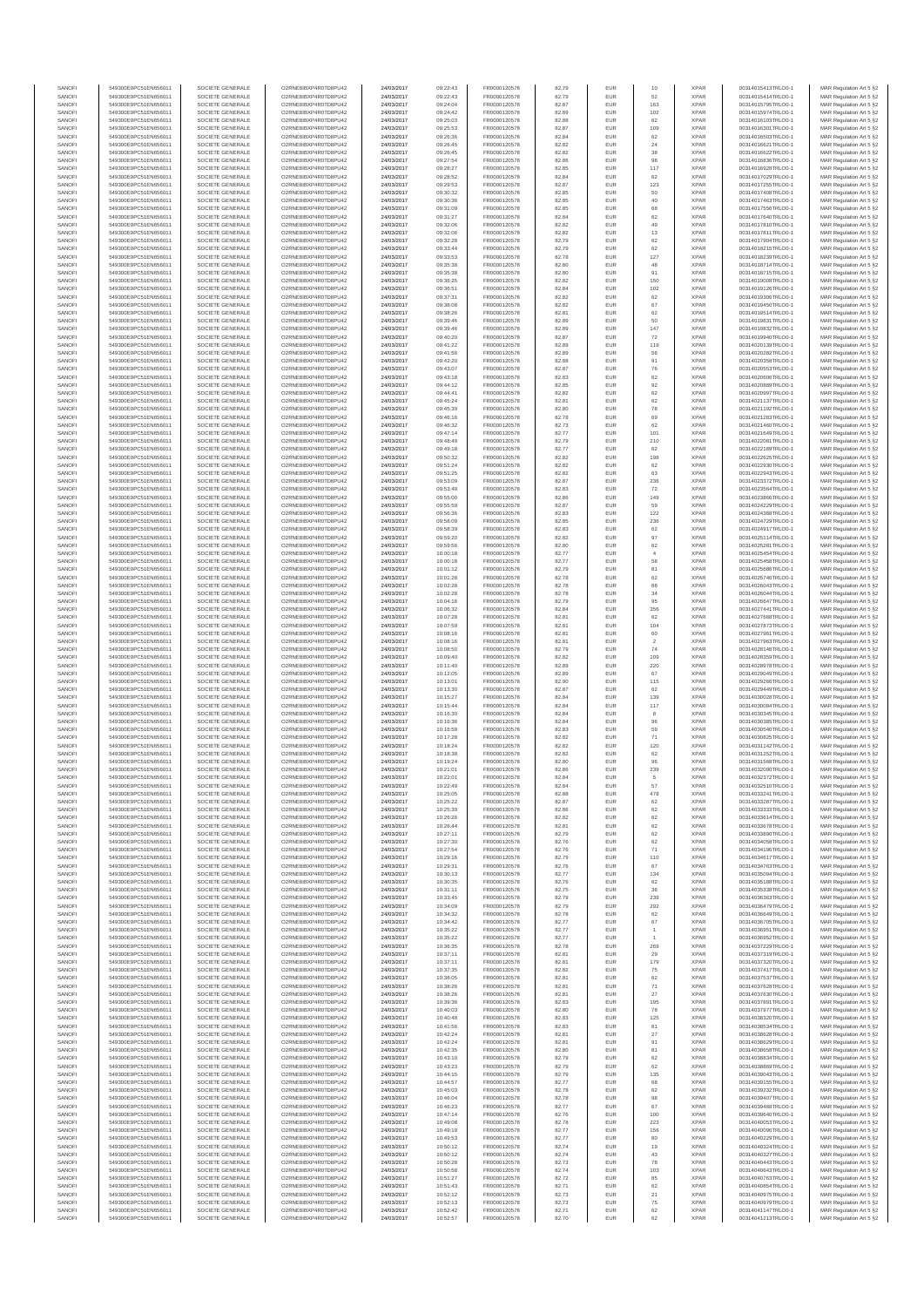| SANOF            | 549300E9PC51EN656011                         | SOCIETE GENERALE                     | O2RNE8IBXP4R0TD8PU42                          | 24/03/2017               | 10:53:12             | FR0000120578                 | 82.70          | EUR               | 75                       | <b>XPAR</b>                | 00314041300TRLO0-1                       | MAR Regulation Art 5 §2                            |
|------------------|----------------------------------------------|--------------------------------------|-----------------------------------------------|--------------------------|----------------------|------------------------------|----------------|-------------------|--------------------------|----------------------------|------------------------------------------|----------------------------------------------------|
| SANOFI<br>SANOFI | 549300E9PC51EN656011<br>549300E9PC51EN656011 | SOCIETE GENERALE<br>SOCIETE GENERALE | O2RNE8IBXP4R0TD8PU42                          | 24/03/2017<br>24/03/2017 | 10:53:38<br>10:53:57 | FR0000120578<br>FR0000120578 | 82.70          | EUR<br>EUR        | 71                       | <b>XPAR</b><br><b>XPAR</b> | 00314041384TRLO0-1<br>00314041433TRLO0-1 | MAR Regulation Art 5 §2                            |
| SANOFI           | 549300E9PC51EN656011                         | SOCIETE GENERALE                     | O2RNE8IBXP4R0TD8PU42<br>O2RNE8IBXP4R0TD8PU42  | 24/03/2017               | 10:53:58             | FR0000120578                 | 82.67<br>82.67 | EUR               | 3<br>59                  | <b>XPAR</b>                | 00314041436TRLO0-1                       | MAR Regulation Art 5 §2<br>MAR Regulation Art 5 §2 |
| SANOFI           | 549300E9PC51EN656011                         | SOCIETE GENERALE                     | O2RNE8IBXP4R0TD8PU42                          | 24/03/2017               | 10:54:13             | FR0000120578                 | 82.66          | EUR               | 62                       | <b>XPAR</b>                | 00314041507TRLO0-1                       | MAR Regulation Art 5 §2                            |
| SANOFI           | 549300E9PC51EN656011                         | SOCIETE GENERALE                     | O2RNE8IBXP4R0TD8PU42                          | 24/03/2017               | 10:54:29             | FR0000120578                 | 82.65          | EUR               | 13                       | <b>XPAR</b>                | 00314041610TRLO0-1                       | MAR Regulation Art 5 §2                            |
| SANOFI<br>SANOFI | 549300E9PC51EN656011<br>549300E9PC51EN656011 | SOCIETE GENERALE<br>SOCIETE GENERALE | O2RNE8IBXP4R0TD8PLI42<br>O2RNE8IBXP4R0TD8PU42 | 24/03/2017<br>24/03/2017 | 10:54:42<br>10:54:58 | FR0000120578<br>FR0000120578 | 82.65<br>82.64 | EUR<br>EUR        | 49<br>21                 | <b>XPAR</b><br><b>XPAR</b> | 00314041647TRLO0-1<br>00314041750TRLO0-1 | MAR Regulation Art 5 §2<br>MAR Regulation Art 5 §2 |
| SANOFI           | 549300E9PC51EN656011                         | SOCIETE GENERALE                     | O2RNE8IBXP4R0TD8PU42                          | 24/03/2017               | 10:55:12             | FR0000120578                 | 82.65          | EUR               | 26                       | <b>XPAR</b>                | 00314041855TRLO0-1                       | MAR Regulation Art 5 §2                            |
| SANOFI           | 549300E9PC51EN656011                         | SOCIETE GENERALE                     | O2RNE8IBXP4R0TD8PU42                          | 24/03/2017               | 10:55:13             | FR0000120578                 | 82.65          | EUR               | 81                       | <b>XPAR</b>                | 00314041869TRLO0-1                       | MAR Regulation Art 5 §2                            |
| SANOFI<br>SANOFI | 549300E9PC51EN656011<br>549300E9PC51EN656011 | SOCIETE GENERALE<br>SOCIETE GENERALE | O2RNE8IBXP4R0TD8PU42<br>O2RNE8IBXP4R0TD8PU42  | 24/03/2017<br>24/03/2017 | 10:55:27<br>10:55:28 | FR0000120578<br>FR0000120578 | 82.64<br>82.64 | EUR<br>EUR        | $23\,$<br>39             | <b>XPAR</b><br><b>XPAR</b> | 00314042003TRLO0-1<br>00314042009TRLO0-1 | MAR Regulation Art 5 §2<br>MAR Regulation Art 5 §2 |
| SANOFI           | 549300E9PC51EN656011                         | SOCIETE GENERALE                     | O2RNE8IBXP4R0TD8PU42                          | 24/03/2017               | 10:55:42             | FR0000120578                 | 82.64          | EUR               | 56                       | <b>XPAR</b>                | 00314042070TRLO0-1                       | MAR Regulation Art 5 §2                            |
| SANOFI           | 549300E9PC51EN656011                         | SOCIETE GENERALE                     | O2RNE8IBXP4R0TD8PU42                          | 24/03/2017               | 10:56:43             | FR0000120578                 | 82.68          | EUR               | 35                       | <b>XPAR</b>                | 00314042413TRLO0-1                       | MAR Regulation Art 5 §2                            |
| SANOFI           | 549300E9PC51EN656011                         | SOCIETE GENERALE                     | O2RNE8IBXP4R0TD8PU42                          | 24/03/2017               | 10:56:44             | FR0000120578                 | 82.68          | EUR               | 13                       | <b>XPAR</b>                | 00314042420TRLO0-1                       | MAR Regulation Art 5 §2                            |
| SANOFI<br>SANOFI | 549300E9PC51EN656011<br>549300E9PC51EN656011 | SOCIETE GENERALE<br>SOCIETE GENERALE | O2RNE8IBXP4R0TD8PU42<br>O2RNE8IBXP4R0TD8PU42  | 24/03/2017<br>24/03/2017 | 10:56:58<br>10:57:38 | FR0000120578<br>FR0000120578 | 82.71<br>82.70 | EUR<br>EUR        | 334<br>8                 | <b>XPAR</b><br><b>XPAR</b> | 00314042589TRLO0-1<br>00314042752TRLO0-1 | MAR Regulation Art 5 §2<br>MAR Regulation Art 5 §2 |
| SANOFI           | 549300E9PC51EN656011                         | SOCIETE GENERALE                     | O2RNE8IBXP4R0TD8PU42                          | 24/03/2017               | 10:57:42             | FR0000120578                 | 82.70          | EUR               | 54                       | <b>XPAR</b>                | 00314042765TRLO0-1                       | MAR Regulation Art 5 §2                            |
| SANOFI           | 549300E9PC51EN656011                         | SOCIETE GENERALE                     | O2RNE8IBXP4R0TD8PU42                          | 24/03/2017               | 10:58:15             | FR0000120578                 | 82.71          | EUR               | 120                      | <b>XPAR</b>                | 00314042919TRLO0-1                       | MAR Regulation Art 5 §2                            |
| SANOFI           | 549300E9PC51EN656011                         | SOCIETE GENERALE                     | O2RNE8IBXP4R0TD8PU42                          | 24/03/2017               | 10:58:15             | FR0000120578                 | 82.71          | EUR               | 144                      | <b>XPAR</b>                | 00314042920TRLO0-1                       | MAR Regulation Art 5 §2                            |
| SANOFI<br>SANOFI | 549300E9PC51EN656011<br>549300E9PC51EN656011 | SOCIETE GENERALE<br>SOCIETE GENERALE | O2RNE8IBXP4R0TD8PU42<br>O2RNE8IBXP4R0TD8PU42  | 24/03/2017<br>24/03/2017 | 10:58:42<br>10:58:57 | FR0000120578<br>FR0000120578 | 82.69<br>82.69 | EUR<br>EUR        | 122<br>$62\,$            | <b>XPAR</b><br><b>XPAR</b> | 00314043067TRLO0-1<br>00314043174TRLO0-1 | MAR Regulation Art 5 §2<br>MAR Regulation Art 5 §2 |
| SANOFI           | 549300E9PC51EN656011                         | SOCIETE GENERALE                     | O2RNE8IBXP4R0TD8PU42                          | 24/03/2017               | 10:59:18             | FR0000120578                 | 82.67          | EUR               | 62                       | <b>XPAR</b>                | 00314043234TRLO0-1                       | MAR Regulation Art 5 §2                            |
| SANOFI           | 549300E9PC51EN656011                         | SOCIETE GENERALE                     | O2RNE8IBXP4R0TD8PU42                          | 24/03/2017               | 10:59:28             | FR0000120578                 | 82.67          | EUR               | 38                       | <b>XPAR</b>                | 00314043270TRLO0-1                       | MAR Regulation Art 5 §2                            |
| SANOFI<br>SANOFI | 549300E9PC51EN656011<br>549300E9PC51EN656011 | SOCIETE GENERALE<br>SOCIETE GENERALE | O2RNE8IBXP4R0TD8PU42<br>O2RNE8IBXP4R0TD8PU42  | 24/03/2017<br>24/03/2017 | 10:59:29<br>10:59:30 | FR0000120578<br>FR0000120578 | 82.67<br>82.67 | EUR<br>EUR        | $13\,$<br>$\overline{2}$ | <b>XPAR</b><br><b>XPAR</b> | 00314043276TRLO0-1<br>00314043277TRLO0-1 | MAR Regulation Art 5 §2<br>MAR Regulation Art 5 §2 |
| SANOFI           | 549300E9PC51EN656011                         | SOCIETE GENERALE                     | O2RNE8IBXP4R0TD8PU42                          | 24/03/2017               | 10:59:42             | FR0000120578                 | 82.67          | EUR               | 82                       | <b>XPAR</b>                | 00314043326TRLO0-1                       | MAR Regulation Art 5 §2                            |
| SANOFI           | 549300E9PC51EN656011                         | SOCIETE GENERALE                     | O2RNE8IBXP4R0TD8PU42                          | 24/03/2017               | 10:59:57             | FR0000120578                 | 82.66          | EUR               | 15                       | <b>XPAR</b>                | 00314043405TRLO0-1                       | MAR Regulation Art 5 §2                            |
| SANOFI           | 549300E9PC51EN656011                         | SOCIETE GENERALE                     | O2RNE8IBXP4R0TD8PU42                          | 24/03/2017               | 10:59:58             | FR0000120578                 | 82.66          | EUR               | 47                       | <b>XPAR</b>                | 00314043412TRLO0-1                       | MAR Regulation Art 5 §2                            |
| SANOFI<br>SANOFI | 549300E9PC51EN656011<br>549300E9PC51EN656011 | SOCIETE GENERALE<br>SOCIETE GENERALE | O2RNE8IBXP4R0TD8PU42<br>O2RNE8IBXP4R0TD8PU42  | 24/03/2017<br>24/03/2017 | 11:01:33<br>11:01:49 | FR0000120578<br>FR0000120578 | 82.71<br>82.69 | EUR<br>EUR        | 210<br>116               | <b>XPAR</b><br><b>XPAR</b> | 00314044037TRLO0-1<br>00314044102TRLO0-1 | MAR Regulation Art 5 §2<br>MAR Regulation Art 5 §2 |
| SANOFI           | 549300E9PC51EN656011                         | SOCIETE GENERALE                     | O2RNE8IBXP4R0TD8PU42                          | 24/03/2017               | 11:03:28             | FR0000120578                 | 82.82          | EUR               | 336                      | <b>XPAR</b>                | 00314044685TRLO0-1                       | MAR Regulation Art 5 §2                            |
| SANOFI           | 549300E9PC51EN656011                         | SOCIETE GENERALE                     | O2RNE8IBXP4R0TD8PU42                          | 24/03/2017               | 11:04:13             | FR0000120578                 | 82.81          | EUR               | 41                       | <b>XPAR</b>                | 00314045008TRLO0-1                       | MAR Regulation Art 5 §2                            |
| SANOFI<br>SANOFI | 549300E9PC51EN656011<br>549300E9PC51EN656011 | SOCIETE GENERALE<br>SOCIETE GENERALE | O2RNE8IBXP4R0TD8PU42<br>O2RNE8IBXP4R0TD8PU42  | 24/03/2017<br>24/03/2017 | 11:04:13<br>11:07:19 | FR0000120578<br>FR0000120578 | 82.81<br>82.86 | EUR<br>EUR        | 21<br>101                | <b>XPAR</b><br><b>XPAR</b> | 00314045009TRLO0-1<br>00314045864TRLO0-1 | MAR Regulation Art 5 §2<br>MAR Regulation Art 5 §2 |
| SANOFI           | 549300E9PC51EN656011                         | SOCIETE GENERALE                     | O2RNE8IBXP4R0TD8PU42                          | 24/03/2017               | 11:07:19             | FR0000120578                 | 82.86          | EUR               | 456                      | <b>XPAR</b>                | 00314045865TRLO0-1                       | MAR Regulation Art 5 §2                            |
| SANOFI           | 549300E9PC51EN656011                         | SOCIETE GENERALE                     | O2RNE8IBXP4R0TD8PU42                          | 24/03/2017               | 11:07:57             | FR0000120578                 | 82.86          | EUR               | 62                       | <b>XPAR</b>                | 00314046000TRLO0-1                       | MAR Regulation Art 5 §2                            |
| SANOFI           | 549300E9PC51EN656011                         | SOCIETE GENERALE                     | O2RNE8IBXP4R0TD8PU42                          | 24/03/2017               | 11:08:26             | FR0000120578                 | 82.86          | EUR               | 87                       | <b>XPAR</b>                | 00314046098TRLO0-1                       | MAR Regulation Art 5 §2                            |
| SANOFI<br>SANOFI | 549300E9PC51EN656011<br>549300E9PC51EN656011 | SOCIETE GENERALE<br>SOCIETE GENERALE | O2RNE8IBXP4R0TD8PU42<br>O2RNE8IBXP4R0TD8PU42  | 24/03/2017<br>24/03/2017 | 11:08:26<br>11:10:55 | FR0000120578<br>FR0000120578 | 82.86<br>82.88 | EUR<br>EUR        | 8<br>102                 | <b>XPAR</b><br><b>XPAR</b> | 00314046099TRLO0-1<br>00314046607TRLO0-1 | MAR Regulation Art 5 §2<br>MAR Regulation Art 5 §2 |
| SANOFI           | 549300E9PC51EN656011                         | SOCIETE GENERALE                     | O2RNE8IBXP4R0TD8PU42                          | 24/03/2017               | 11:12:07             | FR0000120578                 | 82.88          | <b>EUR</b>        | 214                      | <b>XPAR</b>                | 00314047016TRLO0-1                       | MAR Regulation Art 5 §2                            |
| SANOFI           | 549300E9PC51EN656011                         | SOCIETE GENERALE                     | O2RNE8IBXP4R0TD8PU42                          | 24/03/2017               | 11:12:35             | FR0000120578                 | 82.91          | EUR               | 228                      | <b>XPAR</b>                | 00314047430TRLO0-1                       | MAR Regulation Art 5 §2                            |
| SANOFI           | 549300E9PC51EN656011                         | SOCIETE GENERALE<br>SOCIETE GENERALE | O2RNE8IBXP4R0TD8PU42                          | 24/03/2017               | 11:12:35             | FR0000120578                 | 82.91          | EUR               | $\sim$                   | <b>XPAR</b>                | 00314047433TRLO0-1                       | MAR Regulation Art 5 §2                            |
| SANOFI<br>SANOFI | 549300E9PC51EN656011<br>549300E9PC51EN656011 | SOCIETE GENERALE                     | O2RNE8IBXP4R0TD8PU42<br>O2RNE8IBXP4R0TD8PU42  | 24/03/2017<br>24/03/2017 | 11:16:27<br>11:16:27 | FR0000120578<br>FR0000120578 | 82.93<br>82.93 | EUR<br>EUR        | 241<br>211               | <b>XPAR</b><br><b>XPAR</b> | 00314048252TRLO0-1<br>00314048256TRLO0-1 | MAR Regulation Art 5 §2<br>MAR Regulation Art 5 §2 |
| SANOFI           | 549300E9PC51EN656011                         | SOCIETE GENERALE                     | O2RNE8IBXP4R0TD8PU42                          | 24/03/2017               | 11:16:36             | FR0000120578                 | 82.93          | EUR               | 113                      | <b>XPAR</b>                | 00314048310TRLO0-1                       | MAR Regulation Art 5 §2                            |
| SANOFI           | 549300E9PC51EN656011                         | SOCIETE GENERALE                     | O2RNE8IBXP4R0TD8PU42                          | 24/03/2017               | 11:17:05             | FR0000120578                 | 82.93          | EUR               | 70                       | <b>XPAR</b>                | 00314048370TRLO0-1                       | MAR Regulation Art 5 §2                            |
| SANOFI           | 549300E9PC51EN656011<br>549300E9PC51EN656011 | SOCIETE GENERALE                     | O2RNE8IBXP4R0TD8PU42<br>O2RNE8IBXP4R0TD8PU42  | 24/03/2017               | 11:18:30             | FR0000120578<br>FR0000120578 | 82.94          | EUR               | 137                      | <b>XPAR</b>                | 00314048676TRLO0-1                       | MAR Regulation Art 5 §2                            |
| SANOFI<br>SANOFI | 549300E9PC51EN656011                         | SOCIETE GENERALE<br>SOCIETE GENERALE | O2RNE8IBXP4R0TD8PU42                          | 24/03/2017<br>24/03/2017 | 11:19:15<br>11:19:15 | FR0000120578                 | 82.94<br>82.94 | EUR<br>EUR        | 200<br>$\overline{7}$    | <b>XPAR</b><br><b>XPAR</b> | 00314048860TRLO0-1<br>00314048861TRLO0-1 | MAR Regulation Art 5 §2<br>MAR Regulation Art 5 §2 |
| SANOFI           | 549300E9PC51EN656011                         | SOCIETE GENERALE                     | O2RNE8IBXP4R0TD8PU42                          | 24/03/2017               | 11:20:18             | FR0000120578                 | 82.93          | EUR               | 14                       | <b>XPAR</b>                | 00314049047TRLO0-1                       | MAR Regulation Art 5 §2                            |
| SANOFI           | 549300E9PC51EN656011                         | SOCIETE GENERALE                     | O2RNE8IBXP4R0TD8PU42                          | 24/03/2017               | 11:20:18             | FR0000120578                 | 82.93          | EUR               | 48                       | <b>XPAR</b>                | 00314049049TRLO0-1                       | MAR Regulation Art 5 §2                            |
| SANOFI<br>SANOFI | 549300E9PC51EN656011                         | SOCIETE GENERALE                     | O2RNE8IBXP4R0TD8PU42                          | 24/03/2017               | 11:21:13             | FR0000120578<br>FR0000120578 | 82.94<br>82.93 | EUR<br>EUR        | 193<br>97                | <b>XPAR</b><br><b>XPAR</b> | 00314049634TRLO0-1                       | MAR Regulation Art 5 §2<br>MAR Regulation Art 5 §2 |
| SANOFI           | 549300E9PC51EN656011<br>549300E9PC51EN656011 | SOCIETE GENERALE<br>SOCIETE GENERALE | O2RNE8IBXP4R0TD8PU42<br>O2RNE8IBXP4R0TD8PU42  | 24/03/2017<br>24/03/2017 | 11:22:19<br>11:22:32 | FR0000120578                 | 82.90          | EUR               | 40                       | <b>XPAR</b>                | 00314050067TRLO0-1<br>00314050098TRLO0-1 | MAR Regulation Art 5 §2                            |
| SANOFI           | 549300E9PC51EN656011                         | SOCIETE GENERALE                     | O2RNE8IBXP4R0TD8PU42                          | 24/03/2017               | 11:22:32             | FR0000120578                 | 82.90          | EUR               | 67                       | <b>XPAR</b>                | 00314050101TRLO0-1                       | MAR Regulation Art 5 §2                            |
| SANOFI           | 549300E9PC51EN656011                         | SOCIETE GENERALE                     | O2RNE8IBXP4R0TD8PU42                          | 24/03/2017               | 11:24:36             | FR0000120578                 | 82.91          | EUR               | 241                      | <b>XPAR</b>                | 00314050799TRLO0-1                       | MAR Regulation Art 5 §2                            |
| SANOFI<br>SANOFI | 549300E9PC51EN656011<br>549300E9PC51EN656011 | SOCIETE GENERALE<br>SOCIETE GENERALE | O2RNE8IBXP4R0TD8PU42<br>O2RNE8IBXP4R0TD8PU42  | 24/03/2017<br>24/03/2017 | 11:24:36<br>11:27:02 | FR0000120578<br>FR0000120578 | 82.91<br>82.93 | EUR<br>EUR        | 14<br>18                 | <b>XPAR</b><br><b>XPAR</b> | 00314050803TRLO0-1<br>00314051369TRLO0-1 | MAR Regulation Art 5 §2<br>MAR Regulation Art 5 §2 |
| SANOFI           | 549300E9PC51EN656011                         | SOCIETE GENERALE                     | O2RNE8IBXP4R0TD8PU42                          | 24/03/2017               | 11:27:02             | FR0000120578                 | 82.93          | EUR               | 370                      | <b>XPAR</b>                | 00314051370TRLO0-1                       | MAR Regulation Art 5 §2                            |
| SANOFI           | 549300E9PC51EN656011                         | SOCIETE GENERALE                     | O2RNE8IBXP4R0TD8PU42                          | 24/03/2017               | 11:27:27             | FR0000120578                 | 82.91          | EUR               | 62                       | <b>XPAR</b>                | 00314051458TRLO0-1                       | MAR Regulation Art 5 §2                            |
| SANOFI           | 549300E9PC51EN656011                         | SOCIETE GENERALE                     | O2RNE8IBXP4R0TD8PU42                          | 24/03/2017               | 11:27:44             | FR0000120578                 | 82.91          | EUR               | 62                       | <b>XPAR</b>                | 00314051516TRLO0-1                       | MAR Regulation Art 5 §2                            |
| SANOFI<br>SANOFI | 549300E9PC51EN656011<br>549300E9PC51EN656011 | SOCIETE GENERALE<br>SOCIETE GENERALE | O2RNE8IBXP4R0TD8PU42<br>O2RNE8IBXP4R0TD8PU42  | 24/03/2017               | 11:28:16             | FR0000120578                 | 82.90          | EUR<br>EUR        | 62                       | <b>XPAR</b><br><b>XPAR</b> | 00314051753TRLO0-1<br>00314051895TRLO0-1 | MAR Regulation Art 5 §2                            |
| SANOFI           | 549300E9PC51EN656011                         | SOCIETE GENERALE                     | O2RNE8IBXP4R0TD8PU42                          | 24/03/2017<br>24/03/2017 | 11:28:28<br>11:30:07 | FR0000120578<br>FR0000120578 | 82.88<br>82.88 | EUR               | 80<br>$23\,$             | <b>XPAR</b>                | 00314052261TRLO0-1                       | MAR Regulation Art 5 §2<br>MAR Regulation Art 5 §2 |
| SANOFI           | 549300E9PC51EN656011                         | SOCIETE GENERALE                     | O2RNE8IBXP4R0TD8PU42                          | 24/03/2017               | 11:30:07             | FR0000120578                 | 82.88          | <b>EUR</b>        | 47                       | <b>XPAR</b>                | 00314052262TRLO0-1                       | MAR Regulation Art 5 §2                            |
| SANOFI           | 549300E9PC51EN656011                         | SOCIETE GENERALE                     | O2RNE8IBXP4R0TD8PU42                          | 24/03/2017               | 11:30:28             | FR0000120578                 | 82.86          | EUR               | 246                      | <b>XPAR</b>                | 00314052360TRLO0-1                       | MAR Regulation Art 5 §2                            |
| SANOFI<br>SANOFI | 549300E9PC51EN656011<br>549300E9PC51EN656011 | SOCIETE GENERALE<br>SOCIETE GENERALE | O2RNE8IBXP4R0TD8PU42<br>O2RNE8IBXP4R0TD8PU42  | 24/03/2017<br>24/03/2017 | 11:31:19<br>11:33:22 | FR0000120578<br>FR0000120578 | 82.83<br>82.89 | EUR<br>EUR        | 62<br>136                | <b>XPAR</b><br><b>XPAR</b> | 00314052539TRLO0-1<br>00314052880TRLO0-1 | MAR Regulation Art 5 §2<br>MAR Regulation Art 5 §2 |
| SANOFI           | 549300E9PC51EN656011                         | SOCIETE GENERALE                     | O2RNE8IBXP4R0TD8PU42                          | 24/03/2017               | 11:33:37             | FR0000120578                 | 82.87          | EUR               | 102                      | <b>XPAR</b>                | 00314052976TRLO0-1                       | MAR Regulation Art 5 §2                            |
| SANOFI           | 549300E9PC51EN656011                         | SOCIETE GENERALE                     | O2RNE8IBXP4R0TD8PU42                          | 24/03/2017               | 11:34:09             | FR0000120578                 | 82.85          | EUR               | 95                       | <b>XPAR</b>                | 00314053113TRLO0-1                       | MAR Regulation Art 5 §2                            |
| SANOFI<br>SANOFI | 549300E9PC51EN656011<br>549300E9PC51EN656011 | SOCIETE GENERALE<br>SOCIETE GENERALE | O2RNE8IBXP4R0TD8PU42<br>O2RNE8IBXP4R0TD8PU42  | 24/03/2017<br>24/03/2017 | 11:34:25             | FR0000120578<br>FR0000120578 | 82.85<br>82.84 | EUR<br>EUR        | $62\,$<br>62             | <b>XPAR</b><br><b>XPAR</b> | 00314053180TRLO0-1<br>00314053387TRLO0-1 | MAR Regulation Art 5 §2                            |
| SANOFI           | 549300E9PC51EN656011                         | SOCIETE GENERALE                     | O2RNE8IBXP4R0TD8PU42                          | 24/03/2017               | 11:35:50<br>11:37:23 | FR0000120578                 | 82.87          | EUR               | 296                      | <b>XPAR</b>                | 00314053658TRLO0-1                       | MAR Regulation Art 5 §2<br>MAR Regulation Art 5 §2 |
| SANOFI           | 549300E9PC51EN656011                         | SOCIETE GENERALE                     | O2RNE8IBXP4R0TD8PU42                          | 24/03/2017               | 11:37:59             | FR0000120578                 | 82.86          | EUR               | 166                      | <b>XPAR</b>                | 00314053855TRLO0-1                       | MAR Regulation Art 5 §2                            |
| SANOFI           | 549300E9PC51EN656011                         | SOCIETE GENERALE                     | O2RNE8IBXP4R0TD8PU42                          | 24/03/2017               | 11:39:26             | FR0000120578                 | 82.85          | EUR               | 153                      | <b>XPAR</b>                | 00314054117TRLO0-1                       | MAR Regulation Art 5 §2                            |
| SANOFI<br>SANOFI | 549300E9PC51EN656011<br>549300E9PC51EN656011 | SOCIETE GENERALE<br>SOCIETE GENERALE | O2RNE8IBXP4R0TD8PU42<br>O2RNE8IBXP4R0TD8PU42  | 24/03/2017<br>24/03/2017 | 11:39:32<br>11:40:24 | FR0000120578<br>FR0000120578 | 82.84<br>82.81 | EUR<br>EUR        | 163<br>62                | <b>XPAR</b><br><b>XPAR</b> | 00314054157TRLO0-1<br>00314054499TRLO0-1 | MAR Regulation Art 5 §2<br>MAR Regulation Art 5 §2 |
| SANOFI           | 549300E9PC51EN656011                         | SOCIETE GENERALE                     | O2RNE8IBXP4R0TD8PU42                          | 24/03/2017               | 11:40:31             | FR0000120578                 | 82.79          | EUR               | $42\,$                   | <b>XPAR</b>                | 00314054550TRLO0-1                       | MAR Regulation Art 5 §2                            |
| SANOFI           | 549300E9PC51EN656011                         | SOCIETE GENERALE                     | O2RNE8IBXP4R0TD8PU42                          | 24/03/2017               | 11:40:31             | FR0000120578                 | 82.79          | EUR               | $33\,$                   | <b>XPAR</b>                | 00314054551TRLO0-1                       | MAR Regulation Art 5 §2                            |
| SANOFI           | 549300E9PC51EN656011                         | SOCIETE GENERALE                     | O2RNE8IBXP4R0TD8PU42                          | 24/03/2017               | 11:41:14             | FR0000120578                 | 82.84          | EUR               | 77                       | <b>XPAR</b>                | 00314054762TRLO0-1                       | MAR Regulation Art 5 §2                            |
| SANOFI<br>SANOFI | 549300E9PC51EN656011<br>549300E9PC51EN656011 | SOCIETE GENERALE<br>SOCIETE GENERALE | O2RNE8IBXP4R0TD8PU42<br>O2RNE8IBXP4R0TD8PU42  | 24/03/2017<br>24/03/2017 | 11:45:28<br>11:46:09 | FR0000120578<br>FR0000120578 | 82.89<br>82.84 | EUR<br>EUR        | 64<br>50                 | <b>XPAR</b><br><b>XPAR</b> | 00314055438TRLO0-1<br>00314055564TRLO0-1 | MAR Regulation Art 5 §2<br>MAR Regulation Art 5 §2 |
| SANOFI           | 549300E9PC51EN656011                         | SOCIETE GENERALE                     | O2RNE8IBXP4R0TD8PU42                          | 24/03/2017               | 11:46:09             | FR0000120578                 | 82.84          | EUR               | 12                       | <b>XPAR</b>                | 00314055565TRLO0-1                       | MAR Regulation Art 5 §2                            |
| SANOFI           | 549300E9PC51EN656011                         | SOCIETE GENERALE                     | O2RNE8IBXP4R0TD8PU42                          | 24/03/2017               | 11:47:24             | FR0000120578                 | 82.82          | EUR               | $\ddot{4}$               | <b>XPAR</b>                | 00314056035TRLO0-1                       | MAR Regulation Art 5 §2                            |
| SANOFI<br>SANOFI | 549300E9PC51EN656011<br>549300E9PC51EN656011 | SOCIETE GENERALE<br>SOCIETE GENERALE | O2RNE8IBXP4R0TD8PU42<br>O2RNE8IBXP4R0TD8PU42  | 24/03/2017<br>24/03/2017 | 11:48:28<br>11:48:28 | FR0000120578<br>FR0000120578 | 82.85<br>82.85 | EUR<br>EUR        | 137<br>57                | <b>XPAR</b><br><b>XPAR</b> | 00314056231TRLO0-1<br>00314056233TRLO0-1 | MAR Regulation Art 5 §2<br>MAR Regulation Art 5 §2 |
| SANOFI           | 549300E9PC51EN656011                         | SOCIETE GENERALE                     | O2RNE8IBXP4R0TD8PU42                          | 24/03/2017               | 11:49:22             | FR0000120578                 | 82.83          | EUR               | 79                       | <b>XPAR</b>                | 00314056448TRLO0-1                       | MAR Regulation Art 5 §2                            |
| SANOFI           | 549300E9PC51EN656011                         | SOCIETE GENERALE                     | O2RNE8IBXP4R0TD8PU42                          | 24/03/2017               | 11:50:06             | FR0000120578                 | 82.81          | EUR               | 62                       | <b>XPAR</b>                | 00314056600TRLO0-1                       | MAR Regulation Art 5 §2                            |
| SANOFI           | 549300E9PC51EN656011                         | SOCIETE GENERALE                     | O2RNE8IBXP4R0TD8PU42                          | 24/03/2017               | 11:51:21             | FR0000120578                 | 82.81          | EUR               | 176                      | <b>XPAR</b>                | 00314056897TRLO0-1                       | MAR Regulation Art 5 §2                            |
| SANOFI<br>SANOFI | 549300E9PC51EN656011<br>549300E9PC51EN656011 | SOCIETE GENERALE<br>SOCIETE GENERALE | O2RNE8IBXP4R0TD8PU42<br>O2RNE8IBXP4R0TD8PU42  | 24/03/2017<br>24/03/2017 | 11:51:54<br>11:54:12 | FR0000120578<br>FR0000120578 | 82.81<br>82.81 | EUR<br>EUR        | 62<br>181                | <b>XPAR</b><br><b>XPAR</b> | 00314057016TRLO0-1<br>00314057482TRLO0-1 | MAR Regulation Art 5 §2<br>MAR Regulation Art 5 §2 |
| SANOFI           | 549300E9PC51EN656011                         | SOCIETE GENERALE                     | O2RNE8IBXP4R0TD8PU42                          | 24/03/2017               | 11:54:13             | FR0000120578                 | 82.80          | EUR               | 92                       | <b>XPAR</b>                | 00314057494TRLO0-1                       | MAR Regulation Art 5 §2                            |
| SANOFI           | 549300E9PC51EN656011                         | SOCIETE GENERALE                     | O2RNE8IBXP4R0TD8PU42                          | 24/03/2017               | 11:54:54             | FR0000120578                 | 82.77          | EUR               | 62                       | <b>XPAR</b>                | 00314057657TRLO0-1                       | MAR Regulation Art 5 §2                            |
| SANOFI<br>SANOFI | 549300E9PC51EN656011                         | SOCIETE GENERALE<br>SOCIETE GENERALE | O2RNE8IBXP4R0TD8PU42<br>O2RNE8IBXP4R0TD8PU42  | 24/03/2017               | 11:55:20<br>11:55:53 | FR0000120578                 | 82.79          | <b>EUR</b><br>EUR | 62<br>50                 | <b>XPAR</b><br><b>XPAR</b> | 00314057786TRLO0-1<br>00314057883TRLO0-1 | MAR Regulation Art 5 §2                            |
| SANOFI           | 549300E9PC51EN656011<br>549300E9PC51EN656011 | SOCIETE GENERALE                     | O2RNE8IBXP4R0TD8PU42                          | 24/03/2017<br>24/03/2017 | 11:55:53             | FR0000120578<br>FR0000120578 | 82.79<br>82.79 | EUR               | $12\,$                   | <b>XPAR</b>                | 00314057885TRLO0-1                       | MAR Regulation Art 5 §2<br>MAR Regulation Art 5 §2 |
| SANOFI           | 549300E9PC51EN656011                         | SOCIETE GENERALE                     | O2RNE8IBXP4R0TD8PU42                          | 24/03/2017               | 11:56:29             | FR0000120578                 | 82.78          | EUR               | 67                       | <b>XPAR</b>                | 00314058065TRLO0-1                       | MAR Regulation Art 5 §2                            |
| SANOFI           | 549300E9PC51EN656011                         | SOCIETE GENERALE                     | O2RNE8IBXP4R0TD8PU42                          | 24/03/2017               | 11:57:56             | FR0000120578                 | 82.75          | EUR               | 76                       | <b>XPAR</b>                | 00314058482TRLO0-1                       | MAR Regulation Art 5 §2                            |
| SANOFI<br>SANOFI | 549300E9PC51EN656011<br>549300E9PC51EN656011 | SOCIETE GENERALE<br>SOCIETE GENERALE | O2RNE8IBXP4R0TD8PU42<br>O2RNE8IBXP4R0TD8PU42  | 24/03/2017<br>24/03/2017 | 11:58:10<br>11:58:10 | FR0000120578<br>FR0000120578 | 82.73<br>82.73 | <b>EUR</b><br>EUR | 49<br>61                 | <b>XPAR</b><br><b>XPAR</b> | 00314058646TRLO0-1<br>00314058647TRLO0-1 | MAR Regulation Art 5 §2<br>MAR Regulation Art 5 §2 |
| SANOFI           | 549300E9PC51EN656011                         | SOCIETE GENERALE                     | O2RNE8IBXP4R0TD8PU42                          | 24/03/2017               | 11:59:36             | FR0000120578                 | 82.74          | <b>EUR</b>        | 116                      | <b>XPAR</b>                | 00314059088TRLO0-1                       | MAR Regulation Art 5 §2                            |
| SANOFI           | 549300E9PC51EN656011                         | SOCIETE GENERALE                     | O2RNE8IBXP4R0TD8PU42                          | 24/03/2017               | 12:00:05             | FR0000120578                 | 82.74          | EUR               | 112                      | <b>XPAR</b>                | 00314059293TRLO0-1                       | MAR Regulation Art 5 §2                            |
| SANOFI<br>SANOFI | 549300E9PC51EN656011<br>549300E9PC51EN656011 | SOCIETE GENERALE<br>SOCIETE GENERALE | O2RNE8IBXP4R0TD8PU42<br>O2RNE8IBXP4R0TD8PU42  | 24/03/2017<br>24/03/2017 | 12:00:40<br>12:01:44 | FR0000120578<br>FR0000120578 | 82.72<br>82.72 | EUR<br>EUR        | 62<br>67                 | <b>XPAR</b><br><b>XPAR</b> | 00314059411TRLO0-1<br>00314059578TRLO0-1 | MAR Regulation Art 5 §2<br>MAR Regulation Art 5 §2 |
| SANOFI           | 549300E9PC51EN656011                         | SOCIETE GENERALE                     | O2RNE8IBXP4R0TD8PU42                          | 24/03/2017               | 12:02:14             | FR0000120578                 | 82.71          | EUR               | 84                       | <b>XPAR</b>                | 00314059781TRLO0-1                       | MAR Regulation Art 5 §2                            |
| SANOFI           | 549300E9PC51EN656011                         | SOCIETE GENERALE                     | O2RNE8IBXP4R0TD8PU42                          | 24/03/2017               | 12:04:00             | FR0000120578                 | 82.72          | EUR               | 62                       | <b>XPAR</b>                | 00314060454TRLO0-1                       | MAR Regulation Art 5 §2                            |
| SANOFI           | 549300E9PC51EN656011                         | SOCIETE GENERALE                     | O2RNE8IBXP4R0TD8PU42                          | 24/03/2017               | 12:05:32             | FR0000120578                 | 82.71          | EUR               | 159                      | <b>XPAR</b>                | 00314060847TRLO0-1                       | MAR Regulation Art 5 §2                            |
| SANOFI<br>SANOFI | 549300E9PC51EN656011<br>549300E9PC51EN656011 | SOCIETE GENERALE<br>SOCIETE GENERALE | O2RNE8IBXP4R0TD8PU42<br>O2RNE8IBXP4R0TD8PU42  | 24/03/2017<br>24/03/2017 | 12:06:30<br>12:08:09 | FR0000120578<br>FR0000120578 | 82.72<br>82.72 | <b>EUR</b><br>EUR | 216<br>93                | <b>XPAR</b><br><b>XPAR</b> | 00314061128TRLO0-1<br>00314061552TRLO0-1 | MAR Regulation Art 5 §2<br>MAR Regulation Art 5 §2 |
| SANOFI           | 549300E9PC51EN656011                         | SOCIETE GENERALE                     | O2RNE8IBXP4R0TD8PU42                          | 24/03/2017               | 12:08:09             | FR0000120578                 | 82.72          | <b>EUR</b>        | 18                       | <b>XPAR</b>                | 00314061553TRLO0-1                       | MAR Regulation Art 5 §2                            |
| SANOFI           | 549300E9PC51EN656011                         | SOCIETE GENERALE                     | O2RNE8IBXP4R0TD8PU42                          | 24/03/2017               | 12:09:05             | FR0000120578                 | 82.67          | EUR               | 65                       | <b>XPAR</b>                | 00314061805TRLO0-1                       | MAR Regulation Art 5 §2                            |
| SANOFI           | 549300E9PC51EN656011                         | SOCIETE GENERALE                     | O2RNE8IBXP4R0TD8PU42                          | 24/03/2017               | 12:10:11             | FR0000120578                 | 82.67          | EUR               | 107                      | <b>XPAR</b>                | 00314062056TRLO0-1                       | MAR Regulation Art 5 §2                            |
| SANOFI<br>SANOFI | 549300E9PC51EN656011<br>549300E9PC51EN656011 | SOCIETE GENERALE<br>SOCIETE GENERALE | O2RNE8IBXP4R0TD8PU42<br>O2RNE8IBXP4R0TD8PU42  | 24/03/2017<br>24/03/2017 | 12:11:05<br>12:11:50 | FR0000120578<br>FR0000120578 | 82.66<br>82.66 | EUR<br>EUR        | 62<br>$62\,$             | <b>XPAR</b><br><b>XPAR</b> | 00314062232TRLO0-1<br>00314062415TRLO0-1 | MAR Regulation Art 5 §2<br>MAR Regulation Art 5 §2 |
| SANOFI           | 549300E9PC51EN656011                         | SOCIETE GENERALE                     | O2RNE8IBXP4R0TD8PU42                          | 24/03/2017               | 12:12:34             | FR0000120578                 | 82.66          | EUR               | 63                       | <b>XPAR</b>                | 00314062531TRLO0-1                       | MAR Regulation Art 5 §2                            |
| SANOFI           | 549300E9PC51EN656011                         | SOCIETE GENERALE                     | O2RNE8IBXP4R0TD8PU42                          | 24/03/2017               | 12:12:34             | FR0000120578                 | 82.66          | EUR               | 14                       | <b>XPAR</b>                | 00314062532TRLO0-1                       | MAR Regulation Art 5 §2                            |
| SANOFI           | 549300E9PC51EN656011                         | SOCIETE GENERALE                     | O2RNE8IBXP4R0TD8PU42                          | 24/03/2017               | 12:13:50             | FR0000120578                 | 82.67          | <b>EUR</b>        | 91                       | <b>XPAR</b>                | 00314062855TRLO0-1                       | MAR Regulation Art 5 §2                            |
| SANOFI<br>SANOFI | 549300E9PC51EN656011<br>549300E9PC51EN656011 | SOCIETE GENERALE<br>SOCIETE GENERALE | O2RNE8IBXP4R0TD8PU42<br>O2RNE8IBXP4R0TD8PU42  | 24/03/2017<br>24/03/2017 | 12:14:21<br>12:14:37 | FR0000120578<br>FR0000120578 | 82.65<br>82.67 | EUR<br><b>EUR</b> | 30<br>75                 | <b>XPAR</b><br><b>XPAR</b> | 00314062985TRLO0-1<br>00314063126TRLO0-1 | MAR Regulation Art 5 §2<br>MAR Regulation Art 5 §2 |
| SANOFI           | 549300E9PC51EN656011                         | SOCIETE GENERALE                     | O2RNE8IBXP4R0TD8PU42                          | 24/03/2017               | 12:16:42             | FR0000120578                 | 82.72          | EUR               | 171                      | <b>XPAR</b>                | 00314063610TRLO0-1                       | MAR Regulation Art 5 §2                            |
| SANOFI           | 549300E9PC51EN656011                         | SOCIETE GENERALE                     | O2RNE8IBXP4R0TD8PU42                          | 24/03/2017               | 12:17:50             | FR0000120578                 | 82.76          | EUR               | 111                      | <b>XPAR</b>                | 00314063944TRLO0-1                       | MAR Regulation Art 5 §2                            |
| SANOFI           | 549300E9PC51EN656011                         | SOCIETE GENERALE                     | O2RNE8IBXP4R0TD8PU42                          | 24/03/2017               | 12:19:49             | FR0000120578                 | 82.80          | EUR               | 108                      | <b>XPAR</b>                | 00314064265TRLO0-1                       | MAR Regulation Art 5 §2                            |
| SANOFI<br>SANOFI | 549300E9PC51EN656011<br>549300E9PC51EN656011 | SOCIETE GENERALE<br>SOCIETE GENERALE | O2RNE8IBXP4R0TD8PU42<br>O2RNE8IBXP4R0TD8PU42  | 24/03/2017<br>24/03/2017 | 12:21:04<br>12:21:04 | FR0000120578<br>FR0000120578 | 82.78<br>82.78 | EUR<br>EUR        | 62<br>107                | <b>XPAR</b><br><b>XPAR</b> | 00314064475TRLO0-1<br>00314064496TRLO0-1 | MAR Regulation Art 5 §2<br>MAR Regulation Art 5 §2 |
| SANOFI           | 549300E9PC51EN656011                         | SOCIETE GENERALE                     | O2RNE8IBXP4R0TD8PU42                          | 24/03/2017               | 12:21:04             | FR0000120578                 | 82.78          | EUR               | 33                       | <b>XPAR</b>                | 00314064497TRLO0-1                       | MAR Regulation Art 5 §2                            |
| SANOFI           | 549300E9PC51EN656011                         | SOCIETE GENERALE                     | O2RNE8IBXP4R0TD8PU42                          | 24/03/2017               | 12:22:45             | FR0000120578                 | 82.79          | <b>EUR</b>        | 212                      | <b>XPAR</b>                | 00314064973TRLO0-1                       | MAR Regulation Art 5 §2                            |
| SANOFI           | 549300E9PC51EN656011                         | SOCIETE GENERALE                     | O2RNE8IBXP4R0TD8PU42                          | 24/03/2017               | 12:23:42             | FR0000120578                 | 82.78          | EUR               | 104                      | <b>XPAR</b>                | 00314065094TRLO0-1                       | MAR Regulation Art 5 §2                            |
| SANOFI<br>SANOFI | 549300E9PC51EN656011<br>549300E9PC51EN656011 | SOCIETE GENERALE<br>SOCIETE GENERALE | O2RNE8IBXP4R0TD8PU42<br>O2RNE8IBXP4R0TD8PU42  | 24/03/2017<br>24/03/2017 | 12:24:36<br>12:26:42 | FR0000120578<br>FR0000120578 | 82.80<br>82.82 | <b>EUR</b><br>EUR | 157<br>76                | <b>XPAR</b><br><b>XPAR</b> | 00314065341TRLO0-1<br>00314065693TRLO0-1 | MAR Regulation Art 5 §2<br>MAR Regulation Art 5 §2 |
| SANOFI           | 549300E9PC51EN656011                         | SOCIETE GENERALE                     | O2RNE8IBXP4R0TD8PU42                          | 24/03/2017               | 12:28:46             | FR0000120578                 | 82.80          | EUR               | 62                       | <b>XPAR</b>                | 00314065930TRLO0-1                       | MAR Regulation Art 5 §2                            |
| SANOFI           | 549300E9PC51EN656011                         | SOCIETE GENERALE                     | O2RNE8IBXP4R0TD8PU42                          | 24/03/2017               | 12:30:04             | FR0000120578                 | 82.82          | EUR               | 214                      | <b>XPAR</b>                | 00314066224TRLO0-1                       | MAR Regulation Art 5 §2                            |
| SANOFI<br>SANOFI | 549300E9PC51EN656011<br>549300E9PC51EN656011 | SOCIETE GENERALE<br>SOCIETE GENERALE | O2RNE8IBXP4R0TD8PU42<br>O2RNE8IBXP4R0TD8PU42  | 24/03/2017<br>24/03/2017 | 12:30:43<br>12:30:53 | FR0000120578<br>FR0000120578 | 82.82<br>82.81 | EUR<br><b>EUR</b> | 83<br>103                | <b>XPAR</b><br><b>XPAR</b> | 00314066355TRLO0-1<br>00314066389TRLO0-1 | MAR Regulation Art 5 §2<br>MAR Regulation Art 5 §2 |
| SANOFI           | 549300E9PC51EN656011                         | SOCIETE GENERALE                     | O2RNE8IBXP4R0TD8PU42                          | 24/03/2017               | 12:31:22             | FR0000120578                 | 82.80          | EUR               | 62                       | <b>XPAR</b>                | 00314066471TRLO0-1                       | MAR Regulation Art 5 §2                            |
| SANOFI           | 549300E9PC51EN656011                         | SOCIETE GENERALE                     | O2RNE8IBXP4R0TD8PU42                          | 24/03/2017               | 12:32:32             | FR0000120578                 | 82.82          | <b>EUR</b>        | 70                       | <b>XPAR</b>                | 00314066668TRLO0-1                       | MAR Regulation Art 5 §2                            |
| SANOFI<br>SANOFI | 549300E9PC51EN656011<br>549300E9PC51EN656011 | SOCIETE GENERALE<br>SOCIETE GENERALE | O2RNE8IBXP4R0TD8PU42<br>O2RNE8IBXP4R0TD8PU42  | 24/03/2017<br>24/03/2017 | 12:32:36<br>12:33:53 | FR0000120578<br>FR0000120578 | 82.81<br>82.85 | EUR<br>EUR        | 94<br>129                | <b>XPAR</b><br><b>XPAR</b> | 00314066687TRLO0-1<br>00314066960TRLO0-1 | MAR Regulation Art 5 §2                            |
| SANOFI           | 549300E9PC51EN656011                         | SOCIETE GENERALE                     | O2RNE8IBXP4R0TD8PU42                          | 24/03/2017               | 12:34:29             | FR0000120578                 | 82.88          | EUR               | 96                       | <b>XPAR</b>                | 00314067163TRLO0-1                       | MAR Regulation Art 5 §2<br>MAR Regulation Art 5 §2 |
| SANOFI           | 549300E9PC51EN656011                         | SOCIETE GENERALE                     | O2RNE8IBXP4R0TD8PU42                          | 24/03/2017               | 12:34:58             | FR0000120578                 | 82.88          | EUR               | 68                       | <b>XPAR</b>                | 00314067321TRLO0-1                       | MAR Regulation Art 5 §2                            |
| SANOFI<br>SANOFI | 549300E9PC51EN656011<br>549300E9PC51EN656011 | SOCIETE GENERALE<br>SOCIETE GENERALE | O2RNE8IBXP4R0TD8PU42<br>O2RNE8IBXP4R0TD8PU42  | 24/03/2017<br>24/03/2017 | 12:36:30<br>12:37:02 | FR0000120578                 | 82.90<br>82.92 | EUR<br>EUR        | 140<br>101               | <b>XPAR</b><br><b>XPAR</b> | 00314067604TRLO0-1<br>00314067707TRLO0-1 | MAR Regulation Art 5 §2                            |
|                  |                                              |                                      |                                               |                          |                      | FR0000120578                 |                |                   |                          |                            |                                          | MAR Regulation Art 5 §2                            |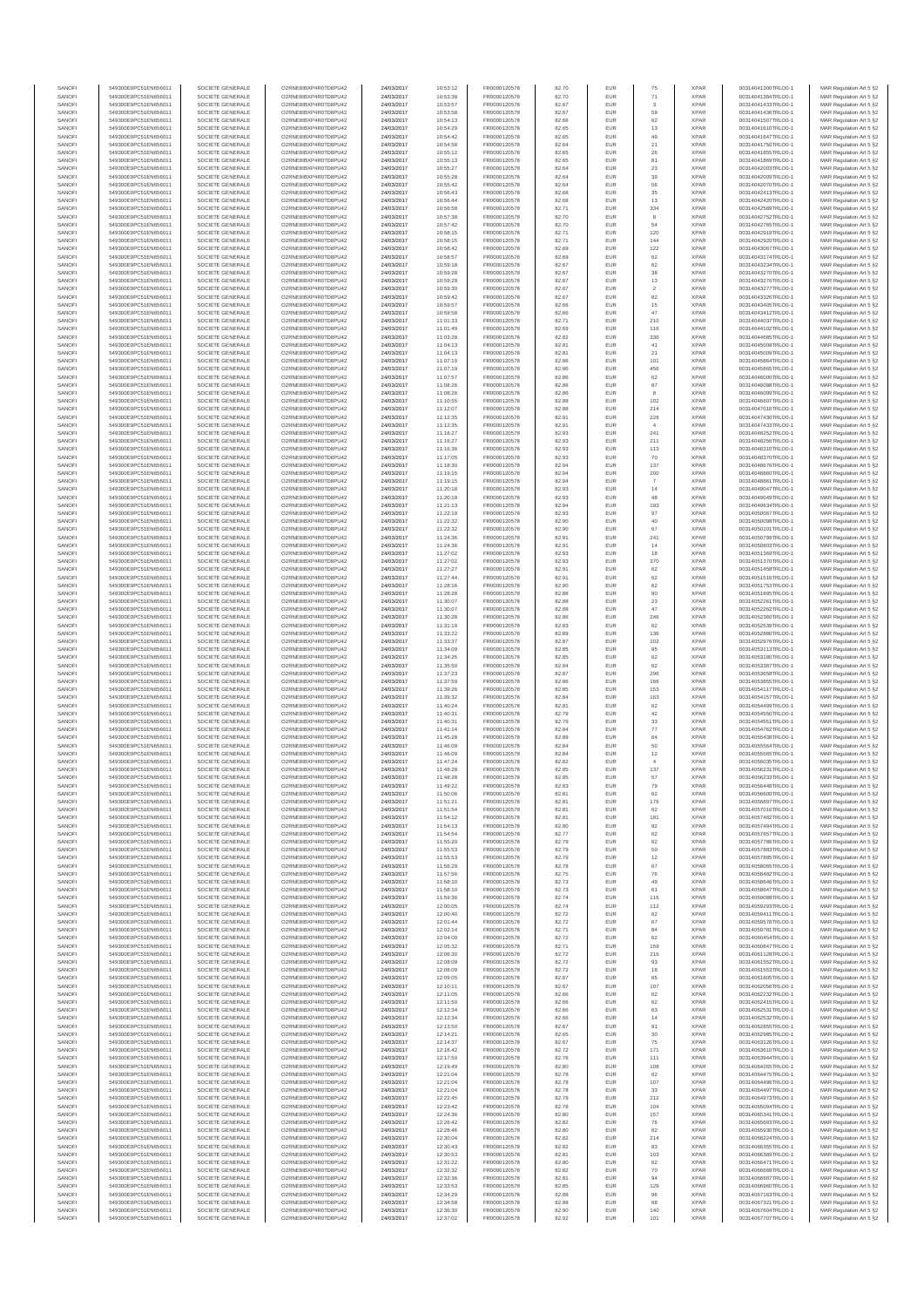| SANOFI           | 549300E9PC51EN656011                         | SOCIETE GENERALE                     | O2RNE8IBXP4R0TD8PU42                          | 24/03/2017               | 12:38:12             | FR0000120578                 | 82.94          | EUR               | 163                  | <b>XPAR</b>                | 00314067914TRLO0-1                       | MAR Regulation Art 5 §2                            |
|------------------|----------------------------------------------|--------------------------------------|-----------------------------------------------|--------------------------|----------------------|------------------------------|----------------|-------------------|----------------------|----------------------------|------------------------------------------|----------------------------------------------------|
| SANOFI<br>SANOFI | 549300E9PC51EN656011<br>549300E9PC51EN656011 | SOCIETE GENERALE<br>SOCIETE GENERALE | O2RNE8IBXP4R0TD8PLI42<br>O2RNE8IBXP4R0TD8PU42 | 24/03/2017<br>24/03/2017 | 12:38:49<br>12:39:19 | FR0000120578<br>FR0000120578 | 82.93<br>82.93 | <b>EUR</b><br>EUR | 72<br>91             | <b>XPAR</b><br><b>XPAR</b> | 00314068019TRLO0-1<br>00314068098TRLO0-1 | MAR Regulation Art 5 §2<br>MAR Regulation Art 5 §2 |
| SANOFI           | 549300E9PC51EN656011                         | SOCIETE GENERALE                     | O2RNE8IBXP4R0TD8PU42                          | 24/03/2017               | 12:39:58             | FR0000120578                 | 82.93          | EUR               | 67                   | <b>XPAR</b>                | 00314068223TRLO0-1                       | MAR Regulation Art 5 §2                            |
| SANOFI           | 549300E9PC51EN656011                         | SOCIETE GENERALE                     | O2RNE8IBXP4R0TD8PU42                          | 24/03/2017               | 12:40:30             | FR0000120578                 | 82.92          | EUR               | 62                   | <b>XPAR</b>                | 00314068298TRLO0-1                       | MAR Regulation Art 5 §2                            |
| SANOFI<br>SANOFI | 549300E9PC51EN656011<br>549300E9PC51EN656011 | SOCIETE GENERALE<br>SOCIETE GENERALE | O2RNE8IBXP4R0TD8PU42<br>O2RNE8IBXP4R0TD8PU42  | 24/03/2017<br>24/03/2017 | 12:40:50<br>12:41:38 | FR0000120578<br>FR0000120578 | 82.93<br>82.90 | EUR<br>EUR        | 62<br>48             | <b>XPAR</b><br><b>XPAR</b> | 00314068361TRLO0-1<br>00314068523TRLO0-1 | MAR Regulation Art 5 §2<br>MAR Regulation Art 5 §2 |
| SANOFI           | 549300E9PC51EN656011                         | SOCIETE GENERALE                     | O2RNE8IBXP4R0TD8PU42                          | 24/03/2017               | 12:41:38             | FR0000120578                 | 82.90          | EUR               | 14                   | <b>XPAR</b>                | 00314068526TRLO0-1                       | MAR Regulation Art 5 §2                            |
| SANOFI           | 549300E9PC51EN656011                         | SOCIETE GENERALE                     | O2RNE8IBXP4R0TD8PU42                          | 24/03/2017               | 12:42:13             | FR0000120578                 | 82.91          | EUR               | 87                   | <b>XPAR</b>                | 00314068805TRLO0-1                       | MAR Regulation Art 5 §2                            |
| SANOFI<br>SANOFI | 549300E9PC51EN656011<br>549300E9PC51EN656011 | SOCIETE GENERALE<br>SOCIETE GENERALE | O2RNE8IBXP4R0TD8PU42<br>O2RNE8IBXP4R0TD8PU42  | 24/03/2017<br>24/03/2017 | 12:44:14<br>12:45:28 | FR0000120578<br>FR0000120578 | 82.89<br>82.88 | EUR<br>EUR        | 196<br>104           | <b>XPAR</b><br><b>XPAR</b> | 00314069082TRLO0-1<br>00314069398TRLO0-1 | MAR Regulation Art 5 §2<br>MAR Regulation Art 5 §2 |
| SANOFI           | 549300E9PC51EN656011                         | SOCIETE GENERALE                     | O2RNE8IBXP4R0TD8PU42                          | 24/03/2017               | 12:45:47             | FR0000120578                 | 82.85          | EUR               | 55                   | <b>XPAR</b>                | 00314069471TRLO0-1                       | MAR Regulation Art 5 §2                            |
| SANOFI           | 549300E9PC51EN656011                         | SOCIETE GENERALE                     | O2RNE8IBXP4R0TD8PU42                          | 24/03/2017               | 12:46:18             | FR0000120578                 | 82.85          | EUR               | 62                   | <b>XPAR</b>                | 00314069665TRLO0-1                       | MAR Regulation Art 5 §2                            |
| SANOFI<br>SANOFI | 549300E9PC51EN656011                         | SOCIETE GENERALE                     | O2RNE8IBXP4R0TD8PU42                          | 24/03/2017               | 12:46:53             | FR0000120578                 | 82.82<br>82.76 | EUR<br>EUR        | 78<br>62             | <b>XPAR</b><br><b>XPAR</b> | 00314069781TRLO0-1                       | MAR Regulation Art 5 §2<br>MAR Regulation Art 5 §2 |
| SANOFI           | 549300E9PC51EN656011<br>549300E9PC51EN656011 | SOCIETE GENERALE<br>SOCIETE GENERALE | O2RNE8IBXP4R0TD8PU42<br>O2RNE8IBXP4R0TD8PU42  | 24/03/2017<br>24/03/2017 | 12:47:51<br>12:48:01 | FR0000120578<br>FR0000120578 | 82.75          | EUR               | 62                   | <b>XPAR</b>                | 00314070177TRLO0-1<br>00314070317TRLO0-1 | MAR Regulation Art 5 §2                            |
| SANOFI           | 549300E9PC51EN656011                         | SOCIETE GENERALE                     | O2RNE8IBXP4R0TD8PU42                          | 24/03/2017               | 12:48:49             | FR0000120578                 | 82.76          | EUR               | 75                   | <b>XPAR</b>                | 00314070502TRLO0-1                       | MAR Regulation Art 5 §2                            |
| SANOFI           | 549300E9PC51EN656011                         | SOCIETE GENERALE                     | O2RNE8IBXP4R0TD8PU42                          | 24/03/2017               | 12:49:31             | FR0000120578                 | 82.76          | EUR               | 62                   | <b>XPAR</b>                | 00314070665TRLO0-1                       | MAR Regulation Art 5 §2                            |
| SANOFI<br>SANOFI | 549300E9PC51EN656011<br>549300E9PC51EN656011 | SOCIETE GENERALE<br>SOCIETE GENERALE | O2RNE8IBXP4R0TD8PU42<br>O2RNE8IBXP4R0TD8PU42  | 24/03/2017<br>24/03/2017 | 12:49:42<br>12:50:14 | FR0000120578<br>FR0000120578 | 82.75<br>82.76 | EUR<br>EUR        | 62<br>39             | <b>XPAR</b><br><b>XPAR</b> | 00314070706TRLO0-1<br>00314070830TRLO0-1 | MAR Regulation Art 5 §2<br>MAR Regulation Art 5 §2 |
| SANOFI           | 549300E9PC51EN656011                         | SOCIETE GENERALE                     | O2RNE8IBXP4R0TD8PU42                          | 24/03/2017               | 12:50:14             | FR0000120578                 | 82.76          | EUR               | 23                   | <b>XPAR</b>                | 00314070832TRLO0-1                       | MAR Regulation Art 5 §2                            |
| SANOFI           | 549300E9PC51EN656011                         | SOCIETE GENERALE                     | O2RNE8IBXP4R0TD8PU42                          | 24/03/2017               | 12:51:45             | FR0000120578                 | 82.78          | EUR               | 36                   | <b>XPAR</b>                | 00314071124TRLO0-1                       | MAR Regulation Art 5 §2                            |
| SANOFI<br>SANOFI | 549300E9PC51EN656011<br>549300E9PC51EN656011 | SOCIETE GENERALE<br>SOCIETE GENERALE | O2RNE8IBXP4R0TD8PU42<br>O2RNE8IBXP4R0TD8PU42  | 24/03/2017<br>24/03/2017 | 12:52:12<br>12:52:35 | FR0000120578<br>FR0000120578 | 82.79<br>82.78 | EUR<br>EUR        | 147<br>62            | <b>XPAR</b><br><b>XPAR</b> | 00314071223TRLO0-1<br>00314071276TRLO0-1 | MAR Regulation Art 5 §2<br>MAR Regulation Art 5 §2 |
| SANOFI           | 549300E9PC51EN656011                         | SOCIETE GENERALE                     | O2RNE8IBXP4R0TD8PU42                          | 24/03/2017               | 12:53:46             | FR0000120578                 | 82.76          | EUR               | 62                   | <b>XPAR</b>                | 00314071515TRLO0-1                       | MAR Regulation Art 5 §2                            |
| SANOFI           | 549300E9PC51EN656011                         | SOCIETE GENERALE                     | O2RNE8IBXP4R0TD8PU42                          | 24/03/2017               | 12:53:51             | FR0000120578                 | 82.75          | EUR               | 98                   | <b>XPAR</b>                | 00314071547TRLO0-1                       | MAR Regulation Art 5 §2                            |
| SANOFI           | 549300E9PC51EN656011                         | SOCIETE GENERALE                     | O2RNE8IBXP4R0TD8PU42<br>O2RNE8IBXP4R0TD8PU42  | 24/03/2017               | 12:54:31             | FR0000120578<br>FR0000120578 | 82.73          | EUR               | 62                   | <b>XPAR</b>                | 00314071868TRLO0-1                       | MAR Regulation Art 5 §2                            |
| SANOFI<br>SANOFI | 549300E9PC51EN656011<br>549300E9PC51EN656011 | SOCIETE GENERALE<br>SOCIETE GENERALE | O2RNE8IBXP4R0TD8PU42                          | 24/03/2017<br>24/03/2017 | 12:55:07<br>12:56:28 | FR0000120578                 | 82.73<br>82.77 | EUR<br>EUR        | 74<br>101            | <b>XPAR</b><br><b>XPAR</b> | 00314072107TRLO0-1<br>00314072455TRLO0-1 | MAR Regulation Art 5 §2<br>MAR Regulation Art 5 §2 |
| SANOFI           | 549300E9PC51EN656011                         | SOCIETE GENERALE                     | O2RNE8IBXP4R0TD8PU42                          | 24/03/2017               | 12:58:06             | FR0000120578                 | 82.78          | EUR               | 55                   | <b>XPAR</b>                | 00314073083TRLO0-1                       | MAR Regulation Art 5 §2                            |
| SANOFI           | 549300E9PC51EN656011                         | SOCIETE GENERALE                     | O2RNE8IBXP4R0TD8PU42                          | 24/03/2017               | 12:58:17             | FR0000120578                 | 82.78          | EUR               | 46                   | <b>XPAR</b>                | 00314073119TRLO0-1                       | MAR Regulation Art 5 62                            |
| SANOFI<br>SANOFI | 549300E9PC51EN656011<br>549300E9PC51EN656011 | SOCIETE GENERALE<br>SOCIETE GENERALE | O2RNE8IBXP4R0TD8PU42<br>O2RNE8IBXP4R0TD8PU42  | 24/03/2017<br>24/03/2017 | 12:59:45<br>13:00:50 | FR0000120578<br>FR0000120578 | 82.78<br>82.78 | EUR<br>EUR        | 79<br>219            | <b>XPAR</b><br><b>XPAR</b> | 00314073625TRLO0-1<br>00314073833TRLO0-1 | MAR Regulation Art 5 §2<br>MAR Regulation Art 5 §2 |
| SANOFI           | 549300E9PC51EN656011                         | SOCIETE GENERALE                     | O2RNE8IBXP4R0TD8PU42                          | 24/03/2017               | 13:01:03             | FR0000120578                 | 82.77          | EUR               | 85                   | <b>XPAR</b>                | 00314073964TRLO0-1                       | MAR Regulation Art 5 §2                            |
| SANOFI           | 549300E9PC51EN656011                         | SOCIETE GENERALE                     | O2RNE8IBXP4R0TD8PU42                          | 24/03/2017               | 13:01:30             | FR0000120578                 | 82.77          | EUR               | 62                   | <b>XPAR</b>                | 00314074181TRLO0-1                       | MAR Regulation Art 5 §2                            |
| SANOFI           | 549300E9PC51EN656011                         | SOCIETE GENERALE                     | O2RNE8IBXP4R0TD8PU42                          | 24/03/2017               | 13:02:07             | FR0000120578                 | 82.76          | EUR               | 62                   | <b>XPAR</b>                | 00314074313TRLO0-1                       | MAR Regulation Art 5 §2                            |
| SANOFI<br>SANOFI | 549300E9PC51EN656011<br>549300E9PC51EN656011 | SOCIETE GENERALE<br>SOCIETE GENERALE | O2RNE8IBXP4R0TD8PU42<br>O2RNE8IBXP4R0TD8PU42  | 24/03/2017<br>24/03/2017 | 13:05:15<br>13:05:31 | FR0000120578<br>FR0000120578 | 82.79<br>82.78 | EUR<br>EUR        | 110<br>97            | <b>XPAR</b><br><b>XPAR</b> | 00314075134TRLO0-1<br>00314075197TRLO0-1 | MAR Regulation Art 5 §2<br>MAR Regulation Art 5 §2 |
| SANOFI           | 549300E9PC51EN656011                         | SOCIETE GENERALE                     | O2RNE8IBXP4R0TD8PU42                          | 24/03/2017               | 13:05:51             | FR0000120578                 | 82.78          | EUR               | 85                   | <b>XPAR</b>                | 00314075355TRLO0-1                       | MAR Regulation Art 5 §2                            |
| SANOFI           | 549300E9PC51EN656011                         | SOCIETE GENERALE                     | O2RNE8IBXP4R0TD8PU42                          | 24/03/2017               | 13:05:54             | FR0000120578                 | 82.78          | EUR               | $_{3}$               | <b>XPAR</b>                | 00314075360TRLO0-1                       | MAR Regulation Art 5 §2                            |
| SANOFI<br>SANOFI | 549300E9PC51EN656011<br>549300E9PC51EN656011 | SOCIETE GENERALE<br>SOCIETE GENERALE | O2RNE8IBXP4R0TD8PU42<br>O2RNE8IBXP4R0TD8PU42  | 24/03/2017<br>24/03/2017 | 13:06:31<br>13:08:28 | FR0000120578<br>FR0000120578 | 82.78<br>82.83 | EUR<br>EUR        | 69<br>242            | <b>XPAR</b><br><b>XPAR</b> | 00314075572TRLO0-1<br>00314076021TRLO0-1 | MAR Regulation Art 5 §2<br>MAR Regulation Art 5 §2 |
| SANOFI           | 549300E9PC51EN656011                         | SOCIETE GENERALE                     | O2RNE8IBXP4R0TD8PU42                          | 24/03/2017               | 13:11:15             | FR0000120578                 | 82.83          | EUR               | 238                  | <b>XPAR</b>                | 00314076860TRLO0-1                       | MAR Regulation Art 5 §2                            |
| SANOFI           | 549300E9PC51EN656011                         | SOCIETE GENERALE                     | O2RNE8IBXP4R0TD8PU42                          | 24/03/2017               | 13:12:39             | FR0000120578                 | 82.82          | EUR               | 383                  | <b>XPAR</b>                | 00314077256TRLO0-1                       | MAR Regulation Art 5 §2                            |
| SANOFI           | 549300E9PC51EN656011                         | SOCIETE GENERALE                     | O2RNE8IBXP4R0TD8PU42                          | 24/03/2017               | 13:15:49             | FR0000120578                 | 82.85          | <b>EUR</b>        | 134                  | <b>XPAR</b>                | 00314078043TRLO0-1                       | MAR Regulation Art 5 §2                            |
| SANOFI<br>SANOFI | 549300E9PC51EN656011<br>549300E9PC51EN656011 | SOCIETE GENERALE<br>SOCIETE GENERALE | O2RNE8IBXP4R0TD8PU42<br>O2RNE8IBXP4R0TD8PU42  | 24/03/2017<br>24/03/2017 | 13:16:44<br>13:17:13 | FR0000120578<br>FR0000120578 | 82.86<br>82.86 | EUR<br>EUR        | 135<br>86            | <b>XPAR</b><br><b>XPAR</b> | 00314078278TRLO0-1<br>00314078428TRLO0-1 | MAR Regulation Art 5 §2<br>MAR Regulation Art 5 §2 |
| SANOFI           | 549300E9PC51EN656011                         | SOCIETE GENERALE                     | O2RNE8IBXP4R0TD8PU42                          | 24/03/2017               | 13:18:00             | FR0000120578                 | 82.85          | EUR               |                      | <b>XPAR</b>                | 00314078638TRLO0-1                       | MAR Regulation Art 5 §2                            |
| SANOFI           | 549300E9PC51EN656011                         | SOCIETE GENERALE                     | O2RNE8IBXP4R0TD8PU42                          | 24/03/2017               | 13:19:10             | FR0000120578                 | 82.89          | EUR               | 273                  | <b>XPAR</b>                | 00314079070TRLO0-1                       | MAR Regulation Art 5 §2                            |
| SANOFI           | 549300E9PC51EN656011                         | SOCIETE GENERALE                     | O2RNE8IBXP4R0TD8PU42                          | 24/03/2017               | 13:19:40             | FR0000120578                 | 82.88          | EUR               | 115                  | <b>XPAR</b>                | 00314079288TRLO0-1                       | MAR Regulation Art 5 §2                            |
| SANOFI<br>SANOFI | 549300E9PC51EN656011<br>549300E9PC51EN656011 | SOCIETE GENERALE<br>SOCIETE GENERALE | O2RNE8IBXP4R0TD8PU42<br>O2RNE8IBXP4R0TD8PU42  | 24/03/2017<br>24/03/2017 | 13:20:18<br>13:20:47 | FR0000120578<br>FR0000120578 | 82.87<br>82.85 | EUR<br>EUR        | $62\,$<br>62         | <b>XPAR</b><br><b>XPAR</b> | 00314079444TRLO0-1<br>00314079585TRLO0-1 | MAR Regulation Art 5 §2<br>MAR Regulation Art 5 §2 |
| SANOFI           | 549300E9PC51EN656011                         | SOCIETE GENERALE                     | O2RNE8IBXP4R0TD8PU42                          | 24/03/2017               | 13:21:14             | FR0000120578                 | 82.87          | EUR               | 74                   | <b>XPAR</b>                | 00314079673TRLO0-1                       | MAR Regulation Art 5 §2                            |
| SANOFI           | 549300E9PC51EN656011                         | SOCIETE GENERALE                     | O2RNE8IBXP4R0TD8PU42                          | 24/03/2017               | 13:23:06             | FR0000120578                 | 82.87          | EUR               | 134                  | <b>XPAR</b>                | 00314080209TRLO0-1                       | MAR Regulation Art 5 §2                            |
| SANOFI<br>SANOFI | 549300E9PC51EN656011<br>549300E9PC51EN656011 | SOCIETE GENERALE<br>SOCIETE GENERALE | O2RNE8IBXP4R0TD8PU42<br>O2RNE8IBXP4R0TD8PU42  | 24/03/2017<br>24/03/2017 | 13:23:35<br>13:25:11 | FR0000120578<br>FR0000120578 | 82.87<br>82.88 | EUR<br>EUR        | 174<br>77            | <b>XPAR</b><br><b>XPAR</b> | 00314080343TRLO0-1<br>00314080897TRLO0-1 | MAR Regulation Art 5 §2                            |
| SANOFI           | 549300E9PC51EN656011                         | SOCIETE GENERALE                     | O2RNE8IBXP4R0TD8PU42                          | 24/03/2017               | 13:28:00             | FR0000120578                 | 82.93          | EUR               | 476                  | <b>XPAR</b>                | 00314081908TRLO0-1                       | MAR Regulation Art 5 §2<br>MAR Regulation Art 5 §2 |
| SANOFI           | 549300E9PC51EN656011                         | SOCIETE GENERALE                     | O2RNE8IBXP4R0TD8PU42                          | 24/03/2017               | 13:28:18             | FR0000120578                 | 82.91          | EUR               | $14\,$               | <b>XPAR</b>                | 00314081996TRLO0-1                       | MAR Regulation Art 5 §2                            |
| SANOFI           | 549300E9PC51EN656011                         | SOCIETE GENERALE                     | O2RNE8IBXP4R0TD8PU42                          | 24/03/2017               | 13:28:18             | FR0000120578                 | 82.91          | EUR               | 48                   | <b>XPAR</b>                | 00314081999TRLO0-1                       | MAR Regulation Art 5 §2                            |
| SANOFI<br>SANOFI | 549300E9PC51EN656011<br>549300E9PC51EN656011 | SOCIETE GENERALE<br>SOCIETE GENERALE | O2RNE8IBXP4R0TD8PU42<br>O2RNE8IBXP4R0TD8PU42  | 24/03/2017<br>24/03/2017 | 13:29:13<br>13:30:07 | FR0000120578<br>FR0000120578 | 82.91<br>82.94 | EUR<br>EUR        | 79<br>184            | <b>XPAR</b><br><b>XPAR</b> | 00314082191TRLO0-1<br>00314082559TRLO0-1 | MAR Regulation Art 5 §2<br>MAR Regulation Art 5 §2 |
| SANOFI           | 549300E9PC51EN656011                         | SOCIETE GENERALE                     | O2RNE8IBXP4R0TD8PU42                          | 24/03/2017               | 13:30:30             | FR0000120578                 | 82.94          | EUR               | 71                   | <b>XPAR</b>                | 00314082792TRLO0-1                       | MAR Regulation Art 5 §2                            |
| SANOFI           | 549300E9PC51EN656011                         | SOCIETE GENERALE                     | O2RNE8IBXP4R0TD8PU42                          | 24/03/2017               | 13:30:48             | FR0000120578                 | 82.95          | EUR               | 62                   | <b>XPAR</b>                | 00314082942TRLO0-1                       | MAR Regulation Art 5 §2                            |
| SANOFI<br>SANOFI | 549300E9PC51EN656011<br>549300E9PC51EN656011 | SOCIETE GENERALE<br>SOCIETE GENERALE | O2RNE8IBXP4R0TD8PU42<br>O2RNE8IBXP4R0TD8PU42  | 24/03/2017<br>24/03/2017 | 13:31:19<br>13:32:24 | FR0000120578<br>FR0000120578 | 82.97<br>82.92 | EUR<br>EUR        | 124<br>15            | <b>XPAR</b><br><b>XPAR</b> | 00314083472TRLO0-1<br>00314083839TRLO0-1 | MAR Regulation Art 5 §2<br>MAR Regulation Art 5 §2 |
| SANOFI           | 549300E9PC51EN656011                         | SOCIETE GENERALE                     | O2RNE8IBXP4R0TD8PU42                          | 24/03/2017               | 13:32:24             | FR0000120578                 | 82.92          | EUR               | 123                  | <b>XPAR</b>                | 00314083841TRLO0-1                       | MAR Regulation Art 5 §2                            |
| SANOFI           | 549300E9PC51EN656011                         | SOCIETE GENERALE                     | O2RNE8IBXP4R0TD8PU42                          | 24/03/2017               | 13:32:24             | FR0000120578                 | 82.92          | EUR               | 59                   | <b>XPAR</b>                | 00314083843TRLO0-1                       | MAR Regulation Art 5 §2                            |
| SANOFI           | 549300E9PC51EN656011                         | SOCIETE GENERALE                     | O2RNE8IBXP4R0TD8PU42                          | 24/03/2017               | 13:33:13             | FR0000120578                 | 82.88          | EUR               | 144                  | <b>XPAR</b>                | 00314084198TRLO0-1                       | MAR Regulation Art 5 §2                            |
| SANOFI<br>SANOFI | 549300E9PC51EN656011<br>549300E9PC51EN656011 | SOCIETE GENERALE<br>SOCIETE GENERALE | O2RNE8IBXP4R0TD8PU42<br>O2RNE8IBXP4R0TD8PU42  | 24/03/2017<br>24/03/2017 | 13:33:28<br>13:33:59 | FR0000120578<br>FR0000120578 | 82.86<br>82.88 | EUR<br>EUR        | 73<br>108            | <b>XPAR</b><br><b>XPAR</b> | 00314084279TRLO0-1<br>00314084532TRLO0-1 | MAR Regulation Art 5 §2<br>MAR Regulation Art 5 §2 |
| SANOFI           | 549300E9PC51EN656011                         | SOCIETE GENERALE                     | O2RNE8IBXP4R0TD8PU42                          | 24/03/2017               | 13:35:19             | FR0000120578                 | 82.92          | EUR               | 249                  | <b>XPAR</b>                | 00314085057TRLO0-1                       | MAR Regulation Art 5 §2                            |
| SANOFI           | 549300E9PC51EN656011                         | SOCIETE GENERALE                     | O2RNE8IBXP4R0TD8PU42                          | 24/03/2017               | 13:35:49             | FR0000120578                 | 82.89          | EUR               | 62                   | <b>XPAR</b>                | 00314085387TRLO0-1                       | MAR Regulation Art 5 §2                            |
| SANOFI<br>SANOFI | 549300E9PC51EN656011<br>549300E9PC51EN656011 | SOCIETE GENERALE<br>SOCIETE GENERALE | O2RNE8IBXP4R0TD8PU42<br>O2RNE8IBXP4R0TD8PU42  | 24/03/2017<br>24/03/2017 | 13:36:03<br>13:36:49 | FR0000120578<br>FR0000120578 | 82.91<br>82.93 | EUR<br>EUR        | 76<br>151            | <b>XPAR</b><br><b>XPAR</b> | 00314085588TRLO0-1<br>00314085919TRLO0-1 | MAR Regulation Art 5 §2<br>MAR Regulation Art 5 §2 |
| SANOFI           | 549300E9PC51EN656011                         | SOCIETE GENERALE                     | O2RNE8IBXP4R0TD8PU42                          | 24/03/2017               | 13:37:12             | FR0000120578                 | 82.90          | EUR               | 62                   | <b>XPAR</b>                | 00314086110TRLO0-1                       | MAR Regulation Art 5 §2                            |
| SANOFI           | 549300E9PC51EN656011                         | SOCIETE GENERALE                     | O2RNE8IBXP4R0TD8PU42                          | 24/03/2017               | 13:37:33             | FR0000120578                 | 82.90          | EUR               | $62\,$               | <b>XPAR</b>                | 00314086263TRLO0-1                       | MAR Regulation Art 5 §2                            |
| SANOFI           | 549300E9PC51EN656011                         | SOCIETE GENERALE                     | O2RNE8IBXP4R0TD8PU42                          | 24/03/2017               | 13:37:55             | FR0000120578                 | 82.90          | EUR               | 62                   | <b>XPAR</b>                | 00314086364TRLO0-1                       | MAR Regulation Art 5 §2                            |
| SANOFI<br>SANOFI | 549300E9PC51EN656011<br>549300E9PC51EN656011 | SOCIETE GENERALE<br>SOCIETE GENERALE | O2RNE8IBXP4R0TD8PU42<br>O2RNE8IBXP4R0TD8PU42  | 24/03/2017<br>24/03/2017 | 13:38:22<br>13:38:28 | FR0000120578<br>FR0000120578 | 82.90<br>82.90 | EUR<br>EUR        | 62<br>68             | <b>XPAR</b><br><b>XPAR</b> | 00314086628TRLO0-1<br>00314086712TRLO0-1 | MAR Regulation Art 5 §2<br>MAR Regulation Art 5 §2 |
| SANOFI           | 549300E9PC51EN656011                         | SOCIETE GENERALE                     | O2RNE8IBXP4R0TD8PU42                          | 24/03/2017               | 13:39:06             | FR0000120578                 | 82.89          | EUR               | 62                   | <b>XPAR</b>                | 00314087039TRLO0-1                       | MAR Regulation Art 5 §2                            |
| SANOFI           | 549300E9PC51EN656011                         | SOCIETE GENERALE                     | O2RNE8IBXP4R0TD8PU42                          | 24/03/2017               | 13:39:19             | FR0000120578                 | 82.86          | <b>EUR</b>        | 105                  | <b>XPAR</b>                | 00314087225TRLO0-1                       | MAR Regulation Art 5 §2                            |
| SANOFI<br>SANOFI | 549300E9PC51EN656011<br>549300E9PC51EN656011 | SOCIETE GENERALE<br>SOCIETE GENERALE | O2RNE8IBXP4R0TD8PU42<br>O2RNE8IBXP4R0TD8PU42  | 24/03/2017<br>24/03/2017 | 13:39:44<br>13:40:02 | FR0000120578<br>FR0000120578 | 82.88<br>82.88 | EUR<br>EUR        | 81<br>62             | <b>XPAR</b><br><b>XPAR</b> | 00314087412TRLO0-1<br>00314087559TRLO0-1 | MAR Regulation Art 5 §2<br>MAR Regulation Art 5 §2 |
| SANOFI           | 549300E9PC51EN656011                         | SOCIETE GENERALE                     | O2RNE8IBXP4R0TD8PU42                          | 24/03/2017               | 13:40:37             | FR0000120578                 | 82.88          | EUR               | 68                   | <b>XPAR</b>                | 00314087826TRLO0-1                       | MAR Regulation Art 5 §2                            |
| SANOFI           | 549300E9PC51EN656011                         | SOCIETE GENERALE                     | O2RNE8IBXP4R0TD8PU42                          | 24/03/2017               | 13:41:15             | FR0000120578                 | 82.87          | EUR               | 62                   | <b>XPAR</b>                | 00314088034TRLO0-1                       | MAR Regulation Art 5 §2                            |
| SANOFI           | 549300E9PC51EN656011                         | SOCIETE GENERALE                     | O2RNESIBXP4R0TD8PLI42                         | 24/03/2017               | 13:41:32             | FR0000120578                 | 82.87          | EUR               | 42                   | <b>XPAR</b>                | 00314088153TRLO0-1                       | MAR Regulation Art 5 §2                            |
| SANOFI<br>SANOFI | 549300E9PC51EN656011<br>549300E9PC51EN656011 | SOCIETE GENERALE<br>SOCIETE GENERALE | O2RNE8IBXP4R0TD8PU42<br>O2RNE8IBXP4R0TD8PU42  | 24/03/2017<br>24/03/2017 | 13:41:34<br>13:42:46 | FR0000120578<br>FR0000120578 | 82.87<br>82.88 | EUR<br><b>EUR</b> | 20<br>77             | <b>XPAR</b><br><b>XPAR</b> | 00314088162TRLO0-1<br>00314088667TRLO0-1 | MAR Regulation Art 5 §2<br>MAR Regulation Art 5 §2 |
| SANOFI           | 549300E9PC51EN656011                         | SOCIETE GENERALE                     | O2RNE8IBXP4R0TD8PU42                          | 24/03/2017               | 13:43:46             | FR0000120578                 | 82.90          | EUR               | 52                   | <b>XPAR</b>                | 00314089163TRLO0-1                       | MAR Regulation Art 5 §2                            |
| SANOFI           | 549300E9PC51EN656011                         | SOCIETE GENERALE                     | O2RNE8IBXP4R0TD8PU42                          | 24/03/2017               | 13:43:46             | FR0000120578                 | 82.90          | <b>EUR</b>        | 117                  | <b>XPAR</b>                | 00314089165TRLO0-1                       | MAR Regulation Art 5 §2                            |
| SANOFI<br>SANOFI | 549300E9PC51EN656011<br>549300E9PC51EN656011 | SOCIETE GENERALE<br>SOCIETE GENERALE | O2RNE8IBXP4R0TD8PU42<br>O2RNE8IBXP4R0TD8PU42  | 24/03/2017<br>24/03/2017 | 13:43:53<br>13:44:36 | FR0000120578<br>FR0000120578 | 82.89<br>82.91 | EUR<br>EUR        | 102<br>100           | <b>XPAR</b><br><b>XPAR</b> | 00314089221TRLO0-1<br>00314089607TRLO0-1 | MAR Regulation Art 5 §2<br>MAR Regulation Art 5 §2 |
| SANOFI           | 549300E9PC51EN656011                         | SOCIETE GENERALE                     | O2RNE8IBXP4R0TD8PU42                          | 24/03/2017               | 13:44:58             | FR0000120578                 | 82.90          | EUR               | 62                   | <b>XPAR</b>                | 00314089797TRLO0-1                       | MAR Regulation Art 5 §2                            |
| SANOFI           | 549300E9PC51EN656011                         | SOCIETE GENERALE                     | O2RNE8IBXP4R0TD8PU42                          | 24/03/2017               | 13:45:37             | FR0000120578                 | 82.91          | EUR               | $27\,$               | XPAR                       | 00314090244TRLO0-1                       | MAR Regulation Art 5 §2                            |
| SANOFI<br>SANOFI | 549300E9PC51EN656011<br>549300E9PC51EN656011 | SOCIETE GENERALE<br>SOCIETE GENERALE | O2RNE8IBXP4R0TD8PU42<br>O2RNE8IBXP4R0TD8PU42  | 24/03/2017<br>24/03/2017 | 13:45:43<br>13:45:43 | FR0000120578<br>FR0000120578 | 82.91<br>82.91 | EUR<br>EUR        | 20<br>56             | <b>XPAR</b><br><b>XPAR</b> | 00314090257TRLO0-1<br>00314090258TRLO0-1 | MAR Regulation Art 5 §2<br>MAR Regulation Art 5 §2 |
| SANOFI           | 549300E9PC51EN656011                         | SOCIETE GENERALE                     | O2RNE8IBXP4R0TD8PU42                          | 24/03/2017               | 13:45:46             | FR0000120578                 | 82.91          | <b>EUR</b>        | $\overline{1}$       | <b>XPAR</b>                | 00314090276TRLO0-1                       | MAR Regulation Art 5 §2                            |
| SANOFI           | 549300E9PC51EN656011                         | SOCIETE GENERALE                     | O2RNE8IBXP4R0TD8PU42                          | 24/03/2017               | 13:46:29             | FR0000120578                 | 82.89          | EUR               | 62                   | <b>XPAR</b>                | 00314090500TRLO0-1                       | MAR Regulation Art 5 §2                            |
| SANOFI<br>SANOFI | 549300E9PC51EN656011<br>549300E9PC51EN656011 | SOCIETE GENERALE<br>SOCIETE GENERALE | O2RNE8IBXP4R0TD8PU42<br>O2RNE8IBXP4R0TD8PU42  | 24/03/2017<br>24/03/2017 | 13:46:36<br>13:46:58 | FR0000120578<br>FR0000120578 | 82.88<br>82.84 | <b>EUR</b><br>EUR | 96<br>62             | <b>XPAR</b><br><b>XPAR</b> | 00314090522TRLO0-1<br>00314090714TRLO0-1 | MAR Regulation Art 5 §2<br>MAR Regulation Art 5 §2 |
| SANOFI           | 549300E9PC51EN656011                         | SOCIETE GENERALE                     | O2RNE8IBXP4R0TD8PU42                          | 24/03/2017               | 13:47:20             | FR0000120578                 | 82.83          | EUR               | $23\,$               | XPAR                       | 00314090865TRLO0-1                       | MAR Regulation Art 5 §2                            |
| SANOFI           | 549300E9PC51EN656011                         | SOCIETE GENERALE                     | O2RNE8IBXP4R0TD8PU42                          | 24/03/2017               | 13:47:20             | FR0000120578                 | 82.83          | EUR               | 39                   | <b>XPAR</b>                | 00314090866TRLO0-1                       | MAR Regulation Art 5 §2                            |
| SANOFI<br>SANOFI | 549300E9PC51EN656011<br>549300E9PC51EN656011 | SOCIETE GENERALE<br>SOCIETE GENERALE | O2RNE8IBXP4R0TD8PU42<br>O2RNE8IBXP4R0TD8PU42  | 24/03/2017<br>24/03/2017 | 13:48:15<br>13:49:14 | FR0000120578<br>FR0000120578 | 82.85<br>82.90 | EUR<br><b>EUR</b> | 152<br>162           | <b>XPAR</b><br><b>XPAR</b> | 00314091278TRLO0-1<br>00314091818TRLO0-1 | MAR Regulation Art 5 §2                            |
| SANOFI           | 549300E9PC51EN656011                         | SOCIETE GENERALE                     | O2RNE8IBXP4R0TD8PU42                          | 24/03/2017               | 13:50:00             | FR0000120578                 | 82.89          | EUR               | 100                  | <b>XPAR</b>                | 00314092069TRLO0-1                       | MAR Regulation Art 5 §2<br>MAR Regulation Art 5 §2 |
| SANOFI           | 549300E9PC51EN656011                         | SOCIETE GENERALE                     | O2RNE8IBXP4R0TD8PU42                          | 24/03/2017               | 13:50:17             | FR0000120578                 | 82.89          | <b>EUR</b>        | 25                   | <b>XPAR</b>                | 00314092220TRLO0-1                       | MAR Regulation Art 5 §2                            |
| SANOFI<br>SANOFI | 549300E9PC51EN656011<br>549300E9PC51EN656011 | SOCIETE GENERALE<br>SOCIETE GENERALE | O2RNE8IBXP4R0TD8PU42<br>O2RNE8IBXP4R0TD8PU42  | 24/03/2017<br>24/03/2017 | 13:50:40<br>13:50:40 | FR0000120578<br>FR0000120578 | 82.88<br>82.88 | EUR<br>EUR        | 100<br>5             | <b>XPAR</b><br><b>XPAR</b> | 00314092366TRLO0-1<br>00314092367TRLO0-1 | MAR Regulation Art 5 §2<br>MAR Regulation Art 5 §2 |
| SANOFI           | 549300E9PC51EN656011                         | SOCIETE GENERALE                     | O2RNE8IBXP4R0TD8PU42                          | 24/03/2017               | 13:51:46             | FR0000120578                 | 82.86          | EUR               | 74                   | <b>XPAR</b>                | 00314092787TRLO0-1                       | MAR Regulation Art 5 §2                            |
| SANOFI           | 549300E9PC51EN656011                         | SOCIETE GENERALE                     | O2RNE8IBXP4R0TD8PU42                          | 24/03/2017               | 13:51:56             | FR0000120578                 | 82.84          | EUR               | 100                  | <b>XPAR</b>                | 00314092862TRLO0-1                       | MAR Regulation Art 5 §2                            |
| SANOFI           | 549300E9PC51EN656011                         | SOCIETE GENERALE                     | O2RNE8IBXP4R0TD8PU42                          | 24/03/2017               | 13:52:06             | FR0000120578                 | 82.84          | EUR               |                      | <b>XPAR</b>                | 00314092920TRLO0-1                       | MAR Regulation Art 5 §2                            |
| SANOFI<br>SANOFI | 549300E9PC51EN656011<br>549300E9PC51EN656011 | SOCIETE GENERALE<br>SOCIETE GENERALE | O2RNE8IBXP4R0TD8PU42<br>O2RNE8IBXP4R0TD8PU42  | 24/03/2017<br>24/03/2017 | 13:52:27<br>13:53:49 | FR0000120578<br>FR0000120578 | 82.81<br>82.82 | EUR<br><b>EUR</b> | 62<br>134            | <b>XPAR</b><br><b>XPAR</b> | 00314093047TRLO0-1<br>00314093537TRLO0-1 | MAR Regulation Art 5 §2<br>MAR Regulation Art 5 §2 |
| SANOFI           | 549300E9PC51EN656011                         | SOCIETE GENERALE                     | O2RNE8IBXP4R0TD8PU42                          | 24/03/2017               | 13:53:59             | FR0000120578                 | 82.81          | EUR               | 54                   | <b>XPAR</b>                | 00314093585TRLO0-1                       | MAR Regulation Art 5 §2                            |
| SANOFI           | 549300E9PC51EN656011                         | SOCIETE GENERALE                     | O2RNE8IBXP4R0TD8PU42                          | 24/03/2017               | 13:53:59             | FR0000120578                 | 82.81          | <b>EUR</b>        | 57                   | <b>XPAR</b>                | 00314093587TRLO0-1                       | MAR Regulation Art 5 §2                            |
| SANOFI<br>SANOFI | 549300E9PC51EN656011<br>549300E9PC51EN656011 | SOCIETE GENERALE<br>SOCIETE GENERALE | O2RNE8IBXP4R0TD8PU42<br>O2RNE8IBXP4R0TD8PU42  | 24/03/2017<br>24/03/2017 | 13:54:31<br>13:55:06 | FR0000120578<br>FR0000120578 | 82.82<br>82.83 | EUR<br>EUR        | 82<br>56             | <b>XPAR</b><br><b>XPAR</b> | 00314093738TRLO0-1<br>00314093940TRLO0-1 | MAR Regulation Art 5 §2<br>MAR Regulation Art 5 §2 |
| SANOFI           | 549300E9PC51EN656011                         | SOCIETE GENERALE                     | O2RNE8IBXP4R0TD8PU42                          | 24/03/2017               | 13:55:06             | FR0000120578                 | 82.83          | EUR               | 38                   | <b>XPAR</b>                | 00314093941TRLO0-1                       | MAR Regulation Art 5 §2                            |
| SANOFI           | 549300E9PC51EN656011                         | SOCIETE GENERALE                     | O2RNE8IBXP4R0TD8PU42                          | 24/03/2017               | 13:55:37             | FR0000120578                 | 82.82          | EUR               | $62\,$               | XPAR                       | 00314094118TRLO0-1                       | MAR Regulation Art 5 §2                            |
| SANOFI<br>SANOFI | 549300E9PC51EN656011<br>549300E9PC51EN656011 | SOCIETE GENERALE<br>SOCIETE GENERALE | O2RNE8IBXP4R0TD8PU42<br>O2RNE8IBXP4R0TD8PU42  | 24/03/2017<br>24/03/2017 | 13:56:01<br>13:56:54 | FR0000120578<br>FR0000120578 | 82.81<br>82.80 | EUR<br>EUR        | 62<br>52             | <b>XPAR</b><br><b>XPAR</b> | 00314094312TRLO0-1<br>00314094533TRLO0-1 | MAR Regulation Art 5 §2                            |
| SANOFI           | 549300E9PC51EN656011                         | SOCIETE GENERALE                     | O2RNE8IBXP4R0TD8PU42                          | 24/03/2017               | 13:57:12             | FR0000120578                 | 82.80          | <b>EUR</b>        | 42                   | <b>XPAR</b>                | 00314094633TRLO0-1                       | MAR Regulation Art 5 §2<br>MAR Regulation Art 5 §2 |
| SANOFI           | 549300E9PC51EN656011                         | SOCIETE GENERALE                     | O2RNE8IBXP4R0TD8PU42                          | 24/03/2017               | 13:57:24             | FR0000120578                 | 82.80          | EUR               | 33                   | <b>XPAR</b>                | 00314094683TRLO0-1                       | MAR Regulation Art 5 §2                            |
| SANOFI           | 549300E9PC51EN656011                         | SOCIETE GENERALE                     | O2RNE8IBXP4R0TD8PU42                          | 24/03/2017               | 13:57:35             | FR0000120578                 | 82.78          | <b>EUR</b>        | 69                   | <b>XPAR</b>                | 00314094749TRLO0-1                       | MAR Regulation Art 5 §2                            |
| SANOFI<br>SANOFI | 549300E9PC51EN656011<br>549300E9PC51EN656011 | SOCIETE GENERALE<br>SOCIETE GENERALE | O2RNE8IBXP4R0TD8PU42<br>O2RNE8IBXP4R0TD8PU42  | 24/03/2017<br>24/03/2017 | 13:57:53<br>13:58:14 | FR0000120578<br>FR0000120578 | 82.77<br>82.75 | EUR<br>EUR        | 62<br>$50\,$         | <b>XPAR</b><br><b>XPAR</b> | 00314094864TRLO0-1<br>00314094982TRLO0-1 | MAR Regulation Art 5 §2<br>MAR Regulation Art 5 §2 |
| SANOFI           | 549300E9PC51EN656011                         | SOCIETE GENERALE                     | O2RNE8IBXP4R0TD8PU42                          | 24/03/2017               | 13:58:14             | FR0000120578                 | 82.75          | EUR               | $12\,$               | <b>XPAR</b>                | 00314094983TRLO0-1                       | MAR Regulation Art 5 §2                            |
| SANOFI           | 549300E9PC51EN656011                         | SOCIETE GENERALE                     | O2RNE8IBXP4R0TD8PU42                          | 24/03/2017               | 13:58:44             | FR0000120578                 | 82.75          | EUR               | 62                   | <b>XPAR</b>                | 00314095186TRLO0-1                       | MAR Regulation Art 5 §2                            |
| SANOFI<br>SANOFI | 549300E9PC51EN656011<br>549300E9PC51EN656011 | SOCIETE GENERALE<br>SOCIETE GENERALE | O2RNE8IBXP4R0TD8PU42<br>O2RNE8IBXP4R0TD8PU42  | 24/03/2017<br>24/03/2017 | 13:59:10<br>13:59:13 | FR0000120578<br>FR0000120578 | 82.75<br>82.75 | EUR<br>EUR        | $\overline{9}$<br>83 | <b>XPAR</b><br><b>XPAR</b> | 00314095480TRLO0-1<br>00314095500TRLO0-1 | MAR Regulation Art 5 §2<br>MAR Regulation Art 5 §2 |
| SANOFI           | 549300E9PC51EN656011                         | SOCIETE GENERALE                     | O2RNE8IBXP4R0TD8PU42                          | 24/03/2017               | 13:59:30             | FR0000120578                 | 82.73          | <b>EUR</b>        | 62                   | <b>XPAR</b>                | 00314095608TRLO0-1                       | MAR Regulation Art 5 §2                            |
| SANOFI           | 549300E9PC51EN656011                         | SOCIETE GENERALE                     | O2RNE8IBXP4R0TD8PU42                          | 24/03/2017               | 14:00:04             | FR0000120578                 | 82.75          | EUR               | 37                   | <b>XPAR</b>                | 00314095800TRLO0-1                       | MAR Regulation Art 5 §2                            |
| SANOFI<br>SANOFI | 549300E9PC51EN656011<br>549300E9PC51EN656011 | SOCIETE GENERALE<br>SOCIETE GENERALE | O2RNE8IBXP4R0TD8PU42<br>O2RNE8IBXP4R0TD8PU42  | 24/03/2017               | 14:00:05<br>14:00:51 | FR0000120578                 | 82.75<br>82.75 | <b>EUR</b><br>EUR | 61                   | <b>XPAR</b><br><b>XPAR</b> | 00314095803TRLO0-1                       | MAR Regulation Art 5 §2                            |
| SANOFI           | 549300E9PC51EN656011                         | SOCIETE GENERALE                     | O2RNE8IBXP4R0TD8PU42                          | 24/03/2017<br>24/03/2017 | 14:01:02             | FR0000120578<br>FR0000120578 | 82.76          | EUR               | $127\,$<br>81        | <b>XPAR</b>                | 00314096173TRLO0-1<br>00314096279TRLO0-1 | MAR Regulation Art 5 §2<br>MAR Regulation Art 5 §2 |
| SANOFI           | 549300E9PC51EN656011                         | SOCIETE GENERALE                     | O2RNE8IBXP4R0TD8PU42                          | 24/03/2017               | 14:02:04             | FR0000120578                 | 82.80          | EUR               | 237                  | <b>XPAR</b>                | 00314096665TRLO0-1                       | MAR Regulation Art 5 §2                            |
| SANOFI           | 549300E9PC51EN656011                         | SOCIETE GENERALE                     | O2RNE8IBXP4R0TD8PU42                          | 24/03/2017               | 14:02:31             | FR0000120578                 | 82.80          | EUR               | $_{33}$              | <b>XPAR</b>                | 00314096784TRLO0-1                       | MAR Regulation Art 5 §2                            |
| SANOFI<br>SANOFI | 549300E9PC51EN656011<br>549300E9PC51EN656011 | SOCIETE GENERALE<br>SOCIETE GENERALE | O2RNE8IBXP4R0TD8PU42<br>O2RNE8IBXP4R0TD8PU42  | 24/03/2017<br>24/03/2017 | 14:02:38<br>14:02:49 | FR0000120578<br>FR0000120578 | 82.80<br>82.80 | <b>EUR</b><br>EUR | 50<br>8              | <b>XPAR</b><br><b>XPAR</b> | 00314096825TRLO0-1<br>00314096887TRLO0-1 | MAR Regulation Art 5 §2<br>MAR Regulation Art 5 §2 |
| SANOFI           |                                              | SOCIETE GENERALE                     | O2RNE8IBXP4R0TD8PU42                          | 24/03/2017               | 14:03:03             | FR0000120578                 | 82.81          | <b>EUR</b>        | 98                   | <b>XPAR</b>                | 00314096975TRLO0-1                       | MAR Regulation Art 5 §2                            |
|                  | 549300E9PC51EN656011                         |                                      |                                               |                          |                      |                              |                |                   |                      |                            |                                          |                                                    |
| SANOFI<br>SANOFI | 549300E9PC51EN656011<br>549300E9PC51EN656011 | SOCIETE GENERALE<br>SOCIETE GENERALE | O2RNE8IBXP4R0TD8PU42<br>O2RNE8IBXP4R0TD8PU42  | 24/03/2017<br>24/03/2017 | 14:03:25<br>14:03:51 | FR0000120578<br>FR0000120578 | 82.80<br>82.79 | EUR<br>EUR        | 62<br>133            | <b>XPAR</b><br><b>XPAR</b> | 00314097123TRLO0-1<br>00314097263TRLO0-1 | MAR Regulation Art 5 §2<br>MAR Regulation Art 5 §2 |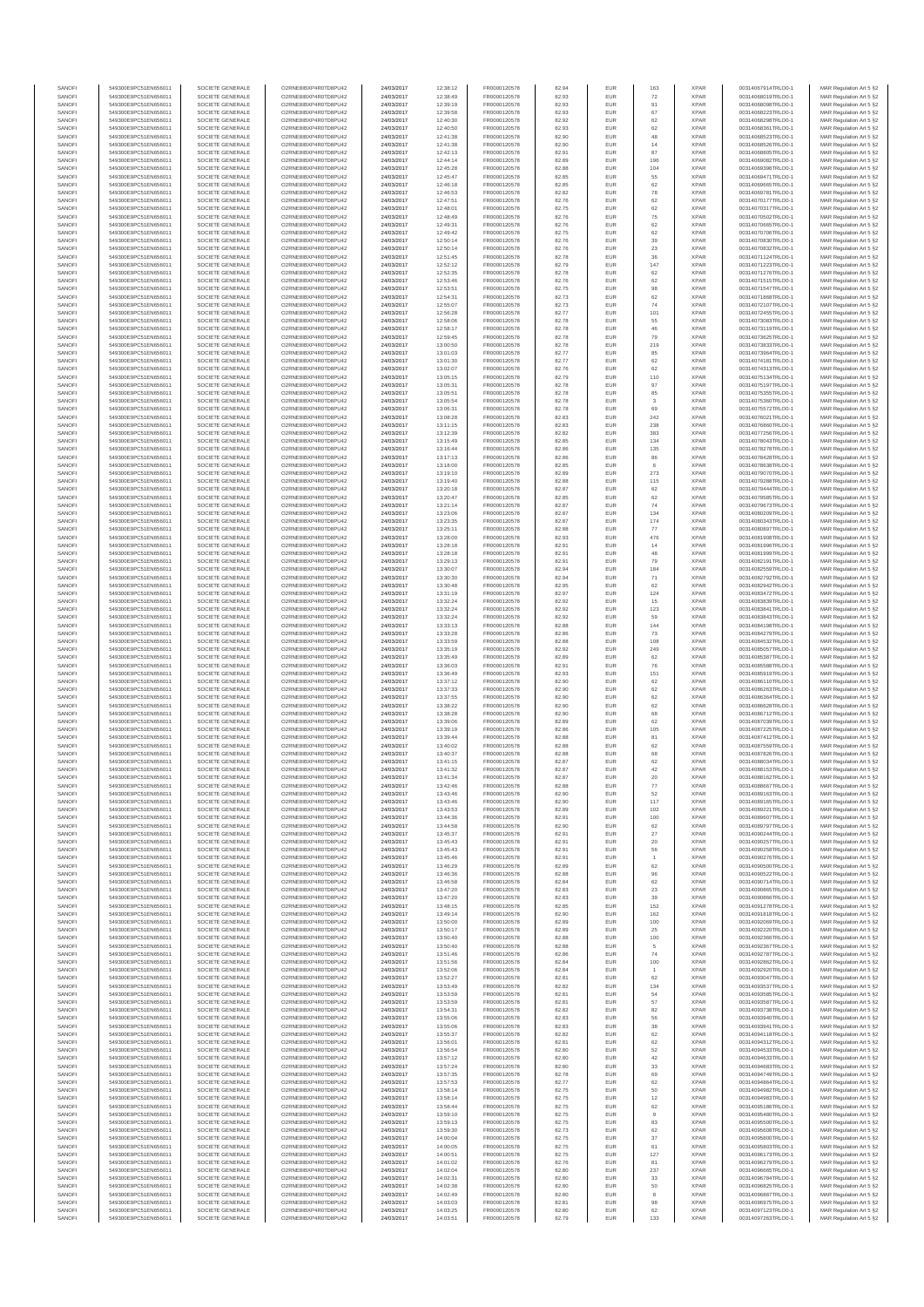| SANOF            | 549300E9PC51EN656011                         | SOCIETE GENERALE                     | O2RNE8IBXP4R0TD8PU42                          | 24/03/2017               | 14:04:09             | FR0000120578                 | 82.77          | EUR               | 62                    | <b>XPAR</b>                | 00314097425TRLO0-1                       | MAR Regulation Art 5 §2                            |
|------------------|----------------------------------------------|--------------------------------------|-----------------------------------------------|--------------------------|----------------------|------------------------------|----------------|-------------------|-----------------------|----------------------------|------------------------------------------|----------------------------------------------------|
| SANOFI<br>SANOFI | 549300E9PC51EN656011<br>549300E9PC51EN656011 | SOCIETE GENERALE<br>SOCIETE GENERALE | O2RNE8IBXP4R0TD8PU42                          | 24/03/2017<br>24/03/2017 | 14:04:33<br>14:04:42 | FR0000120578<br>FR0000120578 | 82.75<br>82.74 | EUR<br>EUR        | 62<br>62              | <b>XPAR</b><br><b>XPAR</b> | 00314097573TRLO0-1<br>00314097656TRLO0-1 | MAR Regulation Art 5 §2                            |
| SANOFI           | 549300E9PC51EN656011                         | SOCIETE GENERALE                     | O2RNE8IBXP4R0TD8PU42<br>O2RNE8IBXP4R0TD8PU42  | 24/03/2017               | 14:05:14             | FR0000120578                 | 82.71          | EUR               | $62\,$                | <b>XPAR</b>                | 00314097845TRLO0-1                       | MAR Regulation Art 5 §2<br>MAR Regulation Art 5 §2 |
| SANOFI           | 549300E9PC51EN656011                         | SOCIETE GENERALE                     | O2RNE8IBXP4R0TD8PU42                          | 24/03/2017               | 14:05:18             | FR0000120578                 | 82.68          | EUR               | 83                    | <b>XPAR</b>                | 00314097871TRLO0-1                       | MAR Regulation Art 5 §2                            |
| SANOFI           | 549300E9PC51EN656011                         | SOCIETE GENERALE                     | O2RNE8IBXP4R0TD8PU42                          | 24/03/2017               | 14:06:20             | FR0000120578                 | 82.72          | EUR               | 155                   | <b>XPAR</b>                | 00314098277TRLO0-1                       | MAR Regulation Art 5 §2                            |
| SANOFI<br>SANOFI | 549300E9PC51EN656011<br>549300E9PC51EN656011 | SOCIETE GENERALE<br>SOCIETE GENERALE | O2RNE8IBXP4R0TD8PLI42<br>O2RNE8IBXP4R0TD8PU42 | 24/03/2017<br>24/03/2017 | 14:06:32<br>14:06:47 | FR0000120578<br>FR0000120578 | 82.72<br>82.71 | EUR<br>EUR        | 69<br>65              | <b>XPAR</b><br><b>XPAR</b> | 00314098411TRLO0-1<br>00314098538TRLO0-1 | MAR Regulation Art 5 §2<br>MAR Regulation Art 5 §2 |
| SANOFI           | 549300E9PC51EN656011                         | SOCIETE GENERALE                     | O2RNE8IBXP4R0TD8PU42                          | 24/03/2017               | 14:07:03             | FR0000120578                 | 82.70          | EUR               | 62                    | <b>XPAR</b>                | 00314098639TRLO0-1                       | MAR Regulation Art 5 §2                            |
| SANOFI           | 549300E9PC51EN656011                         | SOCIETE GENERALE                     | O2RNE8IBXP4R0TD8PU42                          | 24/03/2017               | 14:08:01             | FR0000120578                 | 82.69          | EUR               |                       | <b>XPAR</b>                | 00314099001TRLO0-1                       | MAR Regulation Art 5 §2                            |
| SANOFI<br>SANOFI | 549300E9PC51EN656011<br>549300E9PC51EN656011 | SOCIETE GENERALE<br>SOCIETE GENERALE | O2RNE8IBXP4R0TD8PU42<br>O2RNE8IBXP4R0TD8PU42  | 24/03/2017<br>24/03/2017 | 14:08:24<br>14:08:47 | FR0000120578<br>FR0000120578 | 82.70<br>82.70 | EUR<br>EUR        | 295<br>62             | <b>XPAR</b><br><b>XPAR</b> | 00314099129TRLO0-1<br>00314099276TRLO0-1 | MAR Regulation Art 5 §2<br>MAR Regulation Art 5 §2 |
| SANOFI           | 549300E9PC51EN656011                         | SOCIETE GENERALE                     | O2RNE8IBXP4R0TD8PU42                          | 24/03/2017               | 14:09:11             | FR0000120578                 | 82.68          | EUR               | 62                    | <b>XPAR</b>                | 00314099402TRLO0-1                       | MAR Regulation Art 5 §2                            |
| SANOFI           | 549300E9PC51EN656011                         | SOCIETE GENERALE                     | O2RNE8IBXP4R0TD8PU42                          | 24/03/2017               | 14:09:26             | FR0000120578                 | 82.67          | EUR               | $30\,$                | <b>XPAR</b>                | 00314099538TRLO0-1                       | MAR Regulation Art 5 §2                            |
| SANOFI           | 549300E9PC51EN656011                         | SOCIETE GENERALE                     | O2RNE8IBXP4R0TD8PU42                          | 24/03/2017               | 14:09:29             | FR0000120578                 | 82.67          | EUR               | 42                    | <b>XPAR</b>                | 00314099554TRLO0-1                       | MAR Regulation Art 5 §2                            |
| SANOFI<br>SANOFI | 549300E9PC51EN656011<br>549300E9PC51EN656011 | SOCIETE GENERALE<br>SOCIETE GENERALE | O2RNE8IBXP4R0TD8PU42<br>O2RNE8IBXP4R0TD8PU42  | 24/03/2017<br>24/03/2017 | 14:10:01<br>14:10:01 | FR0000120578<br>FR0000120578 | 82.67<br>82.67 | EUR<br>EUR        | $\overline{2}$<br>90  | <b>XPAR</b><br><b>XPAR</b> | 00314099735TRLO0-1<br>00314099736TRLO0-1 | MAR Regulation Art 5 §2<br>MAR Regulation Art 5 §2 |
| SANOFI           | 549300E9PC51EN656011                         | SOCIETE GENERALE                     | O2RNE8IBXP4R0TD8PU42                          | 24/03/2017               | 14:10:26             | FR0000120578                 | 82.67          | EUR               | 93                    | <b>XPAR</b>                | 00314099911TRLO0-1                       | MAR Regulation Art 5 §2                            |
| SANOFI           | 549300E9PC51EN656011                         | SOCIETE GENERALE                     | O2RNE8IBXP4R0TD8PU42                          | 24/03/2017               | 14:10:34             | FR0000120578                 | 82.67          | EUR               | 18                    | <b>XPAR</b>                | 00314100064TRLO0-1                       | MAR Regulation Art 5 §2                            |
| SANOFI           | 549300E9PC51EN656011                         | SOCIETE GENERALE                     | O2RNE8IBXP4R0TD8PU42                          | 24/03/2017               | 14:10:58             | FR0000120578                 | 82.67          | EUR               | 118                   | <b>XPAR</b>                | 00314100225TRLO0-1                       | MAR Regulation Art 5 §2                            |
| SANOFI<br>SANOFI | 549300E9PC51EN656011<br>549300E9PC51EN656011 | SOCIETE GENERALE<br>SOCIETE GENERALE | O2RNE8IBXP4R0TD8PU42<br>O2RNE8IBXP4R0TD8PU42  | 24/03/2017<br>24/03/2017 | 14:11:17<br>14:11:28 | FR0000120578<br>FR0000120578 | 82.66<br>82.67 | EUR<br>EUR        | $\sqrt{73}$<br>$62\,$ | <b>XPAR</b><br><b>XPAR</b> | 00314100340TRLO0-1<br>00314100455TRLO0-1 | MAR Regulation Art 5 §2<br>MAR Regulation Art 5 §2 |
| SANOFI           | 549300E9PC51EN656011                         | SOCIETE GENERALE                     | O2RNE8IBXP4R0TD8PU42                          | 24/03/2017               | 14:11:44             | FR0000120578                 | 82.64          | EUR               | 62                    | <b>XPAR</b>                | 00314100592TRLO0-1                       | MAR Regulation Art 5 §2                            |
| SANOFI           | 549300E9PC51EN656011                         | SOCIETE GENERALE                     | O2RNE8IBXP4R0TD8PU42                          | 24/03/2017               | 14:12:00             | FR0000120578                 | 82.63          | EUR               | 62                    | <b>XPAR</b>                | 00314100708TRLO0-1                       | MAR Regulation Art 5 §2                            |
| SANOFI<br>SANOFI | 549300E9PC51EN656011<br>549300E9PC51EN656011 | SOCIETE GENERALE<br>SOCIETE GENERALE | O2RNE8IBXP4R0TD8PU42<br>O2RNE8IBXP4R0TD8PU42  | 24/03/2017<br>24/03/2017 | 14:12:16<br>14:12:47 | FR0000120578<br>FR0000120578 | 82.60<br>82.58 | EUR<br>EUR        | 62<br>65              | <b>XPAR</b><br><b>XPAR</b> | 00314100833TRLO0-1<br>00314101115TRLO0-1 | MAR Regulation Art 5 §2<br>MAR Regulation Art 5 §2 |
| SANOFI           | 549300E9PC51EN656011                         | SOCIETE GENERALE                     | O2RNE8IBXP4R0TD8PU42                          | 24/03/2017               | 14:12:47             | FR0000120578                 | 82.58          | EUR               | 41                    | <b>XPAR</b>                | 00314101119TRLO0-1                       | MAR Regulation Art 5 §2                            |
| SANOFI           | 549300E9PC51EN656011                         | SOCIETE GENERALE                     | O2RNE8IBXP4R0TD8PU42                          | 24/03/2017               | 14:13:15             | FR0000120578                 | 82.62          | EUR               | 110                   | <b>XPAR</b>                | 00314101355TRLO0-1                       | MAR Regulation Art 5 §2                            |
| SANOFI           | 549300E9PC51EN656011                         | SOCIETE GENERALE                     | O2RNE8IBXP4R0TD8PU42                          | 24/03/2017               | 14:13:40             | FR0000120578                 | 82.62          | EUR               | $62\,$                | <b>XPAR</b>                | 00314101546TRLO0-1                       | MAR Regulation Art 5 §2                            |
| SANOFI<br>SANOFI | 549300E9PC51EN656011<br>549300E9PC51EN656011 | SOCIETE GENERALE<br>SOCIETE GENERALE | O2RNE8IBXP4R0TD8PU42<br>O2RNE8IBXP4R0TD8PU42  | 24/03/2017<br>24/03/2017 | 14:14:12<br>14:14:12 | FR0000120578<br>FR0000120578 | 82.61<br>82.61 | EUR<br>EUR        | 29<br>33              | <b>XPAR</b><br><b>XPAR</b> | 00314101783TRLO0-1<br>00314101786TRLO0-1 | MAR Regulation Art 5 §2<br>MAR Regulation Art 5 §2 |
| SANOFI           | 549300E9PC51EN656011                         | SOCIETE GENERALE                     | O2RNE8IBXP4R0TD8PU42                          | 24/03/2017               | 14:14:18             | FR0000120578                 | 82.60          | EUR               | 38                    | <b>XPAR</b>                | 00314101847TRLO0-1                       | MAR Regulation Art 5 §2                            |
| SANOFI           | 549300E9PC51EN656011                         | SOCIETE GENERALE                     | O2RNE8IBXP4R0TD8PU42                          | 24/03/2017               | 14:14:21             | FR0000120578                 | 82.60          | EUR               | 69                    | <b>XPAR</b>                | 00314101871TRLO0-1                       | MAR Regulation Art 5 §2                            |
| SANOFI<br>SANOFI | 549300E9PC51EN656011<br>549300E9PC51EN656011 | SOCIETE GENERALE<br>SOCIETE GENERALE | O2RNE8IBXP4R0TD8PU42<br>O2RNE8IBXP4R0TD8PU42  | 24/03/2017<br>24/03/2017 | 14:15:14<br>14:15:40 | FR0000120578<br>FR0000120578 | 82.59<br>82.59 | EUR<br>EUR        | 98<br>25              | <b>XPAR</b><br><b>XPAR</b> | 00314102190TRLO0-1<br>00314102353TRLO0-1 | MAR Regulation Art 5 §2                            |
| SANOFI           | 549300E9PC51EN656011                         | SOCIETE GENERALE                     | O2RNE8IBXP4R0TD8PU42                          | 24/03/2017               | 14:15:40             | FR0000120578                 | 82.59          | EUR               | $50\,$                | <b>XPAR</b>                | 00314102354TRLO0-1                       | MAR Regulation Art 5 §2<br>MAR Regulation Art 5 §2 |
| SANOFI           | 549300E9PC51EN656011                         | SOCIETE GENERALE                     | O2RNE8IBXP4R0TD8PU42                          | 24/03/2017               | 14:15:40             | FR0000120578                 | 82.59          | EUR               | 50                    | <b>XPAR</b>                | 00314102355TRLO0-1                       | MAR Regulation Art 5 §2                            |
| SANOFI           | 549300E9PC51EN656011                         | SOCIETE GENERALE                     | O2RNE8IBXP4R0TD8PU42                          | 24/03/2017               | 14:15:40             | FR0000120578                 | 82.59          | EUR               |                       | <b>XPAR</b>                | 00314102356TRLO0-1                       | MAR Regulation Art 5 §2                            |
| SANOFI<br>SANOFI | 549300E9PC51EN656011<br>549300E9PC51EN656011 | SOCIETE GENERALE<br>SOCIETE GENERALE | O2RNE8IBXP4R0TD8PU42<br>O2RNE8IBXP4R0TD8PU42  | 24/03/2017<br>24/03/2017 | 14:16:12<br>14:16:56 | FR0000120578<br>FR0000120578 | 82.60<br>82.62 | EUR<br>EUR        | 163<br>51             | <b>XPAR</b><br><b>XPAF</b> | 00314102578TRLO0-1<br>00314102964TRLO0-1 | MAR Regulation Art 5 §2<br>MAR Regulation Art 5 §2 |
| SANOFI           | 549300E9PC51EN656011                         | SOCIETE GENERALE                     | O2RNE8IBXP4R0TD8PU42                          | 24/03/2017               | 14:16:56             | FR0000120578                 | 82.62          | <b>EUR</b>        | 74                    | <b>XPAR</b>                | 00314102965TRLO0-1                       | MAR Regulation Art 5 §2                            |
| SANOFI           | 549300E9PC51EN656011                         | SOCIETE GENERALE                     | O2RNE8IBXP4R0TD8PU42                          | 24/03/2017               | 14:17:58             | FR0000120578                 | 82.64          | EUR               | 214                   | <b>XPAR</b>                | 00314103372TRLO0-1                       | MAR Regulation Art 5 §2                            |
| SANOFI           | 549300E9PC51EN656011                         | SOCIETE GENERALE<br>SOCIETE GENERALE | O2RNE8IBXP4R0TD8PU42                          | 24/03/2017               | 14:17:58             | FR0000120578                 | 82.64          | EUR               | 122                   | <b>XPAR</b>                | 00314103373TRLO0-1                       | MAR Regulation Art 5 §2                            |
| SANOFI<br>SANOFI | 549300E9PC51EN656011<br>549300E9PC51EN656011 | SOCIETE GENERALE                     | O2RNE8IBXP4R0TD8PU42<br>O2RNE8IBXP4R0TD8PU42  | 24/03/2017<br>24/03/2017 | 14:18:41<br>14:18:51 | FR0000120578<br>FR0000120578 | 82.64<br>82.63 | EUR<br>EUR        | 74<br>93              | <b>XPAR</b><br><b>XPAR</b> | 00314103751TRLO0-1<br>00314103817TRLO0-1 | MAR Regulation Art 5 §2<br>MAR Regulation Art 5 §2 |
| SANOFI           | 549300E9PC51EN656011                         | SOCIETE GENERALE                     | O2RNE8IBXP4R0TD8PU42                          | 24/03/2017               | 14:18:51             | FR0000120578                 | 82.63          | EUR               | $17\,$                | <b>XPAR</b>                | 00314103819TRLO0-1                       | MAR Regulation Art 5 §2                            |
| SANOFI           | 549300E9PC51EN656011                         | SOCIETE GENERALE                     | O2RNE8IBXP4R0TD8PU42                          | 24/03/2017               | 14:19:10             | FR0000120578                 | 82.63          | EUR               | 87                    | <b>XPAR</b>                | 00314104033TRLO0-1                       | MAR Regulation Art 5 §2                            |
| SANOFI           | 549300E9PC51EN656011<br>549300E9PC51EN656011 | SOCIETE GENERALE                     | O2RNE8IBXP4R0TD8PU42<br>O2RNE8IBXP4R0TD8PU42  | 24/03/2017               | 14:19:59             | FR0000120578                 | 82.61          | EUR               | 62                    | <b>XPAR</b>                | 00314104287TRLO0-1                       | MAR Regulation Art 5 §2                            |
| SANOFI<br>SANOFI | 549300E9PC51EN656011                         | SOCIETE GENERALE<br>SOCIETE GENERALE | O2RNE8IBXP4R0TD8PU42                          | 24/03/2017<br>24/03/2017 | 14:20:06<br>14:20:06 | FR0000120578<br>FR0000120578 | 82.60<br>82.60 | EUR<br>EUR        | 121<br>45             | <b>XPAR</b><br><b>XPAR</b> | 00314104385TRLO0-1<br>00314104386TRLO0-1 | MAR Regulation Art 5 §2<br>MAR Regulation Art 5 §2 |
| SANOFI           | 549300E9PC51EN656011                         | SOCIETE GENERALE                     | O2RNE8IBXP4R0TD8PU42                          | 24/03/2017               | 14:20:55             | FR0000120578                 | 82.59          | EUR               | 62                    | <b>XPAR</b>                | 00314104791TRLO0-1                       | MAR Regulation Art 5 §2                            |
| SANOFI           | 549300E9PC51EN656011                         | SOCIETE GENERALE                     | O2RNE8IBXP4R0TD8PU42                          | 24/03/2017               | 14:20:59             | FR0000120578                 | 82.59          | EUR               | 154                   | <b>XPAR</b>                | 00314104825TRLO0-1                       | MAR Regulation Art 5 §2                            |
| SANOFI<br>SANOFI | 549300E9PC51EN656011                         | SOCIETE GENERALE                     | O2RNE8IBXP4R0TD8PU42                          | 24/03/2017               | 14:21:22             | FR0000120578<br>FR0000120578 | 82.56<br>82.59 | EUR<br>EUR        | 62<br>133             | #REF<br>#REF               | 00314104994TRLO0-1                       | MAR Regulation Art 5 §2<br>MAR Regulation Art 5 §2 |
| SANOFI           | 549300E9PC51EN656011<br>549300E9PC51EN656011 | SOCIETE GENERALE<br>SOCIETE GENERALE | O2RNE8IBXP4R0TD8PU42<br>O2RNE8IBXP4R0TD8PU42  | 24/03/2017<br>24/03/2017 | 14:21:51<br>14:22:05 | FR0000120578                 | 82.58          | EUR               | 62                    | #REF                       | 00314105197TRLO0-1<br>00314105281TRLO0-1 | MAR Regulation Art 5 §2                            |
| SANOFI           | 549300E9PC51EN656011                         | SOCIETE GENERALE                     | O2RNE8IBXP4R0TD8PU42                          | 24/03/2017               | 14:22:37             | FR0000120578                 | 82.58          | EUR               | 62                    | #REF                       | 00314105422TRLO0-1                       | MAR Regulation Art 5 §2                            |
| SANOFI           | 549300E9PC51EN656011                         | SOCIETE GENERALE                     | O2RNE8IBXP4R0TD8PU42                          | 24/03/2017               | 14:23:13             | FR0000120578                 | 82.60          | EUR               | 186                   | <b>XPAR</b>                | 00314105704TRLO0-1                       | MAR Regulation Art 5 §2                            |
| SANOFI<br>SANOFI | 549300E9PC51EN656011<br>549300E9PC51EN656011 | SOCIETE GENERALE<br>SOCIETE GENERALE | O2RNE8IBXP4R0TD8PU42<br>O2RNE8IBXP4R0TD8PU42  | 24/03/2017<br>24/03/2017 | 14:23:29<br>14:23:54 | FR0000120578<br>FR0000120578 | 82.59<br>82.57 | EUR<br>EUR        | 70<br>63              | <b>XPAR</b><br><b>XPAR</b> | 00314105777TRLO0-1<br>00314105934TRLO0-1 | MAR Regulation Art 5 §2<br>MAR Regulation Art 5 §2 |
| SANOFI           | 549300E9PC51EN656011                         | SOCIETE GENERALE                     | O2RNE8IBXP4R0TD8PU42                          | 24/03/2017               | 14:25:36             | FR0000120578                 | 82.60          | EUR               | 480                   | <b>XPAR</b>                | 00314106607TRLO0-1                       | MAR Regulation Art 5 §2                            |
| SANOFI           | 549300E9PC51EN656011                         | SOCIETE GENERALE                     | O2RNE8IBXP4R0TD8PU42                          | 24/03/2017               | 14:25:55             | FR0000120578                 | 82.58          | EUR               | 68                    | <b>XPAR</b>                | 00314106765TRLO0-1                       | MAR Regulation Art 5 §2                            |
| SANOFI           | 549300E9PC51EN656011                         | SOCIETE GENERALE                     | O2RNE8IBXP4R0TD8PU42                          | 24/03/2017               | 14:26:00             | FR0000120578                 | 82.57          | EUR               | $71\,$                | <b>XPAR</b>                | 00314106803TRLO0-1                       | MAR Regulation Art 5 §2                            |
| SANOFI<br>SANOFI | 549300E9PC51EN656011<br>549300E9PC51EN656011 | SOCIETE GENERALE<br>SOCIETE GENERALE | O2RNE8IBXP4R0TD8PU42<br>O2RNE8IBXP4R0TD8PU42  | 24/03/2017<br>24/03/2017 | 14:26:01<br>14:26:26 | FR0000120578<br>FR0000120578 | 82.57<br>82.55 | EUR<br>EUR        | 25<br>62              | <b>XPAR</b><br><b>XPAR</b> | 00314106809TRLO0-1<br>00314107032TRLO0-1 | MAR Regulation Art 5 §2<br>MAR Regulation Art 5 §2 |
| SANOFI           | 549300E9PC51EN656011                         | SOCIETE GENERALE                     | O2RNE8IBXP4R0TD8PU42                          | 24/03/2017               | 14:26:54             | FR0000120578                 | 82.56          | EUR               | 196                   | <b>XPAR</b>                | 00314107245TRLO0-1                       | MAR Regulation Art 5 §2                            |
| SANOFI           | 549300E9PC51EN656011                         | SOCIETE GENERALE                     | O2RNE8IBXP4R0TD8PU42                          | 24/03/2017               | 14:27:11             | FR0000120578                 | 82.56          | EUR               | 40                    | <b>XPAR</b>                | 00314107460TRLO0-1                       | MAR Regulation Art 5 §2                            |
| SANOFI           | 549300E9PC51EN656011                         | SOCIETE GENERALE                     | O2RNE8IBXP4R0TD8PU42                          | 24/03/2017               | 14:27:11             | FR0000120578                 | 82.56          | EUR               | 22                    | <b>XPAR</b>                | 00314107462TRLO0-1                       | MAR Regulation Art 5 §2                            |
| SANOFI<br>SANOFI | 549300E9PC51EN656011<br>549300E9PC51EN656011 | SOCIETE GENERALE<br>SOCIETE GENERALE | O2RNE8IBXP4R0TD8PU42<br>O2RNE8IBXP4R0TD8PU42  | 24/03/2017<br>24/03/2017 | 14:27:55<br>14:27:59 | FR0000120578<br>FR0000120578 | 82.56<br>82.56 | EUR<br>EUR        | 65<br>65              | <b>XPAR</b><br><b>XPAR</b> | 00314107865TRLO0-1<br>00314107883TRLO0-1 | MAR Regulation Art 5 §2<br>MAR Regulation Art 5 §2 |
| SANOFI           | 549300E9PC51EN656011                         | SOCIETE GENERALE                     | O2RNE8IBXP4R0TD8PU42                          | 24/03/2017               | 14:28:05             | FR0000120578                 | 82.56          | EUR               | 3                     | <b>XPAR</b>                | 00314107951TRLO0-1                       | MAR Regulation Art 5 §2                            |
| SANOFI           | 549300E9PC51EN656011                         | SOCIETE GENERALE                     | O2RNE8IBXP4R0TD8PU42                          | 24/03/2017               | 14:28:27             | FR0000120578                 | 82.56          | EUR               | 102                   | <b>XPAR</b>                | 00314108189TRLO0-1                       | MAR Regulation Art 5 §2                            |
| SANOFI<br>SANOFI | 549300E9PC51EN656011<br>549300E9PC51EN656011 | SOCIETE GENERALE<br>SOCIETE GENERALE | O2RNE8IBXP4R0TD8PU42<br>O2RNE8IBXP4R0TD8PU42  | 24/03/2017<br>24/03/2017 | 14:29:22<br>14:29:51 | FR0000120578<br>FR0000120578 | 82.58<br>82.60 | EUR<br>EUR        | 352<br>46             | <b>XPAR</b><br><b>XPAR</b> | 00314108596TRLO0-1<br>00314108772TRLO0-1 | MAR Regulation Art 5 §2<br>MAR Regulation Art 5 §2 |
| SANOFI           | 549300E9PC51EN656011                         | SOCIETE GENERALE                     | O2RNE8IBXP4R0TD8PU42                          | 24/03/2017               | 14:29:51             | FR0000120578                 | 82.60          | EUR               | 148                   | <b>XPAR</b>                | 00314108773TRLO0-1                       | MAR Regulation Art 5 §2                            |
| SANOFI           | 549300E9PC51EN656011                         | SOCIETE GENERALE                     | O2RNE8IBXP4R0TD8PU42                          | 24/03/2017               | 14:30:09             | FR0000120578                 | 82.58          | EUR               | 62                    | <b>XPAR</b>                | 00314108873TRLO0-1                       | MAR Regulation Art 5 §2                            |
| SANOFI<br>SANOFI | 549300E9PC51EN656011<br>549300E9PC51EN656011 | SOCIETE GENERALE<br>SOCIETE GENERALE | O2RNE8IBXP4R0TD8PU42<br>O2RNE8IBXP4R0TD8PU42  | 24/03/2017<br>24/03/2017 | 14:30:33<br>14:32:01 | FR0000120578<br>FR0000120578 | 82.57<br>82.60 | EUR<br><b>EUR</b> | 110<br>288            | <b>XPAR</b><br><b>XPAR</b> | 00314108986TRLO0-1<br>00314109540TRLO0-1 | MAR Regulation Art 5 §2                            |
| SANOFI           | 549300E9PC51EN656011                         | SOCIETE GENERALE                     | O2RNE8IBXP4R0TD8PU42                          | 24/03/2017               | 14:32:01             | FR0000120578                 | 82.60          | EUR               | 115                   | <b>XPAR</b>                | 00314109541TRLO0-1                       | MAR Regulation Art 5 §2<br>MAR Regulation Art 5 §2 |
| SANOFI           | 549300E9PC51EN656011                         | SOCIETE GENERALE                     | O2RNE8IBXP4R0TD8PU42                          | 24/03/2017               | 14:32:02             | FR0000120578                 | 82.60          | EUR               | 50                    | <b>XPAR</b>                | 00314109543TRLO0-1                       | MAR Regulation Art 5 §2                            |
| SANOFI           | 549300E9PC51EN656011                         | SOCIETE GENERALE                     | O2RNE8IBXP4R0TD8PU42                          | 24/03/2017               | 14:32:02             | FR0000120578                 | 82.60          | EUR               | 50                    | <b>XPAR</b>                | 00314109544TRLO0-1                       | MAR Regulation Art 5 §2                            |
| SANOFI<br>SANOFI | 549300E9PC51EN656011<br>549300E9PC51EN656011 | SOCIETE GENERALE<br>SOCIETE GENERALE | O2RNE8IBXP4R0TD8PU42<br>O2RNE8IBXP4R0TD8PU42  | 24/03/2017<br>24/03/2017 | 14:32:36<br>14:32:36 | FR0000120578<br>FR0000120578 | 82.61<br>82.61 | EUR<br>EUR        | 11<br>250             | <b>XPAR</b><br><b>XPAR</b> | 00314109903TRLO0-1<br>00314109904TRLO0-1 | MAR Regulation Art 5 §2                            |
| SANOFI           | 549300E9PC51EN656011                         | SOCIETE GENERALE                     | O2RNE8IBXP4R0TD8PU42                          | 24/03/2017               | 14:32:36             | FR0000120578                 | 82.61          | EUR               | 316                   | <b>XPAR</b>                | 00314109905TRLO0-1                       | MAR Regulation Art 5 §2<br>MAR Regulation Art 5 §2 |
| SANOFI           | 549300E9PC51EN656011                         | SOCIETE GENERALE                     | O2RNE8IBXP4R0TD8PU42                          | 24/03/2017               | 14:32:50             | FR0000120578                 | 82.60          | EUR               | 93                    | <b>XPAR</b>                | 00314110100TRLO0-1                       | MAR Regulation Art 5 §2                            |
| SANOFI           | 549300E9PC51EN656011                         | SOCIETE GENERALE                     | O2RNE8IBXP4R0TD8PU42                          | 24/03/2017               | 14:33:34             | FR0000120578                 | 82.59          | EUR               | 22                    | <b>XPAR</b>                | 00314110377TRLO0-1                       | MAR Regulation Art 5 §2                            |
| SANOFI<br>SANOFI | 549300E9PC51EN656011<br>549300E9PC51EN656011 | SOCIETE GENERALE<br>SOCIETE GENERALE | O2RNE8IBXP4R0TD8PU42<br>O2RNE8IBXP4R0TD8PU42  | 24/03/2017<br>24/03/2017 | 14:34:11<br>14:34:41 | FR0000120578<br>FR0000120578 | 82.64<br>82.63 | EUR<br>EUR        | 561<br>179            | <b>XPAR</b><br><b>XPAR</b> | 00314110736TRLO0-1<br>00314110966TRLO0-1 | MAR Regulation Art 5 §2<br>MAR Regulation Art 5 §2 |
| SANOFI           | 549300E9PC51EN656011                         | SOCIETE GENERALE                     | O2RNE8IBXP4R0TD8PU42                          | 24/03/2017               | 14:34:44             | FR0000120578                 | 82.60          | EUR               | 53                    | <b>XPAR</b>                | 00314111011TRLO0-1                       | MAR Regulation Art 5 §2                            |
| SANOFI           | 549300E9PC51EN656011                         | SOCIETE GENERALE                     | O2RNE8IBXP4R0TD8PU42                          | 24/03/2017               | 14:34:44             | FR0000120578                 | 82.60          | EUR               | 29                    | <b>XPAR</b>                | 00314111012TRLO0-1                       | MAR Regulation Art 5 §2                            |
| SANOFI<br>SANOFI | 549300E9PC51EN656011<br>549300E9PC51EN656011 | SOCIETE GENERALE<br>SOCIETE GENERALE | O2RNE8IBXP4R0TD8PU42<br>O2RNE8IBXP4R0TD8PU42  | 24/03/2017               | 14:34:44             | FR0000120578                 | 82.60<br>82.59 | EUR<br>EUR        | 151                   | <b>XPAR</b><br><b>XPAR</b> | 00314111013TRLO0-1<br>00314111126TRLO0-1 | MAR Regulation Art 5 §2                            |
| SANOFI           | 549300E9PC51EN656011                         | SOCIETE GENERALE                     | O2RNE8IBXP4R0TD8PU42                          | 24/03/2017<br>24/03/2017 | 14:35:05<br>14:35:18 | FR0000120578<br>FR0000120578 | 82.60          | EUR               | 123<br>122            | <b>XPAR</b>                | 00314111239TRLO0-1                       | MAR Regulation Art 5 §2<br>MAR Regulation Art 5 §2 |
| SANOFI           | 549300E9PC51EN656011                         | SOCIETE GENERALE                     | O2RNE8IBXP4R0TD8PU42                          | 24/03/2017               | 14:38:22             | FR0000120578                 | 82.69          | EUR               | 592                   | <b>XPAR</b>                | 00314112322TRLO0-1                       | MAR Regulation Art 5 §2                            |
| SANOFI           | 549300E9PC51EN656011                         | SOCIETE GENERALE                     | O2RNE8IBXP4R0TD8PU42                          | 24/03/2017               | 14:38:45             | FR0000120578                 | 82.67          | EUR               | 100                   | <b>XPAR</b>                | 00314112506TRLO0-1                       | MAR Regulation Art 5 §2                            |
| SANOFI<br>SANOFI | 549300E9PC51EN656011<br>549300E9PC51EN656011 | SOCIETE GENERALE<br>SOCIETE GENERALE | O2RNE8IBXP4R0TD8PU42<br>O2RNE8IBXP4R0TD8PU42  | 24/03/2017<br>24/03/2017 | 14:38:47<br>14:39:29 | FR0000120578<br>FR0000120578 | 82.67<br>82.66 | <b>EUR</b><br>EUR | 119<br>63             | <b>XPAR</b><br><b>XPAR</b> | 00314112519TRLO0-1<br>00314112746TRLO0-1 | MAR Regulation Art 5 §2<br>MAR Regulation Art 5 §2 |
| SANOFI           | 549300E9PC51EN656011                         | SOCIETE GENERALE                     | O2RNE8IBXP4R0TD8PU42                          | 24/03/2017               | 14:39:42             | FR0000120578                 | 82.63          | EUR               | 292                   | <b>XPAR</b>                | 00314112938TRLO0-1                       | MAR Regulation Art 5 §2                            |
| SANOFI           | 549300E9PC51EN656011                         | SOCIETE GENERALE                     | O2RNE8IBXP4R0TD8PU42                          | 24/03/2017               | 14:40:22             | FR0000120578                 | 82.61          | EUR               | 300                   | <b>XPAR</b>                | 00314113158TRLO0-1                       | MAR Regulation Art 5 §2                            |
| SANOFI<br>SANOFI | 549300E9PC51EN656011<br>549300E9PC51EN656011 | SOCIETE GENERALE<br>SOCIETE GENERALE | O2RNE8IBXP4R0TD8PU42<br>O2RNE8IBXP4R0TD8PU42  | 24/03/2017<br>24/03/2017 | 14:40:22<br>14:40:33 | FR0000120578<br>FR0000120578 | 82.61<br>82.60 | EUR<br><b>EUR</b> | 61<br>63              | <b>XPAR</b><br><b>XPAR</b> | 00314113159TRLO0-1<br>00314113242TRLO0-1 | MAR Regulation Art 5 §2<br>MAR Regulation Art 5 §2 |
| SANOFI           | 549300E9PC51EN656011                         | SOCIETE GENERALE                     | O2RNE8IBXP4R0TD8PU42                          | 24/03/2017               | 14:42:09             | FR0000120578                 | 82.60          | EUR               | 584                   | <b>XPAR</b>                | 00314113750TRLO0-1                       | MAR Regulation Art 5 §2                            |
| SANOFI           | 549300E9PC51EN656011                         | SOCIETE GENERALE                     | O2RNE8IBXP4R0TD8PU42                          | 24/03/2017               | 14:42:24             | FR0000120578                 | 82.61          | <b>EUR</b>        | 26                    | <b>XPAR</b>                | 00314113873TRLO0-1                       | MAR Regulation Art 5 §2                            |
| SANOFI<br>SANOFI | 549300E9PC51EN656011<br>549300E9PC51EN656011 | SOCIETE GENERALE<br>SOCIETE GENERALE | O2RNE8IBXP4R0TD8PU42<br>O2RNE8IBXP4R0TD8PU42  | 24/03/2017<br>24/03/2017 | 14:43:31<br>14:43:39 | FR0000120578<br>FR0000120578 | 82.67<br>82.65 | EUR<br>EUR        | 549<br>$62\,$         | <b>XPAR</b><br><b>XPAR</b> | 00314114518TRLO0-1<br>00314114576TRLO0-1 | MAR Regulation Art 5 §2<br>MAR Regulation Art 5 §2 |
| SANOFI           | 549300E9PC51EN656011                         | SOCIETE GENERALE                     | O2RNE8IBXP4R0TD8PU42                          | 24/03/2017               | 14:43:52             | FR0000120578                 | 82.64          | EUR               | 63                    | <b>XPAR</b>                | 00314114613TRLO0-1                       | MAR Regulation Art 5 §2                            |
| SANOFI           | 549300E9PC51EN656011                         | SOCIETE GENERALE                     | O2RNE8IBXP4R0TD8PU42                          | 24/03/2017               | 14:44:00             | FR0000120578                 | 82.62          | EUR               | 8                     | <b>XPAR</b>                | 00314114647TRLO0-1                       | MAR Regulation Art 5 §2                            |
| SANOFI<br>SANOFI | 549300E9PC51EN656011<br>549300E9PC51EN656011 | SOCIETE GENERALE<br>SOCIETE GENERALE | O2RNE8IBXP4R0TD8PU42<br>O2RNE8IBXP4R0TD8PU42  | 24/03/2017<br>24/03/2017 | 14:44:17<br>14:44:19 | FR0000120578<br>FR0000120578 | 82.62<br>82.60 | EUR<br>EUR        | 54<br>132             | <b>XPAR</b><br><b>XPAR</b> | 00314114785TRLO0-1<br>00314114853TRLO0-1 | MAR Regulation Art 5 §2                            |
| SANOFI           | 549300E9PC51EN656011                         | SOCIETE GENERALE                     | O2RNE8IBXP4R0TD8PU42                          | 24/03/2017               | 14:44:31             | FR0000120578                 | 82.57          | <b>EUR</b>        | 63                    | <b>XPAR</b>                | 00314114909TRLO0-1                       | MAR Regulation Art 5 §2<br>MAR Regulation Art 5 §2 |
| SANOFI           | 549300E9PC51EN656011                         | SOCIETE GENERALE                     | O2RNE8IBXP4R0TD8PU42                          | 24/03/2017               | 14:44:53             | FR0000120578                 | 82.59          | EUR               | 96                    | <b>XPAR</b>                | 00314115001TRLO0-1                       | MAR Regulation Art 5 §2                            |
| SANOFI           | 549300E9PC51EN656011                         | SOCIETE GENERALE                     | O2RNE8IBXP4R0TD8PU42                          | 24/03/2017               | 14:44:54             | FR0000120578                 | 82.58          | <b>EUR</b>        | 64                    | <b>XPAR</b>                | 00314115009TRLO0-1                       | MAR Regulation Art 5 §2                            |
| SANOFI<br>SANOFI | 549300E9PC51EN656011<br>549300E9PC51EN656011 | SOCIETE GENERALE<br>SOCIETE GENERALE | O2RNE8IBXP4R0TD8PU42<br>O2RNE8IBXP4R0TD8PU42  | 24/03/2017<br>24/03/2017 | 14:44:56<br>14:45:03 | FR0000120578<br>FR0000120578 | 82.58<br>82.57 | EUR<br>EUR        | 14<br>63              | <b>XPAR</b><br><b>XPAR</b> | 00314115014TRLO0-1<br>00314115080TRLO0-1 | MAR Regulation Art 5 §2<br>MAR Regulation Art 5 §2 |
| SANOFI           | 549300E9PC51EN656011                         | SOCIETE GENERALE                     | O2RNE8IBXP4R0TD8PU42                          | 24/03/2017               | 14:46:13             | FR0000120578                 | 82.60          | EUR               | 455                   | <b>XPAR</b>                | 00314115565TRLO0-1                       | MAR Regulation Art 5 §2                            |
| SANOFI           | 549300E9PC51EN656011                         | SOCIETE GENERALE                     | O2RNE8IBXP4R0TD8PU42                          | 24/03/2017               | 14:46:45             | FR0000120578                 | 82.60          | EUR               | 110                   | <b>XPAR</b>                | 00314115722TRLO0-1                       | MAR Regulation Art 5 §2                            |
| SANOFI           | 549300E9PC51EN656011                         | SOCIETE GENERALE                     | O2RNE8IBXP4R0TD8PU42                          | 24/03/2017               | 14:46:45             | FR0000120578                 | 82.60          | EUR               | 79                    | <b>XPAR</b>                | 00314115723TRLO0-1                       | MAR Regulation Art 5 §2                            |
| SANOFI<br>SANOFI | 549300E9PC51EN656011<br>549300E9PC51EN656011 | SOCIETE GENERALE<br>SOCIETE GENERALE | O2RNE8IBXP4R0TD8PU42<br>O2RNE8IBXP4R0TD8PU42  | 24/03/2017<br>24/03/2017 | 14:48:08<br>14:48:08 | FR0000120578<br>FR0000120578 | 82.60<br>82.60 | EUR<br><b>EUR</b> | 119<br>250            | <b>XPAR</b><br><b>XPAR</b> | 00314116284TRLO0-1<br>00314116285TRLO0-1 | MAR Regulation Art 5 §2<br>MAR Regulation Art 5 §2 |
| SANOFI           | 549300E9PC51EN656011                         | SOCIETE GENERALE                     | O2RNE8IBXP4R0TD8PU42                          | 24/03/2017               | 14:48:37             | FR0000120578                 | 82.61          | EUR               | 314                   | <b>XPAR</b>                | 00314116544TRLO0-1                       | MAR Regulation Art 5 §2                            |
| SANOFI           | 549300E9PC51EN656011                         | SOCIETE GENERALE                     | O2RNE8IBXP4R0TD8PU42                          | 24/03/2017               | 14:48:42             | FR0000120578                 | 82.59          | <b>EUR</b>        | 78                    | <b>XPAR</b>                | 00314116582TRLO0-1                       | MAR Regulation Art 5 §2                            |
| SANOFI<br>SANOFI | 549300E9PC51EN656011<br>549300E9PC51EN656011 | SOCIETE GENERALE<br>SOCIETE GENERALE | O2RNE8IBXP4R0TD8PU42<br>O2RNE8IBXP4R0TD8PU42  | 24/03/2017<br>24/03/2017 | 14:50:10<br>14:50:10 | FR0000120578<br>FR0000120578 | 82.62<br>82.62 | EUR<br>EUR        | 454<br>$29\,$         | <b>XPAR</b><br><b>XPAR</b> | 00314117152TRLO0-1<br>00314117153TRLO0-1 | MAR Regulation Art 5 §2                            |
| SANOFI           | 549300E9PC51EN656011                         | SOCIETE GENERALE                     | O2RNE8IBXP4R0TD8PU42                          | 24/03/2017               | 14:50:33             | FR0000120578                 | 82.62          | EUR               | 85                    | <b>XPAR</b>                | 00314117289TRLO0-1                       | MAR Regulation Art 5 §2<br>MAR Regulation Art 5 §2 |
| SANOFI           | 549300E9PC51EN656011                         | SOCIETE GENERALE                     | O2RNE8IBXP4R0TD8PU42                          | 24/03/2017               | 14:50:34             | FR0000120578                 | 82.62          | EUR               | 182                   | <b>XPAR</b>                | 00314117292TRLO0-1                       | MAR Regulation Art 5 §2                            |
| SANOFI           | 549300E9PC51EN656011                         | SOCIETE GENERALE                     | O2RNE8IBXP4R0TD8PU42                          | 24/03/2017               | 14:50:47             | FR0000120578                 | 82.62          | EUR               | 62                    | <b>XPAR</b>                | 00314117364TRLO0-1                       | MAR Regulation Art 5 §2                            |
| SANOFI<br>SANOFI | 549300E9PC51EN656011<br>549300E9PC51EN656011 | SOCIETE GENERALE<br>SOCIETE GENERALE | O2RNE8IBXP4R0TD8PU42<br>O2RNE8IBXP4R0TD8PU42  | 24/03/2017<br>24/03/2017 | 14:50:53<br>14:52:34 | FR0000120578<br>FR0000120578 | 82.60<br>82.64 | EUR<br><b>EUR</b> | 62<br>569             | <b>XPAR</b><br><b>XPAR</b> | 00314117434TRLO0-1<br>00314118117TRLO0-1 | MAR Regulation Art 5 §2                            |
| SANOFI           | 549300E9PC51EN656011                         | SOCIETE GENERALE                     | O2RNE8IBXP4R0TD8PU42                          | 24/03/2017               | 14:53:33             | FR0000120578                 | 82.65          | EUR               | 613                   | <b>XPAR</b>                | 00314118572TRLO0-1                       | MAR Regulation Art 5 §2<br>MAR Regulation Art 5 §2 |
| SANOFI           | 549300E9PC51EN656011                         | SOCIETE GENERALE                     | O2RNE8IBXP4R0TD8PU42                          | 24/03/2017               | 14:53:58             | FR0000120578                 | 82.65          | <b>EUR</b>        | 232                   | <b>XPAR</b>                | 00314118729TRLO0-1                       | MAR Regulation Art 5 §2                            |
| SANOFI           | 549300E9PC51EN656011                         | SOCIETE GENERALE                     | O2RNE8IBXP4R0TD8PU42                          | 24/03/2017               | 14:55:50             | FR0000120578                 | 82.69          | EUR               | 564                   | <b>XPAR</b>                | 00314119513TRLO0-1                       | MAR Regulation Art 5 §2                            |
| SANOFI<br>SANOFI | 549300E9PC51EN656011<br>549300E9PC51EN656011 | SOCIETE GENERALE<br>SOCIETE GENERALE | O2RNE8IBXP4R0TD8PU42<br>O2RNE8IBXP4R0TD8PU42  | 24/03/2017<br>24/03/2017 | 14:55:50<br>14:55:55 | FR0000120578<br>FR0000120578 | 82.69<br>82.67 | EUR<br>EUR        | 125<br>307            | <b>XPAR</b><br><b>XPAR</b> | 00314119514TRLO0-1<br>00314119546TRLO0-1 | MAR Regulation Art 5 §2<br>MAR Regulation Art 5 §2 |
| SANOFI           | 549300E9PC51EN656011                         | SOCIETE GENERALE                     | O2RNE8IBXP4R0TD8PU42                          | 24/03/2017               | 14:56:03             | FR0000120578                 | 82.66          | EUR               | $62\,$                | <b>XPAR</b>                | 00314119660TRLO0-1                       | MAR Regulation Art 5 §2                            |
| SANOFI           | 549300E9PC51EN656011                         | SOCIETE GENERALE                     | O2RNE8IBXP4R0TD8PU42                          | 24/03/2017               | 14:56:43             | FR0000120578                 | 82.69          | <b>EUR</b>        | 76                    | <b>XPAR</b>                | 00314119971TRLO0-1                       | MAR Regulation Art 5 §2                            |
| SANOFI<br>SANOFI | 549300E9PC51EN656011<br>549300E9PC51EN656011 | SOCIETE GENERALE<br>SOCIETE GENERALE | O2RNE8IBXP4R0TD8PU42<br>O2RNE8IBXP4R0TD8PU42  | 24/03/2017<br>24/03/2017 | 14:57:27<br>14:57:27 | FR0000120578<br>FR0000120578 | 82.70<br>82.70 | EUR<br><b>EUR</b> | 333<br>45             | <b>XPAR</b><br><b>XPAR</b> | 00314120422TRLO0-1<br>00314120423TRLO0-1 | MAR Regulation Art 5 §2                            |
| SANOFI           | 549300E9PC51EN656011                         | SOCIETE GENERALE                     | O2RNE8IBXP4R0TD8PU42                          | 24/03/2017               | 14:57:51             | FR0000120578                 | 82.68          | EUR               | 80                    | <b>XPAR</b>                | 00314120597TRLO0-1                       | MAR Regulation Art 5 §2<br>MAR Regulation Art 5 §2 |
| SANOFI           | 549300E9PC51EN656011                         | SOCIETE GENERALE                     | O2RNE8IBXP4R0TD8PU42                          | 24/03/2017               | 14:58:15             | FR0000120578                 | 82.68          | EUR               | 126                   | <b>XPAR</b>                | 00314120830TRLO0-1                       | MAR Regulation Art 5 §2                            |
| SANOFI           | 549300E9PC51EN656011                         | SOCIETE GENERALE                     | O2RNE8IBXP4R0TD8PU42                          | 24/03/2017               | 14:58:34             | FR0000120578                 | 82.68          | EUR<br>EUR        | 221                   | <b>XPAR</b>                | 00314120953TRLO0-1                       | MAR Regulation Art 5 §2                            |
| SANOFI<br>SANOFI | 549300E9PC51EN656011<br>549300E9PC51EN656011 | SOCIETE GENERALE<br>SOCIETE GENERALE | O2RNE8IBXP4R0TD8PU42<br>O2RNE8IBXP4R0TD8PU42  | 24/03/2017<br>24/03/2017 | 14:58:48<br>14:59:06 | FR0000120578<br>FR0000120578 | 82.67<br>82.64 | EUR               | $62\,$<br>75          | <b>XPAR</b><br><b>XPAR</b> | 00314121053TRLO0-1<br>00314121209TRLO0-1 | MAR Regulation Art 5 §2<br>MAR Regulation Art 5 §2 |
| SANOFI           | 549300E9PC51EN656011                         | SOCIETE GENERALE                     | O2RNE8IBXP4R0TD8PU42                          | 24/03/2017               | 14:59:10             | FR0000120578                 | 82.64          | EUR               | 126                   | <b>XPAR</b>                | 00314121257TRLO0-1                       | MAR Regulation Art 5 §2                            |
|                  |                                              |                                      |                                               |                          |                      |                              |                |                   |                       |                            |                                          |                                                    |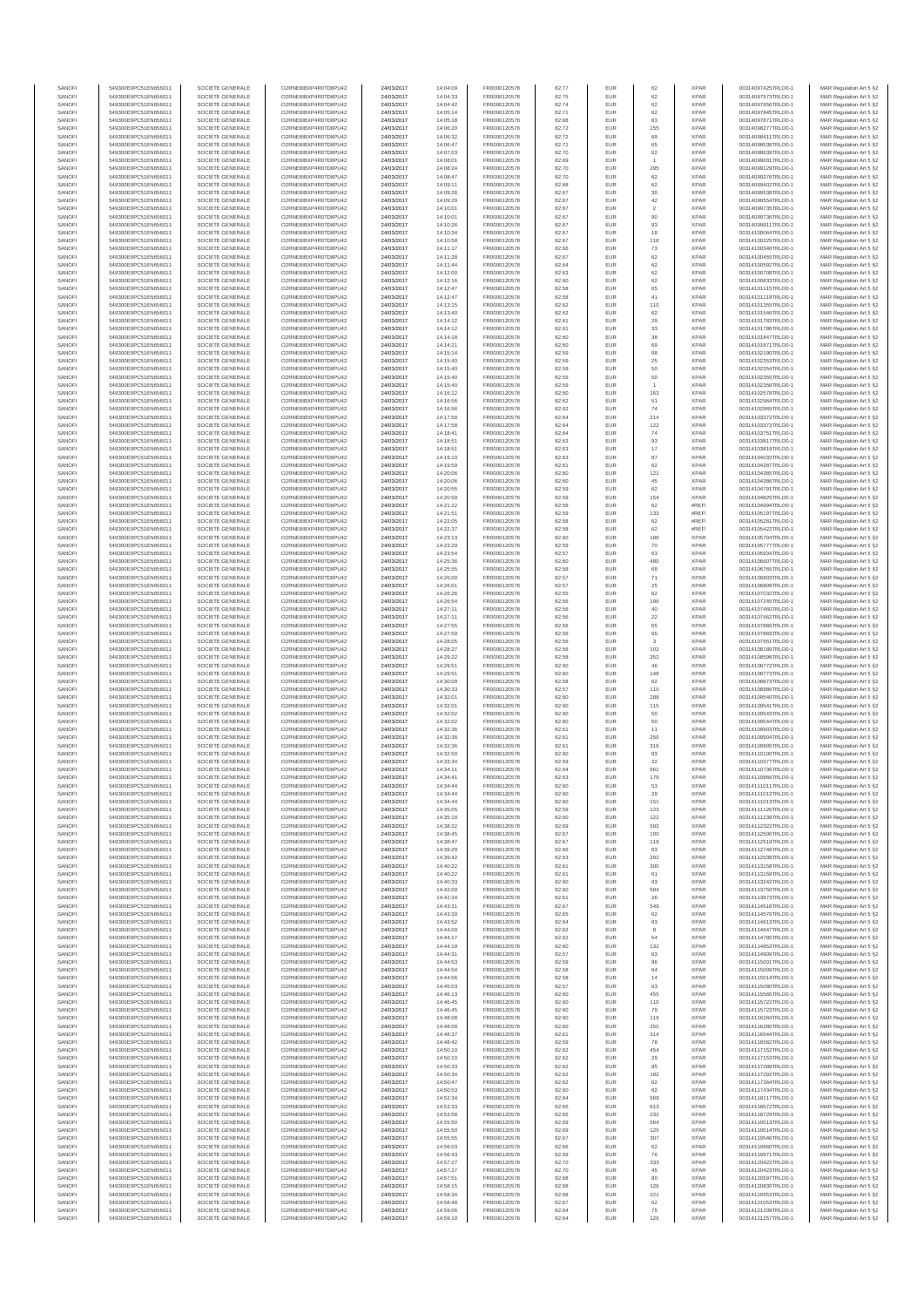| SANOFI<br>SANOFI | 549300E9PC51EN656011<br>549300E9PC51EN656011 | SOCIETE GENERALE<br>SOCIETE GENERALE | O2RNE8IBXP4R0TD8PU42<br>O2RNE8IBXP4R0TD8PU42 | 24/03/2017<br>24/03/2017 | 14:59:27<br>14:59:33 | FR0000120578<br>FR0000120578 | 82.63<br>82.63 | EUR<br>EUR        | 86                 | <b>XPAR</b><br><b>XPAR</b> | 00314121398TRLO0-1<br>00314121430TRLO0-1 | MAR Regulation Art 5 §2                            |
|------------------|----------------------------------------------|--------------------------------------|----------------------------------------------|--------------------------|----------------------|------------------------------|----------------|-------------------|--------------------|----------------------------|------------------------------------------|----------------------------------------------------|
| SANOFI           | 549300E9PC51EN656011                         | SOCIETE GENERALE                     | O2RNE8IBXP4R0TD8PU42                         | 24/03/2017               | 14:59:45             | FR0000120578                 | 82.62          | <b>EUR</b>        | 62                 | <b>XPAR</b>                | 00314121493TRLO0-1                       | MAR Regulation Art 5 §2<br>MAR Regulation Art 5 §2 |
| SANOFI           | 549300E9PC51EN656011                         | SOCIETE GENERALE                     | O2RNE8IBXP4R0TD8PU42                         | 24/03/2017               | 14:59:51             | FR0000120578                 | 82.62          | EUR               | 89                 | <b>XPAR</b>                | 00314121502TRLO0-1                       | MAR Regulation Art 5 §2                            |
| SANOFI<br>SANOFI | 549300E9PC51EN656011<br>549300E9PC51EN656011 | SOCIETE GENERALE<br>SOCIETE GENERALE | O2RNE8IBXP4R0TD8PU42<br>O2RNE8IBXP4R0TD8PU42 | 24/03/2017<br>24/03/2017 | 15:00:34<br>15:00:34 | FR0000120578<br>FR0000120578 | 82.67<br>82.67 | <b>EUR</b><br>EUR | 102<br>49          | <b>XPAR</b><br><b>XPAR</b> | 00314121837TRLO0-1<br>00314121843TRLO0-1 | MAR Regulation Art 5 §2<br>MAR Regulation Art 5 §2 |
| SANOFI           | 549300E9PC51EN656011                         | SOCIETE GENERALE                     | O2RNE8IBXP4R0TD8PU42                         | 24/03/2017               | 15:00:41             | FR0000120578                 | 82.66          | EUR               | 201                | <b>XPAR</b>                | 00314121926TRLO0-1                       | MAR Regulation Art 5 §2                            |
| SANOFI           | 549300E9PC51EN656011                         | SOCIETE GENERALE                     | O2RNE8IBXP4R0TD8PU42                         | 24/03/2017               | 15:00:50             | FR0000120578                 | 82.65          | EUR               | 62                 | <b>XPAR</b>                | 00314122006TRLO0-1                       | MAR Regulation Art 5 §2                            |
| SANOFI<br>SANOFI | 549300E9PC51EN656011<br>549300E9PC51EN656011 | SOCIETE GENERALE<br>SOCIETE GENERALE | O2RNE8IBXP4R0TD8PU42<br>O2RNE8IBXP4R0TD8PU42 | 24/03/2017<br>24/03/2017 | 15:01:00<br>15:01:00 | FR0000120578<br>FR0000120578 | 82.64<br>82.64 | EUR<br>EUR        | 15<br>48           | <b>XPAR</b><br><b>XPAR</b> | 00314122043TRLO0-1<br>00314122047TRLO0-1 | MAR Regulation Art 5 §2<br>MAR Regulation Art 5 §2 |
| SANOFI           | 549300E9PC51EN656011                         | SOCIETE GENERALE                     | O2RNE8IBXP4R0TD8PU42                         | 24/03/2017               | 15:01:33             | FR0000120578                 | 82.65          | EUR               | 209                | <b>XPAR</b>                | 00314122285TRLO0-1                       | MAR Regulation Art 5 §2                            |
| SANOFI<br>SANOFI | 549300E9PC51EN656011<br>549300E9PC51EN656011 | SOCIETE GENERALE<br>SOCIETE GENERALE | O2RNE8IBXP4R0TD8PU42<br>O2RNE8IBXP4R0TD8PU42 | 24/03/2017<br>24/03/2017 | 15:02:54<br>15:03:00 | FR0000120578<br>FR0000120578 | 82.70<br>82.70 | <b>EUR</b><br>EUR | 502<br>169         | <b>XPAR</b><br><b>XPAR</b> | 00314122859TRLO0-1<br>00314122906TRLO0-1 | MAR Regulation Art 5 §2<br>MAR Regulation Art 5 §2 |
| SANOFI           | 549300E9PC51EN656011                         | SOCIETE GENERALE                     | O2RNE8IBXP4R0TD8PU42                         | 24/03/2017               | 15:03:17             | FR0000120578                 | 82.70          | EUR               | 51                 | <b>XPAR</b>                | 00314123013TRLO0-1                       | MAR Regulation Art 5 §2                            |
| SANOFI<br>SANOFI | 549300E9PC51EN656011<br>549300E9PC51EN656011 | SOCIETE GENERALE<br>SOCIETE GENERALE | O2RNE8IBXP4R0TD8PU42<br>O2RNE8IBXP4R0TD8PU42 | 24/03/2017<br>24/03/2017 | 15:03:17<br>15:04:02 | FR0000120578<br>FR0000120578 | 82.70<br>82.72 | EUR<br>EUR        | 11<br>79           | <b>XPAR</b><br><b>XPAR</b> | 00314123015TRLO0-1<br>00314123206TRLO0-1 | MAR Regulation Art 5 §2<br>MAR Regulation Art 5 §2 |
| SANOFI           | 549300E9PC51EN656011                         | SOCIETE GENERALE                     | O2RNE8IBXP4R0TD8PU42                         | 24/03/2017               | 15:04:57             | FR0000120578                 | 82.76          | EUR               | 139                | <b>XPAR</b>                | 00314123474TRLO0-1                       | MAR Regulation Art 5 §2                            |
| SANOFI<br>SANOFI | 549300E9PC51EN656011<br>549300E9PC51EN656011 | SOCIETE GENERALE<br>SOCIETE GENERALE | O2RNE8IBXP4R0TD8PU42<br>O2RNE8IBXP4R0TD8PU42 | 24/03/2017<br>24/03/2017 | 15:04:57<br>15:05:06 | FR0000120578<br>FR0000120578 | 82.76          | EUR<br><b>EUR</b> | 477<br>5           | <b>XPAR</b><br><b>XPAR</b> | 00314123475TRLO0-1<br>00314123539TRLO0-1 | MAR Regulation Art 5 §2                            |
| SANOFI           | 549300E9PC51EN656011                         | SOCIETE GENERALE                     | O2RNE8IBXP4R0TD8PU42                         | 24/03/2017               | 15:05:26             | FR0000120578                 | 82.75<br>82.78 | EUR               | 285                | <b>XPAR</b>                | 00314123770TRLO0-1                       | MAR Regulation Art 5 §2<br>MAR Regulation Art 5 §2 |
| SANOFI           | 549300E9PC51EN656011                         | SOCIETE GENERALE                     | O2RNE8IBXP4R0TD8PU42                         | 24/03/2017               | 15:05:34             | FR0000120578                 | 82.76          | EUR               | 8                  | <b>XPAR</b>                | 00314123824TRLO0-1                       | MAR Regulation Art 5 §2                            |
| SANOFI<br>SANOFI | 549300E9PC51EN656011<br>549300E9PC51EN656011 | SOCIETE GENERALE<br>SOCIETE GENERALE | O2RNE8IBXP4R0TD8PU42<br>O2RNE8IBXP4R0TD8PU42 | 24/03/2017<br>24/03/2017 | 15:05:34<br>15:05:34 | FR0000120578<br>FR0000120578 | 82.76<br>82.76 | EUR<br>EUR        | 29<br>26           | <b>XPAR</b><br><b>XPAR</b> | 00314123826TRLO0-1<br>00314123827TRLO0-1 | MAR Regulation Art 5 §2<br>MAR Regulation Art 5 §2 |
| SANOFI           | 549300E9PC51EN656011                         | SOCIETE GENERALE                     | O2RNE8IBXP4R0TD8PU42                         | 24/03/2017               | 15:06:06             | FR0000120578                 | 82.74          | EUR               | 62                 | <b>XPAR</b>                | 00314123987TRLO0-1                       | MAR Regulation Art 5 §2                            |
| SANOFI<br>SANOFI | 549300E9PC51EN656011<br>549300E9PC51EN656011 | SOCIETE GENERALE                     | O2RNE8IBXP4R0TD8PU42<br>O2RNE8IBXP4R0TD8PU42 | 24/03/2017               | 15:06:15             | FR0000120578                 | 82.73          | EUR               | 175                | <b>XPAR</b>                | 00314124062TRLO0-1                       | MAR Regulation Art 5 §2                            |
| SANOFI           | 549300E9PC51EN656011                         | SOCIETE GENERALE<br>SOCIETE GENERALE | O2RNE8IBXP4R0TD8PU42                         | 24/03/2017<br>24/03/2017 | 15:07:32<br>15:08:13 | FR0000120578<br>FR0000120578 | 82.76<br>82.76 | EUR<br>EUR        | 517<br>77          | <b>XPAR</b><br><b>XPAR</b> | 00314124447TRLO0-1<br>00314124668TRLO0-1 | MAR Regulation Art 5 §2<br>MAR Regulation Art 5 §2 |
| SANOFI           | 549300E9PC51EN656011                         | SOCIETE GENERALE                     | O2RNE8IBXP4R0TD8PU42                         | 24/03/2017               | 15:08:42             | FR0000120578                 | 82.75          | EUR               | 292                | <b>XPAR</b>                | 00314124891TRLO0-1                       | MAR Regulation Art 5 §2                            |
| SANOFI<br>SANOFI | 549300E9PC51EN656011<br>549300E9PC51EN656011 | SOCIETE GENERALE<br>SOCIETE GENERALE | O2RNE8IBXP4R0TD8PU42<br>O2RNE8IBXP4R0TD8PU42 | 24/03/2017<br>24/03/2017 | 15:09:14<br>15:10:13 | FR0000120578<br>FR0000120578 | 82.74<br>82.75 | EUR<br>EUR        | 62<br>139          | <b>XPAR</b><br><b>XPAR</b> | 00314125108TRLO0-1<br>00314125480TRLO0-1 | MAR Regulation Art 5 §2<br>MAR Regulation Art 5 §2 |
| SANOFI           | 549300E9PC51EN656011                         | SOCIETE GENERALE                     | O2RNE8IBXP4R0TD8PU42                         | 24/03/2017               | 15:10:19             | FR0000120578                 | 82.75          | EUR               | 87                 | <b>XPAR</b>                | 00314125521TRLO0-1                       | MAR Regulation Art 5 §2                            |
| SANOFI<br>SANOFI | 549300E9PC51EN656011<br>549300E9PC51EN656011 | SOCIETE GENERALE<br>SOCIETE GENERALE | O2RNE8IBXP4R0TD8PU42<br>O2RNE8IBXP4R0TD8PU42 | 24/03/2017<br>24/03/2017 | 15:10:19<br>15:10:20 | FR0000120578<br>FR0000120578 | 82.75<br>82.73 | EUR<br>EUR        | 196<br>126         | <b>XPAR</b><br><b>XPAR</b> | 00314125525TRLO0-1<br>00314125538TRLO0-1 | MAR Regulation Art 5 §2<br>MAR Regulation Art 5 §2 |
| SANOFI           | 549300E9PC51EN656011                         | SOCIETE GENERALE                     | O2RNE8IBXP4R0TD8PU42                         | 24/03/2017               | 15:11:24             | FR0000120578                 | 82.75          | EUR               | 303                | <b>XPAR</b>                | 00314126065TRLO0-1                       | MAR Regulation Art 5 §2                            |
| SANOFI           | 549300E9PC51EN656011                         | SOCIETE GENERALE                     | O2RNE8IBXP4R0TD8PU42                         | 24/03/2017               | 15:11:24             | FR0000120578                 | 82.75          | EUR               | 97                 | <b>XPAR</b>                | 00314126067TRLO0-1                       | MAR Regulation Art 5 §2                            |
| SANOFI<br>SANOFI | 549300E9PC51EN656011<br>549300E9PC51EN656011 | SOCIETE GENERALE<br>SOCIETE GENERALE | O2RNE8IBXP4R0TD8PU42<br>O2RNE8IBXP4R0TD8PU42 | 24/03/2017<br>24/03/2017 | 15:11:38<br>15:12:00 | FR0000120578<br>FR0000120578 | 82.73<br>82.73 | EUR<br>EUR        | 63<br>76           | <b>XPAR</b><br><b>XPAR</b> | 00314126265TRLO0-1<br>00314126382TRLO0-1 | MAR Regulation Art 5 §2<br>MAR Regulation Art 5 §2 |
| SANOFI           | 549300E9PC51EN656011                         | SOCIETE GENERALE                     | O2RNE8IBXP4R0TD8PU42                         | 24/03/2017               | 15:12:07             | FR0000120578                 | 82.73          | EUR               |                    | <b>XPAR</b>                | 00314126432TRLO0-1                       | MAR Regulation Art 5 §2                            |
| SANOFI<br>SANOFI | 549300E9PC51EN656011<br>549300E9PC51EN656011 | SOCIETE GENERALE<br>SOCIETE GENERALE | O2RNE8IBXP4R0TD8PU42<br>O2RNE8IBXP4R0TD8PU42 | 24/03/2017<br>24/03/2017 | 15:12:27<br>15:12:27 | FR0000120578<br>FR0000120578 | 82.74<br>82.74 | EUR<br>EUR        | 125<br>94          | <b>XPAR</b><br><b>XPAR</b> | 00314126557TRLO0-1<br>00314126562TRLO0-1 | MAR Regulation Art 5 §2<br>MAR Regulation Art 5 §2 |
| SANOFI           | 549300E9PC51EN656011                         | SOCIETE GENERALE                     | O2RNE8IBXP4R0TD8PU42                         | 24/03/2017               | 15:12:37             | FR0000120578                 | 82.74          | EUR               | 63                 | <b>XPAR</b>                | 00314126642TRLO0-1                       | MAR Regulation Art 5 §2                            |
| SANOFI           | 549300E9PC51EN656011                         | SOCIETE GENERALE                     | O2RNE8IBXP4R0TD8PU42                         | 24/03/2017               | 15:12:51             | FR0000120578                 | 82.72          | EUR               | 63                 | <b>XPAR</b>                | 00314126733TRLO0-1                       | MAR Regulation Art 5 §2                            |
| SANOFI<br>SANOFI | 549300E9PC51EN656011<br>549300E9PC51EN656011 | SOCIETE GENERALE<br>SOCIETE GENERALE | O2RNE8IBXP4R0TD8PU42<br>O2RNE8IBXP4R0TD8PU42 | 24/03/2017<br>24/03/2017 | 15:13:16<br>15:14:06 | FR0000120578<br>FR0000120578 | 82.72<br>82.76 | EUR<br>EUR        | 164<br>352         | <b>XPAR</b><br><b>XPAR</b> | 00314126886TRLO0-1<br>00314127215TRLO0-1 | MAR Regulation Art 5 §2<br>MAR Regulation Art 5 §2 |
| SANOFI           | 549300E9PC51EN656011                         | SOCIETE GENERALE                     | O2RNE8IBXP4R0TD8PU42                         | 24/03/2017               | 15:15:16             | FR0000120578                 | 82.76          | EUR               | 394                | <b>XPAR</b>                | 00314127650TRLO0-1                       | MAR Regulation Art 5 §2                            |
| SANOFI<br>SANOFI | 549300E9PC51EN656011<br>549300E9PC51EN656011 | SOCIETE GENERALE<br>SOCIETE GENERALE | O2RNE8IBXP4R0TD8PU42<br>O2RNE8IBXP4R0TD8PU42 | 24/03/2017<br>24/03/2017 | 15:15:25<br>15:16:09 | FR0000120578<br>FR0000120578 | 82.75<br>82.75 | EUR<br>EUR        | 62<br>192          | <b>XPAR</b><br><b>XPAR</b> | 00314127691TRLO0-1<br>00314128108TRLO0-1 | MAR Regulation Art 5 §2<br>MAR Regulation Art 5 §2 |
| SANOFI           | 549300E9PC51EN656011                         | SOCIETE GENERALE                     | O2RNE8IBXP4R0TD8PU42                         | 24/03/2017               | 15:16:24             | FR0000120578                 | 82.75          | EUR               | 156                | <b>XPAR</b>                | 00314128202TRLO0-1                       | MAR Regulation Art 5 §2                            |
| SANOFI<br>SANOFI | 549300E9PC51EN656011<br>549300E9PC51EN656011 | SOCIETE GENERALE<br>SOCIETE GENERALE | O2RNE8IBXP4R0TD8PU42<br>O2RNE8IBXP4R0TD8PU42 | 24/03/2017<br>24/03/2017 | 15:17:00<br>15:17:22 | FR0000120578<br>FR0000120578 | 82.75<br>82.75 | EUR<br>EUR        | 76<br>107          | <b>XPAR</b><br><b>XPAR</b> | 00314128441TRLO0-1<br>00314128605TRLO0-1 | MAR Regulation Art 5 §2<br>MAR Regulation Art 5 §2 |
| SANOFI           | 549300E9PC51EN656011                         | SOCIETE GENERALE                     | O2RNE8IBXP4R0TD8PU42                         | 24/03/2017               | 15:17:22             | FR0000120578                 | 82.75          | EUR               | 149                | <b>XPAR</b>                | 00314128606TRLO0-1                       | MAR Regulation Art 5 §2                            |
| SANOFI           | 549300E9PC51EN656011                         | SOCIETE GENERALE<br>SOCIETE GENERALE | O2RNE8IBXP4R0TD8PU42                         | 24/03/2017               | 15:17:28             | FR0000120578                 | 82.74          | EUR               | 39<br>34           | <b>XPAR</b>                | 00314128659TRLO0-1                       | MAR Regulation Art 5 §2                            |
| SANOFI<br>SANOFI | 549300E9PC51EN656011<br>549300E9PC51EN656011 | SOCIETE GENERALE                     | O2RNE8IBXP4R0TD8PU42<br>O2RNE8IBXP4R0TD8PU42 | 24/03/2017<br>24/03/2017 | 15:17:30<br>15:18:19 | FR0000120578<br>FR0000120578 | 82.74<br>82.73 | EUR<br>EUR        | 129                | <b>XPAR</b><br><b>XPAR</b> | 00314128705TRLO0-1<br>00314129244TRLO0-1 | MAR Regulation Art 5 §2<br>MAR Regulation Art 5 §2 |
| SANOFI           | 549300E9PC51EN656011                         | SOCIETE GENERALE                     | O2RNE8IBXP4R0TD8PU42                         | 24/03/2017               | 15:18:19             | FR0000120578                 | 82.73          | EUR               | 100                | <b>XPAR</b>                | 00314129246TRLO0-1                       | MAR Regulation Art 5 §2                            |
| SANOFI<br>SANOFI | 549300E9PC51EN656011<br>549300E9PC51EN656011 | SOCIETE GENERALE<br>SOCIETE GENERALE | O2RNE8IBXP4R0TD8PU42<br>O2RNE8IBXP4R0TD8PU42 | 24/03/2017<br>24/03/2017 | 15:18:52<br>15:18:52 | FR0000120578<br>FR0000120578 | 82.77<br>82.77 | EUR<br>EUR        | 13<br>$_{33}$      | <b>XPAR</b><br><b>XPAR</b> | 00314129446TRLO0-1<br>00314129447TRLO0-1 | MAR Regulation Art 5 §2<br>MAR Regulation Art 5 §2 |
| SANOFI           | 549300E9PC51EN656011                         | SOCIETE GENERALE                     | O2RNE8IBXP4R0TD8PU42                         | 24/03/2017               | 15:18:52             | FR0000120578                 | 82.77          | EUR               | 191                | <b>XPAR</b>                | 00314129448TRLO0-1                       | MAR Regulation Art 5 §2                            |
| SANOFI<br>SANOFI | 549300E9PC51EN656011<br>549300E9PC51EN656011 | SOCIETE GENERALE<br>SOCIETE GENERALE | O2RNE8IBXP4R0TD8PU42<br>O2RNE8IBXP4R0TD8PU42 | 24/03/2017               | 15:19:06             | FR0000120578                 | 82.76          | EUR<br>EUR        | 62<br>97           | <b>XPAR</b><br><b>XPAR</b> | 00314129540TRLO0-1<br>00314129699TRLO0-1 | MAR Regulation Art 5 §2                            |
| SANOFI           | 549300E9PC51EN656011                         | SOCIETE GENERALE                     | O2RNE8IBXP4R0TD8PU42                         | 24/03/2017<br>24/03/2017 | 15:19:31<br>15:21:04 | FR0000120578<br>FR0000120578 | 82.76<br>82.83 | EUR               | 62                 | <b>XPAR</b>                | 00314130402TRLO0-1                       | MAR Regulation Art 5 §2<br>MAR Regulation Art 5 §2 |
| SANOFI           | 549300E9PC51EN656011                         | SOCIETE GENERALE                     | O2RNE8IBXP4R0TD8PU42                         | 24/03/2017               | 15:21:04             | FR0000120578                 | 82.83          | <b>EUR</b>        | 507                | <b>XPAR</b>                | 00314130406TRLO0-1                       | MAR Regulation Art 5 §2                            |
| SANOFI<br>SANOFI | 549300E9PC51EN656011<br>549300E9PC51EN656011 | SOCIETE GENERALE<br>SOCIETE GENERALE | O2RNE8IBXP4R0TD8PU42<br>O2RNE8IBXP4R0TD8PU42 | 24/03/2017<br>24/03/2017 | 15:21:13<br>15:21:46 | FR0000120578<br>FR0000120578 | 82.83<br>82.83 | EUR<br>EUR        | 176<br>62          | <b>XPAR</b><br><b>XPAR</b> | 00314130481TRLO0-1<br>00314130657TRLO0-1 | MAR Regulation Art 5 §2<br>MAR Regulation Art 5 §2 |
| SANOFI           | 549300E9PC51EN656011                         | SOCIETE GENERALE                     | O2RNE8IBXP4R0TD8PU42                         | 24/03/2017               | 15:21:46             | FR0000120578                 | 82.82          | EUR               | 178                | <b>XPAR</b>                | 00314130676TRLO0-1                       | MAR Regulation Art 5 §2                            |
| SANOFI<br>SANOFI | 549300E9PC51EN656011<br>549300E9PC51EN656011 | SOCIETE GENERALE<br>SOCIETE GENERALE | O2RNE8IBXP4R0TD8PU42<br>O2RNE8IBXP4R0TD8PU42 | 24/03/2017<br>24/03/2017 | 15:22:05<br>15:22:39 | FR0000120578<br>FR0000120578 | 82.81<br>82.83 | EUR<br>EUR        | 110<br>132         | <b>XPAR</b><br><b>XPAR</b> | 00314130811TRLO0-1<br>00314131014TRLO0-1 | MAR Regulation Art 5 §2<br>MAR Regulation Art 5 §2 |
| SANOFI           | 549300E9PC51EN656011                         | SOCIETE GENERALE                     | O2RNE8IBXP4R0TD8PU42                         | 24/03/2017               | 15:22:46             | FR0000120578                 | 82.82          | EUR               | 134                | <b>XPAR</b>                | 00314131124TRLO0-1                       | MAR Regulation Art 5 §2                            |
| SANOFI<br>SANOFI | 549300E9PC51EN656011<br>549300E9PC51EN656011 | SOCIETE GENERALE<br>SOCIETE GENERALE | O2RNE8IBXP4R0TD8PU42<br>O2RNE8IBXP4R0TD8PU42 | 24/03/2017<br>24/03/2017 | 15:22:57<br>15:23:19 | FR0000120578<br>FR0000120578 | 82.81<br>82.82 | EUR<br>EUR        | 62<br>63           | <b>XPAR</b><br><b>XPAR</b> | 00314131285TRLO0-1<br>00314131439TRLO0-1 | MAR Regulation Art 5 §2                            |
| SANOFI           | 549300E9PC51EN656011                         | SOCIETE GENERALE                     | O2RNE8IBXP4R0TD8PU42                         | 24/03/2017               | 15:23:19             | FR0000120578                 | 82.81          | EUR               | 98                 | <b>XPAR</b>                | 00314131450TRLO0-1                       | MAR Regulation Art 5 §2<br>MAR Regulation Art 5 §2 |
| SANOFI           | 549300E9PC51EN656011                         | SOCIETE GENERALE                     | O2RNE8IBXP4R0TD8PU42                         | 24/03/2017               | 15:23:52             | FR0000120578                 | 82.83          | EUR               | 111                | <b>XPAR</b>                | 00314131742TRLO0-1                       | MAR Regulation Art 5 §2                            |
| SANOFI<br>SANOFI | 549300E9PC51EN656011<br>549300E9PC51EN656011 | SOCIETE GENERALE<br>SOCIETE GENERALE | O2RNE8IBXP4R0TD8PU42<br>O2RNE8IBXP4R0TD8PU42 | 24/03/2017<br>24/03/2017 | 15:25:32<br>15:26:09 | FR0000120578<br>FR0000120578 | 82.84<br>82.85 | <b>EUR</b><br>EUR | 642<br>31          | <b>XPAR</b><br><b>XPAR</b> | 00314132422TRLO0-1<br>00314132725TRLO0-1 | MAR Regulation Art 5 §2<br>MAR Regulation Art 5 §2 |
| SANOFI           | 549300E9PC51EN656011                         | SOCIETE GENERALE                     | O2RNE8IBXP4R0TD8PU42                         | 24/03/2017               | 15:26:15             | FR0000120578                 | 82.85          | EUR               | 203                | <b>XPAR</b>                | 00314132757TRLO0-1                       | MAR Regulation Art 5 §2                            |
| SANOFI<br>SANOFI | 549300E9PC51EN656011<br>549300E9PC51EN656011 | SOCIETE GENERALE<br>SOCIETE GENERALE | O2RNE8IBXP4R0TD8PU42<br>O2RNE8IBXP4R0TD8PU42 | 24/03/2017<br>24/03/2017 | 15:26:44<br>15:27:23 | FR0000120578<br>FR0000120578 | 82.84<br>82.83 | EUR<br>EUR        | 98<br>47           | <b>XPAR</b><br><b>XPAR</b> | 00314132928TRLO0-1<br>00314133221TRLO0-1 | MAR Regulation Art 5 §2<br>MAR Regulation Art 5 §2 |
| SANOFI           | 549300E9PC51EN656011                         | SOCIETE GENERALE                     | O2RNE8IBXP4R0TD8PU42                         | 24/03/2017               | 15:27:23             | FR0000120578                 | 82.83          | EUR               | 16                 | <b>XPAR</b>                | 00314133223TRLO0-1                       | MAR Regulation Art 5 §2                            |
| SANOFI<br>SANOFI | 549300E9PC51EN656011<br>549300E9PC51EN656011 | SOCIETE GENERALE<br>SOCIETE GENERALE | O2RNE8IBXP4R0TD8PU42<br>O2RNE8IBXP4R0TD8PU42 | 24/03/2017               | 15:29:07             | FR0000120578<br>FR0000120578 | 82.88<br>82.88 | EUR<br><b>EUR</b> | 74<br>542          | <b>XPAR</b><br><b>XPAR</b> | 00314134138TRLO0-1<br>00314134141TRLO0-1 | MAR Regulation Art 5 §2                            |
| SANOFI           | 549300E9PC51EN656011                         | SOCIETE GENERALE                     | O2RNE8IBXP4R0TD8PU42                         | 24/03/2017<br>24/03/2017 | 15:29:07<br>15:29:54 | FR0000120578                 | 82.88          | EUR               | 318                | <b>XPAR</b>                | 00314134445TRLO0-1                       | MAR Regulation Art 5 §2<br>MAR Regulation Art 5 §2 |
| SANOFI           | 549300E9PC51EN656011                         | SOCIETE GENERALE                     | O2RNE8IBXP4R0TD8PU42                         | 24/03/2017               | 15:30:02             | FR0000120578                 | 82.87          | EUR               | $\mathbf{3}$       | <b>XPAR</b>                | 00314134535TRLO0-1                       | MAR Regulation Art 5 §2                            |
| SANOFI<br>SANOFI | 549300E9PC51EN656011<br>549300E9PC51EN656011 | SOCIETE GENERALE<br>SOCIETE GENERALE | O2RNE8IBXP4R0TD8PU42<br>O2RNE8IBXP4R0TD8PU42 | 24/03/2017<br>24/03/2017 | 15:30:03<br>15:30:16 | FR0000120578<br>FR0000120578 | 82.87<br>82.86 | EUR<br>EUR        | 60<br>100          | <b>XPAR</b><br><b>XPAR</b> | 00314134536TRLO0-1<br>00314134627TRLO0-1 | MAR Regulation Art 5 §2<br>MAR Regulation Art 5 §2 |
| SANOFI           | 549300E9PC51EN656011                         | SOCIETE GENERALE                     | O2RNE8IBXP4R0TD8PU42                         | 24/03/2017               | 15:30:16             | FR0000120578                 | 82.86          | EUR               | $\sqrt{2}$         | <b>XPAR</b>                | 00314134634TRLO0-1                       | MAR Regulation Art 5 §2                            |
| SANOFI<br>SANOFI | 549300E9PC51EN656011<br>549300E9PC51EN656011 | SOCIETE GENERALE<br>SOCIETE GENERALE | O2RNE8IBXP4R0TD8PU42<br>O2RNE8IBXP4R0TD8PU42 | 24/03/2017<br>24/03/2017 | 15:30:33<br>15:30:52 | FR0000120578<br>FR0000120578 | 82.85<br>82.85 | EUR<br><b>EUR</b> | $62\,$<br>29       | <b>XPAR</b><br><b>XPAR</b> | 00314134703TRLO0-1<br>00314134821TRLO0-1 | MAR Regulation Art 5 §2<br>MAR Regulation Art 5 §2 |
| SANOF            | 549300E9PC51EN656011                         | SOCIETE GENERALE                     | O2RNE8IBXP4R0TD8PU42                         | 24/03/2017               | 15:30:56             | FR0000120578                 | 82.85          |                   |                    | <b>XPAF</b>                | 00314134859TRLO0-1                       | MAR Regulation Art 5 §2                            |
| SANOFI<br>SANOFI | 549300E9PC51EN656011<br>549300E9PC51EN656011 | SOCIETE GENERALE<br>SOCIETE GENERALE | O2RNE8IBXP4R0TD8PU42<br>O2RNE8IBXP4R0TD8PU42 | 24/03/2017<br>24/03/2017 | 15:31:08<br>15:31:08 | FR0000120578<br>FR0000120578 | 82.84<br>82.84 | EUR<br>EUR        | 23<br>40           | <b>XPAR</b><br><b>XPAR</b> | 00314134950TRLO0-1<br>00314134951TRLO0-1 | MAR Regulation Art 5 §2                            |
| SANOFI           | 549300E9PC51EN656011                         | SOCIETE GENERALE                     | O2RNE8IBXP4R0TD8PU42                         | 24/03/2017               | 15:32:34             | FR0000120578                 | 82.88          | <b>EUR</b>        | 127                | <b>XPAR</b>                | 00314135636TRLO0-1                       | MAR Regulation Art 5 §2<br>MAR Regulation Art 5 §2 |
| SANOFI           | 549300E9PC51EN656011                         | SOCIETE GENERALE<br>SOCIETE GENERALE | O2RNE8IBXP4R0TD8PU42                         | 24/03/2017               | 15:32:34             | FR0000120578                 | 82.88          | EUR               | 38                 | <b>XPAR</b>                | 00314135637TRLO0-1                       | MAR Regulation Art 5 §2                            |
| SANOFI<br>SANOFI | 549300E9PC51EN656011<br>549300E9PC51EN656011 | SOCIETE GENERALE                     | O2RNE8IBXP4R0TD8PU42<br>O2RNE8IBXP4R0TD8PU42 | 24/03/2017<br>24/03/2017 | 15:32:42<br>15:32:44 | FR0000120578<br>FR0000120578 | 82.88<br>82.88 | EUR<br>EUR        | 68<br>$102\,$      | <b>XPAR</b><br><b>XPAR</b> | 00314135765TRLO0-1<br>00314135796TRLO0-1 | MAR Regulation Art 5 §2<br>MAR Regulation Art 5 §2 |
| SANOFI           | 549300E9PC51EN656011                         | SOCIETE GENERALE                     | O2RNE8IBXP4R0TD8PU42                         | 24/03/2017               | 15:32:44             | FR0000120578                 | 82.88          | EUR               | 99                 | <b>XPAR</b>                | 00314135797TRLO0-1                       | MAR Regulation Art 5 §2                            |
| SANOFI<br>SANOFI | 549300E9PC51EN656011<br>549300E9PC51EN656011 | SOCIETE GENERALE<br>SOCIETE GENERALE | O2RNE8IBXP4R0TD8PU42<br>O2RNE8IBXP4R0TD8PU42 | 24/03/2017<br>24/03/2017 | 15:32:52<br>15:33:25 | FR0000120578<br>FR0000120578 | 82.88<br>82.88 | <b>EUR</b><br>EUR | 92<br>17           | <b>XPAR</b><br><b>XPAR</b> | 00314135855TRLO0-1<br>00314136072TRLO0-1 | MAR Regulation Art 5 §2<br>MAR Regulation Art 5 §2 |
| SANOFI           | 549300E9PC51EN656011                         | SOCIETE GENERALE                     | O2RNE8IBXP4R0TD8PU42                         | 24/03/2017               | 15:33:25             | FR0000120578                 | 82.88          | <b>EUR</b>        | 100                | <b>XPAR</b>                | 00314136073TRLO0-1                       | MAR Regulation Art 5 §2                            |
| SANOFI<br>SANOFI | 549300E9PC51EN656011<br>549300E9PC51EN656011 | SOCIETE GENERALE<br>SOCIETE GENERALE | O2RNE8IBXP4R0TD8PU42<br>O2RNE8IBXP4R0TD8PU42 | 24/03/2017<br>24/03/2017 | 15:33:25<br>15:33:50 | FR0000120578<br>FR0000120578 | 82.88<br>82.87 | EUR<br>EUR        | 45<br>19           | <b>XPAR</b><br><b>XPAR</b> | 00314136074TRLO0-1<br>00314136194TRLO0-1 | MAR Regulation Art 5 §2<br>MAR Regulation Art 5 §2 |
| SANOFI           | 549300E9PC51EN656011                         | SOCIETE GENERALE                     | O2RNE8IBXP4R0TD8PU42                         | 24/03/2017               | 15:33:50             | FR0000120578                 | 82.87          | EUR               | 111                | <b>XPAR</b>                | 00314136197TRLO0-1                       | MAR Regulation Art 5 §2                            |
| SANOFI<br>SANOFI | 549300E9PC51EN656011<br>549300E9PC51EN656011 | SOCIETE GENERALE<br>SOCIETE GENERALE | O2RNE8IBXP4R0TD8PU42<br>O2RNE8IBXP4R0TD8PU42 | 24/03/2017<br>24/03/2017 | 15:34:17<br>15:34:30 | FR0000120578<br>FR0000120578 | 82.87<br>82.86 | EUR<br>EUR        | 115<br>62          | <b>XPAR</b><br><b>XPAR</b> | 00314136426TRLO0-1<br>00314136496TRLO0-1 | MAR Regulation Art 5 §2<br>MAR Regulation Art 5 §2 |
| SANOFI           | 549300E9PC51EN656011                         | SOCIETE GENERALE                     | O2RNE8IBXP4R0TD8PU42                         | 24/03/2017               | 15:35:16             | FR0000120578                 | 82.86          | EUR               | 191                | <b>XPAR</b>                | 00314136779TRLO0-1                       | MAR Regulation Art 5 §2                            |
| SANOFI<br>SANOFI | 549300E9PC51EN656011<br>549300E9PC51EN656011 | SOCIETE GENERALE<br>SOCIETE GENERALE | O2RNE8IBXP4R0TD8PU42<br>O2RNE8IBXP4R0TD8PU42 | 24/03/2017<br>24/03/2017 | 15:36:48<br>15:36:48 | FR0000120578<br>FR0000120578 | 82.89<br>82.89 | <b>EUR</b><br>EUR | 146<br>72          | <b>XPAR</b><br><b>XPAR</b> | 00314137614TRLO0-1<br>00314137616TRLO0-1 | MAR Regulation Art 5 §2<br>MAR Regulation Art 5 §2 |
| SANOFI           | 549300E9PC51EN656011                         | SOCIETE GENERALE                     | O2RNE8IBXP4R0TD8PU42                         | 24/03/2017               | 15:36:48             | FR0000120578                 | 82.89          | <b>EUR</b>        | 294                | <b>XPAR</b>                | 00314137618TRLO0-1                       | MAR Regulation Art 5 §2                            |
| SANOFI<br>SANOFI | 549300E9PC51EN656011<br>549300E9PC51EN656011 | SOCIETE GENERALE<br>SOCIETE GENERALE | O2RNE8IBXP4R0TD8PU42<br>O2RNE8IBXP4R0TD8PU42 | 24/03/2017<br>24/03/2017 | 15:36:56<br>15:37:06 | FR0000120578<br>FR0000120578 | 82.88<br>82.88 | EUR               | 48<br>14           | <b>XPAR</b><br><b>XPAR</b> | 00314137662TRLO0-1<br>00314137718TRLO0-1 | MAR Regulation Art 5 §2                            |
| SANOFI           | 549300E9PC51EN656011                         | SOCIETE GENERALE                     | O2RNE8IBXP4R0TD8PU42                         | 24/03/2017               | 15:37:16             | FR0000120578                 | 82.88          | EUR<br>EUR        | $\scriptstyle{72}$ | <b>XPAR</b>                | 00314137825TRLO0-1                       | MAR Regulation Art 5 §2<br>MAR Regulation Art 5 §2 |
| SANOFI           | 549300E9PC51EN656011                         | SOCIETE GENERALE                     | O2RNE8IBXP4R0TD8PU42                         | 24/03/2017               | 15:38:06             | FR0000120578                 | 82.88          | EUR               | 45                 | <b>XPAR</b>                | 00314138236TRLO0-1                       | MAR Regulation Art 5 §2                            |
| SANOFI<br>SANOFI | 549300E9PC51EN656011<br>549300E9PC51EN656011 | SOCIETE GENERALE<br>SOCIETE GENERALE | O2RNE8IBXP4R0TD8PU42<br>O2RNE8IBXP4R0TD8PU42 | 24/03/2017<br>24/03/2017 | 15:38:16<br>15:39:23 | FR0000120578<br>FR0000120578 | 82.89<br>82.87 | EUR<br>EUR        | 294<br>280         | <b>XPAR</b><br><b>XPAR</b> | 00314138282TRLO0-1<br>00314138592TRLO0-1 | MAR Regulation Art 5 §2<br>MAR Regulation Art 5 §2 |
| SANOFI           | 549300E9PC51EN656011                         | SOCIETE GENERALE                     | O2RNE8IBXP4R0TD8PU42                         | 24/03/2017               | 15:40:25             | FR0000120578                 | 82.87          | <b>EUR</b>        | 409                | <b>XPAR</b>                | 00314139098TRLO0-1                       | MAR Regulation Art 5 §2                            |
| SANOFI           | 549300E9PC51EN656011                         | SOCIETE GENERALE                     | O2RNE8IBXP4R0TD8PU42                         | 24/03/2017               | 15:40:56             | FR0000120578                 | 82.87          | EUR               | 171                | <b>XPAR</b>                | 00314139327TRLO0-1                       | MAR Regulation Art 5 §2                            |
| SANOFI<br>SANOFI | 549300E9PC51EN656011<br>549300E9PC51EN656011 | SOCIETE GENERALE<br>SOCIETE GENERALE | O2RNE8IBXP4R0TD8PU42<br>O2RNE8IBXP4R0TD8PU42 | 24/03/2017<br>24/03/2017 | 15:41:16<br>15:41:16 | FR0000120578<br>FR0000120578 | 82.86<br>82.86 | <b>EUR</b><br>EUR | 16<br>29           | <b>XPAR</b><br><b>XPAR</b> | 00314139771TRLO0-1<br>00314139773TRLO0-1 | MAR Regulation Art 5 §2<br>MAR Regulation Art 5 §2 |
| SANOFI           | 549300E9PC51EN656011                         | SOCIETE GENERALE                     | O2RNE8IBXP4R0TD8PU42                         | 24/03/2017               | 15:41:16             | FR0000120578                 | 82.86          | EUR               | 85                 | <b>XPAR</b>                | 00314139774TRLO0-1                       | MAR Regulation Art 5 §2                            |
| SANOFI<br>SANOFI | 549300E9PC51EN656011<br>549300E9PC51EN656011 | SOCIETE GENERALE<br>SOCIETE GENERALE | O2RNE8IBXP4R0TD8PU42<br>O2RNE8IBXP4R0TD8PU42 | 24/03/2017<br>24/03/2017 | 15:42:09<br>15:42:27 | FR0000120578<br>FR0000120578 | 82.86<br>82.84 | EUR<br>EUR        | 283<br>88          | <b>XPAR</b><br><b>XPAR</b> | 00314140226TRLO0-1<br>00314140521TRLO0-1 | MAR Regulation Art 5 §2<br>MAR Regulation Art 5 §2 |
| SANOFI           | 549300E9PC51EN656011                         | SOCIETE GENERALE                     | O2RNE8IBXP4R0TD8PU42                         | 24/03/2017               | 15:43:27             | FR0000120578                 | 82.85          | <b>EUR</b>        | 62                 | <b>XPAR</b>                | 00314140936TRLO0-1                       | MAR Regulation Art 5 §2                            |
| SANOFI<br>SANOFI | 549300E9PC51EN656011<br>549300E9PC51EN656011 | SOCIETE GENERALE<br>SOCIETE GENERALE | O2RNE8IBXP4R0TD8PU42<br>O2RNE8IBXP4R0TD8PU42 | 24/03/2017               | 15:43:46<br>15:44:17 | FR0000120578                 | 82.85<br>82.86 | EUR<br><b>EUR</b> | 100<br>384         | <b>XPAR</b><br><b>XPAR</b> | 00314141056TRLO0-1<br>00314141326TRLO0-1 | MAR Regulation Art 5 §2                            |
| SANOFI           | 549300E9PC51EN656011                         | SOCIETE GENERALE                     | O2RNE8IBXP4R0TD8PU42                         | 24/03/2017<br>24/03/2017 | 15:44:34             | FR0000120578<br>FR0000120578 | 82.85          | EUR               |                    | <b>XPAR</b>                | 00314141424TRLO0-1                       | MAR Regulation Art 5 §2<br>MAR Regulation Art 5 §2 |
| SANOFI           | 549300E9PC51EN656011                         | SOCIETE GENERALE                     | O2RNE8IBXP4R0TD8PU42                         | 24/03/2017               | 15:44:34             | FR0000120578                 | 82.85          | <b>EUR</b>        | 100                | <b>XPAR</b>                | 00314141426TRLO0-1                       | MAR Regulation Art 5 §2                            |
| SANOFI<br>SANOFI | 549300E9PC51EN656011<br>549300E9PC51EN656011 | SOCIETE GENERALE<br>SOCIETE GENERALE | O2RNE8IBXP4R0TD8PU42<br>O2RNE8IBXP4R0TD8PU42 | 24/03/2017<br>24/03/2017 | 15:46:03<br>15:46:57 | FR0000120578<br>FR0000120578 | 82.87<br>82.86 | EUR<br>EUR        | 409<br>148         | <b>XPAR</b><br><b>XPAR</b> | 00314141990TRLO0-1<br>00314142452TRLO0-1 | MAR Regulation Art 5 §2<br>MAR Regulation Art 5 §2 |
| SANOFI           | 549300E9PC51EN656011                         | SOCIETE GENERALE                     | O2RNE8IBXP4R0TD8PU42                         | 24/03/2017               | 15:49:13             | FR0000120578                 | 82.90          | EUR               | 649                | <b>XPAR</b>                | 00314143504TRLO0-1                       | MAR Regulation Art 5 §2                            |
| SANOFI<br>SANOFI | 549300E9PC51EN656011<br>549300E9PC51EN656011 | SOCIETE GENERALE<br>SOCIETE GENERALE | O2RNE8IBXP4R0TD8PU42<br>O2RNE8IBXP4R0TD8PU42 | 24/03/2017<br>24/03/2017 | 15:50:45<br>15:50:45 | FR0000120578<br>FR0000120578 | 82.92<br>82.92 | EUR<br><b>EUR</b> | 126<br>512         | <b>XPAR</b><br><b>XPAR</b> | 00314144298TRLO0-1<br>00314144301TRLO0-1 | MAR Regulation Art 5 §2                            |
| SANOFI           | 549300E9PC51EN656011                         | SOCIETE GENERALE                     | O2RNE8IBXP4R0TD8PU42                         | 24/03/2017               | 15:51:10             | FR0000120578                 | 82.94          | EUR               | 176                | <b>XPAR</b>                | 00314144631TRLO0-1                       | MAR Regulation Art 5 §2<br>MAR Regulation Art 5 §2 |
| SANOFI           | 549300E9PC51EN656011                         | SOCIETE GENERALE                     | O2RNE8IBXP4R0TD8PU42                         | 24/03/2017               | 15:51:10             | FR0000120578                 | 82.94          | <b>EUR</b>        | 62                 | <b>XPAR</b>                | 00314144632TRLO0-1                       | MAR Regulation Art 5 §2                            |
| SANOFI<br>SANOFI | 549300E9PC51EN656011<br>549300E9PC51EN656011 | SOCIETE GENERALE<br>SOCIETE GENERALE | O2RNE8IBXP4R0TD8PU42<br>O2RNE8IBXP4R0TD8PU42 | 24/03/2017<br>24/03/2017 | 15:51:37<br>15:52:47 | FR0000120578<br>FR0000120578 | 82.92<br>82.95 | EUR<br>EUR        | 21<br>107          | <b>XPAR</b><br><b>XPAR</b> | 00314144900TRLO0-1<br>00314145513TRLO0-1 | MAR Regulation Art 5 §2<br>MAR Regulation Art 5 §2 |
| SANOFI           | 549300E9PC51EN656011                         | SOCIETE GENERALE                     | O2RNE8IBXP4R0TD8PU42                         | 24/03/2017               | 15:54:10             | FR0000120578                 | 82.95          | EUR               | 241                | <b>XPAR</b>                | 00314146343TRLO0-1                       | MAR Regulation Art 5 §2                            |
| SANOFI<br>SANOFI | 549300E9PC51EN656011<br>549300E9PC51EN656011 | SOCIETE GENERALE<br>SOCIETE GENERALE | O2RNE8IBXP4R0TD8PU42<br>O2RNE8IBXP4R0TD8PU42 | 24/03/2017<br>24/03/2017 | 15:54:10<br>15:54:49 | FR0000120578<br>FR0000120578 | 82.95<br>82.95 | EUR<br>EUR        | $23\,$<br>259      | <b>XPAR</b><br><b>XPAR</b> | 00314146347TRLO0-1<br>00314146745TRLO0-1 | MAR Regulation Art 5 §2<br>MAR Regulation Art 5 §2 |
| SANOFI           | 549300E9PC51EN656011                         | SOCIETE GENERALE                     | O2RNE8IBXP4R0TD8PU42                         | 24/03/2017               | 15:55:54             | FR0000120578                 | 82.97          | EUR               | 140                | <b>XPAR</b>                | 00314147252TRLO0-1                       | MAR Regulation Art 5 §2                            |
| SANOFI<br>SANOFI | 549300E9PC51EN656011<br>549300E9PC51EN656011 | SOCIETE GENERALE<br>SOCIETE GENERALE | O2RNE8IBXP4R0TD8PU42<br>O2RNE8IBXP4R0TD8PU42 | 24/03/2017<br>24/03/2017 | 15:55:54<br>15:56:13 | FR0000120578<br>FR0000120578 | 82.97<br>82.96 | <b>EUR</b><br>EUR | 221<br>125         | <b>XPAR</b><br><b>XPAR</b> | 00314147253TRLO0-1<br>00314147432TRLO0-1 | MAR Regulation Art 5 §2<br>MAR Regulation Art 5 §2 |
| SANOFI           | 549300E9PC51EN656011                         | SOCIETE GENERALE                     | O2RNE8IBXP4R0TD8PU42                         | 24/03/2017               | 15:56:58             | FR0000120578                 | 82.96          | <b>EUR</b>        | 25                 | <b>XPAR</b>                | 00314147714TRLO0-1                       | MAR Regulation Art 5 §2                            |
| SANOFI           | 549300E9PC51EN656011                         | SOCIETE GENERALE                     | O2RNE8IBXP4R0TD8PU42                         | 24/03/2017               | 15:56:58             | FR0000120578                 | 82.96          | EUR               | 197                | <b>XPAR</b>                | 00314147715TRLO0-1                       | MAR Regulation Art 5 §2                            |